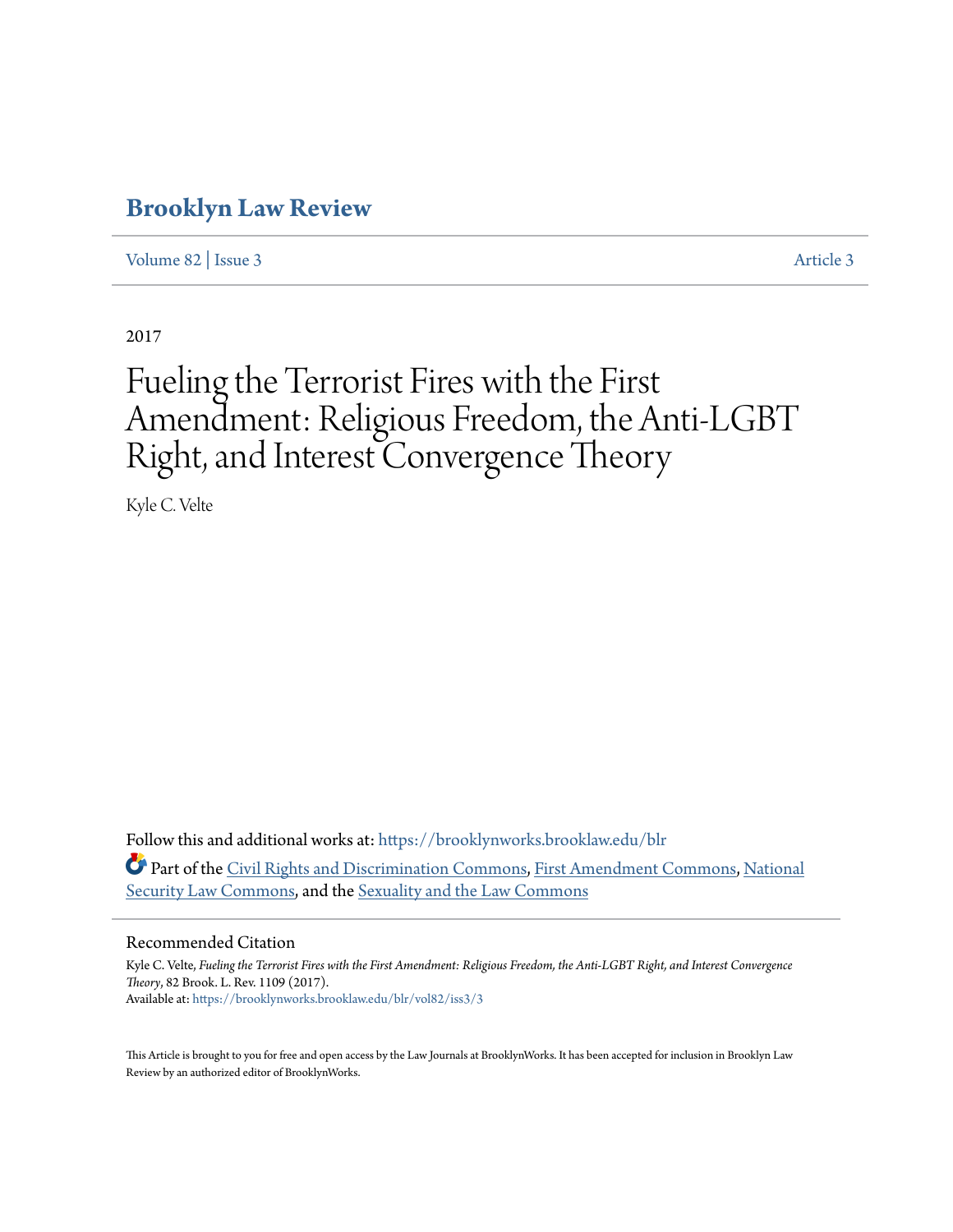# Fueling the Terrorist Fires with the First Amendment

# RELIGIOUS FREEDOM, THE ANTI-LGBT RIGHT, AND INTEREST CONVERGENCE THEORY

## *Kyle C. Velte*†

"Whose house is of glasse, must not throw stones at another." 1

"If we wish to inspire the peoples of the world whose freedom is in jeopardy, if we wish to restore hope to those who have already lost their civil liberties, ... we must correct the remaining imperfections in our practice of democracy." 2

#### **INTRODUCTION**

The past twenty years have seen significant victories for LGBT civil rights in both courthouses and legislatures alike. Many say that these victories culminated in 2015 in *Obergefell v. Hodges*, <sup>3</sup> in which the United States Supreme Court held that same-sex couples share in the fundamental right to marry under the Fourteenth Amendment to the United States Constitution.<sup>4</sup> *Obergefell* is not a panacea for the LGBT community, however. Approximately twenty-eight states do not have an antidiscrimination statute that includes sexual orientation

<sup>†</sup> Visiting Assistant Professor, Texas Tech University School of Law; LL.M., Harvard Law School; J.D., American University Washington College of Law. Thank you to Texas Tech University School of Law for its support of this project. I would also like to extend my sincere thanks to the 2016 Junior Scholars Forum at the National LGBT Bar Association's Lavender Law Conference, in particular to Lee Carpenter for her insightful feedback on the paper, and to Mary Anne Case, William Eskridge, Jr., and Tobias Wolff for their thoughtful feedback at the Junior Scholars Forum session. Finally, many thanks to my patient and diligent research assistant, Derek Mergele-Rust.

<sup>&</sup>lt;sup>1</sup> THE YALE BOOK OF QUOTATIONS 613 (Fred R. Shapiro ed., 2006) (citing GEORGE HERBERT, OUTLANDISH PROVERBS (1640)).

<sup>2</sup> Harry S. Truman, Special Message to the Congress on Civil Rights (Feb. 2, 1948), http://www.presidency.ucsb.edu/ws/?pid=13006 [https://perma.cc/TBQ3-DVC2].

<sup>3</sup> 135 S. Ct. 2584 (2015).

<sup>4</sup> *Id.* at 2598–99, 2602–03.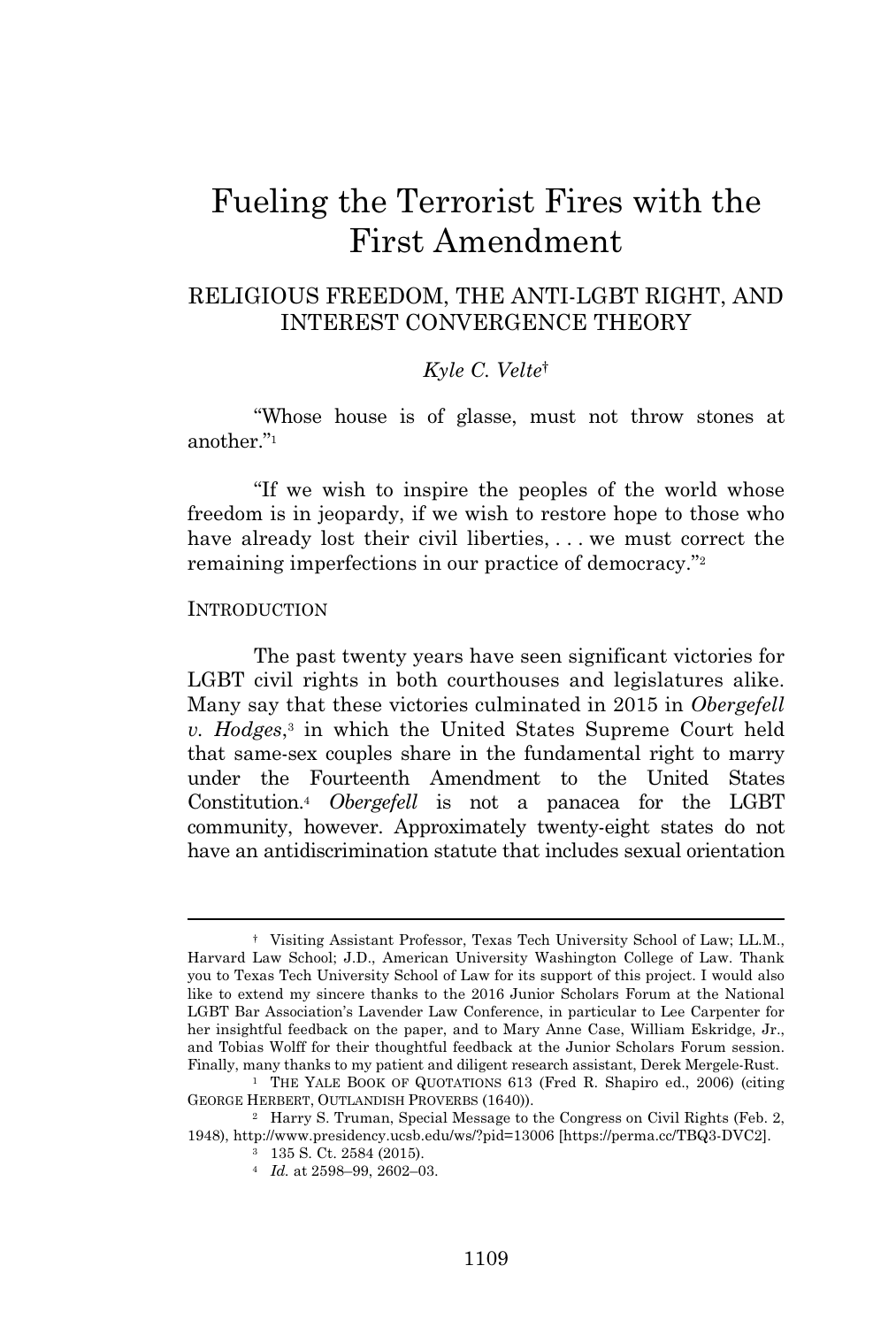or gender identity (SOGI)<sup>5</sup> within its protected classes; in these states, an LGBT person may get married on Sunday but then be denied goods or services in a public accommodation on Monday based on his or her sexual orientation or gender identity.<sup>6</sup>

While *Obergefell* certainly marked a watershed moment for LGBT Americans and their allies, anti-LGBT sentiment continues to run deep and strong in the United States. For example, since *Obergefell*, a wave of explicitly anti-LGBT laws have been proposed or passed in several states—these laws include "bathroom bills" that target transgender people and bills that expressly allow for-profit businesses to discriminate against LGBT people based on religious beliefs.<sup>7</sup> Moreover, in the approximately twenty states, as well as the District of Columbia, that *do* have antidiscrimination statutes that prohibit discrimination against LGBT people in public accommodations,<sup>8</sup> marriage equality has strengthened the backlash against LGBT equality. This backlash is occurring when for-profit businesses, such as photographers, bakers, and florists, assert that they should be exempt from complying with these antidiscrimination

<sup>&</sup>lt;sup>5</sup> The acronym SOGI is commonly used as shorthand for the phrase "sexual orientation and gender identity." *SOGI*, ALL ACRONYMS, https://www.allacronyms.com/ SOGI/Sexual\_Orientation\_and\_Gender\_Identity [https://perma.cc/N7UL-P78J]. The terms "sexual orientation and gender identity" and "SOGI" will be used interchangeably throughout this article depending on the context.

<sup>6</sup> Arlene Zarembka, *Advising Same-Sex Couples After* Obergefell *and* Windsor, GP SOLO (2015), http://www.americanbar.org/publications/gp\_solo/2015/july-august/advising \_samesex\_couples\_after\_obergefell\_and\_windsor.html [https://perma.cc/7E82-J7DN]; *see also* Jay Kaplan, *SCOTUS Ruling Won't Be the Last Word on Gay Rights*, DETROIT FREE PRESS (June 26, 2015), http://www.freep.com/story/opinion/2015/06/26/gay-rights-fightcontinues/29291829/ [https://perma.cc/B22F-A84D] ("[A] favorable ruling on marriage doesn't guarantee that the court will rule that discriminatory laws against LGBT people should be given a higher level of constitutional scrutiny . . . . And then there's RFRA . . . and all of its assorted iterations. RFRA-style bills are quickly gaining popularity around the country as the go-to tactic for anti-gay forces seeking to continue to discriminate even after the SCOTUS ruling.").

<sup>7</sup> *See, e.g.*, Michael Hiltzick, *The Supreme Court's Awful* Hobby Lobby *Decision Just Spawned a Very Ugly Stepchild*, L.A. TIMES (Aug. 19, 2016), http://www.latimes.com/ business/hiltzik/la-fi-hiltzik-hobby-child-20160819-snap-story.html [https://perma.cc/VNY 6-UHBB]; Jason Millman, *The Ongoing* Hobby Lobby *Battle: Who Else Can Get an Exemption?*, WASH. POST (Oct. 22, 2014), https://www.washingtonpost.com/news/wonk/wp/ 2014/10/22/the-ongoing-hobby-lobby-battle-who-else-can-get-an-exemption/ [https://perma. cc/VV6Q-JERN]; Hobby Lobby*'s Slippery Slope*, BOS. GLOBE (Aug. 29, 2016), https://www. bostonglobe.com/opinion/editorials/2016/08/29/hobby-lobby-slippery-slope/CFUoCJoZ1asq QXMg2ufOOP/story.html [https://perma.cc/6SBU-Y5VA]; Elliott Mincberg, Hobby Lobby *Strikes Again as Right-Wing Activists Seek Exemptions from Birth Control and Marriage Laws*, RAW STORY (Oct. 1, 2015), http://www.rawstory.com/2015/10/hobby-lobby-strikesagain-as-christians-seek-exemptions-from-birth-control-and-marriage-laws/ [https://perma. cc/Y6NG-G7FY].

<sup>8</sup> *See Non-discrimination Laws*, MAP, http://www.lgbtmap.org/equality-maps/ non\_discrimination\_laws [https://perma.cc/4H96-LXKD]. Public accommodations are places open to the public, often where goods and/or services are rendered, such as restaurants, theaters, medical offices, hotels, and the like. *See id.*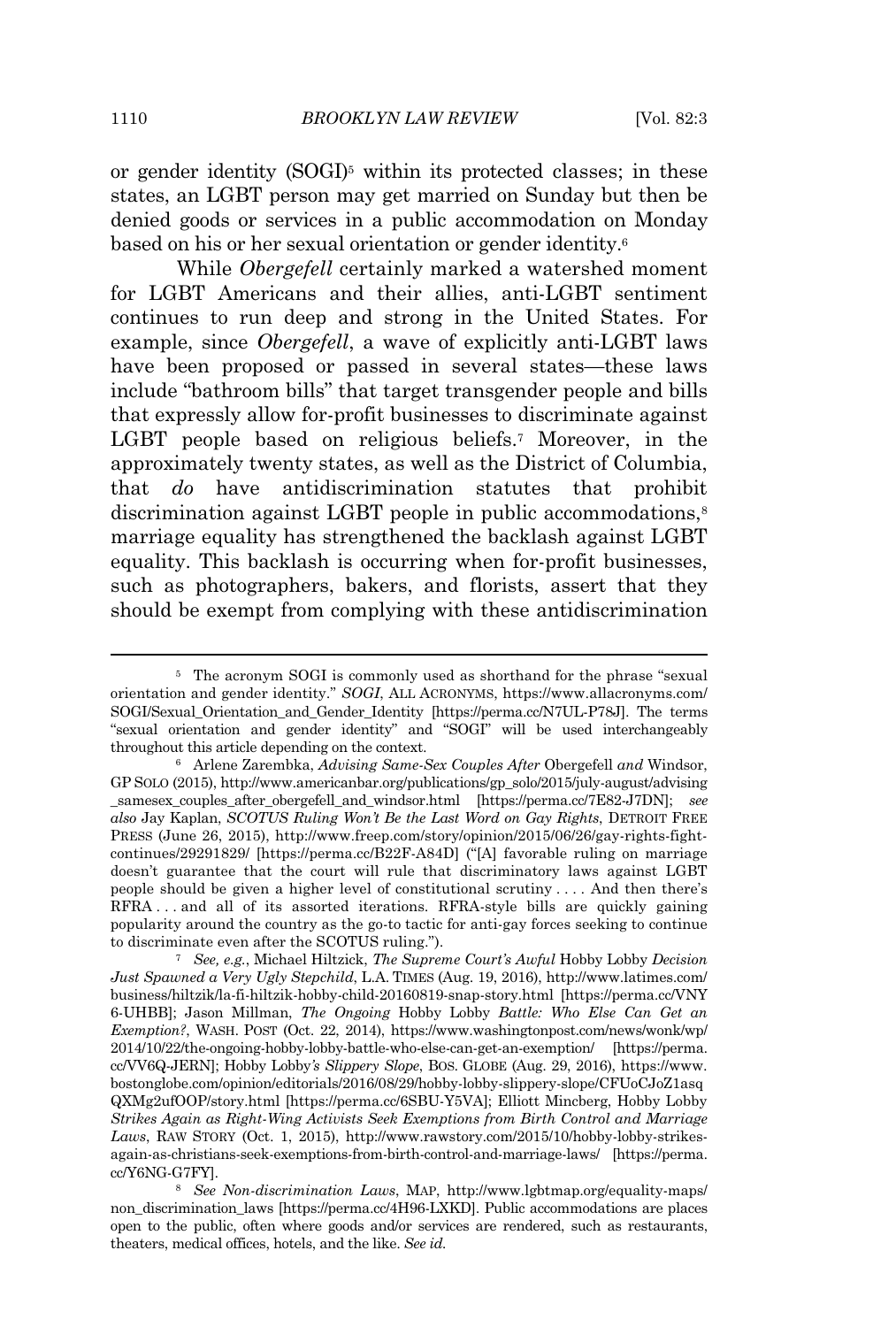laws based on the business owners' religious beliefs about LGBT people and same-sex marriage. These arguments have already been made in Colorado, New Mexico, New Jersey, and Oregon,<sup>9</sup> and are likely to arise in more states in the wake of *Obergefell* and the Supreme Court's decision in *Burwell v. Hobby Lobby*. 10 This is because *Hobby Lobby* held that a for-profit corporation has religious liberty, and can assert that religious liberty to be exempt from a generally applicable law.<sup>11</sup> Thus, many observed that the decision could open the courthouse doors to more claims of religious exemption by for-profit corporations, including requests for exemptions to antidiscrimination laws.<sup>12</sup>

Thus, the next battle in the legal and culture wars for LGBT civil rights will be fought over the answer to the question: When a for-profit business seeks a religious exemption from a state antidiscrimination law, which should prevail—the principle of religious liberty or the principle of antidiscrimination? This is referred to as the Antidiscrimination Question.<sup>13</sup> In addition, the next battle will include determining the fate of the new wave of anti-LGBT legislation in courts. Both are similar in that "religious freedom" serves as the basis of (1) the claims made by businesses that want to be exempt from state antidiscrimination statutes, and (2) the bills that emerged in 2016 that allow businesses to deny goods and services to LGBT people—a denial that most commonly occurs in the

- <sup>10</sup> 134 S. Ct. 2751 (2014).
	- <sup>11</sup> *Id.* at 2759–60.
- <sup>12</sup> *See, e.g.*, sources cited *supra* note 7.

<sup>9</sup> *See, e.g.*, Craig v. Masterpiece Cakeshop, Inc., 370 P.3d 272, 286 (Colo. App. 2015) (holding, in a case in which a baker refused to sell a wedding cake to a gay male couple, that application of Colorado's antidiscrimination act to require such sale did not violate the baker's First Amendment rights); *In re* Klein, Nos. 44-14, 45-14, 2015 WL 4868796, at \*19 (Or. Bureau Labor & Indus. July 2, 2015) (holding, in case in which a baker refused to sell a wedding cake to a lesbian couple, that Oregon's antidiscrimination statute did not violate the First Amendment or the Oregon Constitution's religious clauses); Elane Photography, LLC v. Willcock, 309 P.3d 53, 63–65 (N.M. 2013) (holding, in a case in which a photographer denied services to a lesbian bridal couple, that New Mexico's Religious Freedom Reformation Act could not be used as a shield to refuse service; thus, New Mexico's antidiscrimination statute required such services to be rendered); Bernstein v. Ocean Grove Camp Meeting Ass'n, Nos. CRT 6145-09, PN34XB-03008, 2012 WL 169302, at \*4–5 (N.J. Div. Civ. Rights Jan. 12, 2012) (holding, in a case in which a Methodist association refused to rent its pavilion to a same-sex couple for a civil union ceremony, that New Jersey's antidiscrimination law did not permit such refusal; application of the statute did not violate the First Amendment rights of the association).

<sup>13</sup> Of course, what is at stake in answering the Antidiscrimination Question is not the existence of religious freedom per se, but rather whether the Religious Right should prevail in its quest for the right to discriminate against LGBT people under the *guise* of "religious liberty." *See generally* Kyle C. Velte, *All Fall Down: A Comprehensive Approach to Defeating the Religious Right's Challenges to Anti-discrimination Statutes*, 49 CONN. L. REV. 1, 12 (2016).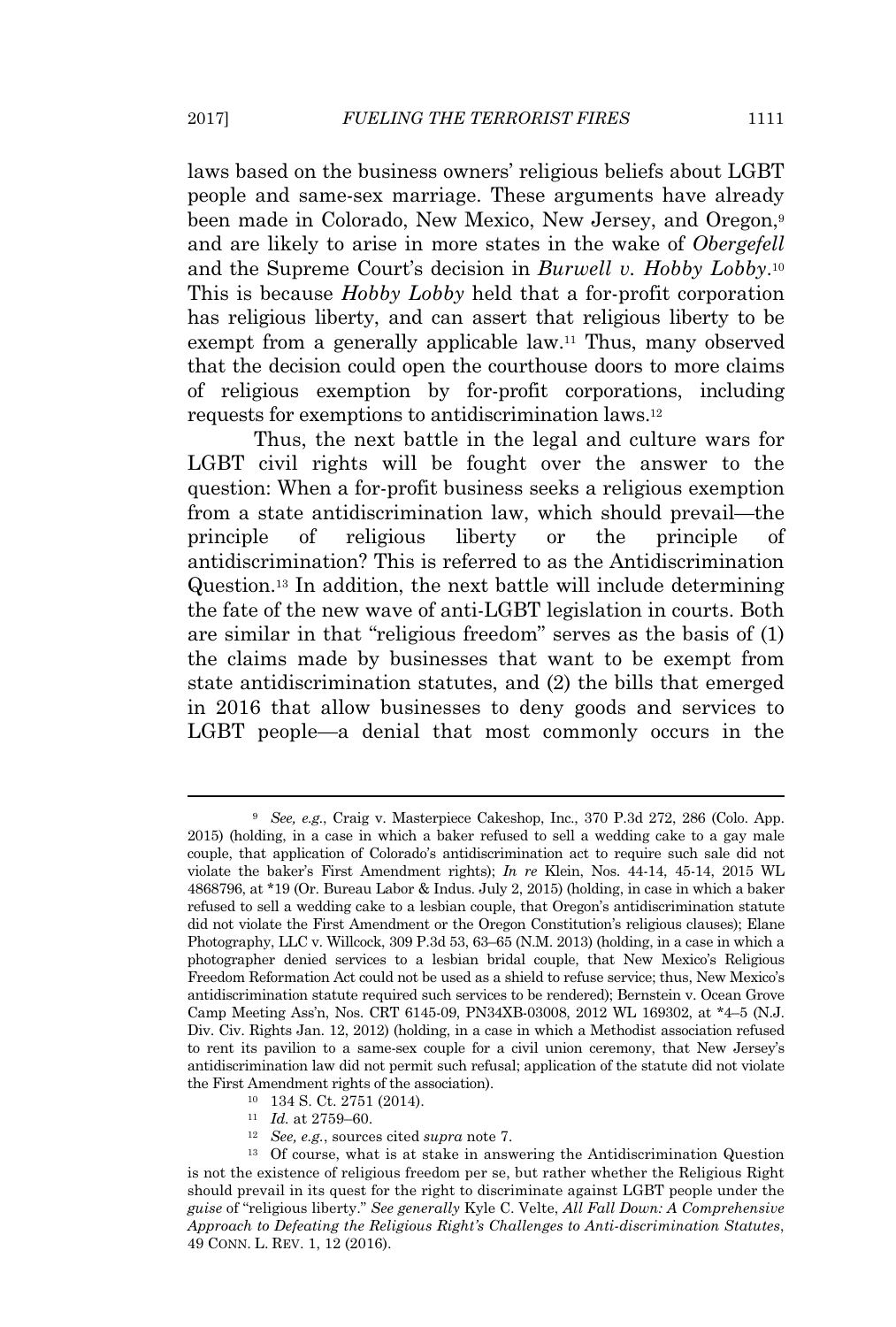context of same-sex weddings.<sup>14</sup> The driving force behind litigation of the Antidiscrimination Question and the new anti-LGBT laws is the Religious Right.<sup>15</sup>

There are three critical analytical axes of this issue: legal, policy, and normative/theoretical.<sup>16</sup> This article addresses the policy axis. It argues that courts and legislatures considering the Antidiscrimination Question should find that antidiscrimination laws trump claims of religious exemptions to such laws made by

<sup>15</sup> The Religious Right is a leading voice of the anti-LGBT rights movement in the United States. It is an alliance of evangelical Protestant Christians and American Roman Catholics, whose goal is to stop and reverse these civil rights victories. I use this phrase as an umbrella term to describe organization such as Focus on the Family, the Alliance Defending Freedom, the Beckett Fund for Religious Liberty, the Liberty Counsel, the Freedom of Conscience Defense Fund, American Center for Law and Justice, United States Conference of Catholic Bishops, the Family Research Council, Concerned Women for America, the Faith & Freedom Coalition, the Council for National Policy, and the Liberty Institute. *See generally* FREDERICK CLARKSON, POLITICAL RESEARCH ASSOCS., WHEN EXEMPTION IS THE RULE: THE RELIGIOUS FREEDOM STRATEGY OF THE CHRISTIAN RIGHT 10–12 (2016), http://www.politicalresearch.org/wp-content/uploads/2016/01/When-Exemption-is-the-Rule-PRA-Report.pdf [https://perma.cc/8UZN-V24R]. The Religious Right, while the focus of this article, certainly is not the only model for Christianity in the United States. *See, e.g.*, Kimberly Charles, *Sexism Is a "Family Value"*, 9 CARDOZO WOMEN'<sup>S</sup> L.J. 255, 258–59 (2003).

<sup>16</sup> For a discussion of the legal axis, see Velte, *supra* note 13*.*

<sup>14</sup> Often, a business relies on a state Religious Freedom Restoration Act (RFRA) to support its argument that it is exempt from a state antidiscrimination law. *See* cases cited *supra* note 9. State RFRAs usually are modeled after the federal RFRA, which forbids the federal government from substantially burdening "a person's exercise of religion even if the burden results from a rule of general applicability" unless the federal government can demonstrate that the "application of the burden to the person (1) is in furtherance of a compelling government interest; and (2) is the least restrictive means of furthering that compelling governmental interest."  $42 \text{ U.S.C.}$  § 2000bb-1(a), (b) (2012). When a state does not have an RFRA, these businesses rely on the First Amendment, specifically its Free Speech and Free Exercise provisions. *See, e.g.*, Craig v. Masterpiece Cakeshop, 370 P.3d 272, 286 (Colo. App. 2015) (holding, in a case in which a baker refused to sell a wedding cake to a gay male couple, that application of Colorado's antidiscrimination act to require such sale did not violate the baker's First Amendment rights), *cert. denied sub nom.*, Masterpiece Cakeshop v. Col. Civ. Rights Comm'n, No. 15SC738, 2016 WL 1645027 (Colo. Apr. 25, 2016) (en banc), *cert. granted*, 2017 WL 2722428 (U.S. July 26, 2017) (No. 15SC738). With regard to the new wave of anti-LGBT legislation, alleged religious liberty as a basis for such laws is always implicit and sometimes explicit. *Compare* H.B. 2, Gen. Assemb., 2d Extra Sess. (N.C. 2016) (containing no language about religious freedom), *with* H.B. 1523, 2016 Leg., Reg. Sess. (Miss. 2016) (titled Religious Liberty Accommodations Act, finding that "[l]eading legal scholars concur that conflicts between same-sex marriage and religious liberty are real and should be addressed through legislation" and directing that the State shall not take any discriminatory action against a business that, based on a sincerely held, anti-LGBT religious belief, declines to provide services or public accommodations in relation to a same-sex wedding); *see also* Michael Gordon et al., *Understanding HB2: North Carolina's Newest Law Solidifies State's Role in Defining Discrimination*, CHARLOTTE OBSERVER (Mar. 26, 2016), http://www.charlotteobserver.com/news/politicsgovernment/article68401147.html [https://perma.cc/85EY-4FSZ] ("Conservative religious groups within North Carolina are taking some credit for getting HB2 passed into law, and pro-LGBT rights advocates note there is financial support from national groups with similar interests.").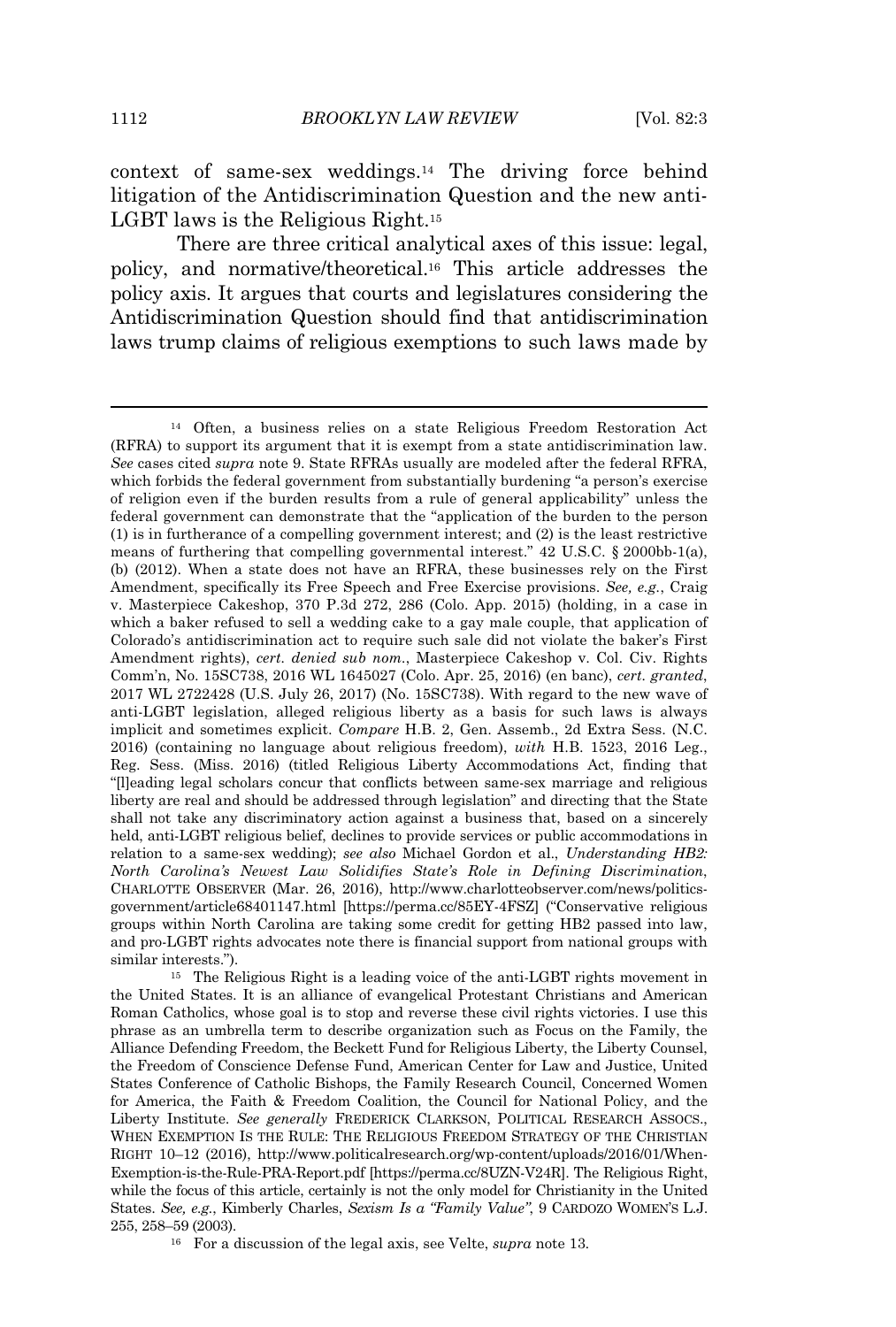for-profit corporations.<sup>17</sup> They should also find the new anti-LGBT laws passed in 2016 are unconstitutional. In addition, Congress and the approximately twenty-eight states that do not protect against SOGI discrimination should pass statutes expressly protecting LGBT people from discrimination in all areas of civil life, including public accommodations, housing, and employment.<sup>18</sup> The failure to expressly protect against SOGI discrimination also undermines U.S. foreign policy and threatens national security.<sup>19</sup>

<sup>19</sup> The issue of audience is an important one to frame and contextualize this article. As a staunchly pro-LGBT-rights advocate, my primary intended audience for this article is those in state and federal legislatures; my secondary intended audience is judges, practicing attorneys, and legal academics. The overarching message to those audiences is, at its core, a simple one: The United States needs to stand by its messages of tolerance and equality both at home and abroad so that we, as a nation and as a world leader, avoid seeming hypocritical to our allies *and* to the terror groups that threaten U.S. security. Moreover, the answer to the question of who is the United States' audience is important to frame and contextualize the article. The article contends that the United States' audience

<sup>&</sup>lt;sup>17</sup> The religious exemption claims in these cases are asserted under a state RFRA, the First Amendment, or both. *See, e.g.*, *Masterpiece Cakeshop, Inc.*, 370 P.3d at 286 (asserting a claim under the First Amendment); Elane Photography, LLC v. Willcock, 309 P.3d 53, 76 (N.M. 2013) (asserting claims under the New Mexico RFRA and the First Amendment). Twenty-one states have religious exemption laws, either through a statute or constitutional amendment. *See State Religious Exemption Laws*, LGBT MAP, http://www.lgbtmap.org/equality-maps/religious\_exemption\_laws [https://perma.cc/F8ZK-TMA7] (providing a map of states with religious exemption laws). Most of these are modeled after the federal RFRA. *See* 42 U.S.C. § 2000bb-1(a)–(b) (2012).

<sup>18</sup> Protections are necessary at both the state and federal level to provide comprehensive formal equality for LGBT Americans—state laws can provide broader or more comprehensive protections than federal law in some instances. *See* Carolyn E. Coffey, *Battling Gender Orthodoxy: Prohibiting Discrimination on the Basis of Gender Identity and Expression in the Courts and in the Legislatures*, 7 N.Y. CITY L. REV. 161, 181 (2004) (noting that "some state courts . . . have held that the definition [of "sex"] intended by Congress does not necessarily apply to state anti-discrimination laws"). In the absence of a federal statute prohibiting SOGI discrimination, the EEOC and a number of courts and executive agencies have determined that sexual orientation discrimination is a form of sex discrimination prohibited by Title VII, the federal civil rights law that prohibits employment discrimination on the basis of sex, race, color, national origin, and religion. *See Facts About Discrimination in Federal Government Employment Based on Marital Status, Political Affiliation, Status as a Parent, Sexual Orientation, and Gender Identity*, U.S. EQUAL EMP'<sup>T</sup> OPPORTUNITY COMM'N, https://www.eeoc.gov//federal/otherprotections.cfm [https://perma.cc/R8RF-J8 6R]; *see also Fact Sheet: Recent EEOC Litigation Regarding Title VII & LGBT-Related Discrimination*, U.S. EQUAL EMP'<sup>T</sup> OPPORTUNITY COMM'N, https://www.eeoc.gov/eeoc/ litigation/selected/lgbt\_facts.cfm [https://perma.cc/E6AK-FT44] (last updated July 8, 2016); *Examples of Court Decisions Supporting Coverage of LGBT-Related Discrimination Under Title VII*, U.S. EQUAL EMP'<sup>T</sup> OPPORTUNITY COMM'N, https://www.eeoc.gov/eeoc/newsroom/wy sk/lgbt\_examples\_decisions.cfm [https://perma.cc/EQ69-LU4W]. The Title VII argument is that discrimination based on SOGI "run[s] afoul of Title VII's historic prohibition against discrimination 'because of sex.'" *See* Brief of Amici Curiae ACLU at 1, Zarda v. Altitude Express, Inc., 15-3775-cv (2d Cir. Mar. 18, 2016), https://www.aclu.org/sites/ default/files/field\_document/2016-03-18\_zarda\_proposed\_amicus\_brief.pdf [https://perma. cc/V3U2-5QWR]. Although some courts are accepting the EEOC's position, LGBT people and our allies continue to push for clear, consistent, and explicit protections at the state, local, and federal level. *See generally* German Lopez, *Meet the Federal Agency Working to Stop Anti-LGBTQ Discrimination in the Workplace*, VOX (July 7, 2016), http://www.vox. com/2016/7/7/12061622/eeoc-lgbtq-discrimination-work [https://perma.cc/SBZ3-8VTS].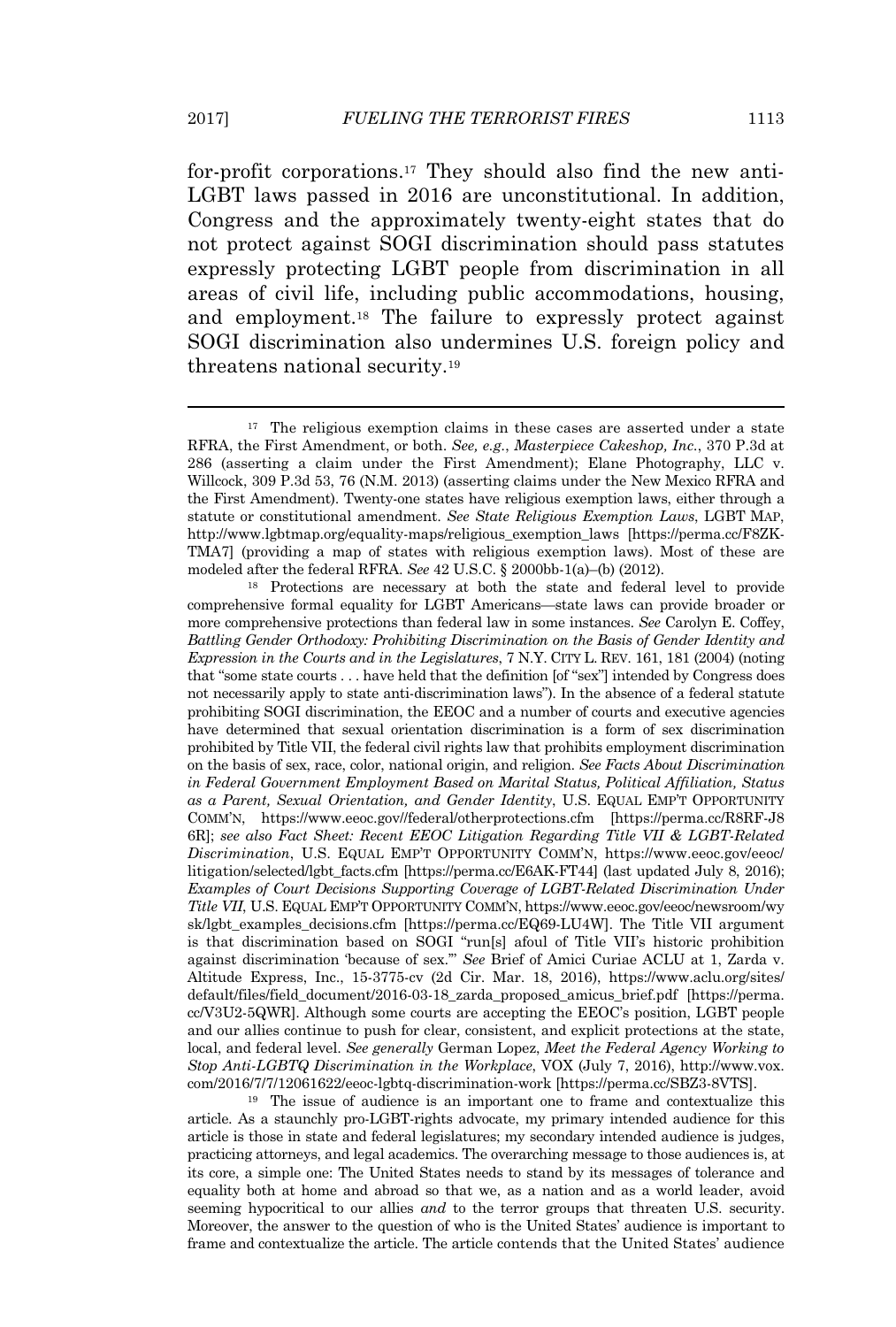Since the 9/11 attacks, the United States has waged a War on Terror. By so doing, the United States explicitly seeks to rid the world of oppressive, theocratic regimes<sup>20</sup> in the Middle East and Northern Africa, such as ISIS, Al Qaeda, Iranian sharia law, and Boko Haram (this article refers to this list of groups which advocate for Muslim theocracy as the Extremist Islamic Terrorist Network, or EITN),<sup>21</sup> and replace them—through "nation building"22—with democracies created in the United States' own image. Today, Islamic extremism is the principal national security threat to the United States; it represents the primary motivator of terrorism in the United

is its allies *and* its enemies—*both* groups intently observe the legal and policy positions taken by the United States at home and abroad. As a result, the United States must be consistent, unwavering, and formidable on issues of equality and dignity, both within and without its borders. This is true even if there is a risk that, by preaching acceptance at home and abroad, we anger violent terror groups because we advocate for a position they expressly reject. On balance, this risk is less troubling than the alternative risk, namely that if the United States is hypocritical on its stance on LGBT civil rights at home vis-àvis its stance on that issue abroad, it (1) loses legitimacy and integrity on the international stage, thus weakening its power to influence international politics and policies, and (2) fuels the terrorist fires by providing fodder for recruitment.

<sup>20</sup> A "theocracy" is commonly defined as a form of government in which religious leaders, rather than secular leaders, rule. *See, e.g.*, *Theocracy*, MERRIAM-WEBSTER DICTIONARY, http://www.merriam-webster.com/dictionary/theocracy [https:// perma.cc/8QR3-UAH4].

<sup>21</sup> I use the phrase Extremist Islamic Terrorist Network, or EITN, throughout the article as shorthand for the group of nonstate, militant actors in the Middle East and Northern Africa, all of which share the common goal of "claiming exclusive political and theological authority over the world's Muslims." *See* Zachary Laub, *The Islamic State*, COUNCIL ON FOREIGN RELATIONS (Aug. 10, 2016), http://www.cfr.org/iraq/islamic-state/ p14811 [https://perma.cc/UR63-YC32]. The phrase and acronym are intended to describe the different groups of extremism Islamists whose goal is a Muslim theocracy based on sharia law in which mosque and state merge. The EITN includes ISIS (also known as the Islamic State, ISIL, and Daesh), Boko Haram, Al Qaeda, the Muslim Brotherhood, the Taliban, and Iran. *Id.* Iran, a recognized nation-state, is a constitutional, theocratic republic; its official religion is a particular school of Islam known as Twelver (Shi'a) Jaafari. *See* U.S. COMM'<sup>N</sup> ON INT'<sup>L</sup> RELIGIOUS FREEDOM, ANNUAL REPORT 2014, at 59 (2014), http://www.uscirf.gov/sites/default/files/USCIRF%202014%20Annual%20Report% 20PDF.pdf [https://perma.cc/9MBB-GB57]. Iran's government discriminates against its citizens on the basis of religious beliefs and uses its religious laws to quash the views of human rights activists and journalists. *Id.* The United States "has not had formal diplomatic relations" with Iran since 1980 and "has imposed sanctions on Iran because of its sponsorship of terrorism . . . and for severe human rights and religious freedom violations." U.S. COMM'N ON INT'L RELIGIOUS FREEDOM, ANNUAL REPORT 2015, at 47– 48 (2015), http://www.uscirf.gov/sites/default/files/USCIRF%20Annual%20Report%20201 5%20%282%29.pdf [https://perma.cc/PL5T-U46V]. While there are some differences, and even rifts, between the groups (in particular, between ISIS and Al Qaeda), I use the phrase and acronym as a shorthand for those groups that believe in the overarching goal of achieving a Muslim theocracy. *See* Laub, *supra*.

<sup>22</sup> Generally, "nation building" as an enterprise is understood as "an accretion of activities designed to transform a state from a present pathological condition to a preferred future condition, one in which the state is a functioning participant in the world community, and within which the human dignity of the population is respected and protected." Charles H. Norchi, *The Legal Architecture of Nation-Building: An Introduction*, 60 ME. L. REV. 281, 283 (2008) (footnote omitted).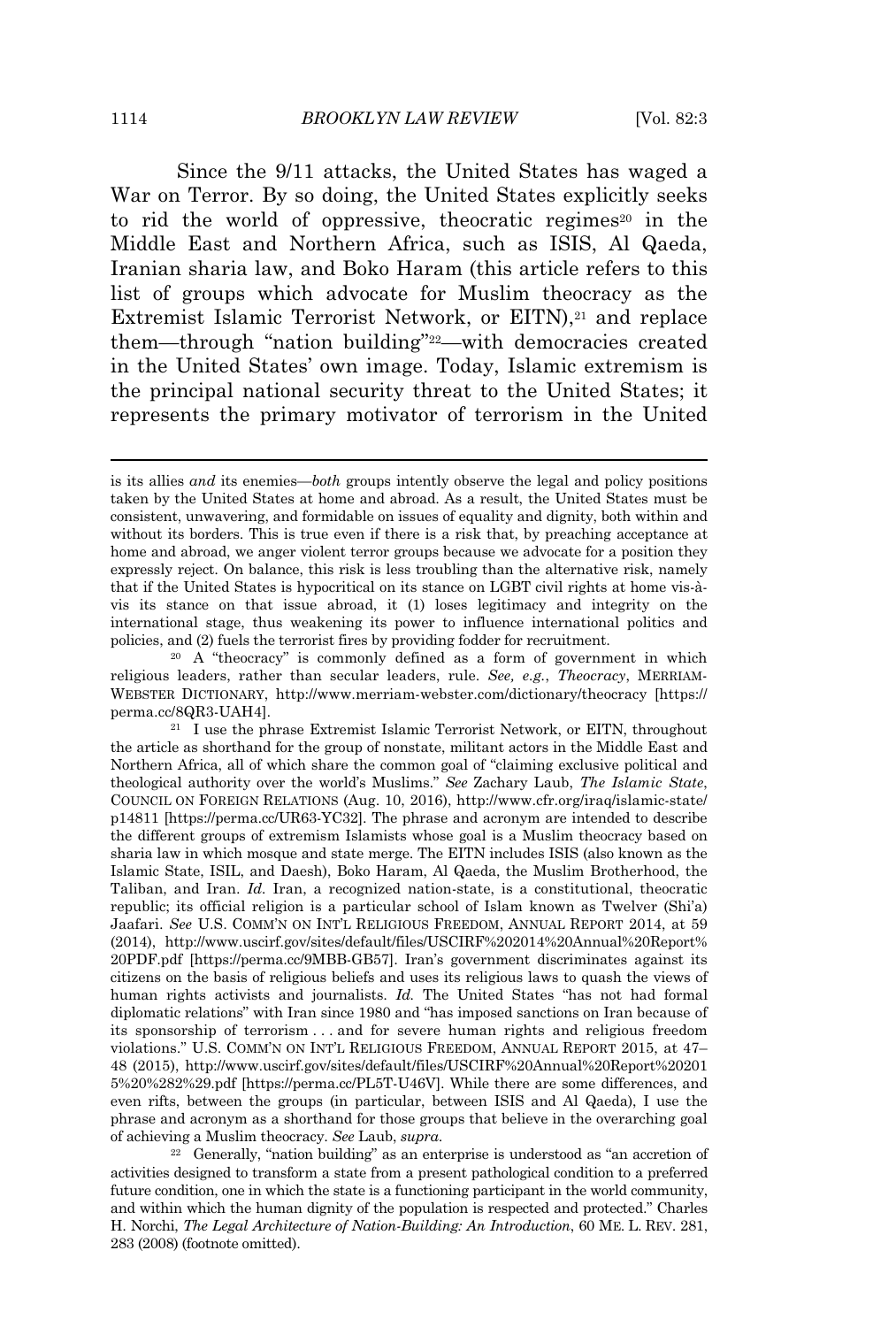States and abroad.<sup>23</sup> U.S. foreign policy simultaneously condemns the practices of these regimes—male supremacy, beheadings of those who hold minority religious beliefs, executions of gay men, and the denial of full equality to women—while also promoting the ideals of equality, religious plurality, and democracy both at home and abroad.<sup>24</sup> This prodemocratic messaging rests on America's longstanding sense of exceptionalism—the notion that the country that emerged from the original colonies was exceptional, as compared to other nations, for its commitment to individual liberty, rationality, and empiricism.<sup>25</sup> Importantly, the United States strongly condemns the EITN's goal of a Muslim theocracy; instead, the United States espouses that authentic religious pluralism is essential for a true democracy governed by the "rule of law."<sup>26</sup>

To maintain its authority in the eyes of the international community when promoting the exceptional ideals of democracy, religious pluralism, and equality abroad, the United States must espouse those values within its borders. To do so, there is only one answer to the Antidiscrimination Question: Antidiscrimination protections trump claims of religious exemption made by for-profit corporations. Moreover, there is

<sup>24</sup> *See* STEVEN W. HOOK & JOHN SPANIER, AMERICAN FOREIGN POLICY SINCE WORLD WAR II, at xiii (20th ed. 2016).

[t]he principles, institution and procedures, not always identical but broadly similar, which the experience and traditions of lawyers in different countries in the world, often themselves having varying political structures and economic backgrounds, have shown to be important to protect the individual from arbitrary government and to enable him to enjoy the dignity of man.

Id. at 104 (quoting INT'L COMM'N OF JURISTS, THE DYNAMIC ASPECTS OF THE RULE OF LAW IN THE MODERN AGE, REPORT ON THE PROCEEDINGS OF SOUTH-EAST AND PACIFIC CONFERENCE OF JURISTS, BANGKOK, THAILAND (1965)). That definition, supplemented by nine principles—(1) generally applicable laws, (2) clearly written laws, (3) laws known to or accessible by the public at large, (4) legal stability, (5) reasonable laws, (6) governmental conformity to laws, (7) an independent judiciary, (8) "open and fair hearings," and (9) "limitations on . . . state actors"—fill out the definition of the rule of law as used in this article. *Id.* at 105–09.

<sup>23</sup> *See* H.R. COMM. HOMELAND SEC., TERROR THREAT SNAPSHOT (2017), https://homeland.house.gov/wp-content/uploads/2017/03/MarchTerrorThreatSnapshot-1.pdf [https://perma.cc/5NDP-W5X9]; *see also* JAMES R. CLAPPER, SENATE ARMED SERVICES COMM., STATEMENT FOR THE RECORD: WORLDWIDE THREAT ASSESSMENT OF THE US INTELLIGENCE COMMUNITY 4 (2016), https://www.armed-services.senate.gov/imo/media/ doc/Clapper\_02-09-16.pdf [https://perma.cc/B6JX-X724] ("The Islamic State of Iraq and the Levant (ISIL) has become the preeminent terrorist threat because of its self-described caliphate in Syria and Iraq, its branches and emerging branches in other countries, and its increasing ability to direct and inspire attacks against a wide range of targets around the world.").

<sup>25</sup> *Id.* at xv.

<sup>26</sup> Although there is no singular definition of the "rule of law," it nonetheless generally is understood as "the preeminent legitimating political ideal in the world today." Captain Dan E. Stigall, *The Rule of Law: A Primer and a Proposal*, 189 MIL. L. REV. 92, 93 (2006). The International Commission of Jurists defined it as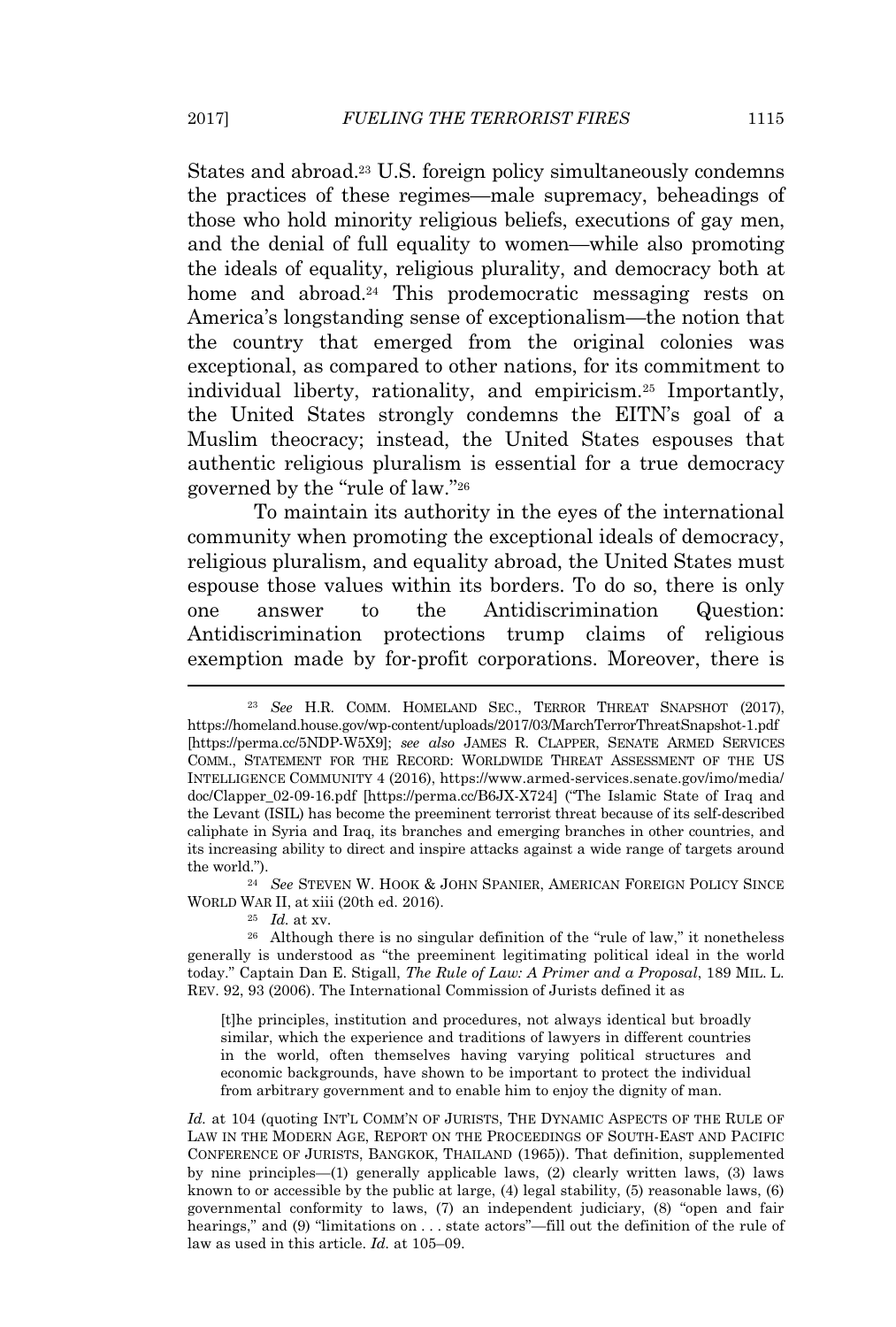only one answer to the question of whether the new anti-LGBT bills of 2016 are unconstitutional: they are.<sup>27</sup> These answers are required if the United States is to have legitimacy in the international sphere when it demands religious pluralism, gender equality, and equality for LGBT people from oppressive regimes abroad. If the United States does not "walk the walk" on these issues at home, its demand that other countries integrate these principles will ring hollow and hypocritical. To "walk the walk" at home, the United States must strongly reject the Religious Right's attempt to form zones of exemption from antidiscrimination laws and its new wave of explicitly anti-LGBT laws grounded in Christianity.

In addition to undermining the power and legitimacy of U.S. foreign policy abroad, the failure to reject requests for religious exemptions to antidiscrimination laws poses a grave threat to national security.<sup>28</sup> The Extremist Islamic Terrorist Network looks for weakness within the United States and its policies. Inconsistency between what the United States says regarding freedom and democracy abroad, and what it actually does at home with respect to those principles, provides rich fodder for these terrorist groups to rally their followers and harm the United States and its citizens. The United States cannot condemn the EITN's efforts to establish a Muslim theocracy abroad while allowing the Religious Right to create theocratic-like zones<sup>29</sup> of exemption within the United States without appearing inconsistent at best (and hypocritical at worst).

<sup>27</sup> *See, e.g.*, Barber v. Bryant, 193 F. Supp. 3d 677, 711 (S.D. Miss. 2016) ("The deprivation of equal protection of the laws is HB 1523's very essence. It violates the Fourteenth Amendment." (internal citation omitted)).

<sup>28</sup> *See infra* Section II.A.

<sup>29</sup> By describing the Religious Right as having goals that are "theocratic-like," "quasi-theocratic," "anti-Establishment," or with other similar phrases, I do not intend to suggest that the Religious Right's goal is an America governed by clergy rather than lawmakers; that provocative claim would be hyperbolic and inaccurate. *See* Mark C. Modak-Truran, *Beyond Theocracy and Secularism (Part I): Toward a New Paradigm for Law and Religion*, 27 MISS. C. L. REV. 159, 163 (2007). Rather, I suggest that the recent attempts by the Religious Right to roll back the gains of the LGBT civil rights movement seek to redefine religious freedom in ways that threaten religious pluralism in the United States, are grounded in their conservative Christian faith, and seek to impose this faith upon the larger secular society by claiming they are exempt from civil rights laws, as well as by introducing and passing anti-LGBT laws that are expressly grounded in their faith. In this way, the Religious Right's agenda, while not seeking a complete American theocracy, certainly can be said to be seeking to create zones of exemption that rely on theocratic principles: The Religious Right seeks to elevate the rule of *its* God over the rule of law in wide swaths of civil life in America. In contrast, Iran is unequivocally a theocracy; its constitution provides that "[a]ll civil, penal financial, economic, administrative, cultural, military, political, and other laws and regulations must be based on Islamic criteria." QANUNI ASSASSI JUMHURII ISLAMAI IRAN [THE CONSTITUTION OF THE ISLAMIC REPUBLIC OF IRAN] 1358 [1980] (1979) art. 4, https://faculty.unlv.edu/pwerth/Const-Iran(abridge).pdf [https://perma.cc/MYJ3-X43B].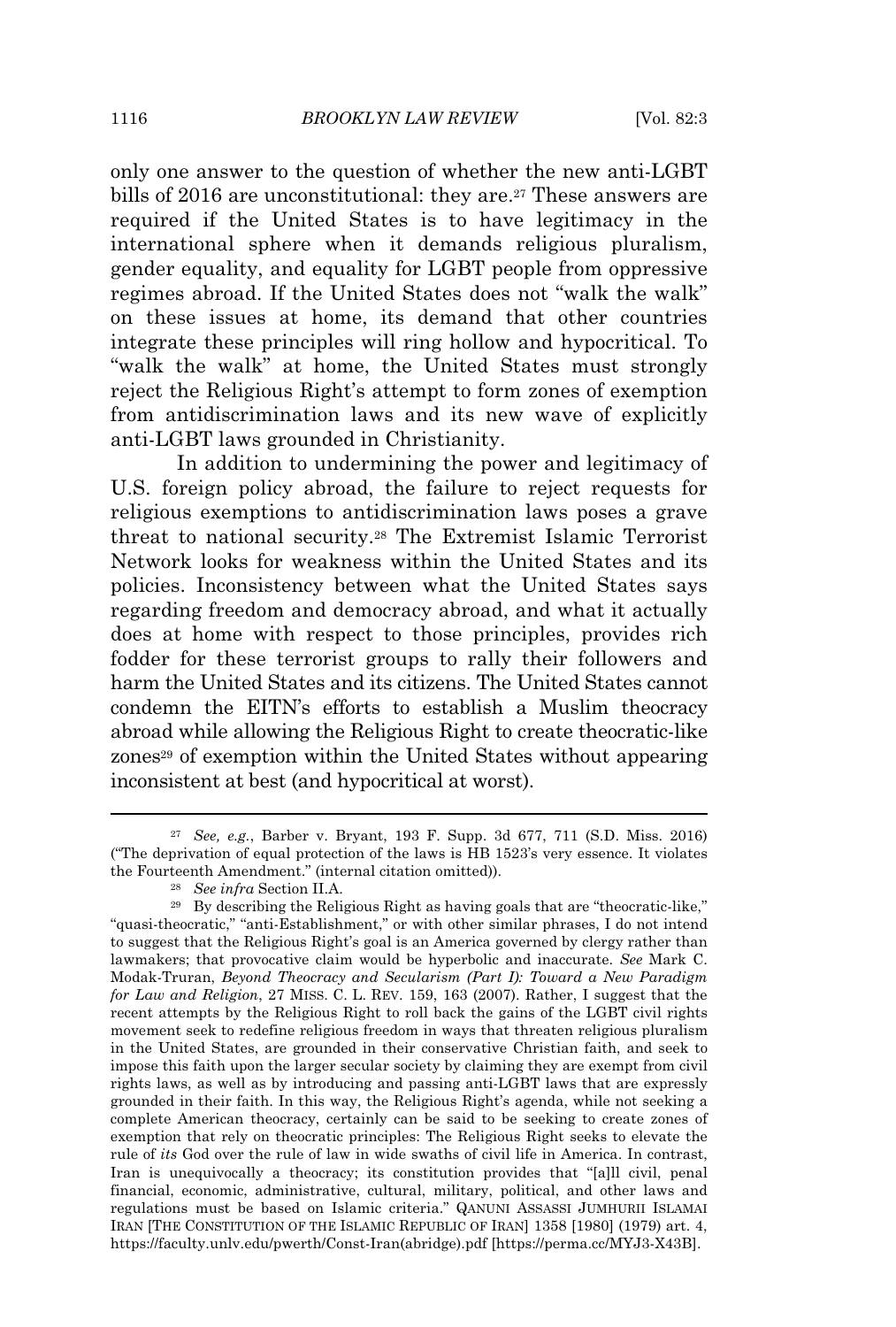Arguments that foreign policy concerns should inform the resolution of domestic civil rights issues have been made before. A large part of the impetus behind the success of the national civil rights movement in the 1950s and 1960s was the United States' inconsistency—if not hypocrisy—in sending African American soldiers to fight against Hitler and his racist regime and the segregated America to which these soldiers of color returned. The racial civil rights victories are thus an example of what Professor Derrick Bell called the "interest convergence" dilemma—the dynamic through which a marginalized group gains civil rights because those in the majority have an interest in that outcome.<sup>30</sup> In the context of the racial civil rights movement, white, powerful men in the Johnson, Truman, and Eisenhower administrations, concluded that the end of legal segregation in schools and the passage of the Civil Rights Act were essential to the United States' ability to continue as a global power.

This article argues that a similar interest convergence occurs in the context of the Antidiscrimination Question, the challenges to the new anti-LGBT laws, and the need for express statutory prohibitions against SOGI discrimination. The largely white, heterosexual stakeholders in the United States' national security and foreign policy circles<sup>31</sup> should realize that if the Antidiscrimination Question and challenges to the new anti-LGBT laws are resolved in favor of antidiscrimination principles (and thus in favor of LGBT civil rights), the United States' foreign policy and national security interests will benefit. Conversely, answering the Antidiscrimination Question in favor of religious exemptions for corporations would create a clear and present threat to U.S. foreign policy and national security interests because the United States will be allowing on its soil what it actively condemns abroad—namely, the attempt by one

<sup>30</sup> *See* Derrick A. Bell, Jr., Comment, Brown v. Board of Education *and the Interest-Convergence Dilemma*, 93 HARV. L. REV. 518, 523 (1980).

<sup>&</sup>lt;sup>31</sup> I use the phrase "foreign policy and national security communities" to encompass federal and state legislators, the joint chiefs of staff, the president and his cabinet, diplomats, as well as those with decision-making power in the Pentagon, the Department of Homeland Security, the CIA, and other similar agencies that deal with issues of U.S. foreign policy and national security. Many, if not most, of these entities are part of the United States Intelligence Community, which is a "coalition of 17 agencies and organizations, including the ODNI, within the Executive Branch that work both independently and collaboratively to gather and analyze the intelligence necessary to conduct foreign relations and national security activities." *Intelligence Community*, OFFICE OF THE NAT'<sup>L</sup> INTELLIGENCE, https://www.dni.gov/index.php [https:// perma.cc/2HWA-MQWV]. There is a longstanding lack of gender and racial diversity in these communities. *See, e.g.*, Ian Smith, *Obama Calls for Increased Diversity at National Security Agencies*, FEDSMITH (Oct. 5, 2016), http://www.fedsmith.com/2016/10/05/obamacalls-for-increased-diversity-at-national-security-agencies/ [https://perma.cc/JU7A-RR5P].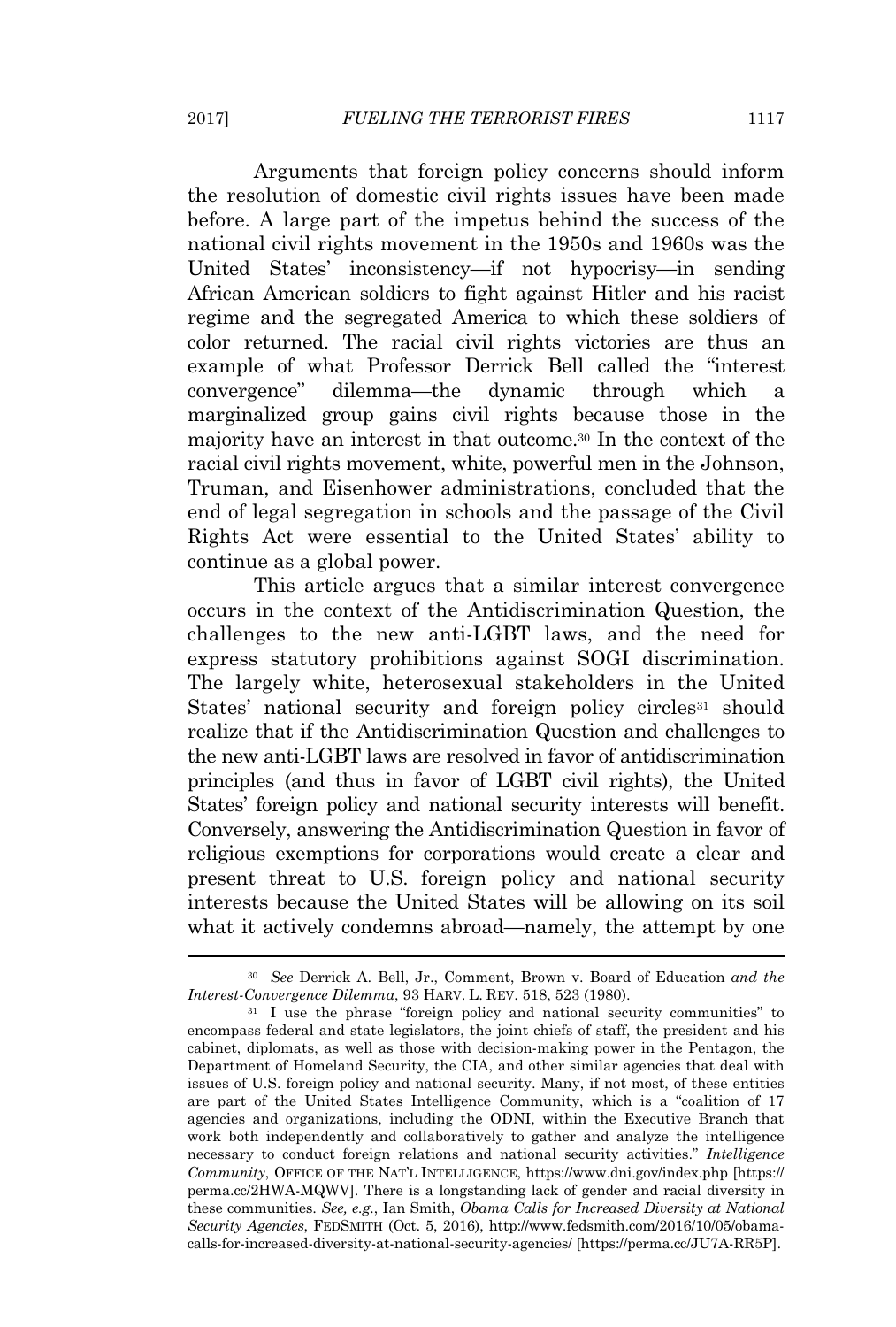religious group to replace the rule of law with the word of that group's god. Similarly, as long as there is no federal law expressly protecting against discrimination based on SOGI, and gaps in state law protections, American foreign policy will suffer, and the United States' national security will be threatened.

Part I of this article defines the concepts of foreign policy and national security and explains Bell's notion of "interest convergence," which provides the theoretical framework for the article. Part II analogizes the present-day fight for LGBT civil rights with the racial civil rights movement of the 1960s. It uses Bell's interest convergence theory to frame and explain the oftignored connection between the United States' foreign policy interests and the Supreme Court's decision in *Brown v. Board of Education*<sup>32</sup> and the subsequent passage of the Civil Rights Act.<sup>33</sup> Part III surveys the Religious Right's shifting narrative over the past six decades, the state of LGBT civil rights in the United States, and the current landscape of state "religious freedom" laws. It highlights the current tension between religious freedom laws and antidiscrimination laws—because both types of law serve democratic principles,<sup>34</sup> at least superficially, there exists a legal and normative debate about which should win out. It also reinforces the connection between the Religious Right's shifting narrative and its current-day quest for quasi-theocratic zones of exemption, disguised in the seemingly neutral concept of "religious freedom." That narrative has changed—from one of directly attacking LGBT people *as people* to one that characterizes members of the Religious Right as victims of an increasingly secular society whose laws prohibiting discrimination based on SOGI further victimizes these members and impermissibly infringes on their religious liberty. This part also summarizes the current foreign policy and national security concerns of the United States with regard to terrorism. Part IV draws parallels between the goal of the Religious Right and the goals of the EITN. The goal of the Religious Right—to establish an anti-Establishment regime<sup>35</sup> in

<sup>32</sup> 347 U.S. 483 (1954).

<sup>33</sup> Civil Rights Act of 1964, Pub. L. No. 88-352, 78 Stat. 241.

<sup>34</sup> These principles include equality, citizen participation, political tolerance, accountability, transparency, free and fair elections, economic freedom, checks and balances on state power, a bill of rights, peaceful transitions of power, the protection of human rights, a multi-party system, and the rule of law. THE AMAZING RACE, PRINCIPLES OF DEMOCRACY, http://www.lawanddemocracy.org/pdffiles/amazing.prin..pdf [https://perma. cc/G3HA-WYK6].

<sup>35</sup> The Establishment Clause states, in pertinent part, that the government may not establish religion. U.S. CONST. amend. I. Because the Religious Right seeks to embed its particular religious beliefs into U.S. law and policy, those efforts cut against the Establishment Clause's prohibition on the establishment of religion, and are thus "anti-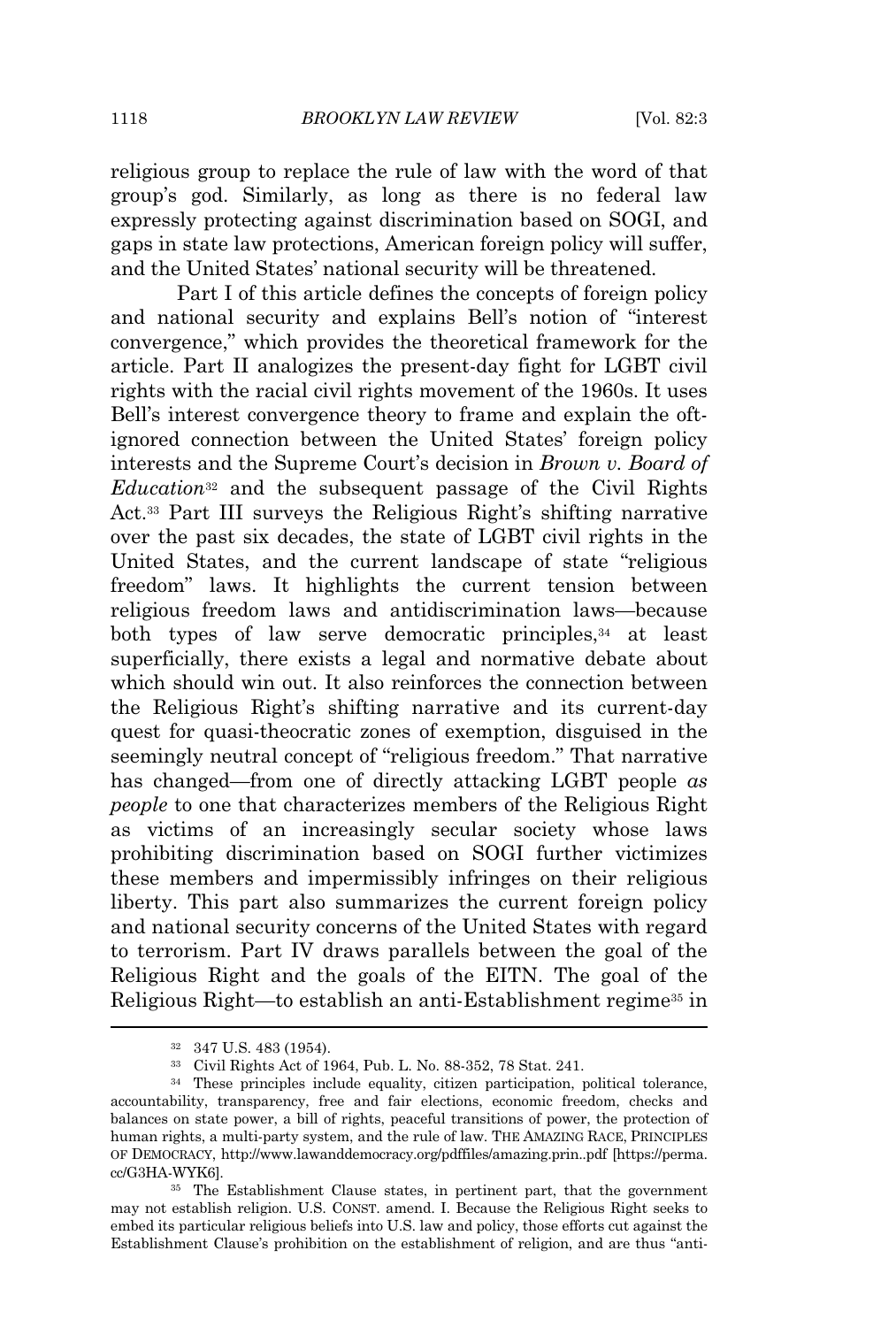which its religious beliefs are favored above other religious beliefs and the rule of law—is not unlike the EITN's goal of a radical Islamic caliphate in the Middle East and Northern Africa. It builds on these parallels to make the interest convergence argument vis-à-vis the American LGBT civil rights movement and the foreign policy and national security communities. It contends that those in the U.S. foreign policy and national security communities should promote an LGBT civil rights agenda today based on the same foreign policy and national security reasons that garnered support for—and gave force to—the outcome in *Brown v. Board of Education* and subsequent passage of the Civil Rights Act of 1964. It also utilizes Bell's interest convergence theory to frame and support the article's prescriptive recommendations.

I. UNITED STATES FOREIGN POLICY AND NATIONAL SECURITY AND ITS CONNECTION TO INTEREST **CONVERGENCE** 

#### *A. Foreign Policy and National Security*

The current state of the United States' foreign policy and national security concerns began with the September 11, 2001, attacks on the World Trade Center, the Pentagon, and in rural Pennsylvania by the terrorist group Al-Qaeda. It was the 9/11 attack that caused the United States to launch its War on Terror. This section defines "foreign policy" and "national security," describes the American approach to both, then provides a brief overview of world affairs and how they have shaped U.S. foreign policy and national security from 9/11 to the present day. Next, the section offers a historical example of an interest convergence, namely the interest convergence between civil rights advocates and the American foreign policy and national security communities—the American racial civil rights movement—to demonstrate that interest convergence theory can be operationalized for concrete legal changes for marginalized groups.

Establishment." It could be argued that the Religious Right is in fact seeking to *establish* a religion through government action—*its* religion—and thus its efforts are more accurately described as seeking an "Establishment regime." While perhaps just a matter of semantics, the article uses "anti-Establishment" to underscore that what the Religious Right is attempting is anti-American at one of its most essential core foundational principles—the First Amendment's proclamation of the separation of church and state and is thus "anti-Establishment."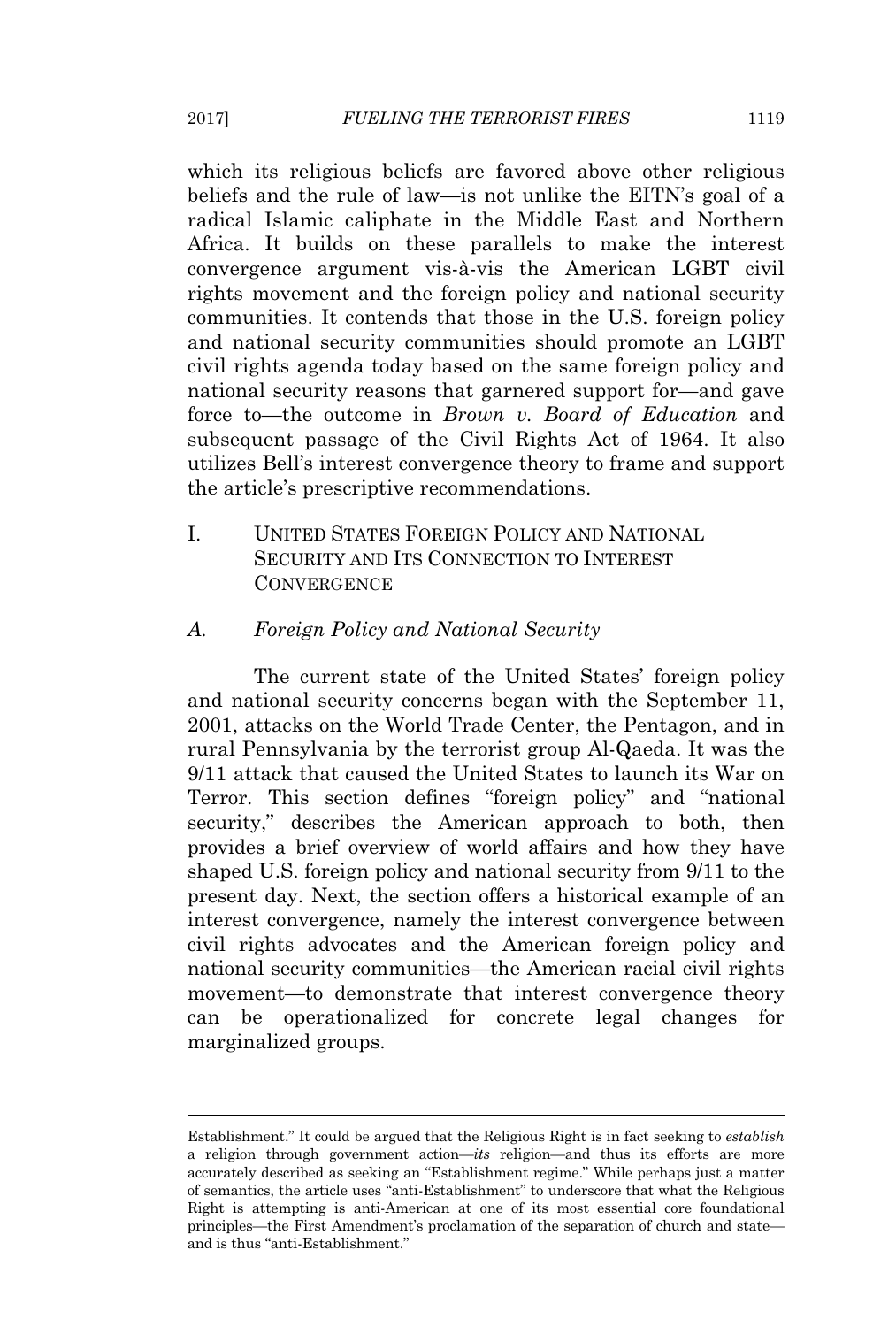1120 *BROOKLYN LAW REVIEW* [Vol. 82:3

Foreign policy is the totality of a state's "official external relations" in international relations.<sup>36</sup> Foreign policy is also defined as the plan or method by which a national government accomplishes objectives in its relations with foreign entities.<sup>37</sup> When a head of state, such as the U.S. president, makes statements about American foreign policy, it is more than one person's individual thoughts; rather, such a statement "tends to be widely vetted within the bureaucracy as an expression of a government's policy intentions."<sup>38</sup> Importantly, when one focuses on U.S. foreign policy, one also must focus on the internal affairs of America.<sup>39</sup> As President Harry Truman noted, to have legitimacy in its foreign policy actions and interactions, a country must present "evidence that we have been able to put our house in order."<sup>40</sup>

The United States works to achieve its foreign policy goals (and thus its national security goals) in two ways. First, it affirmatively sends messages about the benefits of democratic ideals and systems through the statements of its diplomats and through published policies and statements from the Department of State and the executive branch.<sup>41</sup> Second, it does so by publicly condemning actions of foreign nonstate actors and state actors alike when those regimes engage in actions that are oppressive and theocratic and, thus, not democratic or pluralistic in nature.<sup>42</sup>

The United States has a distinct approach to both foreign policy and national security given its unique history and its resulting cultural and political traditions. Colonial America's development was influenced by the Enlightenment; the young colonies embraced the Enlightenment's focus on individual liberty, rationality, and empiricism.<sup>43</sup> Moreover, the "vast distance between the newly independent United States and the great powers of Europe and Asia further contributed to

<sup>43</sup> HOOK & SPANIER, *supra* note 24, at xiii.

<sup>36</sup> FOREIGN POLICY: THEORIES, ACTORS, CASES 2–3 (Steve Smith et al. eds., 2d ed. 2012).

<sup>37</sup> *Id.* at 2.

<sup>38</sup> *Id.* at 63.

<sup>39</sup> *Id.* at vii.

<sup>40</sup> President Harry Truman, Address to the NAACP (June 29, 1947), https:// www.trumanlibrary.org/publicpapers/index.php?pid=2115 [https://perma.cc/GM99-D936] ("The support of desperate populations of battle-ravaged countries must be won for the free way of life. We must have them as allies in our continuing struggle for the peaceful solution of the world's problems. Freedom is not an easy lesson to teach . . . to peoples beset by every kind of privation. They may surrender to the false security offered so temptingly by totalitarian regimes unless we can prove the superiority of democracy. Our case for democracy . . . should rest on practical evidence that we have been able to put our own house in order.").

<sup>41</sup> *See infra* Section III.D.

<sup>42</sup> *See infra* Section III.D.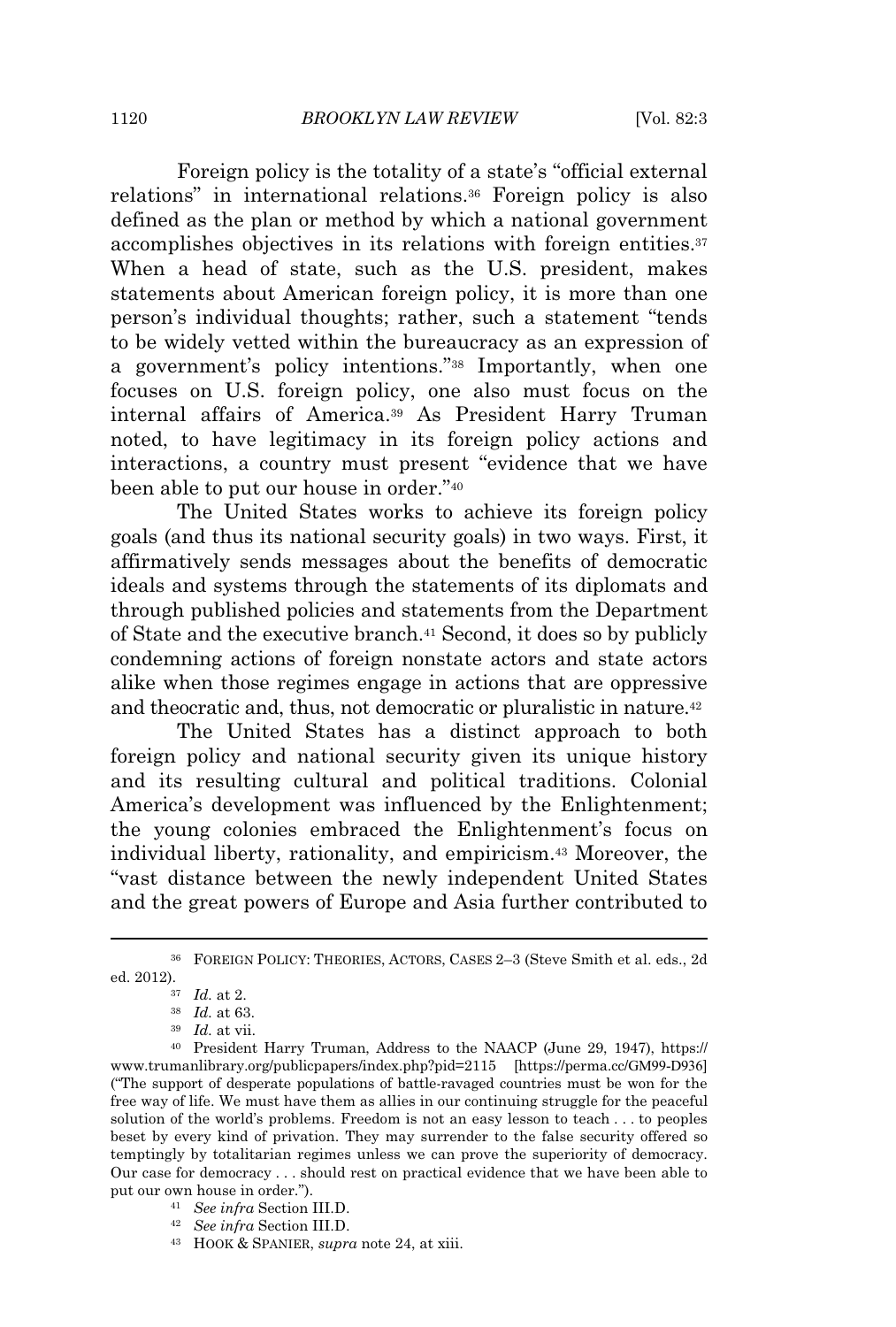sense of national exceptionalism that has persisted throughout the nation's history."<sup>44</sup>

That sense of national exceptionalism, which continues today, led the United States to develop a sense of duty to other nations, a duty that is explained by constructivist theories of foreign policy.<sup>45</sup> These theories examine how a nation's identity informs its interests and the role that international society plays in the formation of both identity and interests.<sup>46</sup> For the United States, its dual identity—as an exceptional nation and as a "'city on a hill' [that] has an obligation to promote freedom abroad"47—leads to its longstanding commitment to promoting democracy outside of its borders.<sup>48</sup>

Moreover, the history of the American Revolution and the values on which it was fought have created a deeply embedded collective narrative that the United States is the greatest country on Earth, one that offers liberty, freedom, the rule of law, and opportunity for everyone who enters its borders. These beliefs and values, in turn, inform American foreign policy, which "evolved into a moral campaign aimed not simply at protecting the nation's interests but also at saving the selfdestructive interstate system from itself."<sup>49</sup> These two goals "were commonly regarded as inseparable: a more democratic world, it was assumed, would be more peaceful, and only in such a world would the United States be truly secure."<sup>50</sup>

This collective belief was further strengthened when the Cold War ended and the Soviet Union dissolved, leaving the United States as the world's sole superpower.<sup>51</sup> It was during this era in U.S. history that national security "became more than protecting the Union and establishing international independence; it became a matter of moral superiority."<sup>52</sup>

<sup>44</sup> *Id.*

<sup>45</sup> *See* FOREIGN POLICY: THEORIES, ACTORS, CASES, *supra* note 36, at 228.

<sup>46</sup> *Id.*

<sup>&</sup>lt;sup>47</sup> *Id.* (quoting EDWARD HALLETT CARR, THE TWENTY YEARS' CRISIS, 1919– 1939: AN INTRODUCTION TO THE STUDY OF INTERNATIONAL RELATIONS (1964)).

<sup>48</sup> *Id.*

<sup>49</sup> *See* HOOK & SPANIER, *supra* note 24, at xiii–xvi.

<sup>50</sup> *Id.*; s*ee also id.* at xiii ("[T]he United States has pursued its goals overseas with a distinctive national style that is deeply engrained in the nation's political and societal culture. Both the monumental achievements of the U.S. government and its many foreign policy setbacks can be attributed to the nation's constructed identity as an exceptional world power uniquely qualified not simply to dominate but to remake the world order in its own image.").

<sup>51</sup> *Id.* at 4.

<sup>52</sup> Laura K. Donohue, *The Limits of National Security*, 48 AM. CRIM. L. REV. 1573, 1657 (2011).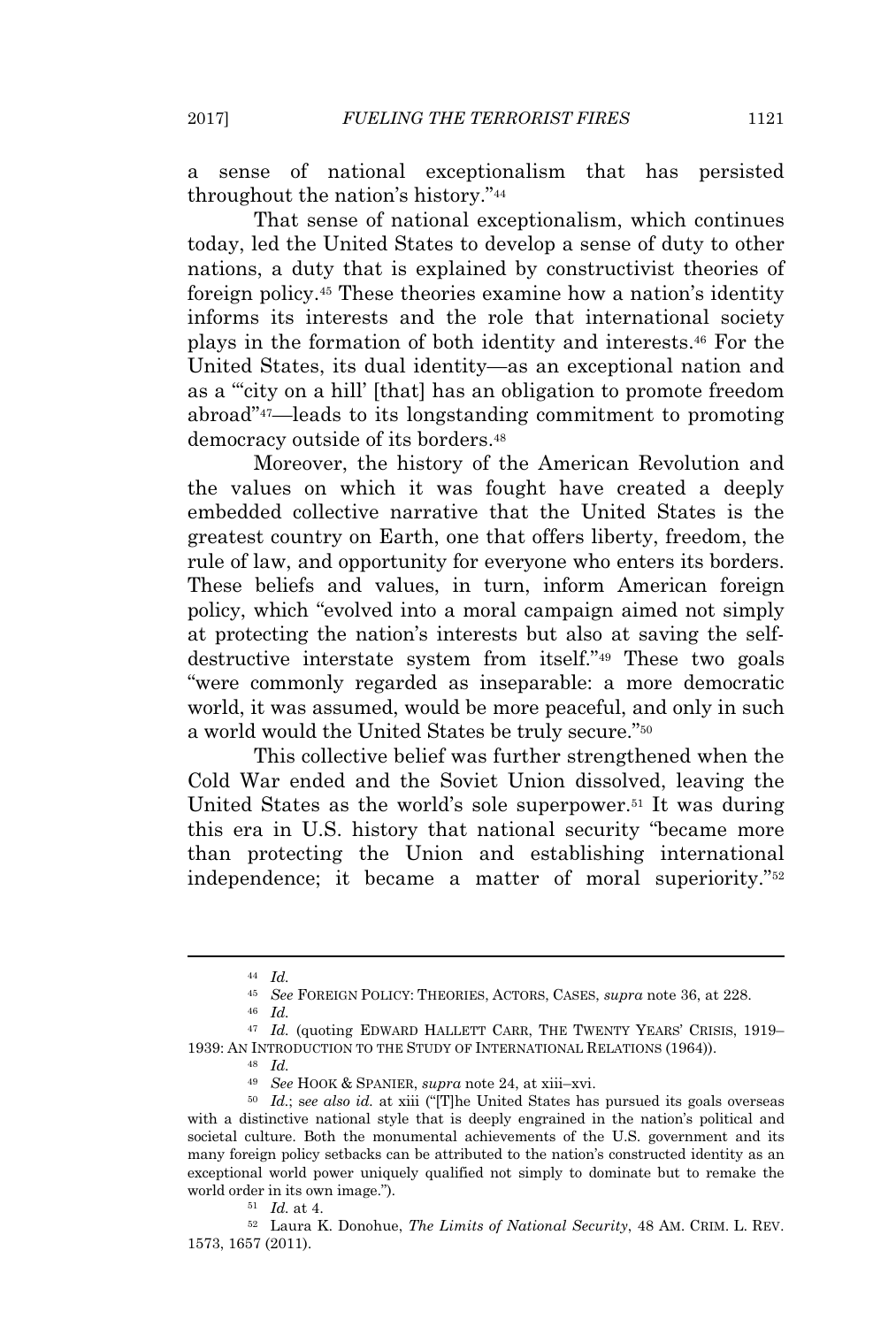Today, globalization has forced U.S. foreign policy to broaden beyond mere moral superiority.<sup>53</sup>

#### *B. Interest Convergence*

The key concept that connects U.S. foreign policy and national security interests to the need for formal equality for LGBT Americans (through the passage and enforcement of antidiscrimination laws) is Bell's theory of interest convergence.

Bell coined that term to describe an analytical tool that he used to explain the United States Supreme Court's decision in *Brown v. Board of Education*. <sup>54</sup> He posited that the interest of African Americans and their racial justice allies "in achieving racial equality [was] . . . accommodated only when it converge[d] with the interests of whites."<sup>55</sup> Conversely, Bell contended that the Fourteenth Amendment, "standing alone, will not authorize a judicial remedy providing effective racial equality for blacks where the remedy sought threatens the superior societal status of middle and upper class whites."<sup>56</sup> Thus, it was not the nature of the actual harm to African Americans that prompted the Court to hold that the Fourteenth Amendment prohibited legal classifications based on race, but rather the fact that formal racial equality would benefits whites.<sup>57</sup> Accordingly, Bell suggested that formal racial equality for marginalized groups resulted only when that equality was "among the interests deemed important by the courts and by society's policymakers."<sup>58</sup>

Interest convergence is, therefore, the device through which diverse self-interests of various political groups overlap in a manner that forms an issue-specific alliance that is capable of effecting significant policy change.<sup>59</sup>

As argued below, there is an interest convergence today between the foreign policy and national security communities (preserving American power abroad and ensuring national

- <sup>57</sup> *Id.*
- <sup>58</sup> *Id.*

<sup>53</sup> *See* James M. Lindsay et al., *The Globalization of Politics: American Foreign Policy for a New Century*, COUNCIL ON FOREIGN RELATIONS (Winter 2003), http://www.cfr. org/world/globalization-politics-american-foreign-policy-new-century/p6330 [https://perma. cc/9LQ6-7FCD].

<sup>54</sup> Bell, *supra* note 30, at 522.

<sup>55</sup> *Id.* at 523.

<sup>56</sup> *Id.*

<sup>59</sup> Sudha Setty, *National Security Interest Convergence*, 4 HARV. NAT'<sup>L</sup> SEC. J. 185, 187 (2012). The realist theory of legislative action predicts that "if minority groups are so politically powerless that majority groups can ignore their interests without suffering a political detriment, . . . [there will be] a lack of protection for minority groups beyond what is societally accepted as a bare minimum." *Id.* at 193 (footnote omitted).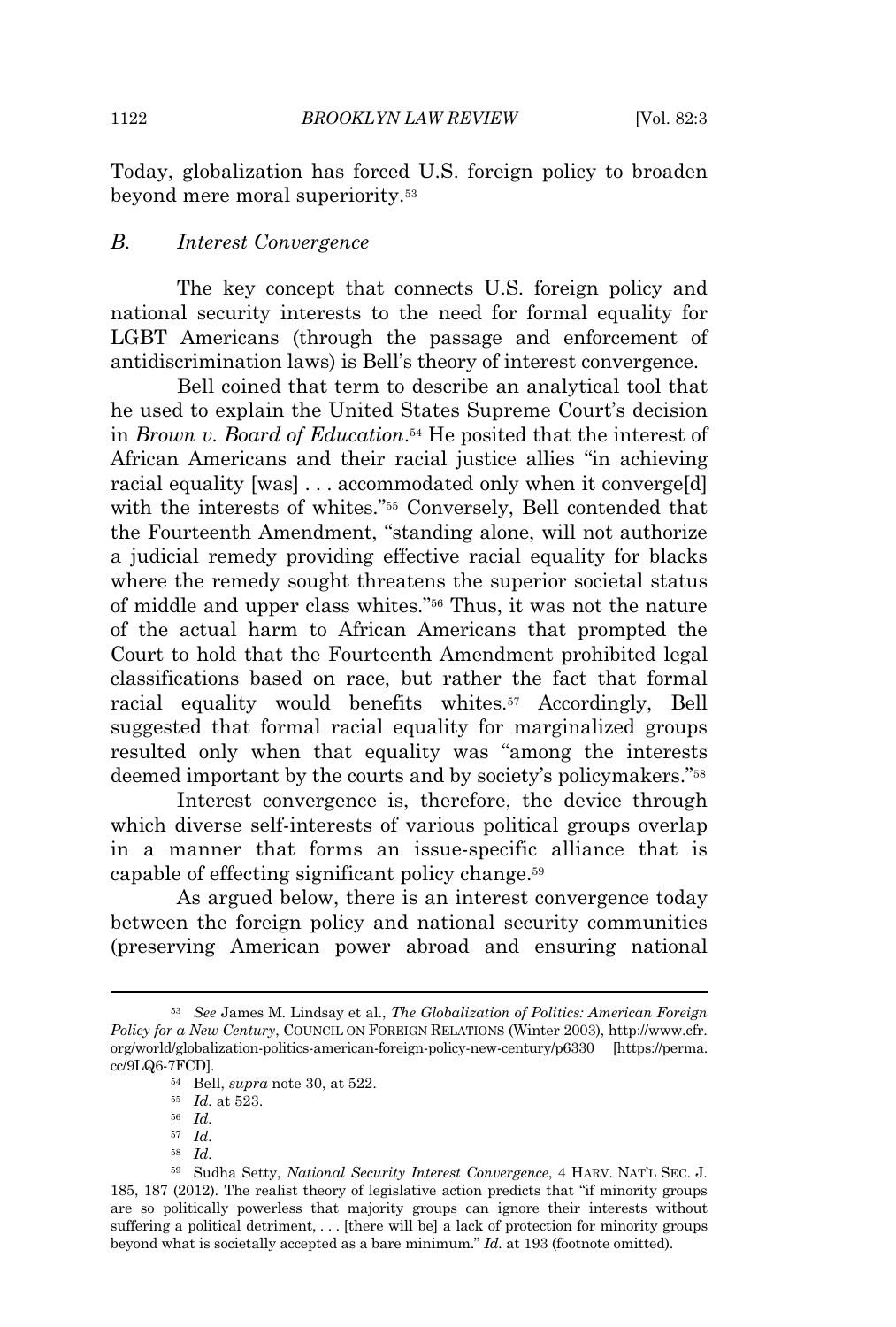security) and the interests of the American LGBT community (destroying conservative Christian supremacy and ensuring formal equality and dignity).<sup>60</sup> This article contends that the foreign policy and national security communities should recognize that they do, in fact, have an interest in social change, which, in turn, can inform their commitment to social and legal change for LGBT Americans.

II. INTEREST CONVERGENCE OF FOREIGN POLICY, NATIONAL SECURITY, AND CIVIL RIGHTS: AN EXAMPLE FROM THE 1960S RACIAL JUSTICE STRUGGLE

#### *A. The Political Backdrop to the American Racial Civil Rights Movement*

Having described both Bell's interest convergence theory and the basic principles of United States' foreign policy and national security, this section connects those. It illustrates—using the civil rights movement and the foreign policy and national security concerns present in that era of American history—how Bell's interest convergence theory can become operational to effect civil rights victories. In the *Brown* litigation and the Cold War, the interests of the foreign policy and national security communities (preserving American power abroad and ensuring national security) in civil rights converged with the interests of the African American community (destroying white supremacy and ensuring formal equality and dignity).

The connection between racial justice within America's own borders and its foreign policy and national security concerns first materialized in World War I. White troops from France, Germany, and Great Britain were killing each other; many people of color never imagined that whites would engage

<sup>60</sup> *See generally* S. POVERTY LAW CTR., 'RELIGIOUS LIBERTY' AND THE ANTI-LGBT RIGHT: THE HARDLINE GROUPS PROMOTING 'RELIGIOUS FREEDOM RESTORATION ACTS' TO JUSTIFY ANTI-GAY DISCRIMINATION 4 (2016), https://www.splcenter.org/sites/ default/files/splc\_religious\_liberty\_and\_anti-lgbt\_right.pdf [https://perma.cc/X9YB-QKVK] ("The new RFRAs are being championed by extreme religious-right groups that—as these profiles reveal—want to reverse the recent progress toward equal protection under the law for the LGBT community. If they had their way, the country would return to the era when gay people remained in the closet and the government claimed the right to say what could go on between consenting adults in their bedrooms."); *see also About*, NAT'<sup>L</sup> LGBTQ TASK FORCE, http://www.thetaskforce.org/about/mission-history.html [https:// perma.cc/R99W-2WQK] ("[M]illions of LGBTQ people face barriers in every aspect of their lives: in housing, employment, healthcare, retirement, and basic human rights. These barriers must go. That's why the Task Force is training and mobilizing millions of activists across our nation to deliver a world where you can be you.").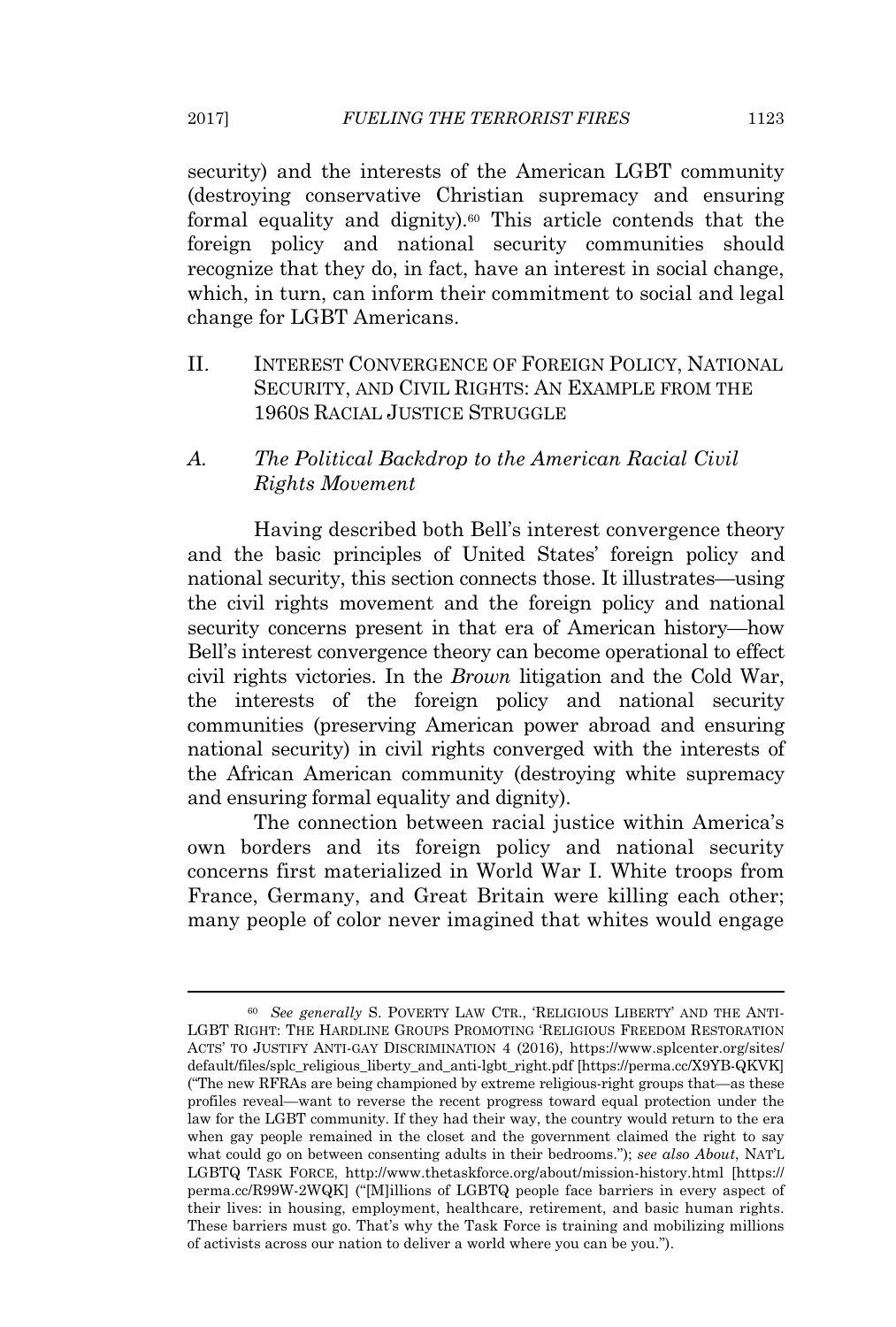in white-on-white warfare.<sup>61</sup> Soldiers of color realized that white supremacy was neither unified nor impenetrable.<sup>62</sup>

Moreover, many African American soldiers fought alongside French troops; the respect with which French troops treated them was a novel experience.<sup>63</sup> U.S. military leadership, as well as President Wilson, feared that if these American soldiers of color were treated as equals by the French, it would cause them to push back against Jim Crow and white supremacy upon their return to the United States.<sup>64</sup> The leadership and the president were right: many soldiers of color returned from the war "less willing to be intimidated by white civilians."<sup>65</sup> America emerged from WWI as a world power for the first time; its appearance on the world's stage as a power "brought the country's internal conflicts into the full daylight of the international arena."<sup>66</sup>

World War II increased the anger and disillusionment of American soldiers of color and created more opportunities for other countries to label the United States as a hypocrite. The United States sent African American soldiers to fight against Hitler's mission, which was a purely racial one: to ensure the victory and dominance of the Aryan race by whatever means necessary, including the mass killing of non-Aryans. When Hitler encountered international criticism, he simply turned to the narratives of those countries who criticized him by "having his ministers remind diplomats and the foreign press that Germany was hardly unique in this regard, pointing to the segregation and immigration laws of other predominantly white nations."<sup>67</sup>

African American soldiers fought side-by-side with white soldiers from the United States and its allies, but after the war returned home to a country that was segregated—not unlike the situation they had just been sent to fight against.<sup>68</sup> These African American soldiers returned home hopeful that their experiences in the war—of fighting alongside white soldiers—would engender racial equality back in the United

<sup>61</sup> *See* THOMAS BORSTELMANN, THE COLD WAR AND THE COLOR LINE: AMERICAN RACE RELATIONS IN THE GLOBAL ARENA 21–22 (2001).

<sup>62</sup> *See id.*

<sup>63</sup> *Id.* at 23–24.

<sup>64</sup> *Id.*

<sup>65</sup> *Id.* at 21–22. "By dividing the white nations and drawing in so many non-European combatants, [WWI] threatened the survival of global white rule." *Id.* at 23.

<sup>66</sup> *Id.* at 25. <sup>67</sup> *Id.* at 27–28.

<sup>68</sup> *Id.* at 24, 28.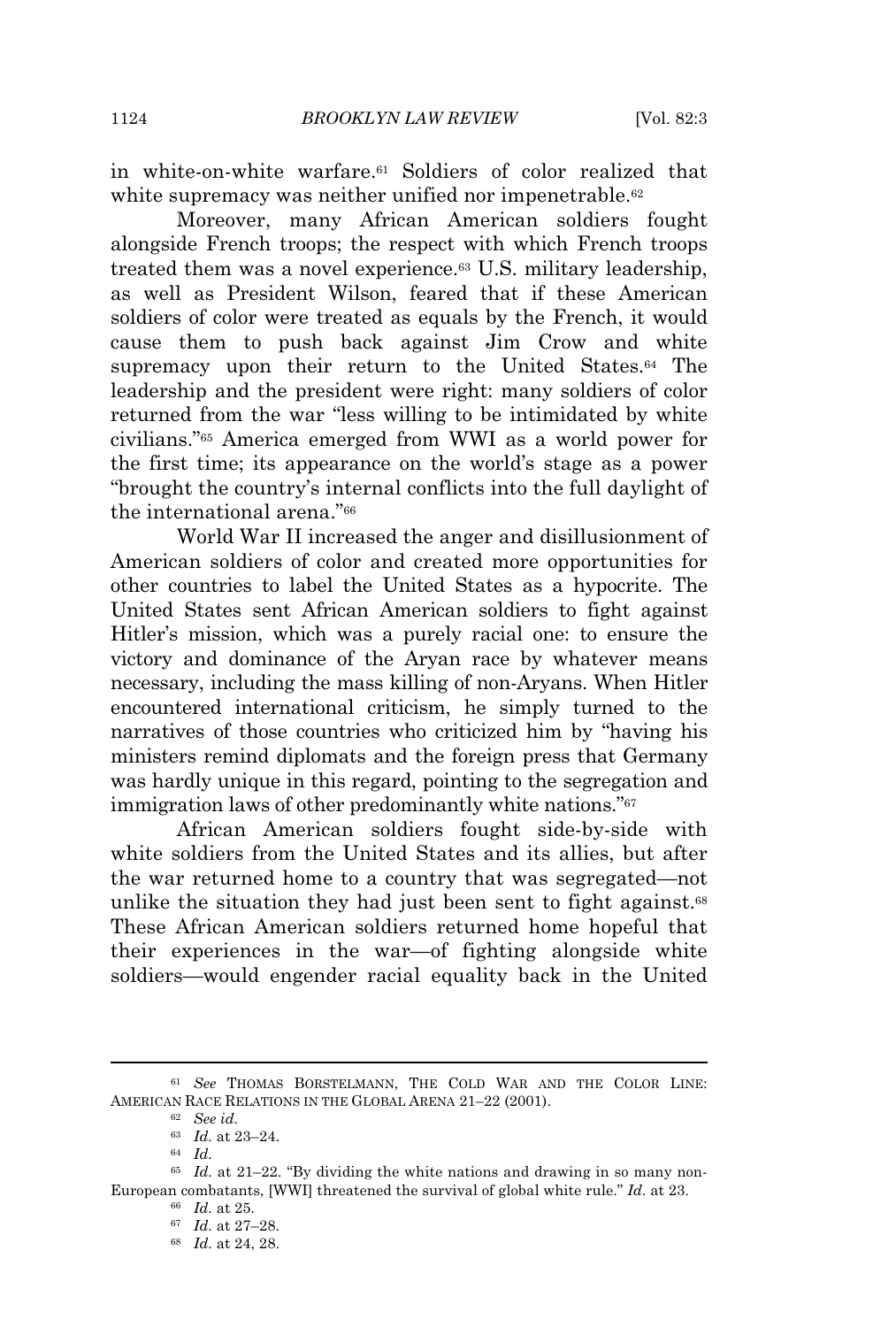States; that hope was quickly quashed.<sup>69</sup> As one returning African American soldier recalled:

They told us to "go catch the Kaiser and everything'll be all right." We went over there and fought and first thing I heard when I got back to Waco, Texas, was a white man telling me to move out of the train station. He said, "Nigger, you ain't in France no more, you're in America." He didn't even give me time to take off the uniform.<sup>70</sup>

This disconnect between the message the United States was sending to the international community and its own racial practice at home made the United States vulnerable to accusations of hypocrisy.<sup>71</sup> The German and Japanese military leaders used American segregation and discrimination to their advantage, both during and after World War II.<sup>72</sup> While America emerged from World War II as a superpower, its Jim Crow society "caused uncertainty among other peoples who admired much else about the new North American superpower."<sup>73</sup>

As the Cold War began, the United States lacked legitimacy on the world stage; it purported to be the voice of justice and freedom, in juxtaposition to the communist threat of the Soviet Union, while simultaneously subjecting black Americans to the legal, social, and physical violence of Jim Crow.<sup>74</sup>

President Truman recognized the foreign policy and national security implications of the United States' hypocrisy on civil rights. In 1947, Truman's President's Committee on Civil Rights issued a report emphasizing the foreign relations implications of Jim Crow at home, calling it a "serious obstacle" to the United States' ability to be a world leader.<sup>75</sup> His Department of Justice intervened in litigation and urged courts to side with racial justice advocates on issues such as the white primary,<sup>76</sup> racially restrictive covenants,<sup>77</sup> and school segregation;<sup>78</sup> in all of these cases the administration urged the Supreme Court to appreciate the "negative impact of officially sanctioned racial discrimination on American foreign relations."<sup>79</sup> Several years

<sup>69</sup> *Id.* at 24.

<sup>70</sup> *Id.*

<sup>71</sup> *Id.* at 29 ("By framing their war propaganda as a struggle for democracy and against the Third Reich's racist tyranny, the Western Allies opened themselves to intensive critiques of their own colonial and segregationist practices.").

<sup>72</sup> *Id.* at 36.

<sup>73</sup> *Id.* at 45.

<sup>74</sup> *Id.* at 45–47.

<sup>75</sup> *Id.* at 59.

<sup>76</sup> *See* Smith v. Allwright, 321 U.S. 649, 650–53 (1944).

<sup>77</sup> *See* Shelley v. Kraemer, 334 U.S. 1, 4 (1948).

<sup>78</sup> *See* Brown v. Bd. of Educ., 347 U.S. 483, 485 (1954).

<sup>79</sup> BORSTELMANN, *supra* note 61, at 57.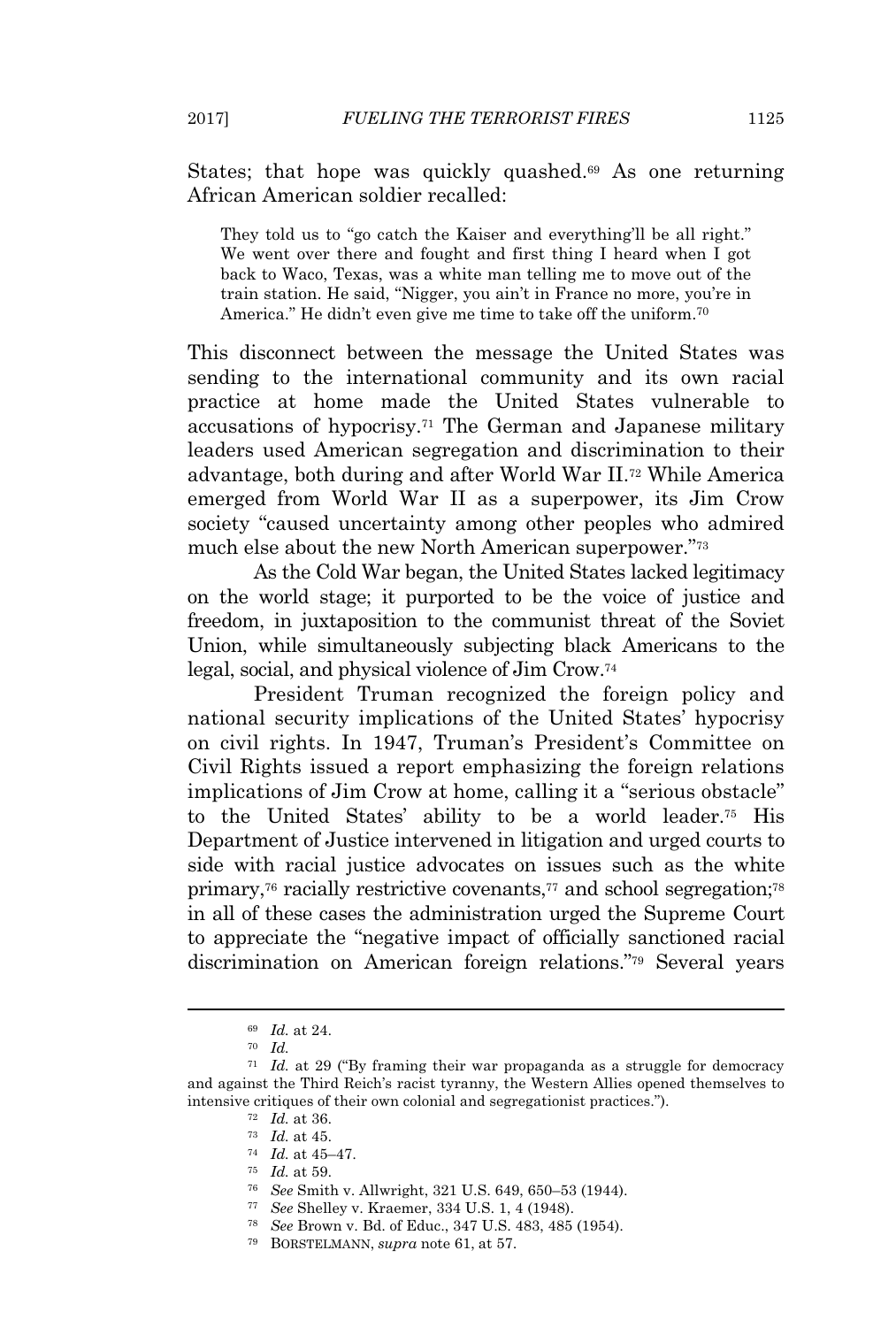later, Truman recognized that if the Court upheld school segregation in *Brown*, "the American position in a mostly nonwhite world would be devastated—and the United States revealed for the hypocrite its critics accused it of being."<sup>80</sup>

President Eisenhower took over the presidency during a critical time in the Cold War, a time when the United States and the Soviet Union were both trying to woo newly independent African nations as allies.<sup>81</sup> "The prejudice and humiliation experienced by nonwhite [diplomats and leaders from other countries] to the nation's capital—unable to use public facilities like restaurants, theaters, and hotels—seemed to trumpet to the world American hypocrisy about freedom."<sup>82</sup> To blunt this perception, Eisenhower used his federal authority to eliminate racial barriers in public accommodations in the District of Columbia between 1953 and 1955; in 1955, he integrated the United States military.<sup>83</sup>

Thus, in World War II and the Cold War, the United States was the global leader in the fight against fascism, Nazism, and communism. To have legitimacy as a global leader, the United States needed to reject those ideologies and practices within its boundaries, however. America's national security interests were also at stake: "International perception mattered. . . . Failure to address racial disparity would fuel Soviet criticism of the West, giving the U.S.S.R. ammunition to mount its psychological campaign."<sup>84</sup> For example, the Soviet government took every opportunity to point out the hypocrisy inherent in the United States' foreign policy positions and its behavior within the borders of the United States.<sup>85</sup> The Jim Crow system in the United States provided the Soviet government the "irresistible opportunity" to respond to the U.S. government's outcry about the repression of individual rights of those living in the Soviet bloc by pointing out the hypocrisy of the U.S. position:

When Secretary of State Byrnes tried to protest the Soviet denial of voting rights in the Balkans in 1946, he was stumped by the Soviet retort that "the Negroes of Mr. Byrnes' own state of South Carolina" were "denied the same right"—"a checkmate of the first order," admitted a U.S. psychological warfare official.<sup>86</sup>

<sup>86</sup> *Id.*

<sup>80</sup> *Id.* at 57–58.

<sup>81</sup> *Id.*

<sup>82</sup> *Id.* at 91.

<sup>83</sup> *Id.*

<sup>84</sup> Donohue, *supra* note 52, at 1696 (footnote omitted).

<sup>85</sup> BORSTELMANN, *supra* note 61, at 75.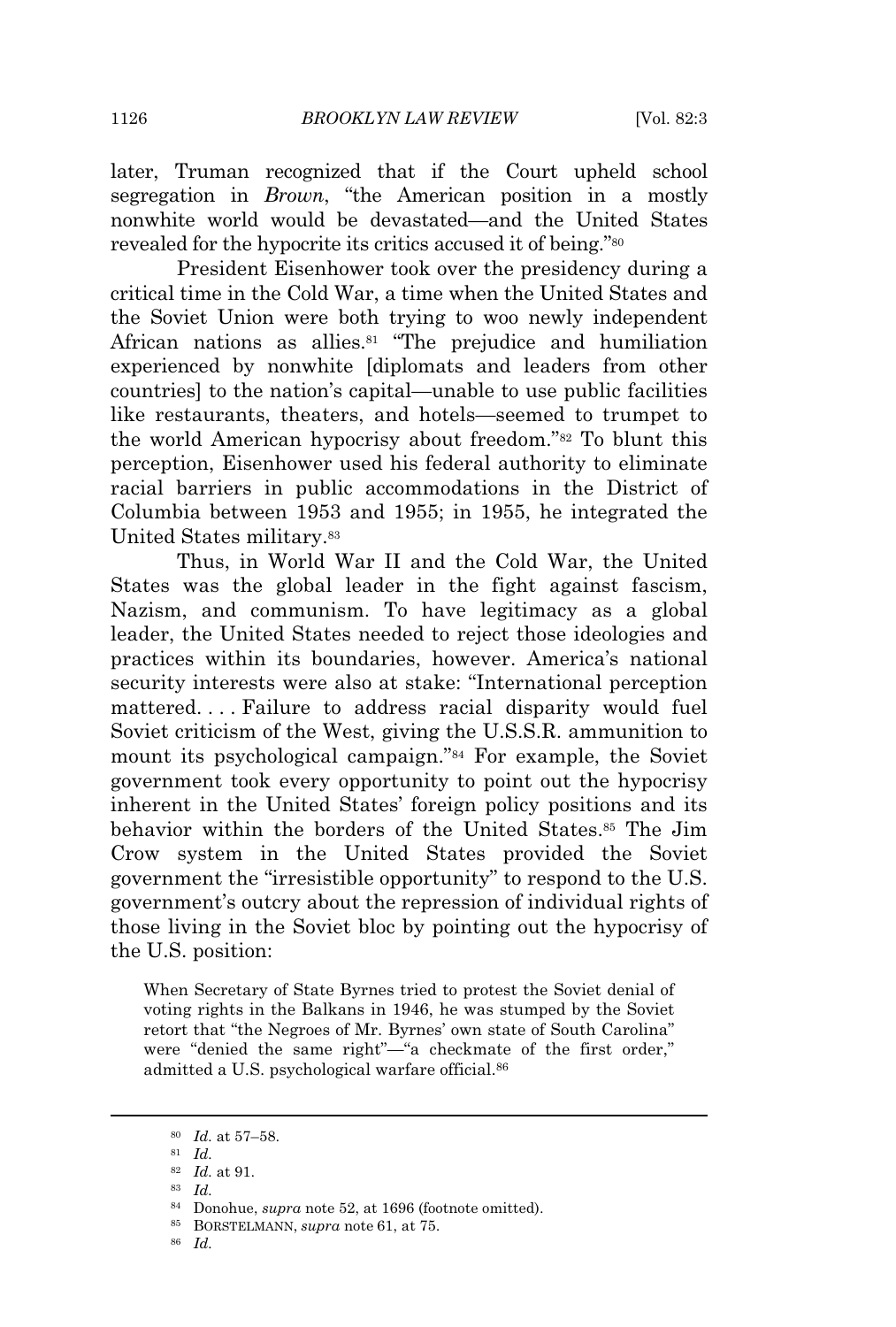Additionally, failure to explicitly reject fascism, Nazism, and communism "would undermine the United States' role within the western bloc, bringing disrepute on the very ideas that the West claimed as its foundation. The extent to which the United States appeared hypocritical would diminish American authority and perceptions of veracity across the board."<sup>87</sup>

This amalgamation of events in the United States and abroad set up the perfect conditions for an interest convergence between the racial civil rights movement and the United States' foreign policy and national security communities.

#### *B.* Brown *and Interest Convergence Theory*

Before *Brown*, the Court had upheld the legality of "separate but equal," a precedent that had governed since *Plessy v. Ferguson* was decided in 1896.<sup>88</sup> What might explain the Court's sea-change after nearly six decades? Professor Bell argues that interest convergence explained the Court's shift in *Brown* away from "separate but equal" and toward legally mandated desegregation.<sup>89</sup> Both the NAACP and the federal government took the position in the *Brown* litigation that a desegregation order from the Court was needed to "provide immediate credibility to America's struggle with Communist countries to win the hearts and minds of emerging third world peoples."<sup>90</sup>

Bell further evaluated the *Brown* decision as one that was based on an intersection of the interests of civil rights activists and the interests of the mostly white national security and foreign policy communities.<sup>91</sup> Namely, it was the "decision's value to . . . those whites in policymaking positions able to see the economic and political advances at home and abroad that would follow abandonment of segregation" that collided with blacks' interests in desegregation and made the *Brown* decision possible.<sup>92</sup> Thus, the *Brown* decision only became possible when powerful white decision makers within the U.S. national security and foreign policy communities decided that they had an interest in school desegregation; the interests of African

<sup>89</sup> Bell, *supra* note 30, at 524.

<sup>92</sup> *Id.*

<sup>87</sup> Donohue, *supra* note 52, at 1696 (footnote omitted).

<sup>88</sup> Plessy v. Ferguson, 163 U.S. 537, 551 (1896); *see also* Bell, *supra* note 30, at 523–24 ("[P]rior to *Brown*, black claims that segregated public schools were inferior had been met by orders requiring merely that facilities be made equal. What accounted, then, for the sudden shift in 1954 away from the separate but equal doctrine and towards a commitment to desegregation?" (footnote omitted)).

<sup>90</sup> *Id.*

<sup>91</sup> *Id.*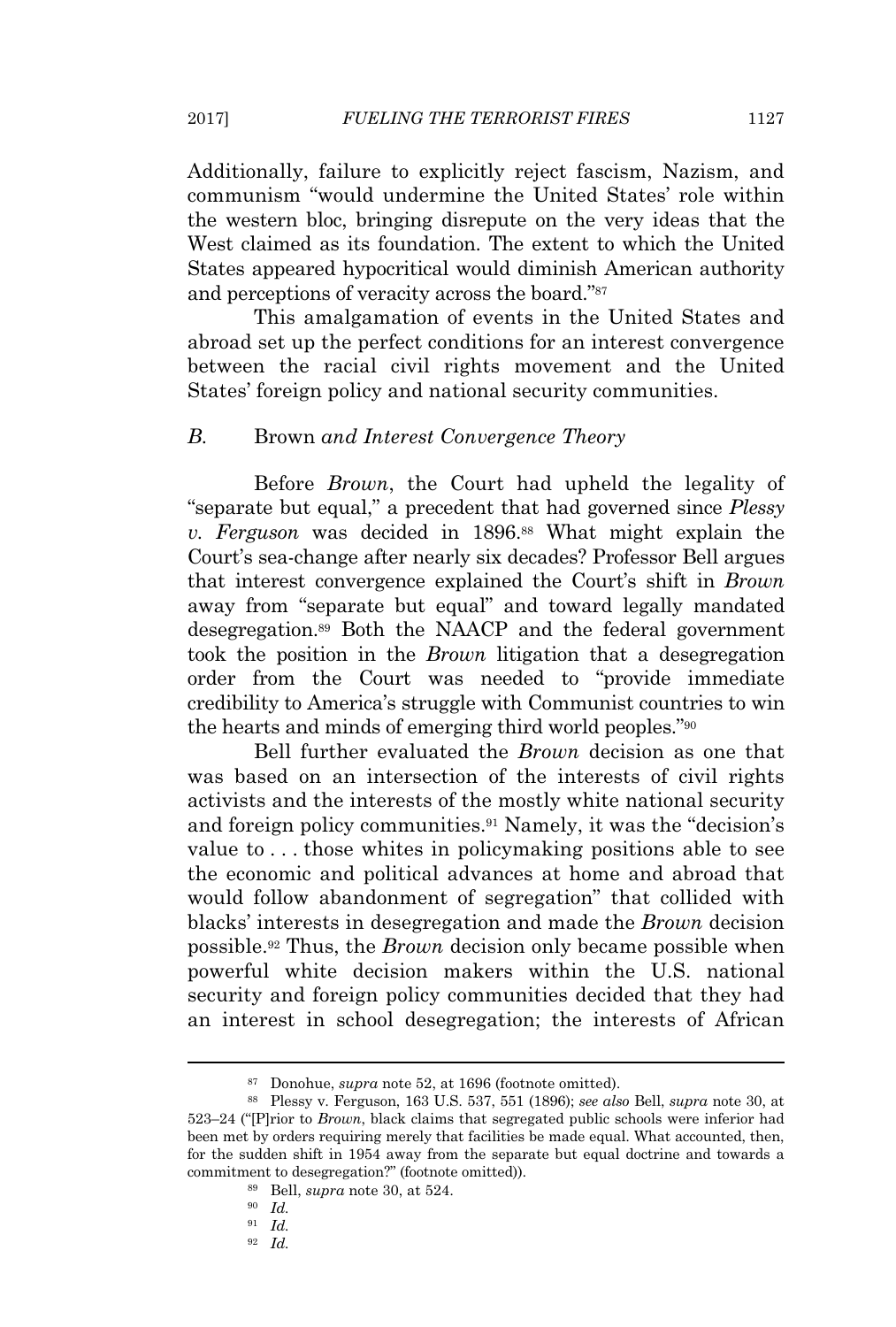American racial justice advocates standing alone would not have been sufficient to support the outcome in *Brown*. 93

The interest of the powerful, white, foreign policy decision makers in ending Jim Crow era laws, including school segregation, is laid out above. In sum, that interest was founded on the recognition that the United States, which had fought two world wars to spread freedom and equality abroad and was about to begin its decades-long Cold War that pitted Communism against the American ideals of liberty and freedom, appeared hypocritical.<sup>94</sup> The persistence of racially discriminatory policies in the United States so smacked of hypocrisy that it effectively undermined the legitimacy of American foreign policy while simultaneously creating a national security risk by providing rich fodder for the Soviet Union's Communist recruitment efforts.<sup>95</sup>

It was this interest convergence that led the United States to take affirmative steps to support racial equality in America. The United States—through the president and the agencies of the executive branch—affirmatively encouraged courts and legislatures to accept its understanding of the connection between racial civil rights and United States' foreign policy and national security interests. Specifically, the Truman administration "impressed upon the Supreme Court the necessity for world peace and national security of upholding black civil rights at home."<sup>96</sup> To that end, the U.S. Department of Justice filed an amicus brief in *Brown v. Board of Education* arguing that "desegregation was in the national interest in part due to foreign policy concerns."<sup>97</sup> The United States Supreme Court declared school segregation to be unlawful in *Brown v. Board of Education* in 1954.<sup>98</sup> Later, President Johnson used the international outcry, and attendant national embarrassment, in response to some southern states resisting the Court's desegregation order in *Brown* to push the Civil Rights Act of 1964 through Congress.<sup>99</sup>

Thus, the victories of the civil rights movement of the 1950s and 1960s are examples of Bell's interest convergence theory at work. These triumphs were the direct result of the

<sup>93</sup> *Id.* at 523–25.

<sup>94</sup> BORSTELMANN, *supra* note 61, at 57–58.

<sup>95</sup> *Id.*

<sup>96</sup> Mary L. Dudziak, *Desegregation as a Cold War Imperative*, 41 STAN. L. REV. 61, 64 (1988).

<sup>97</sup> *Id.* at 65.

<sup>98</sup> Brown v. Bd. of Educ., 347 U.S. 483, 495 (1954).

<sup>99</sup> Jack M. Balkin, *What* Brown *Teaches Us About Constitutional Theory*, 90 VA. L. REV. 1537, 1554 (2004).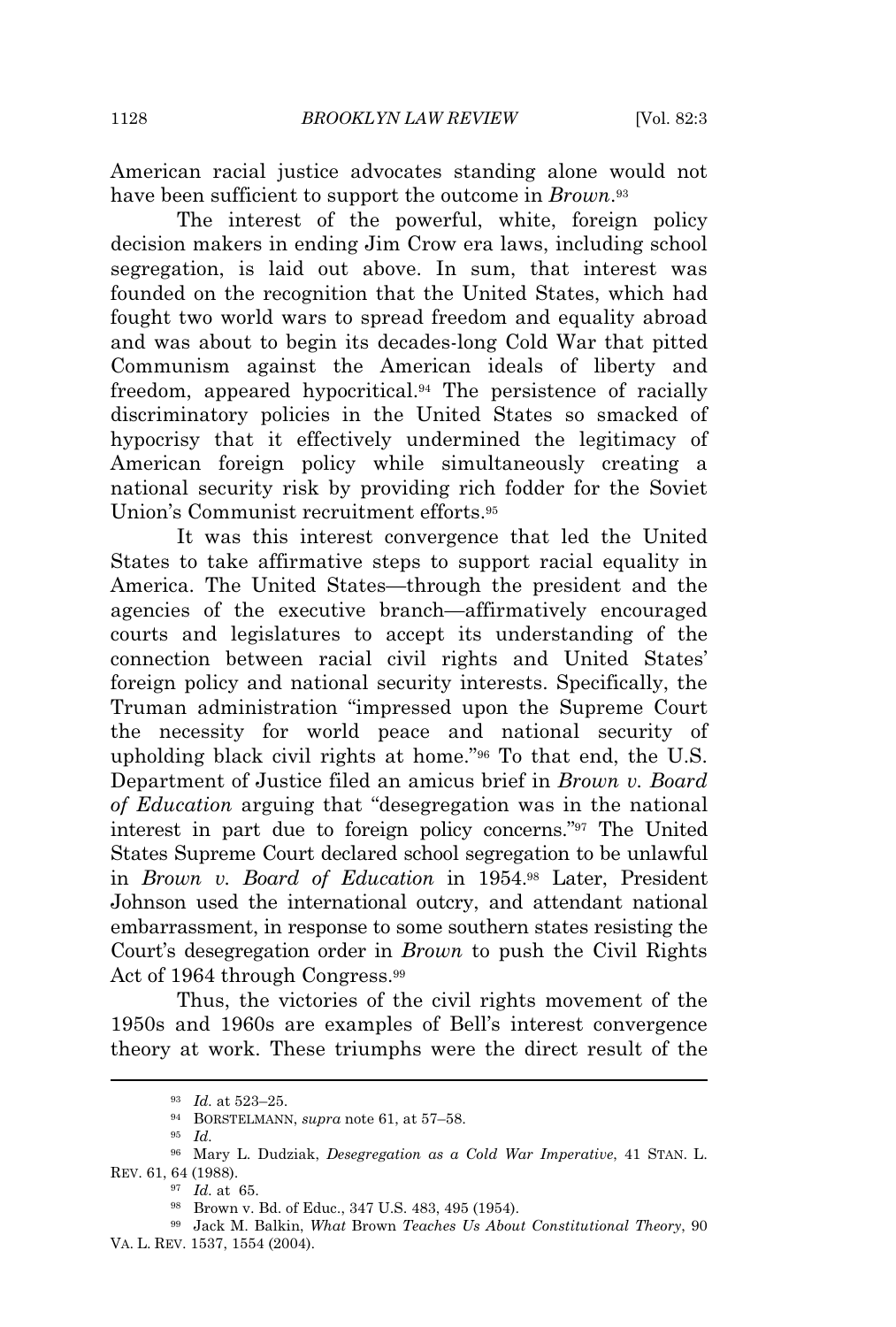efforts of two affected communities—the racial justice movement (which had morality and rights-based interests) and the foreign policy and nation security community (which had political and power-based interests).

- III. MOVING TARGETS AND SHIFTING NARRATIVES: THE CURRENT LEGAL LANDSCAPE OF ANTIDISCRIMINATION AND RELIGIOUS FREEDOM LAWS
- *A. Antidiscrimination Laws*
	- 1. The Shifting Narrative of the Religious Right

Before describing the current landscape of antidiscrimination and religious freedom laws, an account of the changing narrative of the Religious Right is necessary to provide a historical context for the faction's more recent attempts to seek religious exemptions from general laws of neutral applicability. Moreover, this narrative provides vital support for the assertion that the current wave of state Religious Freedom Restoration Acts (RFRAs) and other religious exemption laws are, at best, anti-Establishment and, at worst, quasi-theocratic; these characteristics of the laws, in turn, inform this article's interest convergence argument.

The shift in the legal and cultural debate about LGBT people over the past sixty years is partly due to a dramatic change in the narrative employed by the Religious Right in its anti-LGBT crusade.<sup>100</sup> That narrative has shifted to one that is squarely aimed at creating theocratic-like zones of exemption that favor the Religious Right's beliefs over all others; it is the anti-Establishment and antipluralistic goals of the Religious Right that create the interest convergence between LGBT civil rights activists and U.S. foreign policy and national security interests.<sup>101</sup>

From the 1950s through the 1980s, the Religious Right consistently crafted a rhetoric that calumniated "homosexuals"<sup>102</sup>

<sup>100</sup> DIDI HERMAN, THE ANTIGAY AGENDA: ORTHODOX VISION AND THE CHRISTIAN RIGHT 28–59 (1997).

<sup>101</sup> *See infra* Part V.

<sup>102</sup> The term "homosexual" was (and is) most often used by anti-LGBT individuals to pathologize and demonize LGBT people. As a result, most members of the LGBT community prefer the term "same-sex" or "LGBT." *See generally GLAAD Media Reference Guide—Terms to Avoid*, GLAAD, http://www.glaad.org/reference/ offensive [https://perma.cc/F4DV-HBLS] ("Please use gay or lesbian to describe people attracted to members of the same sex. Because of the clinical history of the word 'homosexual,' it is aggressively used by anti-gay extremists to suggest that gay people are somehow diseased or psychologically/emotionally disordered—notions discredited by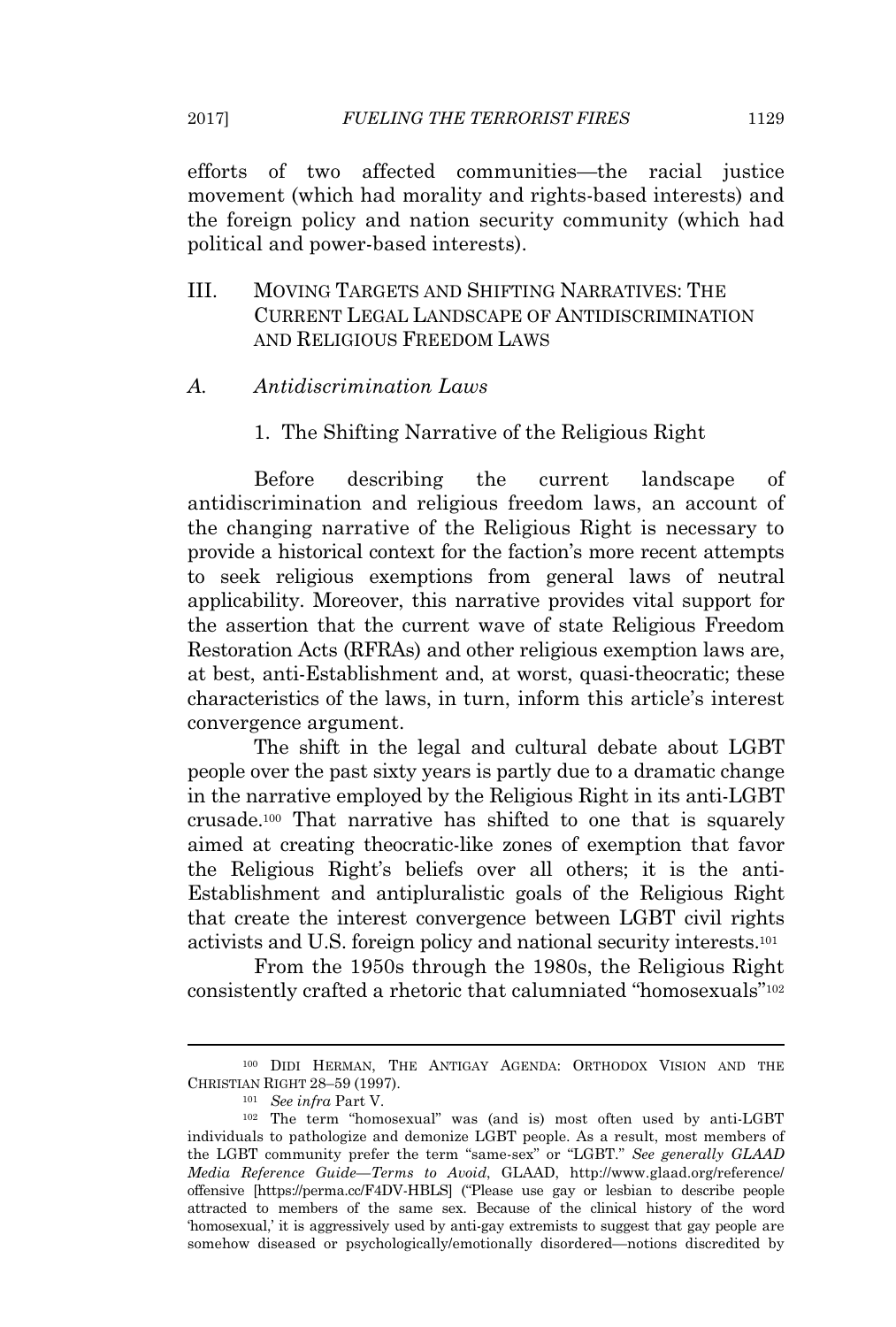as diseased, as pedophiles, and as child molesters.<sup>103</sup> The Religious Right expressed its dismay with LGBT people bluntly: "[H]omosexuality is contrary to nature, and . . . it is part of the degeneration of man that guarantees ultimate disaster in the life and the life to come. . . . The Church had better make it plain that Christianity and homosexuality are incompatible."<sup>104</sup>

In many instances, public sentiment aligned with the Religious Right's disparaging rhetoric. For example, in the late 1950s, Congress issued a report titled "Employment of Homosexuals and Other Sex Perverts in Government"<sup>105</sup> in response to what was known as the "Lavender Scare"—a purging of 5000 government workers from federal employment.<sup>106</sup> The report described LGBT people as ones who "engage in overt acts of perversion [and] lack the emotional stability of normal persons."<sup>107</sup> In 1952, the American Psychiatric Association included homosexuality as a "sociopathic personality disturbance" in its first publication of the *Diagnostic and Statistical Manual of Mental Disorders*108—which remained there until 1973.<sup>109</sup> In 1953, President Eisenhower issued an executive order banning LGBT people from federal employment, as well as from employment with any private contractor working for the federal government; he reasoned that homosexuals were "security risks," along with alcoholics and neurotics.<sup>110</sup>

By the late 1960s, the LGBT-rights movement began to gain momentum. The birth of the modern-day LGBT-rights movement is widely recognized to have occurred at the 1969 riots at the Stonewall Inn, a gay bar in New York City that had

the American Psychological Association and the American Psychiatric Association in the 1970s.").

<sup>103</sup> HERMAN, *supra* note 100, at 47–48, 76–78.

<sup>104</sup> *Id.* at 47 (second omission in original).

<sup>105</sup> *See "Employment of Homosexuals and Other Sex Perverts in Government" (1950)*, FRONTLINE, http://www.pbs.org/wgbh/pages/frontline/shows/assault/context/employ ment.html [https://perma.cc/Z8HG-6ACT].

<sup>106</sup> *See* Susan Donaldson James, *Lavender Scare: U.S. Fired 5,000 Gays in 1953 'Witch Hunt'*, ABC NEWS (Mar. 5. 2012), http://abcnews.go.com/Health/lavender-scare-usfired-thousands-gays-infamous-chapter/story?id=15848947 [https://perma.cc/HHK3-5RAJ]*.*

<sup>107</sup> *See "Employment of Homosexuals and Other Sex Perverts in Government" (1950)*, *supra* note 105.

<sup>108</sup> *See* AM. PSYCHIATRIC ASS'N, DIAGNOSTIC AND STATISTICAL MANUAL: MENTAL DISORDERS 38–39 (1952), http://www.turkpsikiyatri.org/arsiv/dsm-1952.pdf [https://perma. cc/PAM3-T22J].

<sup>109</sup> *See also Panelists Recount Events Leading to Deleting Homosexuality as a Psychiatric Disorder from DSM*, PSYCHIATRIC NEWS, http://www.psychiatricnews.org/p news/98-07-17/dsm.html [https://perma.cc/FG4Y-R4X2].

<sup>110</sup> *See A History of Gay Rights in America*, CBS NEWS, http://www.cbsnews.com/ pictures/a-history-of-gay-rights-in-america/6/ [https://perma.cc/6KJC-VTBD]; Donaldson James, *supra* note 106.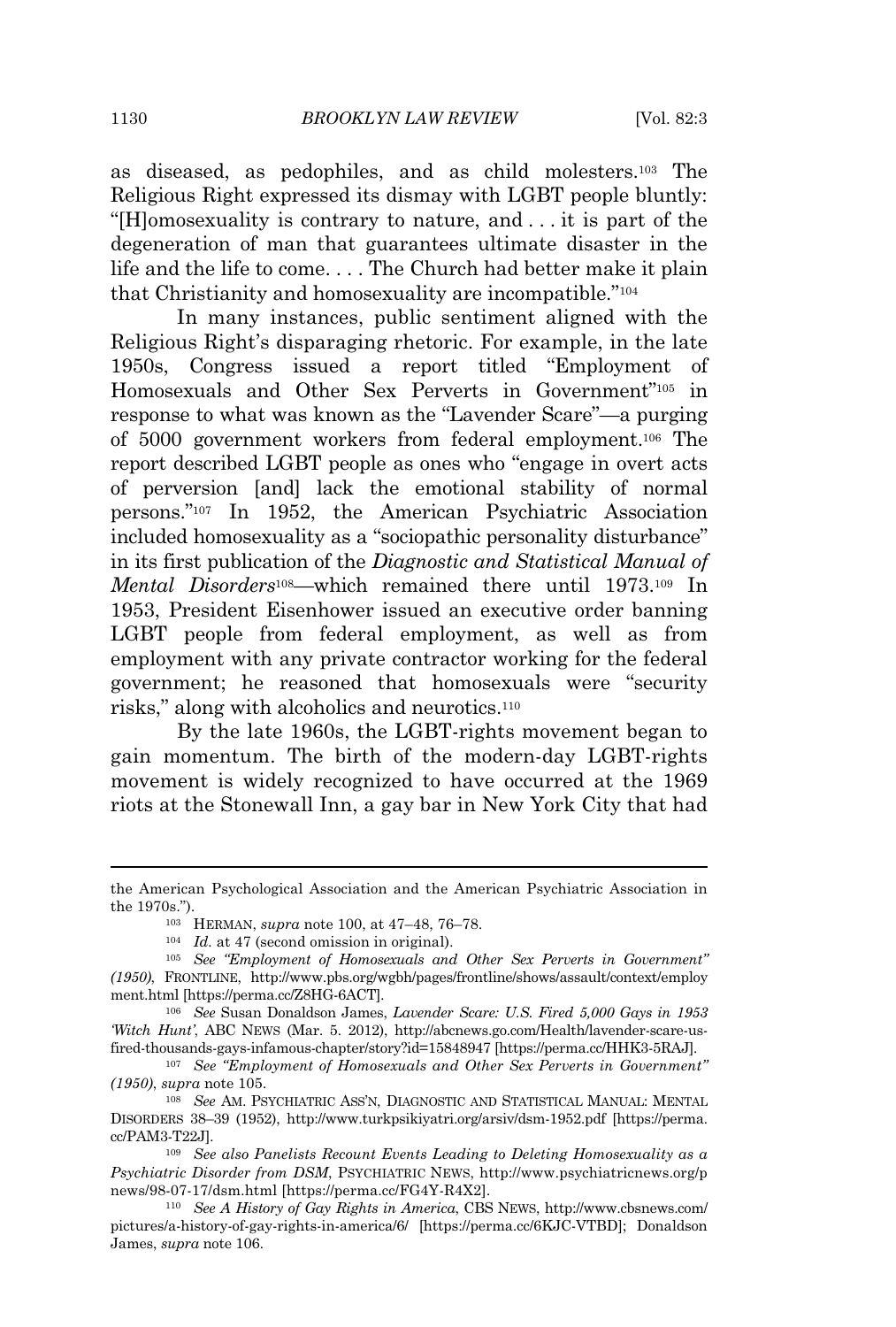regularly been targeted by police since its opening in 1967.<sup>111</sup> The police, believing that the mostly gay patrons of the Stonewall Inn were "sexual deviants,"<sup>112</sup> conducted raids of the Inn that were marked by shocking police brutality and mass arrests of LGBT people.<sup>113</sup> On June 28, 1969, the patrons decided to fight back when the police conducted a raid.<sup>114</sup> Three days of rioting ensued, and the "gay rights" movement was born.<sup>115</sup>

As LGBT civil rights activists found their voice in the public discourse and began their social and legal campaigns for equality, the backlash from the Religious Right quickly emerged. The Religious Right's anti-LGBT agenda is rooted in its members' understanding of Christianity and the teachings of the Bible; they believe that homosexuality is a sin against God, so that granting civil rights to LGBT people would be akin to granting civil rights to adulterers and murderers.<sup>116</sup> For these Christian conservatives, there was a dichotomous choice to be made—a choice between giving LGBT civil rights and being faithful to the word of God. "The increasing acceptance of homosexuality . . . became a sign of godlessness and impending calamity. The opposition of the orthodox, then, became the primary obstacle to the progress of gay rights."<sup>117</sup>

Throughout the 1960s, the Religious Right accused the LGBT movement of attempting to infiltrate schools (as teachers) to sexually molest schoolchildren or force their lifestyle on schoolchildren.<sup>118</sup> Further, during this era, the Religious Right showed a "growing concern with 'gay militancy,' and an increase in the linking of homosexuality to sexual crime."<sup>119</sup>

The Religious Right emerged as a political and cultural organizing force in the 1970s and emerged in the face of the strengthening LGBT civil rights movement.<sup>120</sup> By the end of the 1970s, the LGBT rights movement was portrayed as "an anti-Christian force, promoting a heresy increasingly sanctioned by

<sup>111</sup> *See This Day in History: 1969 The Stonewall Riot*, HISTORY.COM, http:// www.history.com/this-day-in-history/the-stonewall-riot [https://perma.cc/US68-9TWL]. <sup>112</sup> *See* Jasmine Foo, Note, *"In Sickness and in Health, Until Death Do Us Part":*

*An Examination of FMLA Rights for Same-Sex Spouses and a Case Note on* Obergefell v. Hodges, 36 J. NAT'L ASS'N ADMIN. L. JUDGES 638, 642 (2016).

<sup>113</sup> *Id.*

<sup>114</sup> *Id.*

<sup>115</sup> *Id.*

<sup>116</sup> HERMAN, *supra* note 100, at 3.

<sup>117</sup> *Id.* at 4.

<sup>&</sup>lt;sup>118</sup> *Id.* at 48 ("Homosexuals . . . will be tempted to join the teaching ranks in an attempt to gain either an outlet for their sexual drives or a platform from which to propagandize for public acceptance of their irregularities.").

<sup>119</sup> *Id.* at 50.

<sup>120</sup> *See id.*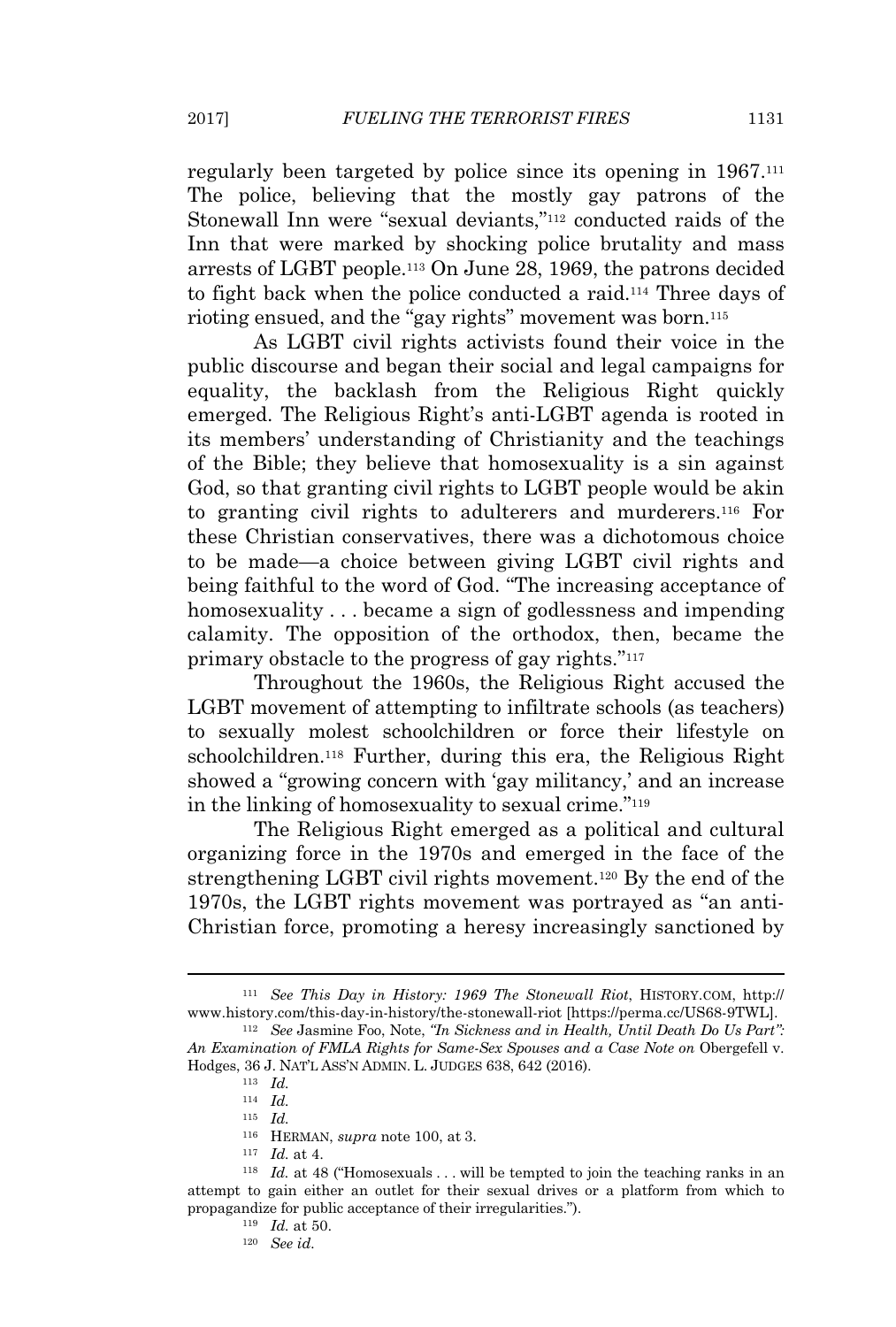the state in the form of decriminalization [of sodomy] and the extension of civil rights."<sup>121</sup>

With regard to individual voices in the Religious Right, Anita Bryant is one example from this era. In the 1970s, Anita Bryant, a nationally known singer, a spokesperson for Florida and Florida orange juice, and a prominent Baptist,<sup>122</sup> led the "Save our Children" campaign to repeal a Dade County, Florida, ordinance preventing discrimination based on sexual orientation.<sup>123</sup> Bryant used hateful anti-LGBT rhetoric in her campaign. She said: "As a mother, I know that homosexuals cannot biologically reproduce children, therefore, they must recruit our children" and "[i]f gays are granted rights, next we'll have to give rights to prostitutes and to people who sleep with Saint Bernards and to nail biters."<sup>124</sup> A full-page newspaper advertisement was taken out by Save Our Children, warning that the "OTHER SIDE OF THE HOMOSEXUAL COIN IS A HAIR-RAISING PATTERN OF RECRUITMENT AND OUTRIGHT SEDUCTION AND MOLESTATION."<sup>125</sup> Save Our Children's anti-LGBT victory had a ripple effect. The day after the Dade County vote, Florida's governor signed into law a ban on adoption by gay men and lesbians, which was the first statewide adoption prohibition in the United States.<sup>126</sup> In 1978, conservative Christian Tim LeHay authored the book *Unhappy Gays* to warn others within the Religious Right of his belief that the "homosexual community, by militance and secret political maneuvering, is designing a program to increase the tidal wave of homosexuality that will drown our children in a polluted sea of sexual perversion."<sup>127</sup>

In the 1980s, then-Congressman William Dannemyer wrote a book titled *Shadow in the Land: Homosexuality in America*, in which he described LGBT people as "the ultimate enemy" and described the LGBT civil rights movement as a "blitzkrieg" that was "better planned and better executed than

<sup>121</sup> *Id.*

<sup>122</sup> *See* Robert Medley, *Anita Bryant: Sunny Side of Life*, NEWSOK, http://n depth.newsok.com/anita-bryant [https://perma.cc/R5W4-KBN7].

<sup>123</sup> *See Anita Bryant and the Save Our Children Campaign*, GAY HISTORY (Aug. 13, 2009), http://gayhistory4u.blogspot.com/2009/08/religious-right-has-been-on-attack.html [https://perma.cc/UGC9-7B68].

<sup>124</sup> *Id.*

<sup>125</sup> DUDLEY CLENDINEN & ADAM NAGOURNEY, OUT FOR GOOD: THE STRUGGLE TO BUILD A GAY RIGHTS MOVEMENT IN AMERICA 291–99, 303–04 (1999).

<sup>126</sup> *See* FLA. STAT. ANN. § 63.042 (West 2001). This adoption ban was in effect until 2010. *See* Fla. Dep't of Children & Families v. Adoption of X.X.G., 45 So. 3d 79, 81 (Fla. Dist. Ct. App. 2010).

<sup>127</sup> HERMAN, *supra* note 100, at 62.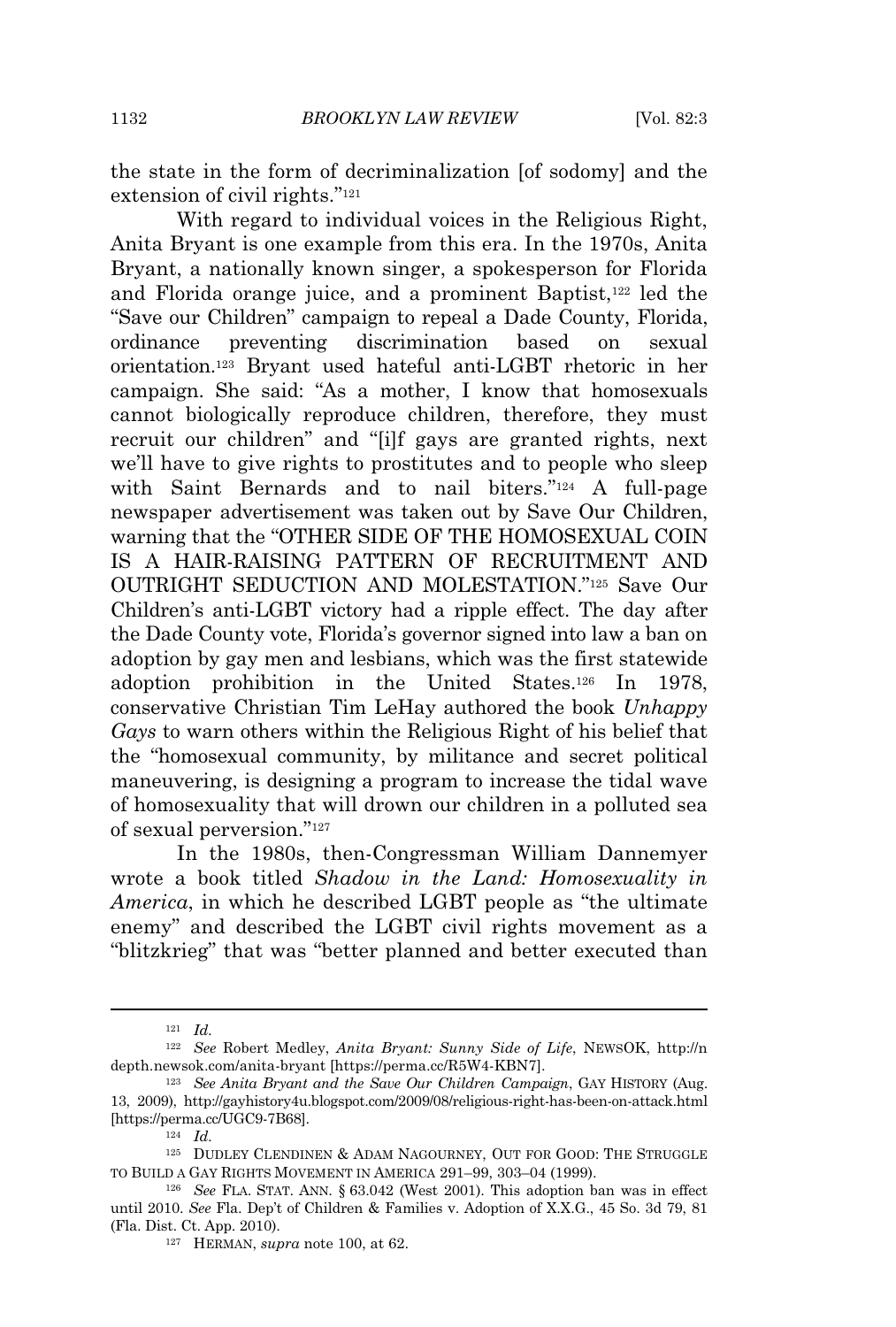Hitler's."<sup>128</sup> Moreover, characterizing gay men as diseased and dirty was a consistent theme of the Religious Right throughout the 1980s and 1990s: "Gay sexual practices, according to the [Religious Right] not only led to the acquisition of devastating illness—AIDS . . . —but [they] are filthy, disgusting, and unnatural at their core."<sup>129</sup> During the AIDS crisis in the 1980s, commentators from the Religious Right often used AIDS in their antigay rhetoric. For example, in 1983, Patrick Buchanan, former Republican presidential candidate, wrote: "The poor homosexuals. They have declared war on nature, and now nature is exacting an awful retribution."<sup>130</sup> In 1990, he wrote: "With 80,000 dead of AIDS, our promiscuous homosexuals appear literally hell-bent on Satanism and suicide."<sup>131</sup>

The 1990s saw an uptick in outwardly anti-LGBT rhetoric. The Religious Right framed the social changes occurring during that time as a war against "political correctness" and as a "culture war."<sup>132</sup> At the center of this culture war was the gay rights movement.<sup>133</sup> In 1993, Buchanan wrote: "Gay rights activists seek to substitute, for laws rooted in Judeo-Christian morality, laws rooted in the secular humanist belief that all consensual sexual acts are morally equal. That belief is antibiblical and amoral; to codify it into law is to codify a lie."<sup>134</sup>

By the 1990s, the Religious Right was the premiere model of how a coalition may achieve effective social change.<sup>135</sup> It achieved this influential status by creating a cottage industry of publicly available materials<sup>136</sup> and by coordinating efforts to defeat the LGBT civil rights movement.<sup>137</sup> The Religious Right worked hard to create an image of the LGBT civil rights movement as one that was powerful, one with an agenda that included the "recruitment" of children, and one

<sup>128</sup> *Id.* at 63–64.

<sup>129</sup> *Id.* at 76.

<sup>130</sup> *See Pat Buchanan's Greatest Hits*, WASH. POST (Feb. 4, 1987), https://www. washingtonpost.com/archive/politics/1987/02/04/pat-buchanans-greatest-hits/416e2224-f7cd-4271-8c9d-0712712df6f3/ [https://perma.cc/6TCM-4H32].

<sup>131</sup> *Pat Buchanan in His Own Words*, FAIR (Feb. 26, 1996), http://fair.org/pressrelease/pat-buchanan-in-his-own-words/ [https://perma.cc/3T7H-YXBK].

<sup>132</sup> HERMAN, *supra* note 100, at 55.

<sup>133</sup> *Id.*

<sup>134</sup> *Pat Buchanan in His Own Words*, *supra* note 131.

<sup>135</sup> *See* HERMAN, *supra* note 100, at 4.

<sup>136</sup> The Religious Right of the 1990s has been described as a new "cultural genre, consisting of books, videos, and special reports, specifically dedicated to identifying the gay threat, and calling Christian believers to arms." *Id.* at 61. They also produced two anti-LGBT videos, which churches and cable television frequently replayed. *Id.* at 80–82.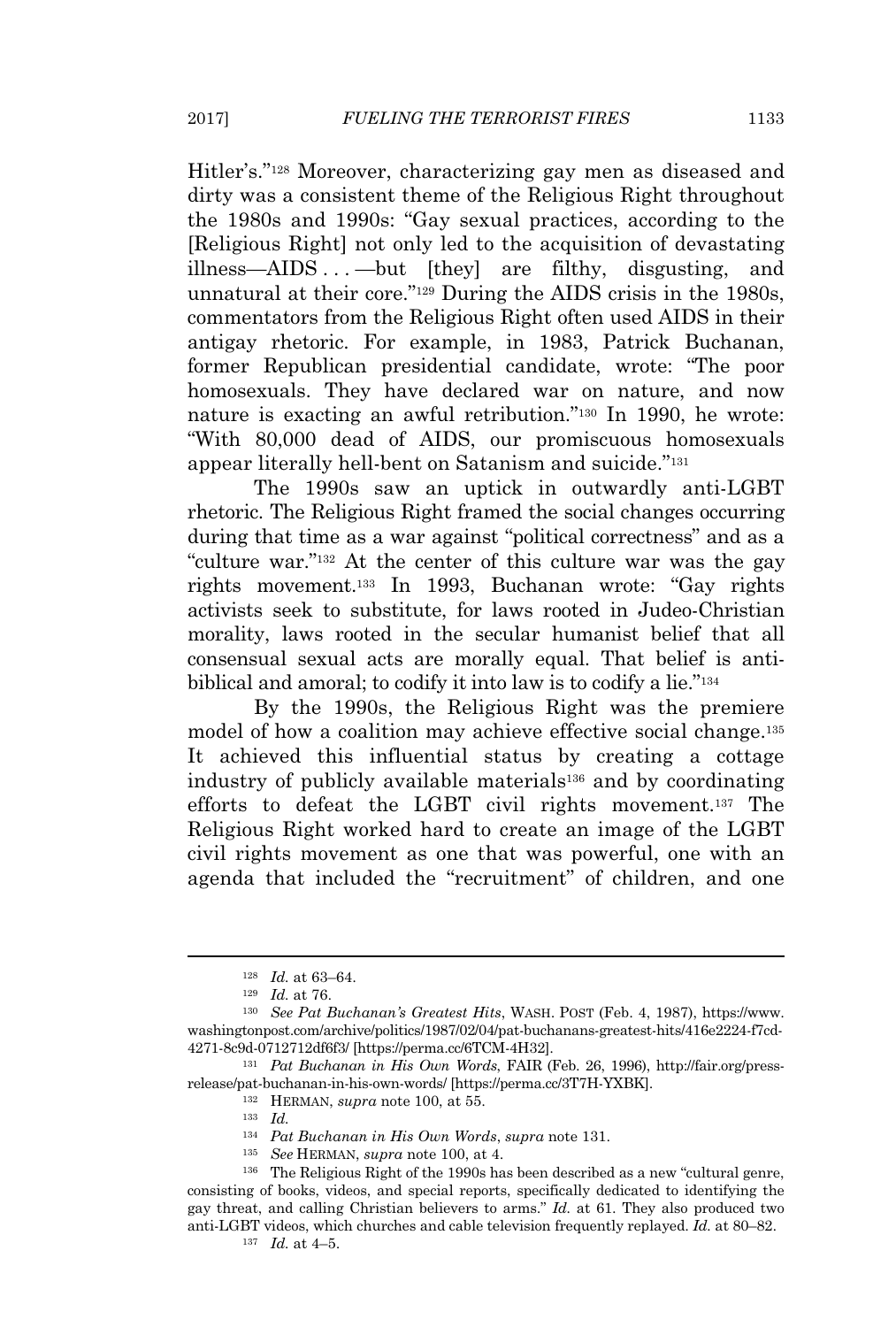that the Religious Right should fear.<sup>138</sup> In sum, by the 1990s, the anti-LGBT narrative of the Religious Right included "two key discourses . . . biblical injunction and a rhetoric of disease and seduction." 139

The Religious Right's vilifying and dehumanizing social narrative about LGBT people informed the character of its legal fights against LGBT civil rights. It utilized blatantly homophobic and antigay rhetoric based on LGBT people *as LGBT people,* meaning that the Religious Right built its anti-LGBT civil rights agenda and movement on the perceived personal qualities, characteristics, and conduct of the LGBT people it was demonizing. By framing its cultural and legal argument as about LGBT people and the moral and religious failure of LGBT people, the Religious Right's anti-LGBT civil rights movement of the 1970s through 1990s shined its light outward—to the LGBT community—rather than inward, on itself and its members. Put another way, in the 1970s through the 2000s, the Religious Right operated as an outwardly bigoted movement; it was able to advance its agenda by attacking LGBT people. The narrative was employed to create affirmatively anti-LGBT laws—including bans on LGBT teachers in public schools in Oklahoma and Arkansas—and to roll back civil rights protections for LGBT people, as seen in the repeal of the Dade County antidiscrimination ordinance.<sup>140</sup> Alarmingly, that narrative found support in constitutional law.<sup>141</sup>

The Religious Right's demonizing and dehumanizing narrative shifted dramatically in the 1990s and into the 2000s as more people came out as gay, lesbian, bisexual, or transgender and as the LGBT community experienced legislative and judicial victories as well as more widespread social acceptance.<sup>142</sup> A leading

<sup>138</sup> *Id.* at 82–85 ("Children are the prize to the winners of the second great civil war. Those who control what young people are taught and what they experience—what they see, hear, think, and believe—will determine the future course of the nation."); *see also* Brief of Amici Curiae Historians of Antigay Discrimination in Support of Plaintiffs-Appellees at 18, Tanco v. Haslam, No. 14-5297 (6th Cir. June 16, 2014), http://www.ncl rights.org/wp-content/uploads/2014/06/2014.06.16.-Dkt-67.-Historians-of-Discrim-Amicus. pdf [https://perma.cc/4DTY-UABE] (noting that anti-LGBT activists "frequently fomented public fear of gay people by deploying vicious stereotypes of homosexuals as perverts threatening the nation's children and moral character").

<sup>139</sup> HERMAN, *supra* note 100, at 113.

<sup>140</sup> *See, e.g.*, Daniel C. Sanpietro, Note, *"Gradually Triumphing over Ignorance": Rhode Island's Treatment of Sexual Orientation Discrimination in the Workplace*, 30 SUFFOLK U. L. REV. 439, 460, 440 n.5 (1997).

<sup>141</sup> *See, e.g.*, Bowers v. Hardwick, 478 U.S. 186, 191, 194 (1986) (upholding Georgia's criminal ban on sodomy), *overruled by* Lawrence v. Texas, 539 U.S. 558 (2003).

<sup>142</sup> Legislative victories began when states began to amend their antidiscrimination statutes to include sexual orientation, and in some instances, gender identity, as a protected characteristic. For example, in 1982, Wisconsin became the first state to ban both public and private sector employment discrimination based on sexual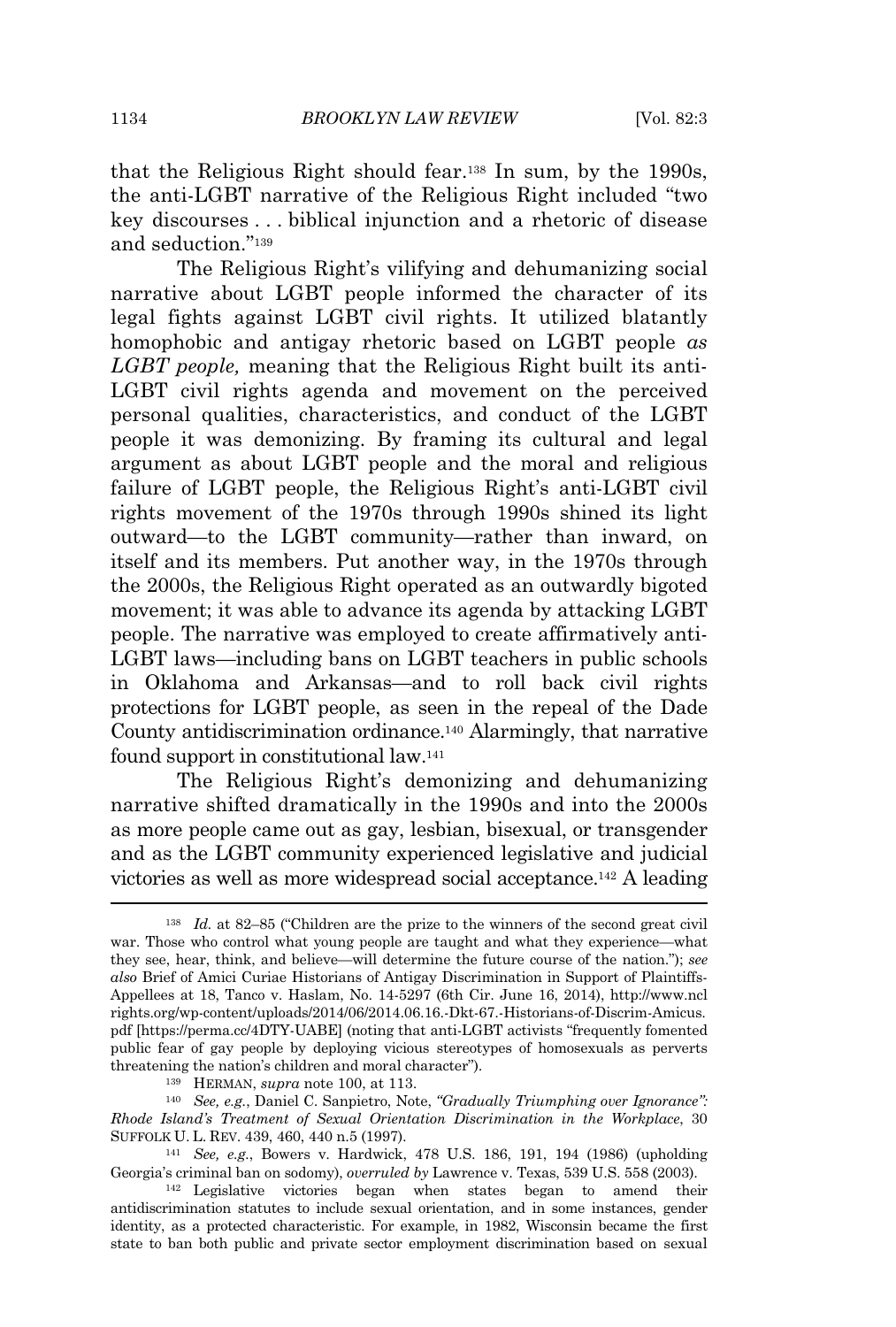voice in the Religious Right for this rhetorical shift was Tony Marco, who in the mid-1990s published pieces calling on the Religious Right to abandon its vilifying narrative;<sup>143</sup> he believed that this narrative was irrelevant to the issues being raised by the LGBT civil rights movement, that they were "no longer credible," and they appealed "only to the 'choir' and actually allow[ed their] opponents to once again tar [them] with the role of aggressors—and clumsy, lying ones at that."<sup>144</sup> There were hazards in the old rhetoric that were becoming more obvious to the Religious Right as the LGBT community began to win civil rights—that narrative sounded "extremist and hateful to less orthodox public"<sup>145</sup> and thus it would not carry the day in the *legal* battle over LGBT civil rights. Reference to religious texts would not be persuasive in a court bound by the rule of (civil) law and the narrative of homosexuality as synonymous with pedophilia and mental depravity had long ago been debunked by science.<sup>146</sup> Thus, the anti-LGBT narrative of the 2000s turned to one in which the Religious Right argued that LGBT people did not deserve civil rights protections, which it deemed "special rights."<sup>147</sup>

This shift to whether LGBT Americans were "deserving" of "special rights" thus moved the Religious Right's rhetoric from one that directly attacked LGBT people *as people* to one that did not directly touch on the essential attributes of LGBT people but rather to a political "rights" discussion. In other words, the Religious Right argued that the United States

<sup>143</sup> HERMAN, *supra* note 100, at 113–15.

<sup>144</sup> *Id.* Marco was part of a growing number of "rights pragmatists" within the Religious Right who believed that the Religious Right needed to restrategize its approach and agenda to defeat the LGBT civil rights movement. *Id.*

<sup>145</sup> *Id.* at 115.

<sup>146</sup> *Id.* ("[T]he rights pragmatists argued that the [Religious Right] had no choice but to fight the gay movement on liberal democratic turf; this necessitated acquiring an arsenal of secular discursive strategies aimed at undermining the legitimacy of lesbians and gay men as a rights-deserving group.").

<sup>147</sup> *See id.*; *see also Romer*, 517 U.S. at 638 (Scalia, J., dissenting) ("The amendment prohibits *special treatment* of homosexuals, and nothing more.").

orientation. *See* 1981 Wis. Sess. Laws 901–08; *see also* William B. Turner, *The Gay Rights State: Wisconsin's Pioneering Legislation to Prohibit Discrimination Based on Sexual Orientation*, 22 WIS. WOMEN'<sup>S</sup> L.J. 91, 93 (2007). The judicial victories began in 1996, when the Supreme Court decided *Romer v. Evans*, in which it struck down an amendment to the Colorado Constitution that prohibited the passage of any statutes or ordinances that included sexual orientation or gender identity as a protected characteristic. Romer v. Evans, 517 U.S. 620, 635–36 (1996). In 2003, the Supreme Court struck down Texas's sodomy law as unconstitutional. Lawrence v. Texas, 539 U.S. 588 (2003). In 2013, the Court struck down the provision in the Defense of Marriage Act that prohibited the federal government from recognizing same-sex marriages from states that had legalized such marriages, and in 2015, the Court held that the fundamental right to marry includes same-sex couples. *See* United States v. Windsor, 133 S. Ct. 2675, 2694–96 (2013); Obergefell v. Hodges, 135 S. Ct. 2584, 2608 (2015).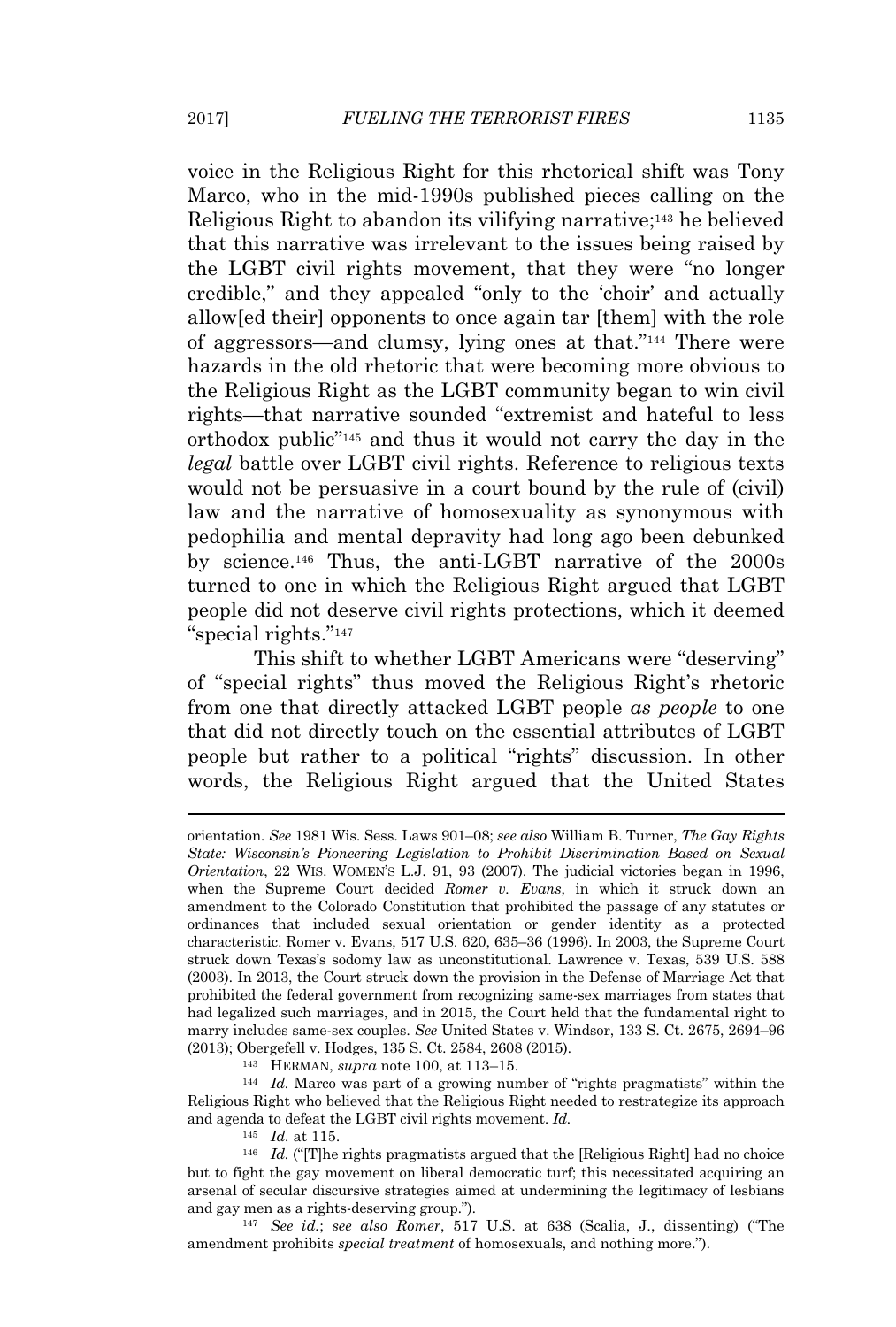should reject civil rights protections for LGBT people because, as a class, LGBT people did not need such protections, rather than arguing that such civil rights should be denied because LGBT people are diseased, immoral, and child predators.<sup>148</sup>

Finally, moving to our current moment, the tables have largely turned. The days of attacking the "other"—of denigrating and maligning gays, lesbians, bisexuals, and transgender people based simply on their sexual orientation or gender identity have largely vanished. What was once an outwardly attacking anti-LGBT narrative has become an inwardly protective one and is couched in the narrative of "religious liberty." The Religious Right has gone from attacker to victim in the national dialogue about LGBT equality. It has reframed the LGBT civil rights debate as one that involves a mutually exclusive contest between two rights-seeking groups: The Religious Right's asserted absolute right to "religious freedom" pitted against the LGBT community's asserted right to be free from SOGI discrimination in all walks of civil life.<sup>149</sup>

As seen below,<sup>150</sup> the current-day Religious Right has taken its rights-based rhetoric to a new level in its litigation and legislative efforts to roll back LGBT civil rights. This newest iteration of the Religious Right's *legal* strategy to stop and reverse LGBT civil rights further explains its shift in *narrative* and vice versa. Rather than stopping or reversing LGBT civil rights gains through attacking LGBT people, this new strategy instead "seeks to shrink the public sphere and the arenas within which the government has legitimacy to defend people's rights, including . . . LGBTQ rights." <sup>151</sup> The central tactic in this legal strategy is to redefine our shared definition of "religious freedom"—a foundational concept in our constitutional democracy—into something akin to a conservative Christian quasi-theocracy that would be unrecognizable to this country's founders.<sup>152</sup>

<sup>148</sup> *See generally* HERMAN, *supra* note 100, at 128–32.

<sup>149</sup> *See generally* TIMOTHY WANG ET AL., THE FENWAY INST., THE CURRENT WAVE OF ANTI-LGBT LEGISLATION: HISTORICAL CONTEXT AND IMPLICATIONS FOR LGBT HEALTH (2016), http://fenwayhealth.org/wp-content/uploads/The-Fenway-Institute-Religio us-Exemption-Brief-June-2016.pdf [https://perma.cc/BWJ8-RAFF] ("Religious exemption bills that target LGBT people's ability to access health care are only part of a new wave of anti-LGBT legislation. . . . [M]ore and more anti-LGBT bills are introduced . . . . As of February 2016, more than 175 anti-LGBT bills had been filed in 32 states. . . . In addition to discriminatory religious exemption legislation, other anti-LGBT bills, such as bills that nullify local nondiscrimination ordinances inclusive of sexual orientation and gender identity, are being introduced in state legislatures across the country." (footnotes omitted)).

<sup>150</sup> *See infra* Section II.B.3.

<sup>151</sup> CLARKSON, *supra* note 15, at 1.

<sup>152</sup> *Id.*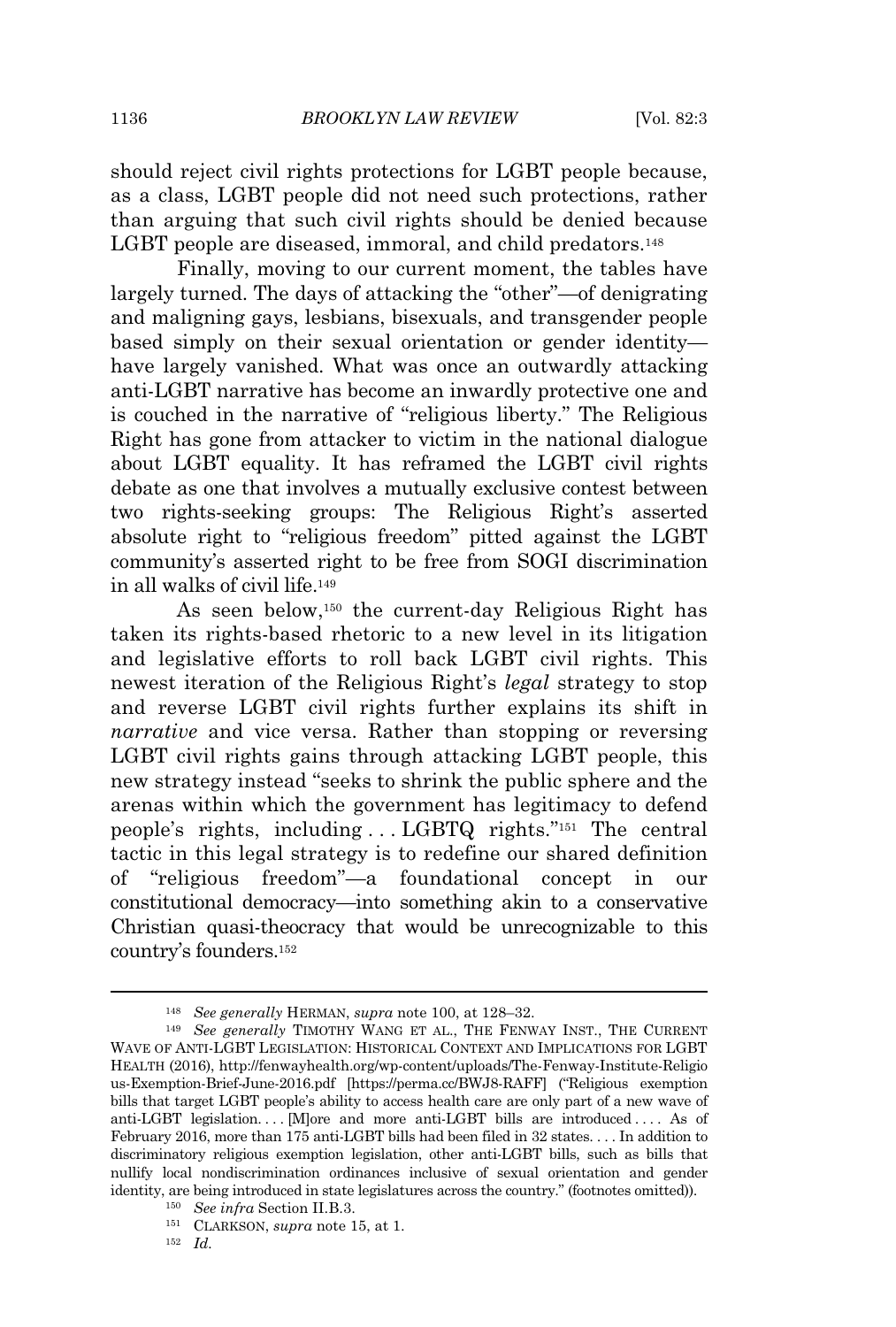The Religious Right's project of redefining religious freedom in America began in 2009. In November 2009, 150 leaders of the Religious Right signed the *Manhattan Declaration: A Call to Christian Conscience*. <sup>153</sup> This declaration is a "manifesto linking three interrelated themes of 'freedom of religion,' 'sanctity of life,' and 'dignity of marriage.'"<sup>154</sup> Since 2009, over 150 American religious have signed it,<sup>155</sup> and the declaration has received 551,130 individual signatures on its website as of July 18, 2015.<sup>156</sup>

The Declaration has been described as the "culmination of decades of theological and political development" during which "conservative Roman Catholic and evangelical strategists (joined by junior partners in the Mormon Church and Orthodox Christianity) found sufficient common theological and political ground to . . . envision a 21st century notion of Christian cultural conservatism—and a way to get there."<sup>157</sup> The Declaration thus "crystallized a strategic direction deploying 'religious freedom' to roll back advances in LGBTQ rights and reproductive justice."<sup>158</sup>

The Declaration illustrates its signatories' commitment to redefining religious freedom as "being only for people who believe as they do, and as under attack by those who believe differently"159—a definition that is anti-Establishment and thus quasi-theocratic.

These are the key tenets of the Religious Right's strategy to reformulate religious freedom, and they provide the structure for the rationale of the Religious Right's efforts to convince courts and legislatures that for-profit corporations are exempt from compliance with state antidiscrimination laws, either through state RFRAs or the First Amendment.<sup>160</sup> These tenets also form the basis of the new anti-LGBT laws passed in 2016, most notably in North Carolina and Mississippi.<sup>161</sup>

<sup>153</sup> *Id.* at 4.

<sup>154</sup> *Id.*

<sup>155</sup> MANHATTAN DECLARATION, LIST OF RELIGIOUS & ORGANIZATIONAL LEADERS SIGNATORIES, http://manhattandeclaration.org/man\_dec\_resources/list\_of\_religious\_leaders. pdf [https://perma.cc/BYC9-9H9G]; *see also Christian Leaders Issue 'Call of Conscience'*, ASSOCIATED PRESS (Nov. 20, 2009), http://www.timesfreepress.com/news/local/story/2009/ nov/20/christian-leaders-issue-call-conscience/243567/ [https://perma.cc/K46Z-R2X8].

<sup>156</sup> *See Manhattan Declaration: A Call of Christian Conscience*, REVOLVY, https://www.revolvy.com/main/index.php?s=Manhattan%20Declaration:%20A%20Call%2 0of%20Christian%20Conscience [https://perma.cc/93EL-DMBE].

<sup>157</sup> CLARKSON, *supra* note 15, at 4.

<sup>158</sup> *Id.*

<sup>159</sup> *Id.* at 4–5.

<sup>160</sup> *Id.* at 5.

<sup>161</sup> *See, e.g.*, Barber v. Bryant, 193 F. Supp. 3d 677, 690–91 (S.D. Miss. 2016).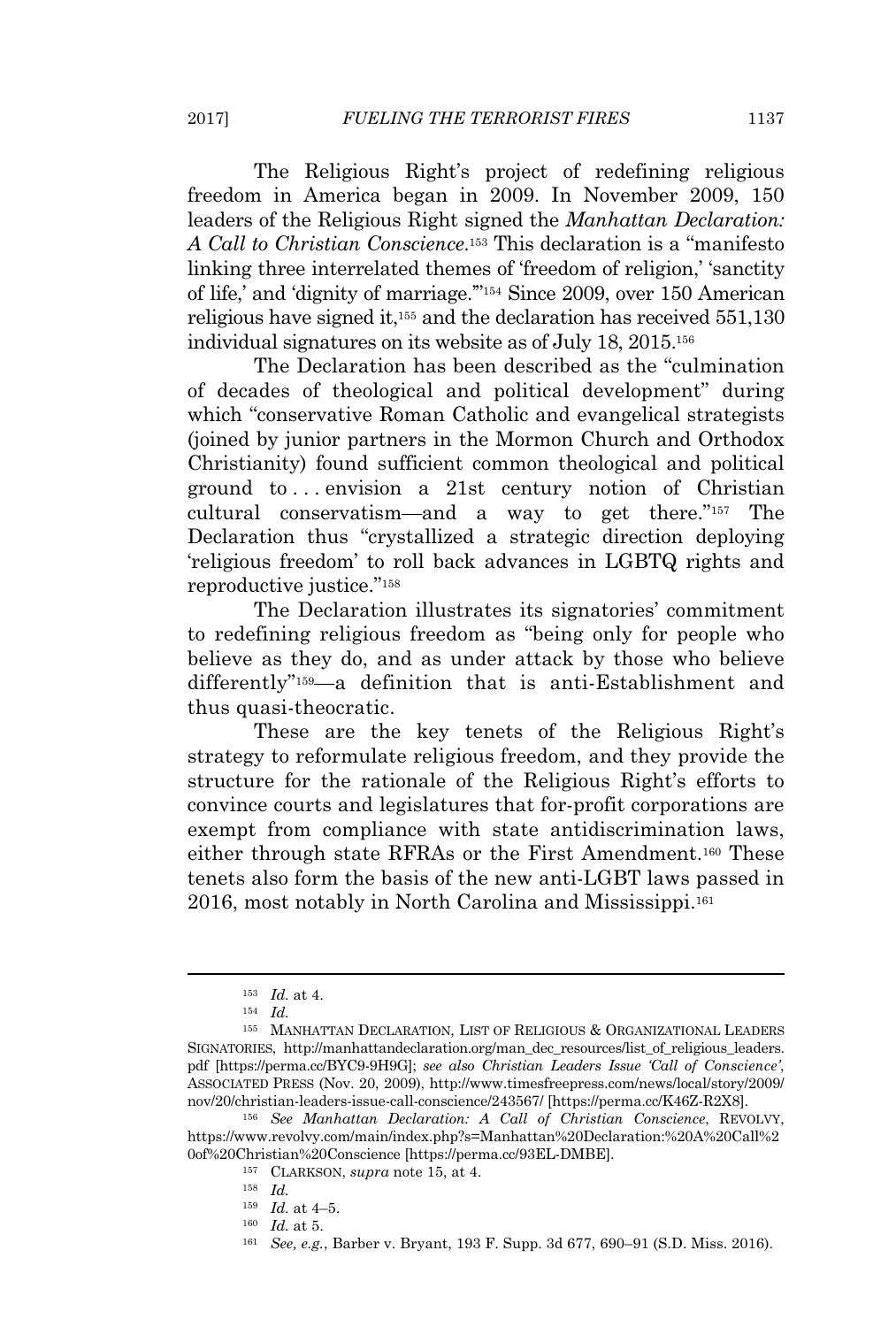The Religious Right's revisionist definition of religious freedom disregards the essential idea of that concept—"that religious liberty is only possible in the context of religious pluralism."<sup>162</sup> The end-game of the Religious Right's campaign to redefine religious freedom is to carve out various zones of exemptions from laws on religious grounds "so they do not have to follow the same rules as the rest of society."<sup>163</sup> "These overlapping exemptions threaten to give rise to theocratic zones of control violating the religious liberty of those who find themselves under their sway."<sup>164</sup> What the Religious Right is attempting to achieve through its campaign for religious exemptions is an anti-Establishment regime shrouded in the cloak of religious freedom.<sup>165</sup>

By characterizing its members as victims in need of protection, the Religious Right's new rhetoric achieves at least two strategic advantages. First, it can engage in the national dialogue about LGBT civil rights in courtrooms, the media, and in state and federal legislatures with a legitimacy that would be lacking if its rhetoric was still outwardly demonizing of LGBT peoples. Second, the Religious Right's new narrative permits it to obfuscate its actual ambition of achieving an anti-Establishment regime that codifies its conservative Christian beliefs over all other religious beliefs, and over the rule of law.<sup>166</sup>

<sup>166</sup> *See, e.g.*, Craig v. Masterpiece Cakeshop, Inc., 370 P.3d 272, 279 (Colo. App. 2015) ("Masterpiece asserts that its refusal to create the cake was 'because of' its opposition to same-sex marriage, not because of its opposition to their sexual orientation."); *In re* Klein, 2015 WL 4868796, at \*19 (Or. Bureau of Labor & Indus. July 2, 2015) ("Respondents claim they are not denying service because of Complainants' sexual orientation but rather because they do not wish to participate in their same sex wedding ceremony."); Elane Photography, LLC v. Willcock, 309 P.3d 53, 61 (N.M. 2013) ("Elane Photography reasons that it did not discriminate 'because of . . . sexual orientation,' . . . but because it did not wish to endorse Willcock's and Collinsworth's wedding." (first alteration in original) (internal citation omitted)). The Supreme Court has soundly rejected this attempted distinction between status and conduct. *See* Christian Legal Soc'y, Chapter of the Univ. of Cal., Hastings Coll. of Law v. Martinez, 561 U.S. 661, 689 (2010) ("CLS contends that it does not exclude individuals because of sexual orientation, but rather 'on the basis of a conjunction of conduct and the belief that the conduct is not wrong.' Our decisions have declined to distinguish between status and conduct in this context." (internal citation omitted)). In fact, in today's debates over religious freedom—in court filings, in legislative debates, and in the media—legislators and business owners alike claim that they are not anti-LGBT and simply are not seeking to discriminate based on SOGI when claiming religious freedom. They even argue "misunderstanding" and "confusion" when opponents argue that religious exemption laws are really about a license to discriminate. *See* Tony Cook, *Gov. Mike Pence Signs 'Religious Freedom' Bill in Private*,

<sup>162</sup> CLARKSON, *supra* note 15, at 13.

<sup>163</sup> *Id.* at 14.

<sup>164</sup> *Id.*

<sup>165</sup> *Id.* at 16. While the term "religious freedom" can have different meanings in different contexts and to different people, it is used very deliberately by the Religious Right as a way to sterilize, neutralize, and conceal the actual, anti-Establishment goal of the Religious Right.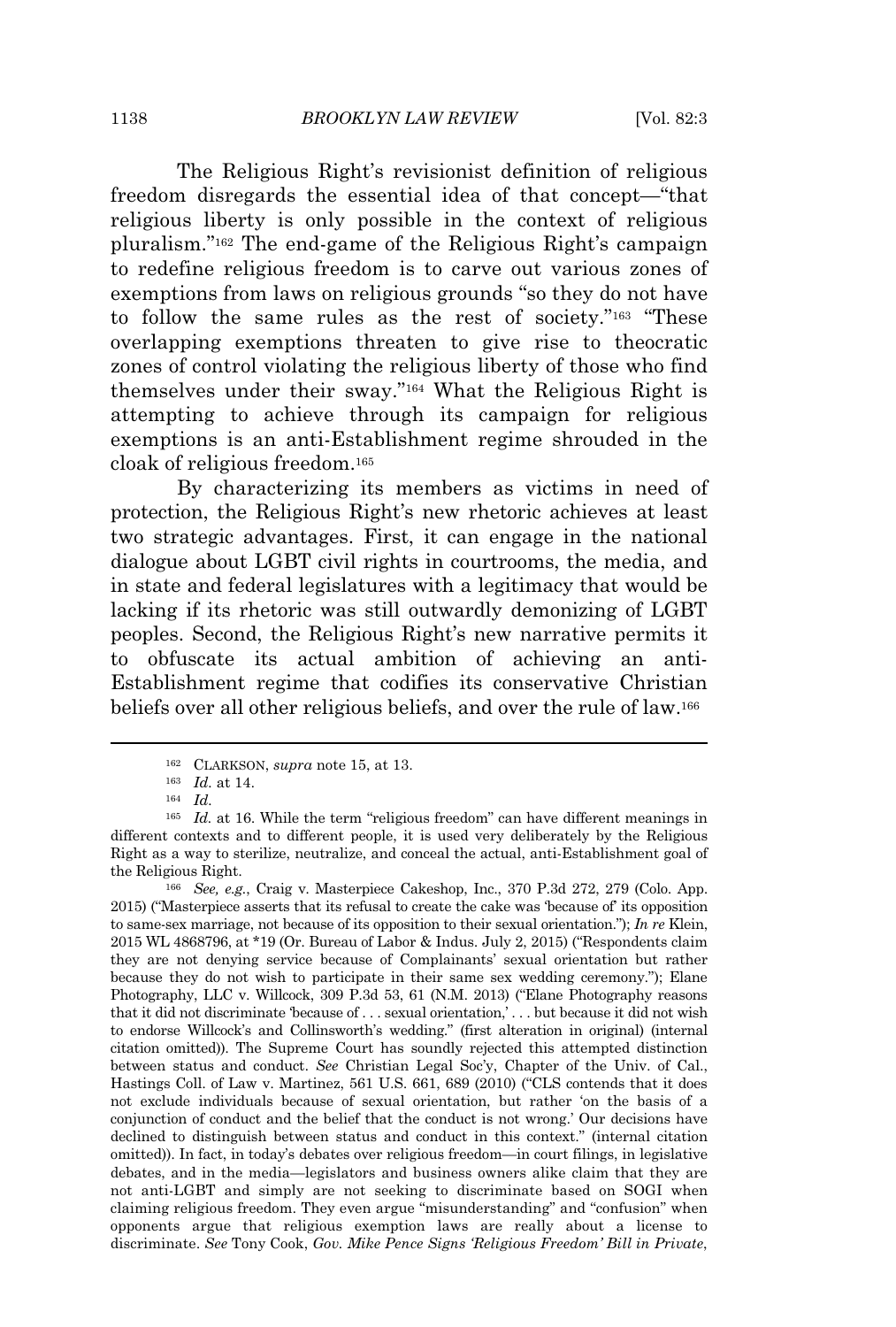The revised rhetoric is a bait and switch: What begins as a seemingly innocuous request to protect individual religious liberty is then revealed as a vehicle to engage in SOGI discrimination without fear of reprisal. The goal is a quasi-church-state where only one religion enjoys religious freedom: theirs.

2. The State of the Law for LGBT Americans

Before describing the interest convergence between the foreign policy and national security communities and the LGBT civil rights movement, it is necessary to describe the legal landscape concerning LGBT civil rights and religious freedom laws. The description of this legal landscape contextualizes the interest convergence argument that follows.

Currently, twenty-two states have an antidiscrimination statute that protects on the basis of SOGI in some form.<sup>167</sup> Twenty of these states include protection against discrimination based both on sexual orientation and gender identity/expression in employment, housing, and public accommodations.<sup>168</sup> New York protects against sexual orientation discrimination and gender identity discrimination in employment, housing, and public accommodations, but only protects against sexual orientation discrimination in credit.<sup>169</sup> New Hampshire and Wisconsin protect against discrimination based on sexual orientation only in employment, housing, and public accommodations, but not credit.<sup>170</sup> Finally, Utah protects against discrimination based on SOGI in employment and housing, but not in public accommodations or credit.<sup>171</sup>

<sup>170</sup> *Id.*

INDYSTAR, (Mar. 25, 2015), http://www.indystar.com/story/news/politics/2015/03/25/govmike-pence-sign-religious-freedom-bill-thursday/70448858/ [https://perma.cc/J8T4-AWSJ] ("This bill is not about discrimination, . . . and if I thought it legalized discrimination I would have vetoed it.").

<sup>167</sup> These states are: California, Colorado, Connecticut, Delaware, the District of Columbia, Hawaii, Illinois, Iowa, Maine, Minnesota, Nevada, New Jersey, New Mexico, Oregon, Rhode Island, Vermont, and Washington. *See Non-discrimination Laws*, *supra* note 8. Colorado, Connecticut, Illinois, Iowa, Maine, Minnesota, New Jersey, New Mexico, Rhode Island, Vermont, and Washington also protect against SOGI discrimination in credit. *Id.* (follow "Credit" hyperlink).

<sup>168</sup> These states are: California, Colorado, Connecticut, Delaware, the District of Columbia, Hawaii, Illinois, Iowa, Maine, Maryland, Massachusetts, Minnesota, Nevada, New Jersey, New Mexico, Oregon, Rhode Island, Vermont, and Washington. *See id.* (follow "Credit", "Housing", and "Public Accommodations" links). Colorado, Connecticut, Illinois, Iowa, Maine, Maryland, Massachusetts, Minnesota, New Jersey, New Mexico, Rhode Island, Vermont, and Washington also protect against SOGI discrimination in credit. *Id.*

<sup>169</sup> *Id.*

<sup>171</sup> *Id.* By definition, the Antidiscrimination Question requires that a state have an antidiscrimination statute. To date, there is no federal antidiscrimination law that protects against sexual orientation and gender identity discrimination. *See* Teleicia J.R. Dambreville, *The Equality Act: Federal Anti-LGBTQ Discrimination Law*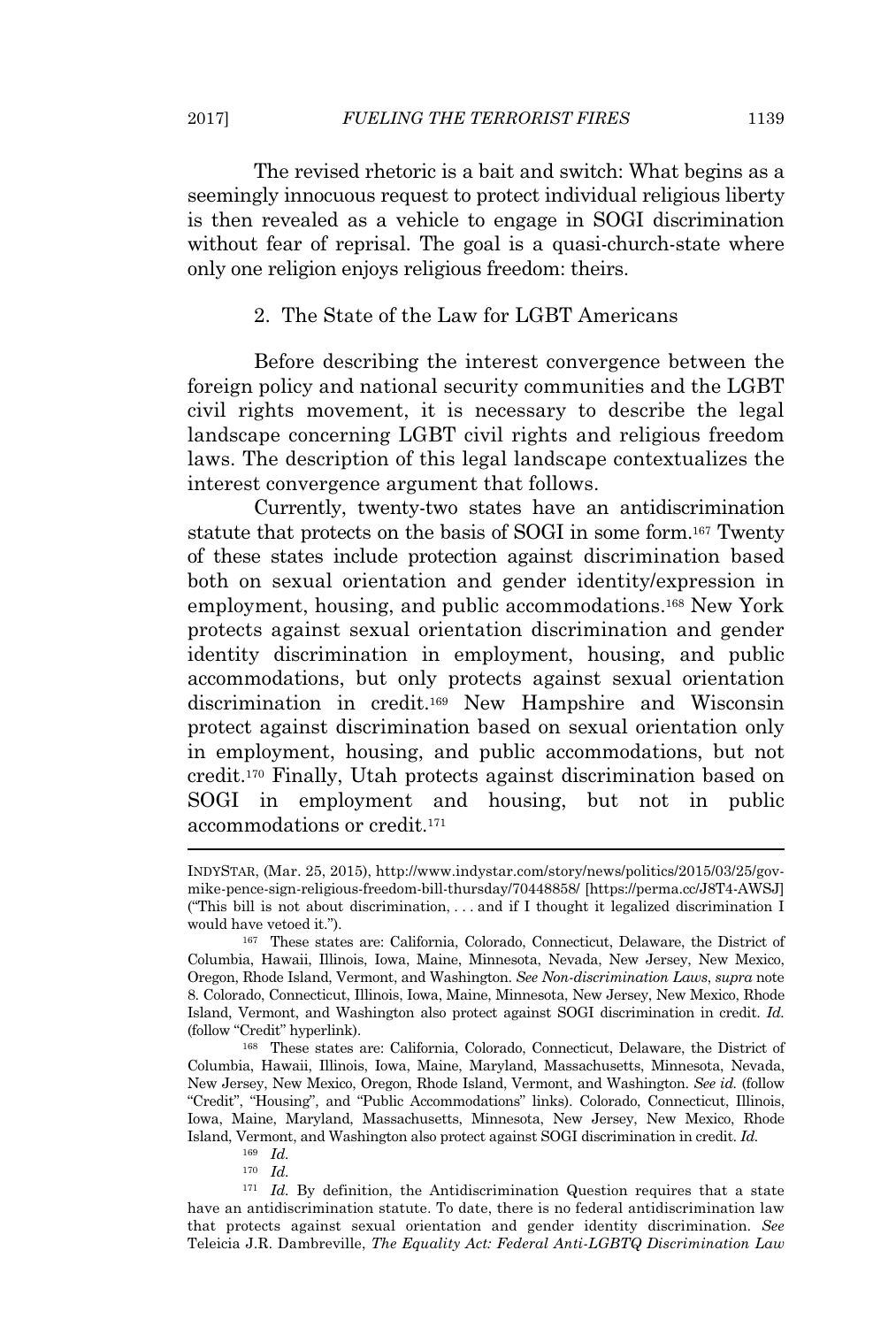Approximately twenty-eight states do not have a statute that prohibits discrimination based on SOGI, and there is currently no federal law that prohibits such discrimination.<sup>172</sup> This patchwork of protection from discrimination renders LGBT Americans in many states vulnerable to legal discrimination—a situation that is antithetical to America's foundational values of democracy and equality.

# *B. The Establishment Clause, Religious Freedom Laws, and LGBT Civil Rights*

Having provided the legal context for LGBT civil rights, it is next necessary to describe the current landscape of religious freedom laws, beginning with the foundational, constitutional protections embodied in the Establishment Clause. After describing these constitutional protections, this part discusses the shifting narrative of the Religious Right in its quest to redefine these constitutional principles.

#### 1. The Establishment Clause

Before discussing religious freedom laws, a brief overview of the Establishment Clause and its contours is necessary. Moreover, the traditional definition of "religious freedom" is an important normative starting point for analyzing and appreciating the fundamental change sought by the Religious Right in its overhauled, *Hobby Lobby*-inspired strategy.

*Introduced in Congress*, HR LEGALIST (July 24, 2015), http://www.hrlegalist.com/2015/07/ the-equality-act-federal-anti-lgbtq-discrimination-law-introduced-in-congress/ [https:// perma.cc/7Y9A-JPMK]. Thus, the Antidiscrimination Question may only arise in the twenty-three states that have an antidiscrimination law that includes protections based on SOGI. In the twenty-eight states without such an antidiscrimination law, businesses may freely discriminate against LGBT people in employment, housing, public accommodations, and credit. *See Non-discrimination Laws*, *supra* note 8.

<sup>172</sup> In the absence of a federal statute prohibiting discrimination based on sexual orientation and gender identity, the EEOC, along with a growing number of courts and executive agencies, has taken the position that sexual orientation discrimination is a form of sex discrimination prohibited by Title VII, the federal civil rights law that prohibits discrimination against employees on the basis of sex, race, color, national origin, and religion. *See Facts About Discrimination in Federal Government Employment Based on Marital Status, Political Affiliation, Status as a Parent, Sexual Orientation, and Gender Identity*, U.S. EQUAL EMP'<sup>T</sup> OPPORTUNITY COMM'N, https://www.eeoc.gov//federal/other protections.cfm [https://perma.cc/5NTD-H6GP]. So while LGBT people and our allies continue to push for clear, consistent, and explicit protections at the state, local, and federal levels, there has been significant progress—progress that has resulted in legal recourse for LGBT people who have been fired in states without an antidiscrimination statute that includes sexual orientation and gender identity. The Title VII argument is that discrimination based on sexual orientation or gender identity "run[s] afoul of Title VII's historic prohibition against discrimination 'because of sex.'" Brief of Amici Curiae ACLU, *supra* note 18, at 1.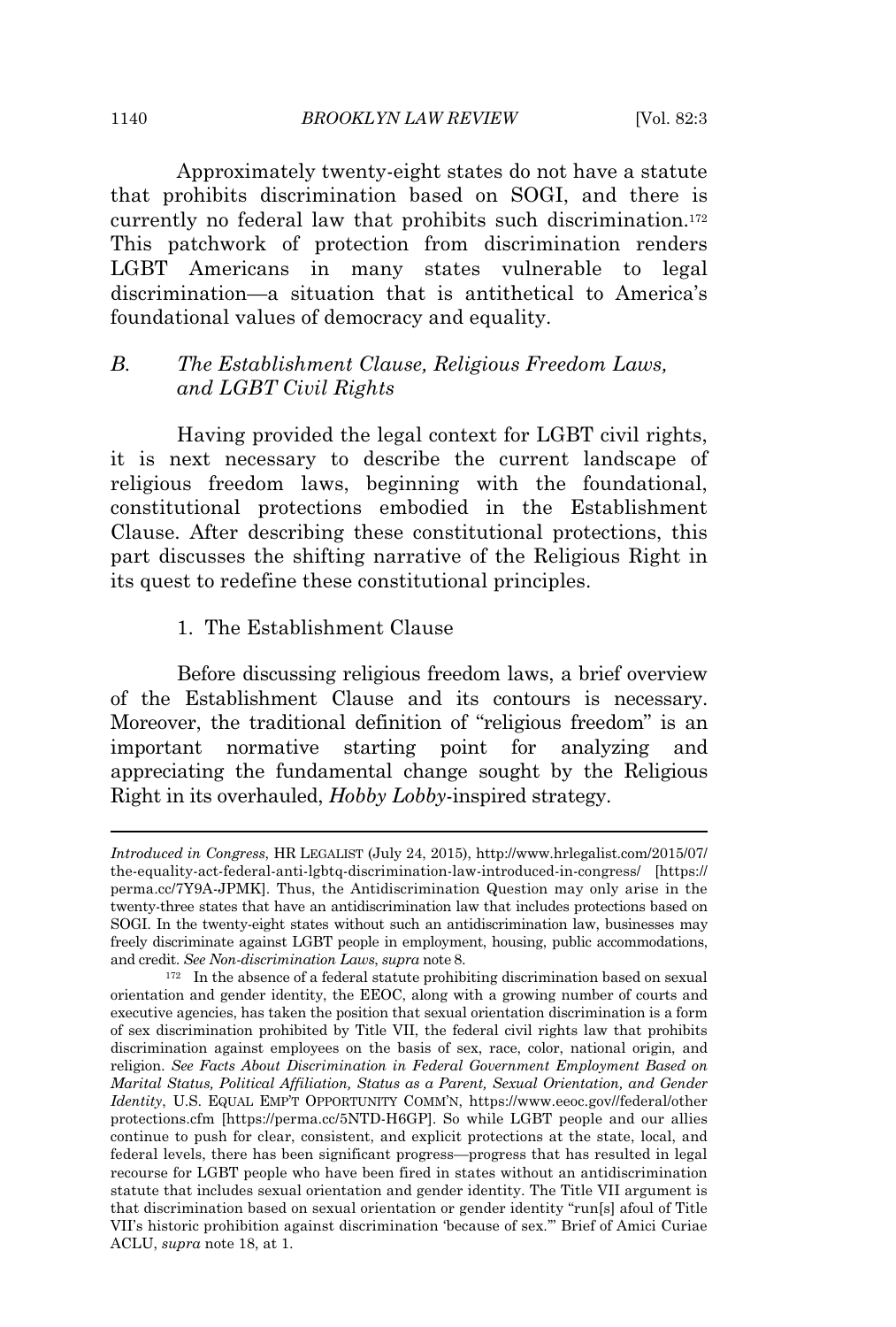The First Amendment's Establishment Clause mandates that "Congress shall make no law respecting an establishment of religion." <sup>173</sup> The United States Supreme Court has interpreted the Establishment Clause to mean that neither state nor federal governments may "pass laws which aid one religion, aid all religions, or prefer one religion over another." <sup>174</sup> The scope of the Establishment Clause has frequently been litigated and has resulted in a large body of case law and scholarship; an extensive summary and analysis of which is outside the scope of this article. For purposes of the interest convergence argument made herein, however, a brief explanation of the Establishment Clause and its relationship to current "religious freedom" laws and expressly anti-LGBT laws is needed.

The baseline, black-letter law regarding the Establishment Clause is that it does *not* ban "federal or state regulation of conduct whose reason or effect merely happens to coincide or harmonize with the tenets of some or all religions." 175 In other words, when a law that has religious origins or religious motivations also has a secular rationale, that law may be valid under the Establishment Clause.<sup>176</sup>

The modern Establishment Clause test was articulated in *Lemon v. Kurtzman*, <sup>177</sup> in which the Court evaluated whether laws that gave financial support for the teaching of secular subjects in religious schools violated the clause.<sup>178</sup> The decision created the three-prong *Lemon* test for determining whether a law violates the Establishment Clause: "First, the statute must have a secular legislative purpose; second, its principal or primary effect must be one that neither advances nor inhibits religion, finally, the statute must not foster 'an excessive government entanglement with religion.'" <sup>179</sup> With regard to the secular governmental purpose, the articulated secular purpose must be genuine; if it is a sham, courts may reject it and properly find that the law is impermissibly grounded in religion.<sup>180</sup> Thus, the Supreme Court's Establishment Clause

<sup>173</sup> U.S. CONST. amend. I.

<sup>174</sup> Everson v. Bd. of Educ., 330 U.S. 1, 15 (1947).

<sup>175</sup> McGowan v. Maryland, 366 U.S. 420, 442 (1961) (upholding Maryland's Sunday Closing Laws, even though they originally were "motivated by religious forces," because they were supported by secular rationale (a uniform day of rest) and thus no longer retained their religious character).

<sup>176</sup> *See, e.g.*, *id.*

<sup>177</sup> 403 U.S. 602, 606 (1971).

<sup>178</sup> *Id.* at 620–22.

<sup>179</sup> *Id.* at 612–13 (internal citations omitted).

<sup>180</sup> *See, e.g.*, Edwards v. Aguillard, 482 U.S. 578, 586 (1987) (striking down Louisiana's Creation Science statute, which the legislature had justified with an academic freedom rationale, holding such rationale was disingenuous).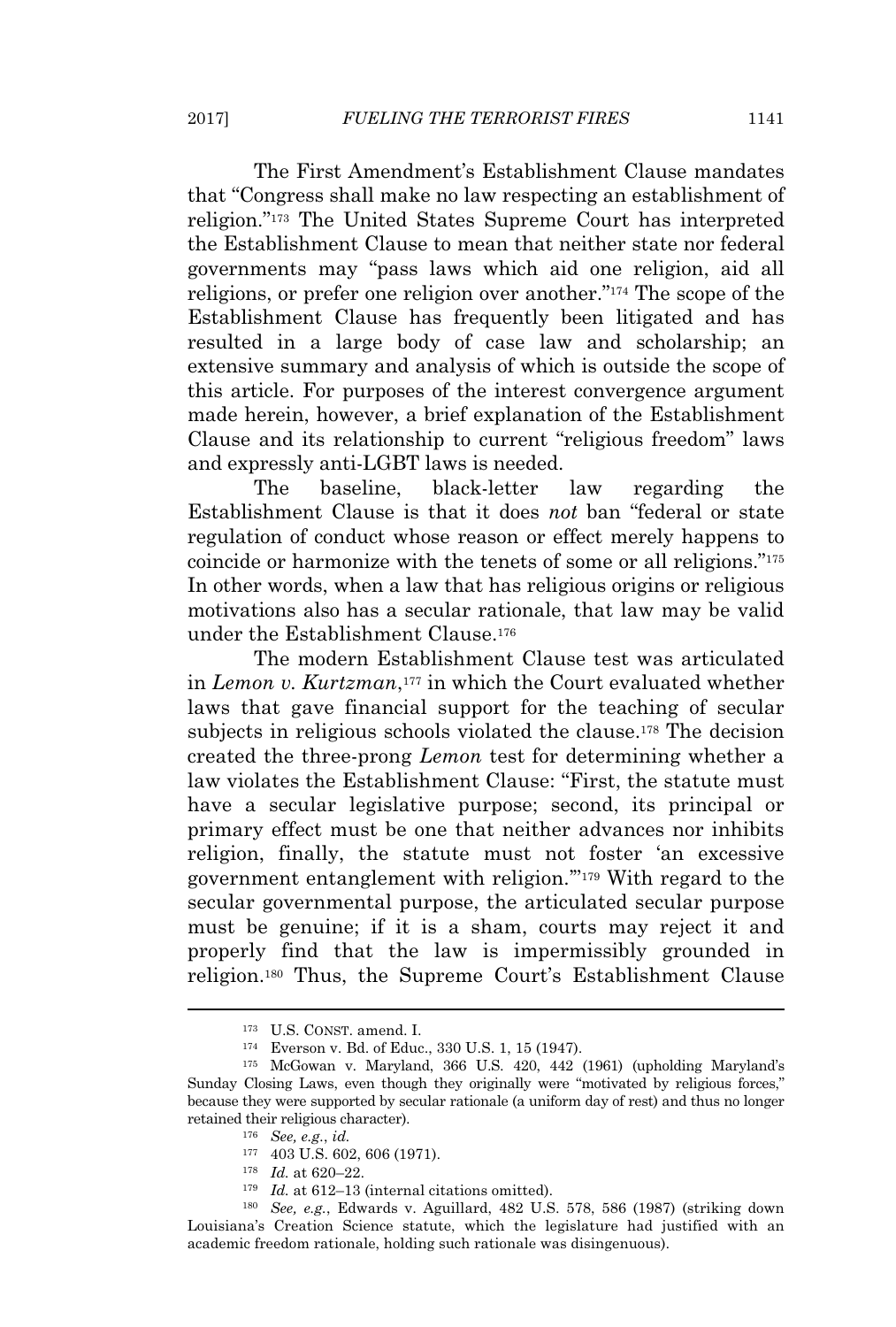jurisprudence provides a "doctrinal basis for inquiring into the actual purpose of a law, even in circumstances in which the sponsors profess a legitimate secular purpose."<sup>181</sup> The power of a court to critically interrogate a law with a purportedly secular purpose is an important power to keep in mind when considering the new wave of anti-LGBT laws.

Scholars have made arguments that anti-LGBT laws violate the Establishment Clause when they are impermissibly motivated by religious objectives.<sup>182</sup> These scholars argue that courts should strike such laws because impartial observers would recognize that they are an effort to affirm the belief systems of certain fundamentalist Christian groups.<sup>183</sup> Such a result would be one avenue to remedy discrimination based on sexual orientation and gender identity.<sup>184</sup>

These scholars articulated such positions and prescriptions in the mid-1990s when the Religious Right was active in passing a wave of anti-LGBT laws.<sup>185</sup> Courts largely rejected these arguments, though courts often struck down these laws on other grounds.<sup>186</sup> Nevertheless, the anti-Establishment argument may gain new-found relevance today with the passage of anti-LGBT laws, described below, which are expressly grounded in Christianity.<sup>187</sup>

Religious freedom is a critical tenet of the Establishment Clause. As originally contemplated by America's founders, religious freedom "is the right of individual conscience; to believe as we will and to change our minds freely, without undue influence from government or from powerful religious institutions."<sup>188</sup> The religious freedom guaranteed by the First Amendment is "integral to the idea of separation of church and state. Separation exists not to limit religious expression, but *to safeguard against creeping religious supremacism and the theocratic temptations* that have persisted throughout American

<sup>181</sup> Marc L. Rubinstein, Note, *Gay Rights and Religion: A Doctrinal Approach to the Argument that Anti-gay-rights Initiatives Violate the Establishment Clause*, 46 HASTINGS L.J. 1585, 1602 (1995).

<sup>182</sup> *Id.* at 1592.

<sup>183</sup> *Id.*; *see generally* David A.J. Richards, *Sexual Preference as a Suspect (Religious) Classification: An Alternative Perspective on the Unconstitutionality of the Anti-lesbian/gay Initiatives*, 55 OHIO ST. L.J. 491, 493 (1994) (contending that the strongest argument for constitutional limits on anti-LGBT initiatives is that such laws are based on "constitutionally forbidden sectarian religious intolerance against the fundamental rights of conscience, speech, and association of lesbian and gay persons").

<sup>184</sup> Rubinstein, *supra* note 181, at 1592–93.

<sup>185</sup> *See, e.g.*, *id.*

<sup>186</sup> *Id.* at 1595 n.52 (indicating the cases in which "Establishment Clause challenges to laws affecting gay and lesbian rights" were rejected).

<sup>187</sup> *See infra* Section III.B.2.

<sup>188</sup> CLARKSON, *supra* note 15, at 2.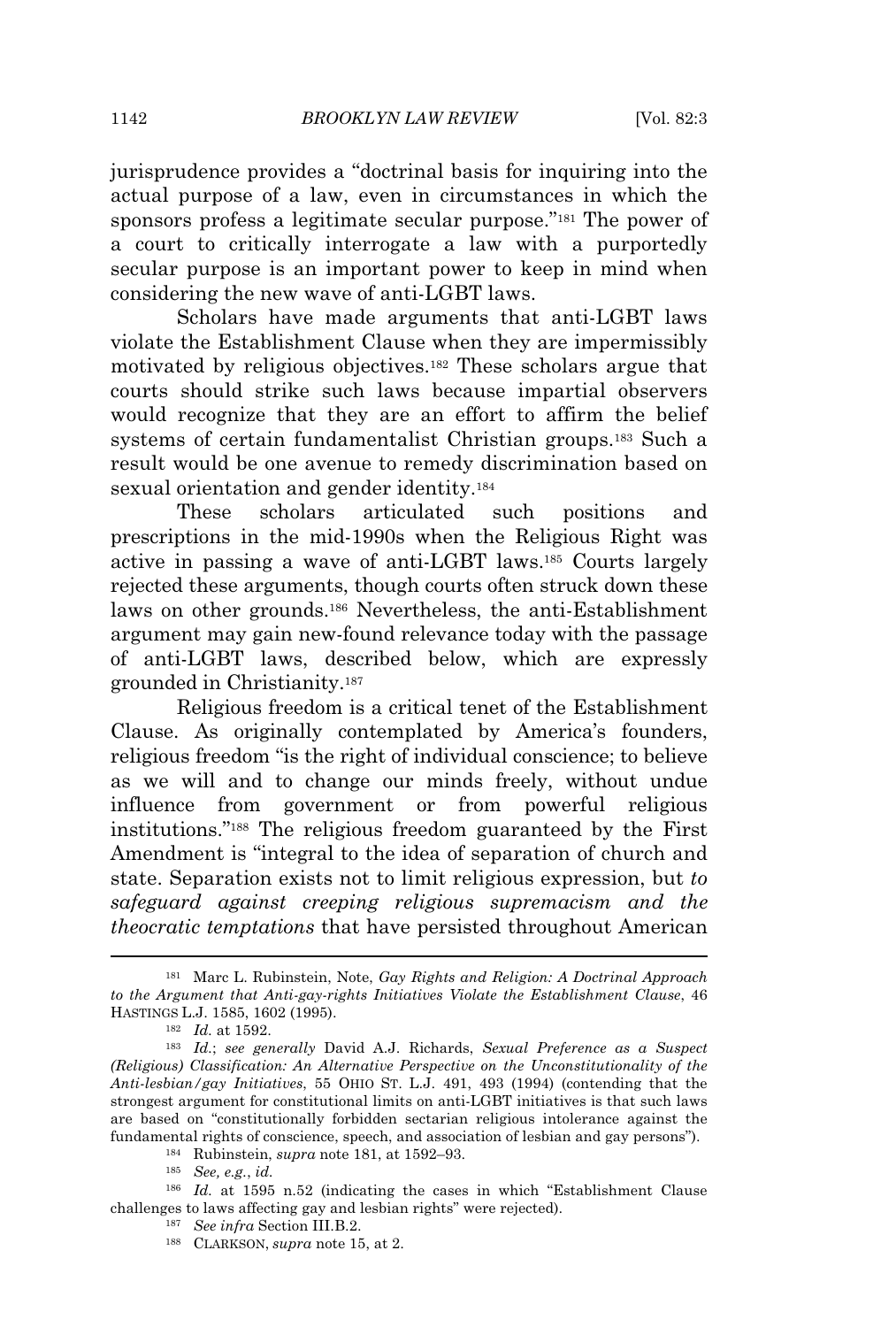history into the present."<sup>189</sup> Put another way, the drafters of the Establishment Clause "sought to control the passions of religious majorities, not institutionalize them in state practice."<sup>190</sup>

Whether the new anti-LGBT laws are ultimately struck down as violations of the Establishment Clause is not dispositive to this article's position that there is an interest convergence between LGBT civil rights advocates and those in the foreign policy and national security communities. What is key to the interest convergence argument this article sets forth is the uncontestable fact that these laws are expressly grounded in the Religious Right's interpretation of Christianity, and they thus seek to redefine religious freedom in America. As such, they appear to the general public as quasi-theocratic and can fairly be characterized as anti-Establishment because they "are largely the product of religious forces attempting to cement their vision of homosexuality onto the secular polity."<sup>191</sup> It is the anti-Establishment *nature* and *character* of these laws—not whether they are ultimately held to violate the Establishment Clause that create foreign policy and national security risks for the United States.

#### 2. Religious Freedom Laws and LGBT Civil Rights

The Religious Right's shifting narrative, described above, has become operationalized through litigation and legislation over the past few years as the Religious Right began to rely on state RFRAs to seek exemptions from antidiscrimination laws and to pass explicitly anti-LGBT laws.

The possibility of using "religious freedom" as a weapon against LGBT people gained traction after the United States Supreme Court's 2014 decision in *Burwell v. Hobby Lobby.*<sup>192</sup> The Court held that a for-profit corporation is a "person" and can thus hold religious beliefs under the federal RFRA.<sup>193</sup> It further held that the contraceptive coverage mandate violated the sincerely held religious beliefs of the Hobby Lobby corporation.<sup>194</sup> The Court reasoned that the challenged regulation was not the least restrictive means for the government to achieve its

<sup>189</sup> *Id.* (emphasis added).

<sup>190</sup> HERMAN, *supra* note 100, at 189.

<sup>191</sup> Rubinstein, *supra* note 181, at 1603.

<sup>192</sup> Burwell v. Hobby Lobby Stores, Inc., 134 S. Ct. 2751, 2781–83 (2014).

<sup>193</sup> *Id.* at 2768–69.

<sup>194</sup> *Id.* at 2766, 2779 (noting that the sincerely held religious belief was that "life begins at conception and that it would violate their religion to facilitate access to contraceptive drugs or devices that operate after that point").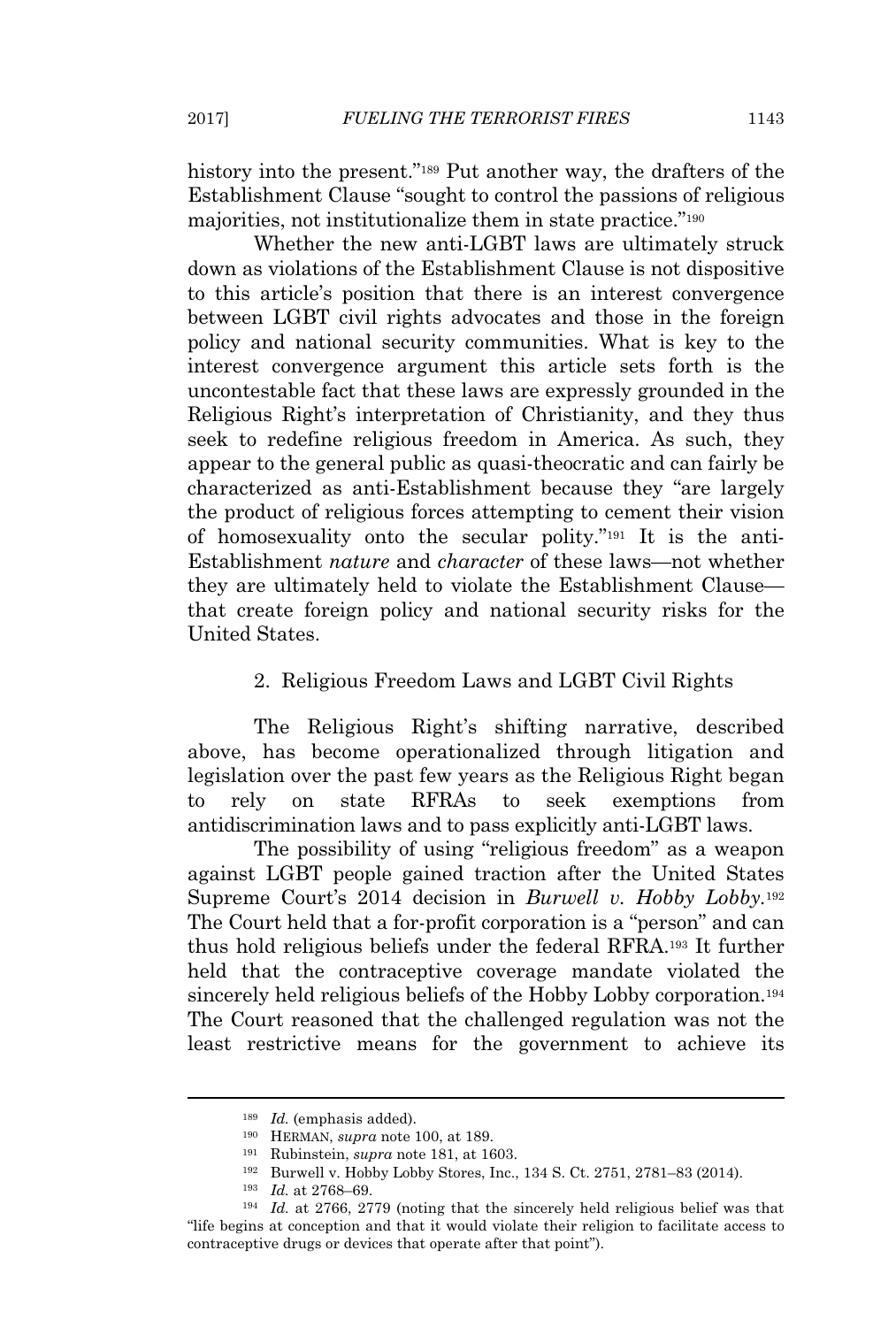compelling state interest ("ensuring that all women have access to all FDA-approved contraceptives without cost sharing").<sup>195</sup>

The Religious Right became even more mobilized to assert its anti-Establishment mission after the Court handed down its marriage equality decision, *Obergefell v. Hodges*, in 2015.<sup>196</sup> It is now seeking to use existing state RFRAs, and to pass new state RFRAs, to "allow for-profit businesses to seek religious exemptions in the way the *Hobby Lobby* case made possible under the federal RFRA."<sup>197</sup>

"Religious freedom" laws were historically grounded in a conceptualization of religious freedom that emphasized "an individual's free exercise of religion and conscience."<sup>198</sup> In recent years, however—particularly since *Hobby Lobby* made its way through the federal court system—religious freedom is "being redefined as the right to discriminate and impose a conservative social order in the name of religion."<sup>199</sup> Twenty-one states have religious exemption laws, either through a statute or constitutional amendment.<sup>200</sup> Two of these laws took effect after *Hobby Lobby*.<sup>201</sup> In the 2016 legislative sessions, twelve states proposed RFRAs;<sup>202</sup> the 2017 sessions will see four states introduce religious exemptions laws, five states introduce RFRAs, four states introduce laws relating to identity documents, sixteen states introduce "bathroom bills," and eight states introduce marriage-related exemption laws.<sup>203</sup>

The backers of these religious exemption laws have become more transparent in the past two decades in two ways. First, the proponents of these laws have made explicit what members of the LGBT-rights movement have understood to be their goal all along, namely to use religious exemption laws to target and discriminate against LGBT people.<sup>204</sup> Second, the

<sup>195</sup> *Id.* at 2779–80.

<sup>196</sup> "The Christian Right is now busy seeking to limit the implementation of the decision and to make it as unworkable as possible, in part by attempting to subject it to a death of a thousand exemptions." CLARKSON, *supra* note 15, at 9.

<sup>197</sup> *Id.* at vii.

<sup>198</sup> Patricia Miller, *Religious Freedom Advocates Warn of "Theocratic Zones of Control*", RELIGION DISPATCHES (Jan. 13, 2016), http://religiondispatches.org/religiousfreedom-advocates-warn-of-theocratic-zones-of-control/ [https://perma.cc/BX65-R3U8].

<sup>199</sup> *Id.*

<sup>200</sup> *See State Religious Exemption Laws*, MAP, http://www.lgbtmap.org/ equality-maps/religious\_exemption\_laws [https://perma.cc/F8XV-FBC2].

<sup>201</sup> *See* David Johnson & Katy Steinmetz, *This Map Shows Every States with Religious Freedom Laws*, TIME (Apr. 2, 2015), http://time.com/3766173/religious-freedomlaws-map-timeline/ [https://perma.cc/DF62-D83F].

<sup>202</sup> *Past Anti-LGBT Religious Exemption Legislation Across the Country*, ACLU, https://www.aclu.org/other/past-anti-lgbt-religious-exemption-legislation-across-country?re direct=anti-lgbt-religious-refusals-legislation-across-country [https://perma.cc/BCC8-ZP6E].

<sup>203</sup> *Id.*

<sup>204</sup> *See id.*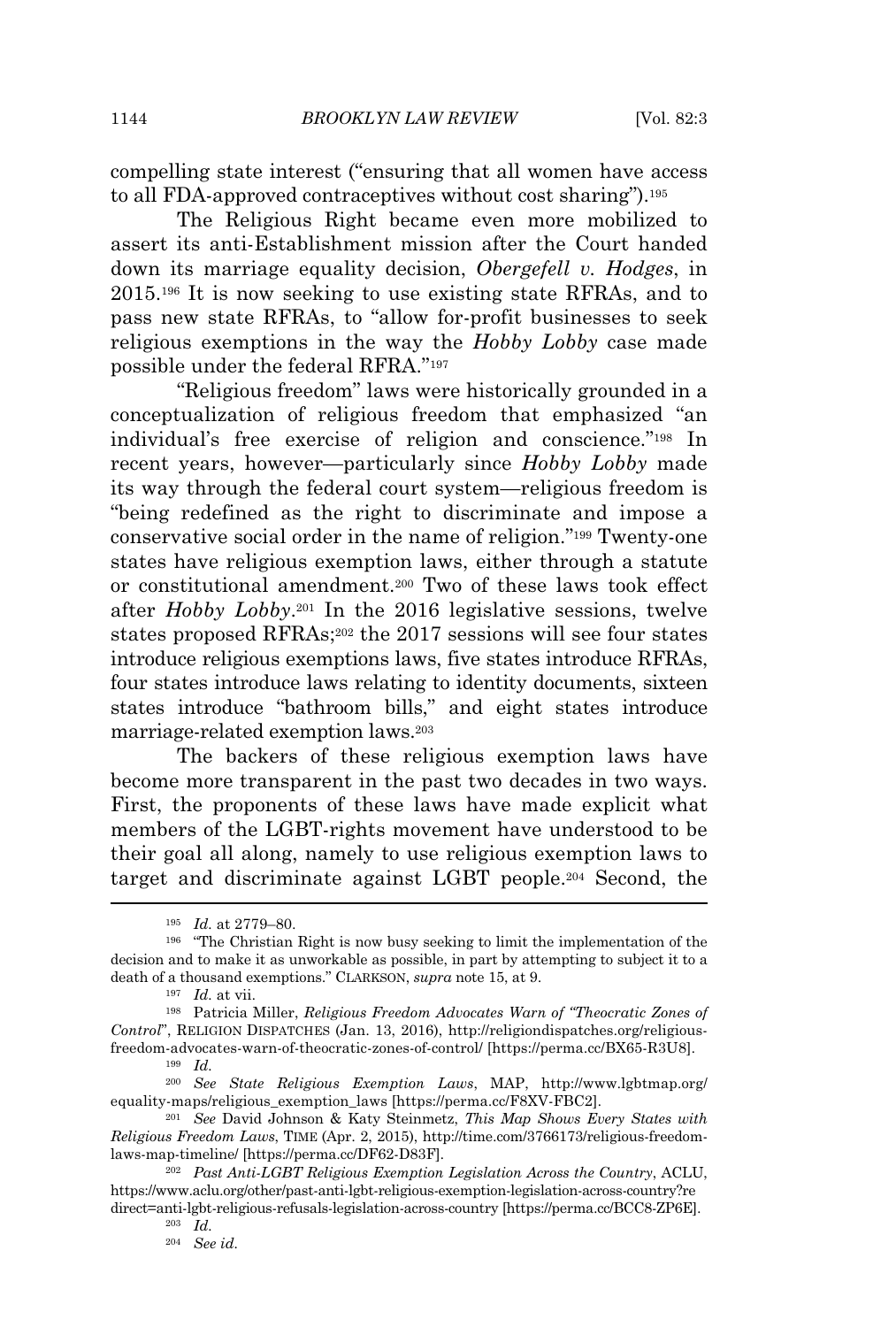proponents have begun to argue more vigorously that religious exemption laws should trump antidiscrimination laws in an effort to realize their vision of an America where their religious beliefs—but not others'—overtake the rule of law.<sup>205</sup>

This trend toward transparency was apparent in the 2016 state legislative sessions, where bills that are anti-Establishment on their face were introduced and, in some cases, passed into law. In those sessions, twenty-nine states saw the introduction of some form of religious exemption laws, some of which mirrored the federal RFRA, which does not mention SOGI at all, and some that expressly referred to religion vis-à-vis SOGI and same-sex marriage.<sup>206</sup> These took the form of marriage-related "religious freedom" laws; "First Amendment Defense Acts," that would permit government employees to refuse to perform same-sex marriages or issue licenses to same-sex couples based on their religion; "Commercial Wedding Services" laws that would allow forprofit businesses to refuse to provide goods and services relating to same-sex marriage based on the service owner's religion; "Pastor Protection Acts;" and other forms of a marriage exemption bills.<sup>207</sup> These proposed laws and amendments have the express goal of creating "zones of legal exemption"<sup>208</sup> in civil and commercial society based on religion.

For example, in April 2016, the Mississippi legislature passed, and the governor signed, a law titled "Protecting Freedom of Conscience from Government Discrimination Act," but more commonly referred to as HB 1523.<sup>209</sup> It was passed in direct response to *Obergefell v. Hodges*. <sup>210</sup> It was slated to become law on July 1, 2016,<sup>211</sup> but on June 30, 2016, a federal court enjoined the bill.<sup>212</sup>

<sup>205</sup> *See, e.g.*, Jenn Stanley, *Indiana Governor: "Religious Freedom" Should Trump Civil Rights*, RH REALITY CHECK (Jan. 14, 2016), http://rhrealitycheck.org/article/2016/01/1 4/indiana-governor-religious-freedom-trump-civil-rights/ [https://perma.cc/SK5Q-4ANA].

<sup>206</sup> There is a distinction to be made between the federal RFRA and the state mini-RFRAs and the new wave of religiously based anti-LGBT laws that emerged in 2016 and will continue to be introduced in 2017. While traditional RFRAs serve to elevate religious preferences over some laws, including antidiscrimination laws, regardless of the religion, the new wave of religiously motivated anti-LGBT bills elevate *certain religious objections*—conservative Christian ones—over antidiscrimination laws. While both types of religious exemption laws inform the interest convergence for which I argue, the new wave of these laws is particularly powerful in creating and supporting the interest convergence because they appear to be anti-Establishment on their face.

<sup>207</sup> *See Past Anti-LGBT Religious Exemption Legislation Across the Country*, *supra* note 202.

<sup>208</sup> Miller, *supra* note 198.

<sup>209</sup> HB 1523, 2016 Leg., Reg. Sess. (Miss. 2016).

<sup>210</sup> Barber v. Bryant, 193 F. Supp. 3d 677, 689 (S.D. Miss. 2016).

<sup>211</sup> *Id.* 687.

<sup>212</sup> *Id.* at 724.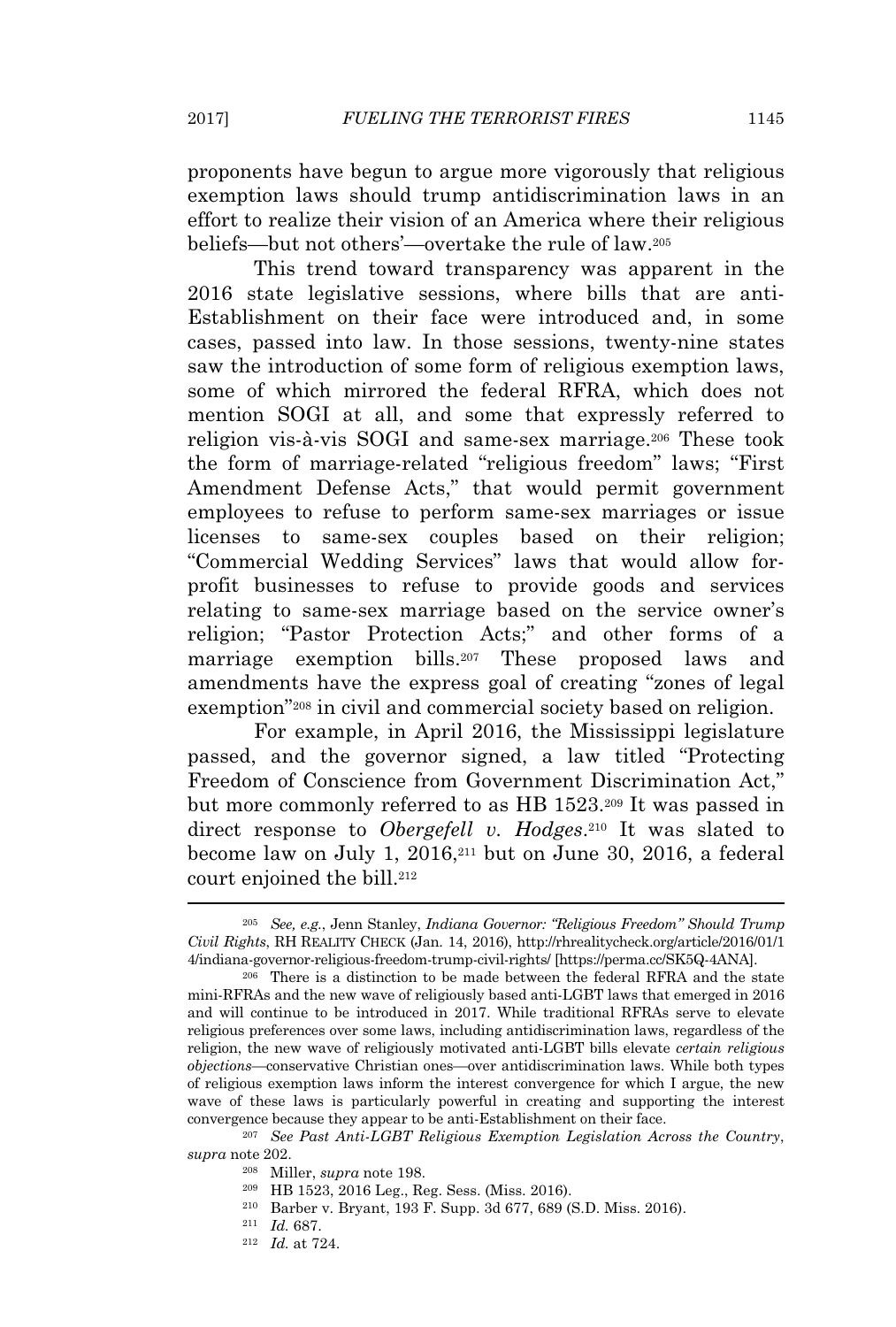HB 1523 spelled out three "sincerely held religious beliefs or moral convictions" entitled to special legal protection: First, that "[m]arriage is or should be recognized as the union of one man and one woman"; second, that "[s]exual relations are properly reserved to such a marriage"; and third, that "[m]ale (man) or female (woman) refer to an individual's immutable biological sex as objectively determined by anatomy and genetics at time of birth."<sup>213</sup> Section 3 of the bill then said that Mississippi cannot "discriminate" against persons who act pursuant to any of the beliefs enumerated in Section 2.<sup>214</sup> The enjoining court described the everyday impact of HB 1523:

For example, if a small business owner declines to provide goods or services for a same-sex wedding because it would violate his or her § 2 beliefs, HB 1523 allows the business to decline without fear of State "discrimination."

"Discrimination" is defined broadly. It covers consequences in the realm of taxation, employment, benefits, court proceedings, licenses, financial grants, and so on. In other words, the State of Mississippi will not tax you, penalize you, fire you, deny you a contract, withhold a diploma or license, modify a custody agreement, or retaliate against you, among many other enumerated things, for your § 2 beliefs. An organization or person who acts on a § 2 belief is essentially immune from State punishment.<sup>215</sup>

The Human Rights Campaign, a national LGBT advocacy group described HB 1523 as a "horrific measure" that "would allow individuals, religious organizations and private associations to use religion to discriminate against LGBT Mississippians in some of the most important aspects of their lives, including at work, at schools, and in their communities."<sup>216</sup>

Importantly, for this article's interest convergence argument, HB 1523 is anti-Establishment on its face. It favors one religion's beliefs over all others and over the rule of law. As described more fully below, this anti-Establishment goal of the Religious Right parallels the theocratic goal of the EITN.

Another example is North Carolina's "Public Facilities Privacy & Security Act," more commonly referred to as HB 2.217 Signed into law in March 2016, HB 2 (1) terminated all local nondiscrimination laws that prohibited discrimination based on

<sup>213</sup> H.B. 1523 § 2, 2016 Leg., Reg. Sess. (Miss. 2016).

<sup>214</sup> *Id.* §§ 3, 4.

<sup>215</sup> *Barber*, 193 F. Supp. 3d at 694 (footnote omitted) (internal citation omitted).

<sup>216</sup> *Mississippi Governor Phil Bryant Signs Law Attacking LGBT People and Families*, HUMAN RIGHTS CAMPAIGN (Apr. 5, 2016), http://www.hrc.org/blog/mississippigovernor-phil-bryant-signs-law-attacking-lgbt-people-and-famili [https://perma.cc/SCY3- ERH7].

<sup>217</sup> H.B. 2, 2016 Gen. Assemb., Extra Sess. (N.C. 2016).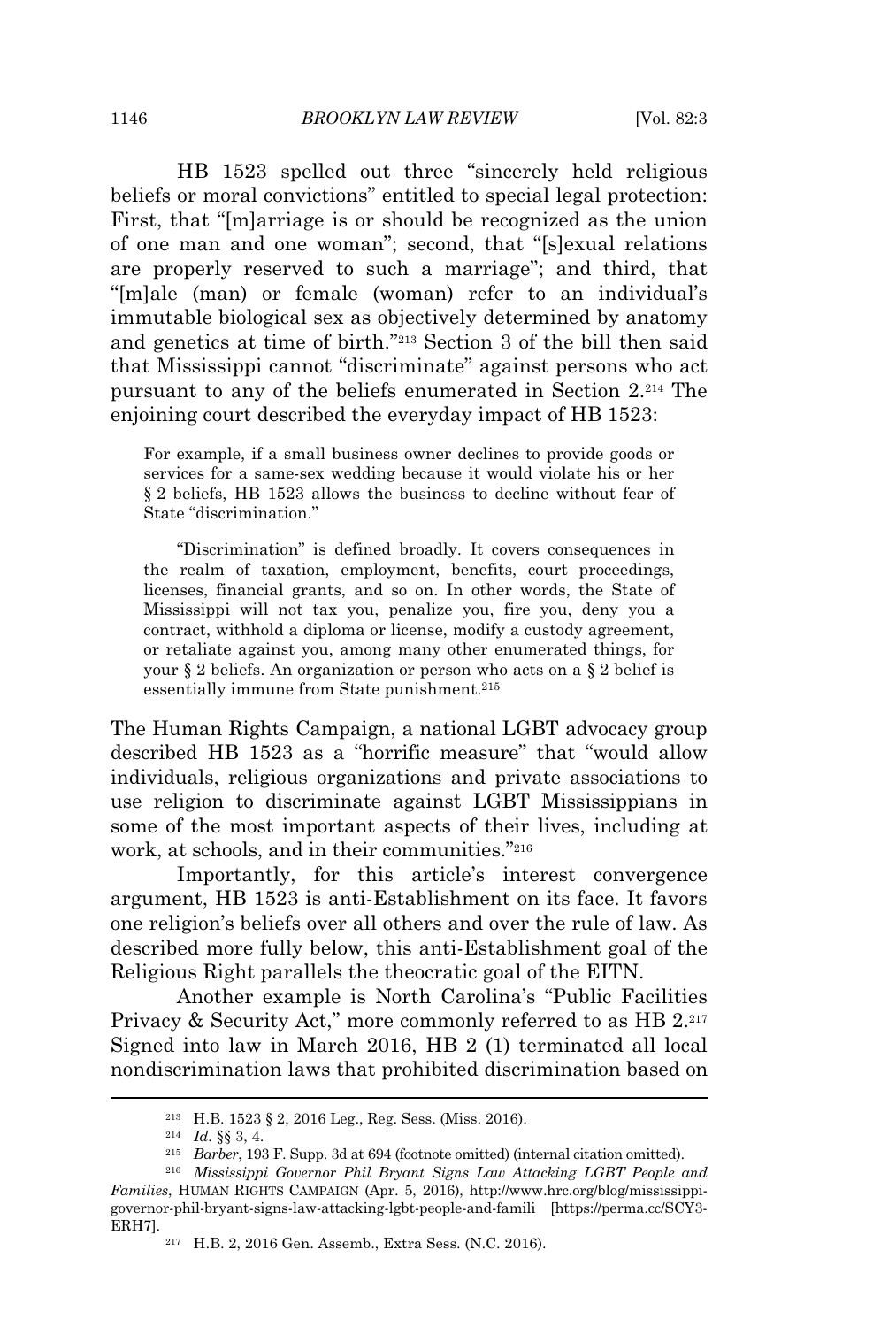SOGI, (2) prohibited such provisions from being passed by cities, municipalities, or agencies in the future, and (3) "force[d] transgender students in public schools to use restrooms and other facilities inconsistent with their gender identity."<sup>218</sup> The state legislature passed HB 2 in response to the City of Charlotte passing an LGBT antidiscrimination ordinance.<sup>219</sup> HB 2 was rushed through a special session of the North Carolina legislature—specifically convened to pass it—and signed into law, all in the course of twelve hours.<sup>220</sup> While not anti-Establishment on its face, HB 2 nonetheless bears the imprimatur of the Religious Right and its quasi-theocratic vision.

In total, over 200 laws targeting LGBT people were introduced in state legislatures in 2016.<sup>221</sup> These "sweeping" laws are aimed at threating all aspects of the lives of LGBT people, by "impairing the ability to receive services that are taxpayer-funded, [and] undermining protections that have been passed in cities across the country [ ] designed to ensure that any individual who goes into a store and seeks services is guaranteed the ability to receive those services if they can pay for them."<sup>222</sup> These laws are consistent with the new narrative of the Religious Right, and the anti-Establishment intention behind them is clear.

The increase in legislation based on religious liberty is not confined to the states. On June 17, 2015, Representative Raul Labrador of Idaho, along with 171 cosponsors, introduced the First Amendment Defense Act (FADA) in the United States House of Representatives.<sup>223</sup> These bills prohibit the federal government from discriminating against any person based on that person's moral or religious beliefs that same-sex marriage

<sup>218</sup> Press Release, Human Rights Campaign, NC Gov. Signs Radical Bill into Law Attacking Transgender Students and Overturning LGBT Protections (Mar. 23, 2016), http://www.hrc.org/press/nc-gov.-signs-radical-bill-into-law-attacking-transgenderstudents-overturn [https://perma.cc/5FDJ-CMTT].

<sup>219</sup> *Id.*

<sup>220</sup> Camila Domonoske, *North Carolina Passes Law Blocking Measures to Protect LGBT People*, NPR (Mar. 24, 2016), http://www.npr.org/sections/thetwo-way/2016/03/24/471 700323/north-carolina-passes-law-blocking-measures-to-protect-lgbt-people [https://perma. cc/6P7N-MY58].

<sup>221</sup> *Orlando Massacre Comes After Lawmakers in U.S. Filed More Than 200 Anti-LGBT Bills*, DEMOCRACY NOW! (June 13, 2016), http://www.democracynow.org/2016/ 6/13/orlando\_massacre\_comes\_after\_lawmakers\_in [https://perma.cc/Z2VG-57PH] (citing Chase Strangio (@chasestrangio), TWITTER (June 12, 2016, 7:31 AM), https://twitter.com/ chasestrangio/status/742001494489223168 [https://perma.cc/HNY5-ASX2]).

<sup>222</sup> *State Religious Freedom Laws*, C-SPAN (Mar. 31, 2016), https://www.cspan.org/video/?407048-3/washington-journal-roundtable-state-religious-objection-laws.

<sup>223</sup> *See* First Amendment Defense Act, H.R. 2802, 114th Cong. (2015). An identical bill was introduced in the United States Senate on the same day. *See* First Amendment Defense Act, S. 1598, 114th Cong. (2015).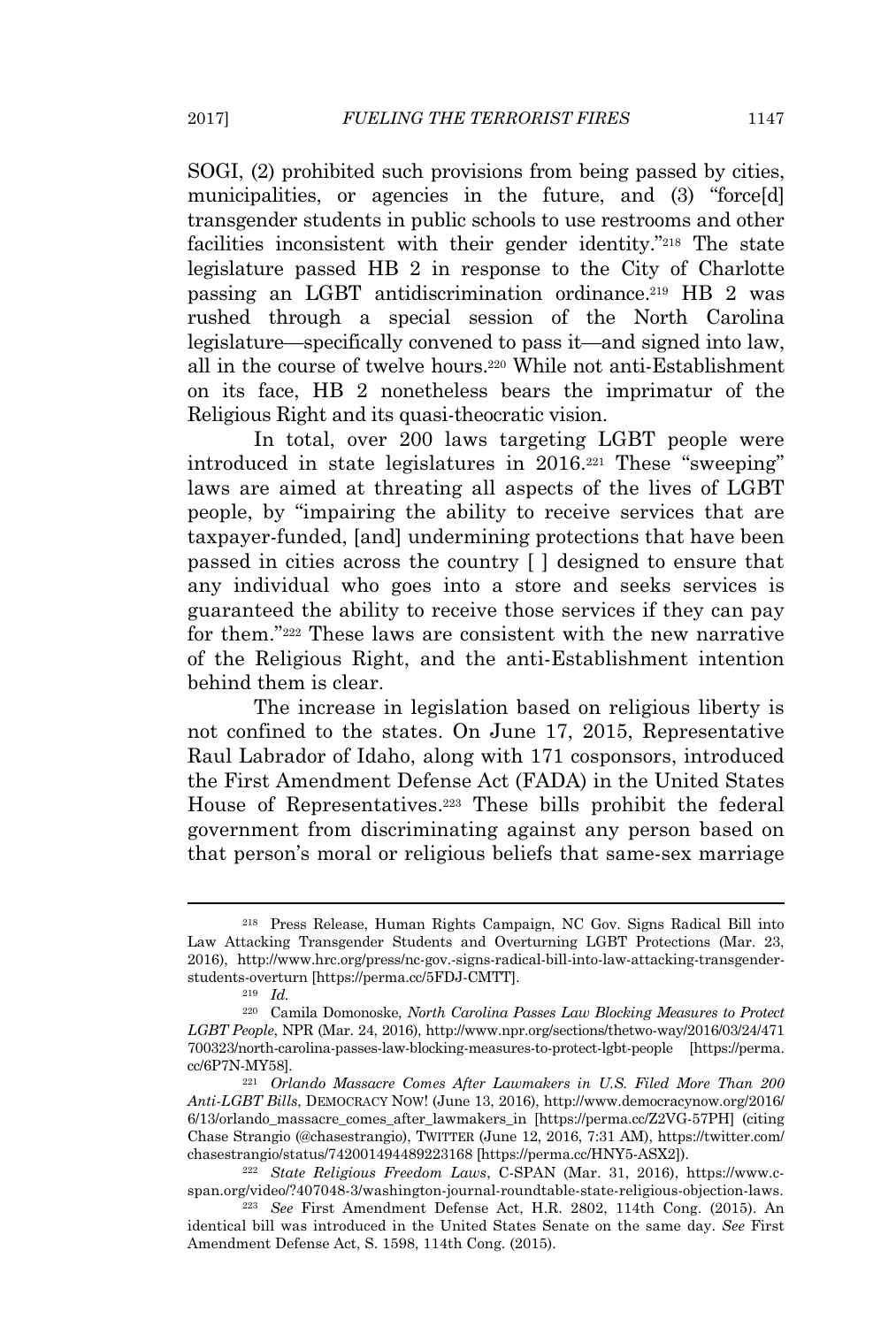and sexual activity outside of marriage is wrong.<sup>224</sup> In an effort to expand the *Hobby Lobby* holding, it defines a "person" as "any person regardless of religious affiliation, including corporations and other entities regardless of for-profit or nonprofit status."<sup>225</sup>

FADA is an extreme, regressive piece of legislation that "would sanction unprecedented taxpayer-funded discrimination against LGBTQ people."<sup>226</sup> Moreover, notwithstanding that *Obergefell* recognized that same-sex couples share in the fundamental right to marry, FADA would permit individual businesses to disregard the civil rights of married LGBT couples.<sup>227</sup> Like MS 1523, FADA is anti-Establishment on its face.

Thus, the new rights-based narrative of the Religious Right dovetails with its legal strategy; in the court of public opinion and the court of law, the Religious Right is attempting to use a cornerstone of our constitutional democracy as a sword with which to discriminate, as a "free pass" to pick and choose which laws its members must follow and which they may ignore. The Religious Right's wave of new anti-LGBT legislation, and its legal arguments in cases presenting the Antidiscrimination Question, just like its narrative in the public square, are an attempt to manipulate and contort the meaning of religious liberty "to the point that it becomes the means by which their theocratic vision is finally and fully realized."228 Based on the Court's *Hobby Lobby* decision, the Religious Right and Republicans are now turning their attention to passing laws that "put religious freedom on steroids."<sup>229</sup>

In sum, the Religious Right's strategy is to radically change our long-held understanding of religious freedom as inseparable from religious pluralism to one that favors one religion over all others—their own. If the Religious Right has its way, religious freedom in America will become religious freedom *only* for the beliefs and dogmas of the Religious Right;

<sup>224</sup> First Amendment Defense Act, H.R. 2802.

<sup>225</sup> *Id.*

<sup>226</sup> Stephen Peters, *On One Month Anniversary of Orlando Attack, House Will Hold Hearing on Anti-LGBTQ Legislation*, HUMAN RIGHTS CAMPAIGN (July 6, 2016), http://www.hrc.org/blog/on-one-month-anniversary-of-orlando-attack-house-to-hold-hearing/ [https://perma.cc/6NKC-NB8S].

<sup>227</sup> *Id.* Other commentators have noted that FADA is "legislation entrenching legal discrimination" and that it "does not actually defend the First Amendment, but rather gives individuals wide leeway for bigotry." Jill Filipovic, *How a Woman Could Get Fired for Having Premarital Sex: The First Amendment Defense Act Is the Latest Attempt to Discriminate in the Name of "Religious Freedom"*, COSMOPOLITAN (July 14, 2016), http:// www.cosmopolitan.com/politics/news/a61318/fada-first-amendment-defense-act-religiousfreedom-congress/ [https://perma.cc/87MK-DFBU].

<sup>228</sup> CLARKSON, *supra* note 15, at v (preface of Rev. John C. Dorhauer, General Minister and President, United Church of Christ).

<sup>229</sup> Filipovic, *supra* note 227.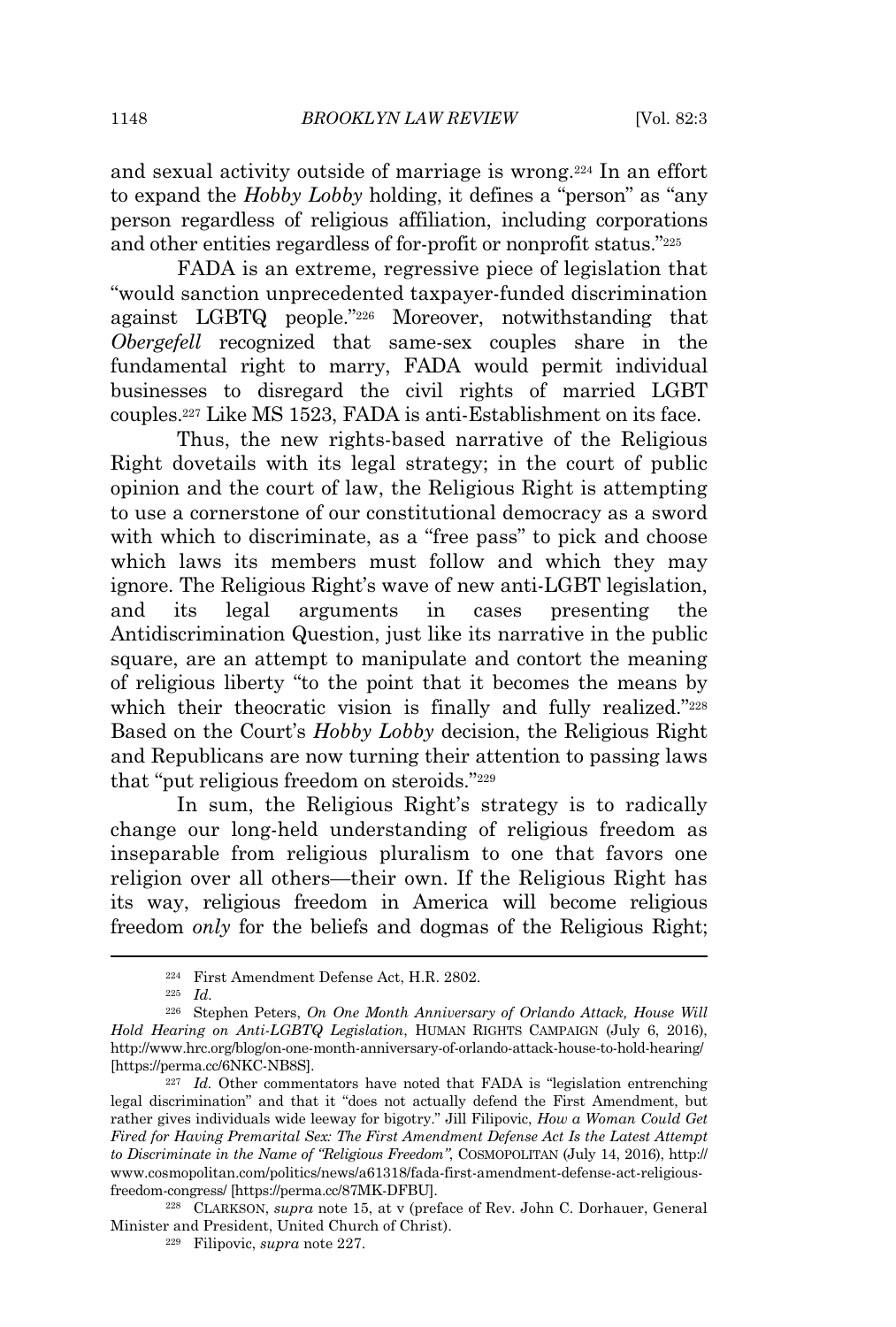thus, religious freedom will not be "free" at all and will morph into a concept that contradicts the religious pluralism envisioned by the framers of the Constitution and the Bill of Rights.<sup>230</sup> It is the anti-Establishment, quasi-theocratic nature of this strategy that is the point of interest convergence between the LGBT civil rights movement and the foreign policy and national security communities.<sup>231</sup> This convergence emerges because, in order to have legitimacy in its message of—and quest to establish—religious pluralism in emerging democracies around the world, the United States must actually practice religious pluralism at home.

## *C. The Religious Right's Efforts to Operationalize Its New Narrative: The Wedding Services Cases*

The Religious Right's new rights-based rhetoric of victimhood informs its legal arguments in the religious exemption cases. In these cases, small, for-profit businesses argued that they should be exempt from a state's antidiscrimination law based on their religious beliefs about homosexuality and same-sex marriage.<sup>232</sup> The businesses and their owners relied on some combination of three legal arguments in these cases: (1) that the state RFRA excuses compliance with the state antidiscrimination law (more recent cases cited *Hobby Lobby* to support this assertion),<sup>233</sup> (2) the First Amendment's Free Speech Clause prohibits enforcement of the state's antidiscrimination statute inasmuch as the antidiscrimination statutes unconstitutionally compel speech, expressive conduct, and symbolic speech,<sup>234</sup> and (3) the First Amendment's Free Exercise Clause prohibits enforcement of the state's antidiscrimination statute. Two recent cases illustrate this marriage of the Religious Right's new narrative to its new legal strategy.

<sup>230</sup> CLARKSON, *supra* note 15, at 4.

<sup>231</sup> *See infra* Part V.

<sup>232</sup> *See supra* note 166.

<sup>233</sup> Most state RFRAs track the federal RFRA, which forbids the government from substantially burdening "a person's exercise of religion even if the burden results from a rule of general applicability" unless the government can demonstrate that the "application of the burden to the person—(1) is in furtherance of a compelling government interest; and (2) is the least restrictive means of furthering that compelling governmental interest." 42 U.S.C. § 2000bb-1(a)–(b) (2012).

<sup>234</sup> Specifically, the litigants contend that antidiscrimination statutes unconstitutionally compel speech and/or expressive conduct and symbolic speech.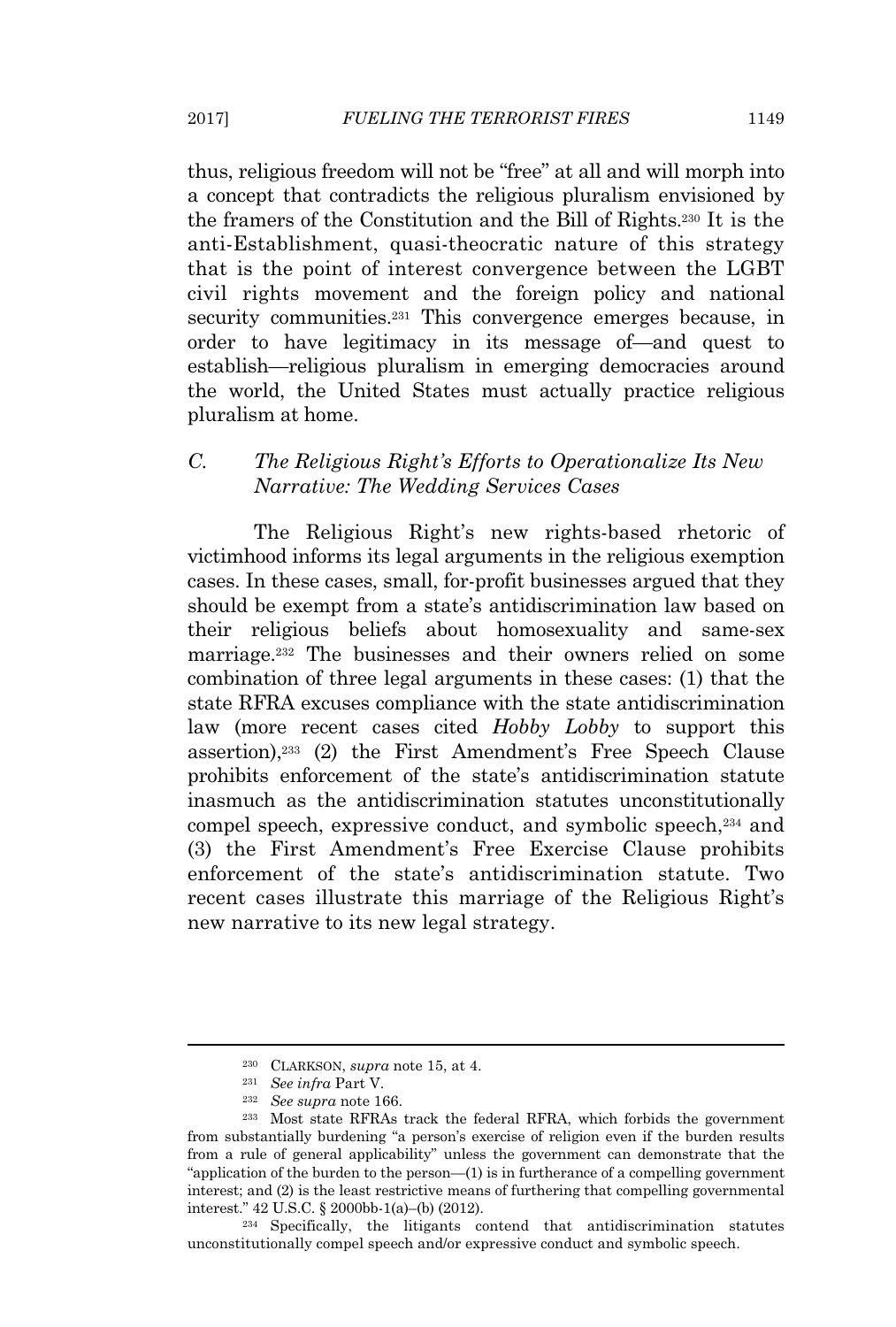#### 1. The RFRA Argument

In *Elane Photography, LLC v. Willcock*, <sup>235</sup> a commercial photography studio, co-owned by a husband and wife, was found to have violated the New Mexico Human Rights Act (NMHRA) when it refused to photograph a lesbian wedding.<sup>236</sup> In response, it argued that forcing it to comply with NMHRA, when such compliance was against the owners' personal religious beliefs, violated New Mexico's RFRA, impermissibly compelled speech, and violated the Free Exercise Clause.

The New Mexico Supreme Court rejected Elane Photography's reliance on the New Mexico RFRA. It held that New Mexico's RFRA did not apply in a suit between two private parties; rather, it only applied when a government agency is alleged to have restricted a person's free exercise right and when the government is thus a party to the suit.<sup>237</sup> The New Mexico Supreme Court got it right—neither the federal RFRA nor state RFRAs should apply in suits between private individuals. Because *Hobby Lobby* involved the federal government as a party, in fact as *the* party that was allegedly infringing on the plaintiffs' free exercise right, *Hobby Lobby* does not contradict the New Mexico Supreme Court's holding with regard to the New Mexico RFRA.

#### 2. The Compelled Speech Argument

In an alternative, constitutional argument, the *Elane Photography* defendants argued that forcing it to comply with NMHRA, when such compliance was against the owners' personal religious beliefs, impermissibly compelled speech: "Elane Photography concludes that by requiring it to photograph same-sex weddings . . . the NMHRA unconstitutionally compels it to 'create and engage in expression' that sends a positive message about same-sex marriage not shared by its owner."<sup>238</sup> The court held that the NMHRA does not compel endorsement of any government message; moreover, the purpose behind antidiscrimination laws goes well beyond expressing any government's message because they (1) protect individuals

<sup>235</sup> 309 P.3d 53 (N.M. 2013).

<sup>236</sup> *Id.* at 60.

<sup>237</sup> *Id.* at 76.

<sup>238</sup> *Id.* at 63.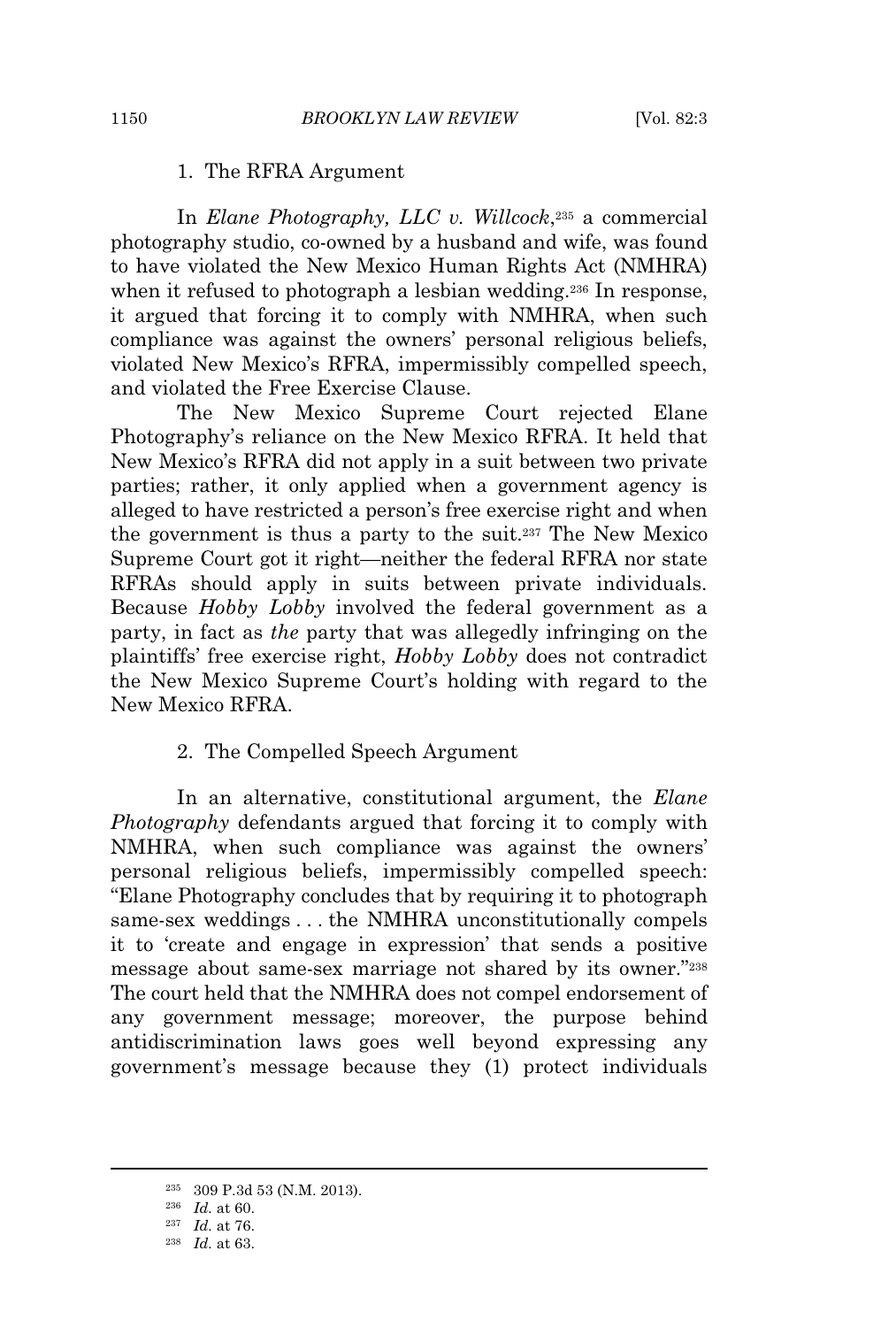from humiliation and dignitary harm and (2) guarantee that goods and services are freely obtainable in the marketplace.<sup>239</sup>

In *Craig v. Masterpiece Cakeshop, Inc.*, a Colorado bakery, owned by an individual, was held to have violated the Colorado Anti-Discrimination Act (CADA) when it refused to bake a wedding cake for a gay male couple.<sup>240</sup> In its defense, the bakery relied on the First Amendment (Colorado does not have an RFRA) to argue that "wedding cakes inherently convey a celebratory message about marriage and, therefore, the . . . order [finding a CADA violation unconstitutionally compelled it to convey a celebratory message about same-sex marriage in conflict with its religious beliefs."<sup>241</sup> The court rejected this argument: "[T]he act of designing and selling a wedding cake to all customers free of discrimination does not convey a celebratory message about same-sex weddings likely to be understood by those who view it."<sup>242</sup> Moreover, the court reasoned, any attribution of a pro-samesex-marriage message was only to the customer:

[T]o the extent that the public infers from a Masterpiece wedding cake a message celebrating same-sex marriage, that message is more likely to be attributed to the customer than to Masterpiece.

. . . .

[B]ecause CADA prohibits all places of public accommodation from discriminating against customers because of their sexual orientation, it is unlikely that the public would view Masterpiece's creation of a cake for a same-sex wedding celebration as an endorsement of that conduct.<sup>243</sup>

As such, the court held that reasonable observers would not understand Masterpiece's compliance with CADA to be a reflection of its own beliefs.<sup>244</sup>

In addition, these two courts held that compliance with antidiscrimination statutes does not compel symbolic speech<sup>245</sup> because such compliance is not inherently expressive. First, the compelled conduct is refraining from discriminating against

<sup>239</sup> *See id.* at 64–65 (citing Daniel v. Paul, 395 U.S. 298, 307–08 (1969); Katzenbach v. McClung, 379 U.S. 294, 299–300 (1964)); *see also Elane Photography*, 309 P.3d at 65 (holding state antidiscrimination law "does not require any affirmation of belief by regulated public accommodations; instead, it requires businesses that offer services to the public at large to provide those services without regard for race, sex, sexual orientation, or other protected classifications").

<sup>240</sup> Craig v. Masterpiece Cakeshop, Inc., 370 P.3d 272, 283, 286 (Colo. App. 2015).

<sup>241</sup> *Id.* at 283.

<sup>242</sup> *Id.* at 286.

<sup>243</sup> *Id.*

<sup>244</sup> *Id.*

<sup>245</sup> *Id.* at 287–88.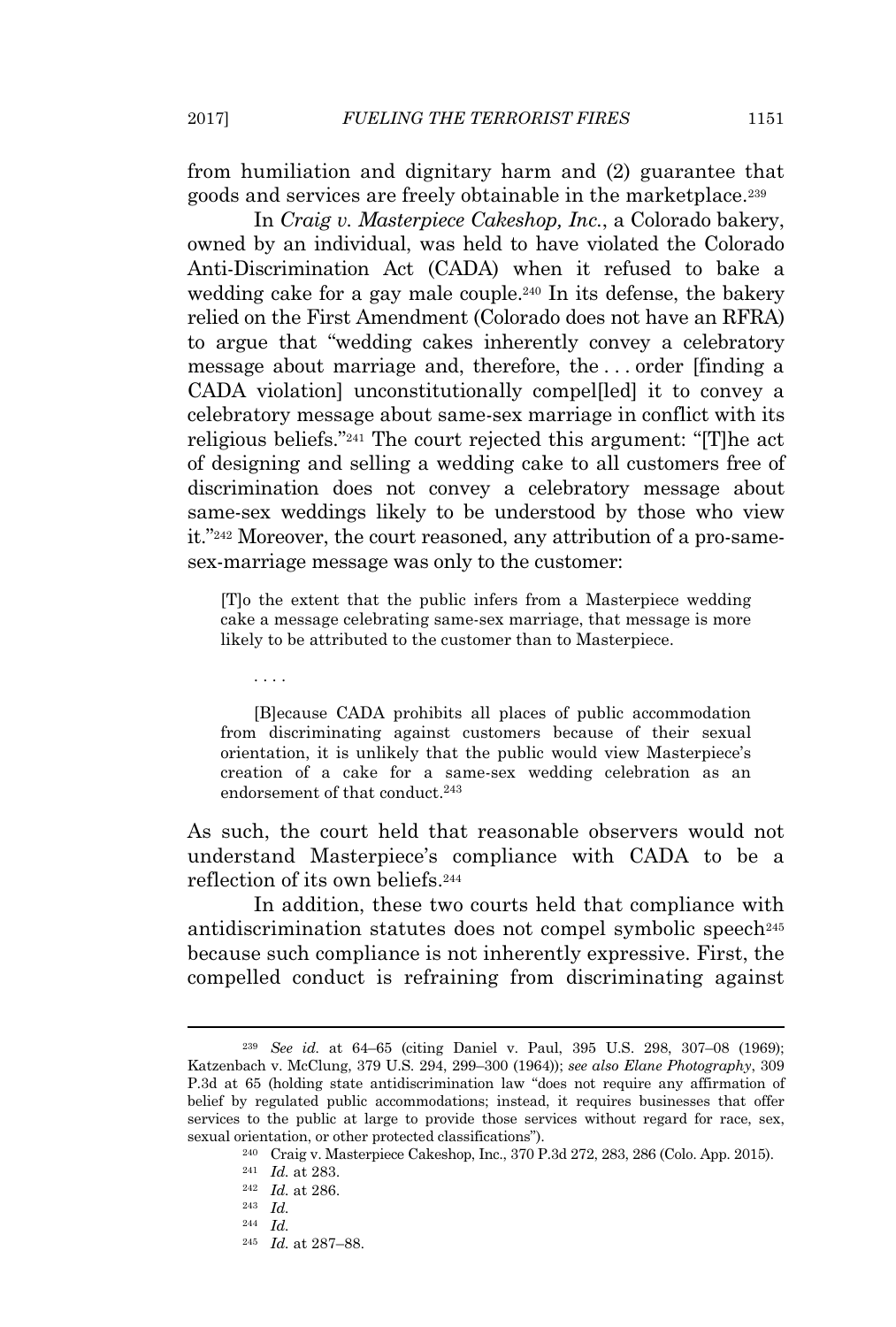customers because of a protected characteristic.<sup>246</sup> Second, refraining from such discrimination does not send any particular message about the would-be discriminator's views on LGBT people or marriage for same-sex couples.<sup>247</sup> Third, even if such a particularized message was sent, it is unlikely that a reasonable observer would both comprehend that message and attribute it to the would-be discriminator.<sup>248</sup> Finally, these for-profit corporations retain their First Amendment right to express their religious views.<sup>249</sup> These courts reasoned that because these for-profit entities charge their customers for goods and services, the possibility that customers or the general public will make any connection between the for-profit corporation's sale of goods or services to LGBT people or same-sex couples, and the views of the for-profit corporation on either of those topics, is remote at best.<sup>250</sup>

The *Elane Photography* and *Masterpiece Cakeshop* courts got it right: requiring compliance with antidiscrimination statutes does not infringe on any First Amendment free speech rights.

#### 3. The Free Exercise Argument

The final argument made by would-be discriminators is that antidiscrimination laws violate the Free Exercise Clause of the First Amendment. The Free Exercise Clause provides that "Congress shall make no law . . . prohibiting the free exercise" of religion.<sup>251</sup> The Supreme Court has interpreted this clause to mean "the right to believe and profess whatever religious doctrine one desires. Thus, the First Amendment obviously excludes all 'governmental regulation of religious

<sup>246</sup> *See id.* at 286 ("Masterpiece does not convey a message supporting samesex marriages merely by abiding by the law and serving its customers equally."); *see also* Elane Photography, LLC v. Willcock, 309 P.3d 53, 69–70 (N.M. 2013) ("Reasonable observers are unlikely to interpret Elane Photography's photographs as an endorsement of the photographed events. It is well known to the public that wedding photographers are hired by paying customers and that a photographer may not share the happy couple's views on issues ranging from the minor (the color scheme, the hors d'oeuvres) to the decidedly major (the religious service, the choice of bride or groom).").

<sup>247</sup> *Masterpiece Cakeshop, Inc*., 370 P.3d at 286; *Elane Photography*, 309 P.3d at 69–70.

<sup>248</sup> *See Masterpiece Cakeshop, Inc.*, 370 P.3d at 286.

<sup>249</sup> "They may, for example, post a disclaimer on their website or in their studio advertising that they oppose same-sex marriage but that they comply with applicable antidiscrimination laws." *Elane Photography*, 309 P.3d at 70.

<sup>250</sup> *Id.* at 69–70; *see also Masterpiece Cakeshop, Inc.*, 370 P.3d at 287 ("The fact that an entity charges for its goods and services reduces the likelihood that a reasonable observer will believe that it supports the message expressed in its finished product.").

<sup>251</sup> U.S. CONST. amend. I.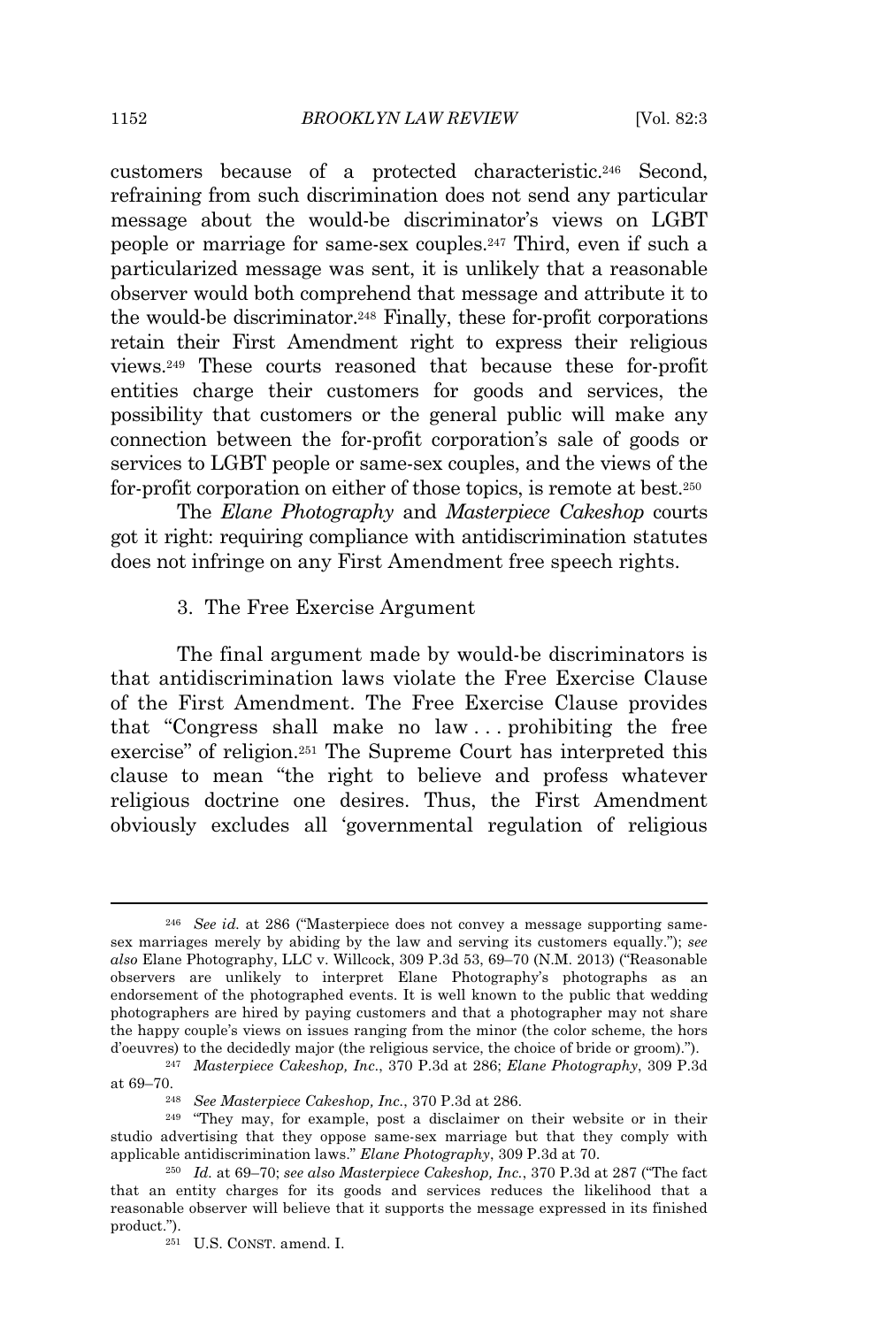beliefs as such.<sup>"'252</sup> Moreover, the government is prohibited from forcing the affirmation of any religious belief,<sup>253</sup> from "punish[ing] the expression of religious doctrines it believes to be false,"<sup>254</sup> from imposing "special disabilities on the basis of religious views or religious status,"<sup>255</sup> and from lending "its power to one or the other side in controversies over religious authority or dogma."<sup>256</sup>

The Court's free exercise jurisprudence, particularly *Employment Division, Department of Human Resources v. Smith*, makes clear that there are well-defined limits to the right to free exercise of religion.<sup>257</sup> In *Smith*, drug counselors were fired for ingesting peyote—in violation of a state criminal statute—which they did as part of a religious ceremony.<sup>258</sup> Because they were fired for "misconduct"—ingestion of the drug—they were denied unemployment benefits.<sup>259</sup> They challenged that denial by arguing that the criminal statute and the unemployment compensation law infringed on their right of the free exercise of religion under the First Amendment. They thus argued for a religious exemption from the state's criminal law and unemployment law.<sup>260</sup> The Supreme Court rejected this argument and instead held that neutral laws of general applicability that burden religion—of which the laws in question were—do *not* need to meet the "compelling government interest" test.<sup>261</sup>

The Colorado and New Mexico decisions, discussed above, applied *Smith*—because Colorado has no RFRA and because the New Mexico Supreme Court held that the state's

<sup>257</sup> *Smith*, 494 U.S. at 906–07 (O'Connor, J., concurring).

<sup>260</sup> *Id.* at 878 ("Respondents . . . seek to carry the meaning of 'prohibiting the free exercise [of religion]' one large step further. They contend that their religious motivation for using peyote places them beyond the reach of a criminal law that is not specifically directed at their religious practice, and that is concededly constitutional as applied to those who use the drug for other reasons.").

<sup>261</sup> *Id.* at 878–90. This holding, which is inapplicable here because antidiscrimination statutes *do* meet the compelling state interest test, created a national uproar and resulted in the eventual passage of the federal RFRA. In its original form, the federal RFRA purported to apply to both the federal and state governments, thus completely abrogating *Smith*. However, the Court held in *City of Boerne v. Flores* that Congress overstepped its authority in extending the federal RFRA to state governments. City of Boerne v. Flores, 521 U.S. 507, 533–34 (1997). Thus, *Smith* continues to be controlling precedent in the states on the issue of religious exemptions from neutral, generally applicable laws based on the Free Exercise Clause.

<sup>252</sup> Emp't Div., Dep't of Human Res. of Or. v. Smith, 494 U.S. 872, 877 (1990) (quoting Sherbert v. Verner, 374 U.S. 398, 402 (1963)).

<sup>253</sup> Torcaso v. Watkins, 367 U.S. 488, 495 (1961).

<sup>254</sup> *Smith*, 494 U.S. at 877.

<sup>255</sup> *Id.*

<sup>256</sup> Lawrence Sager, *Why Churches (and Possibly the Tarpon Bay Women's Blue Water Fishing Club) Can Discrimina*te, *in* THE RISE OF CORPORATE RELIGIOUS LIBERTY 96 (Chad Flanders et al. eds., 2016) (quoting *Smith*, 494 U.S. at 877).

<sup>258</sup> *Id.* at 874.

<sup>259</sup> *Id.*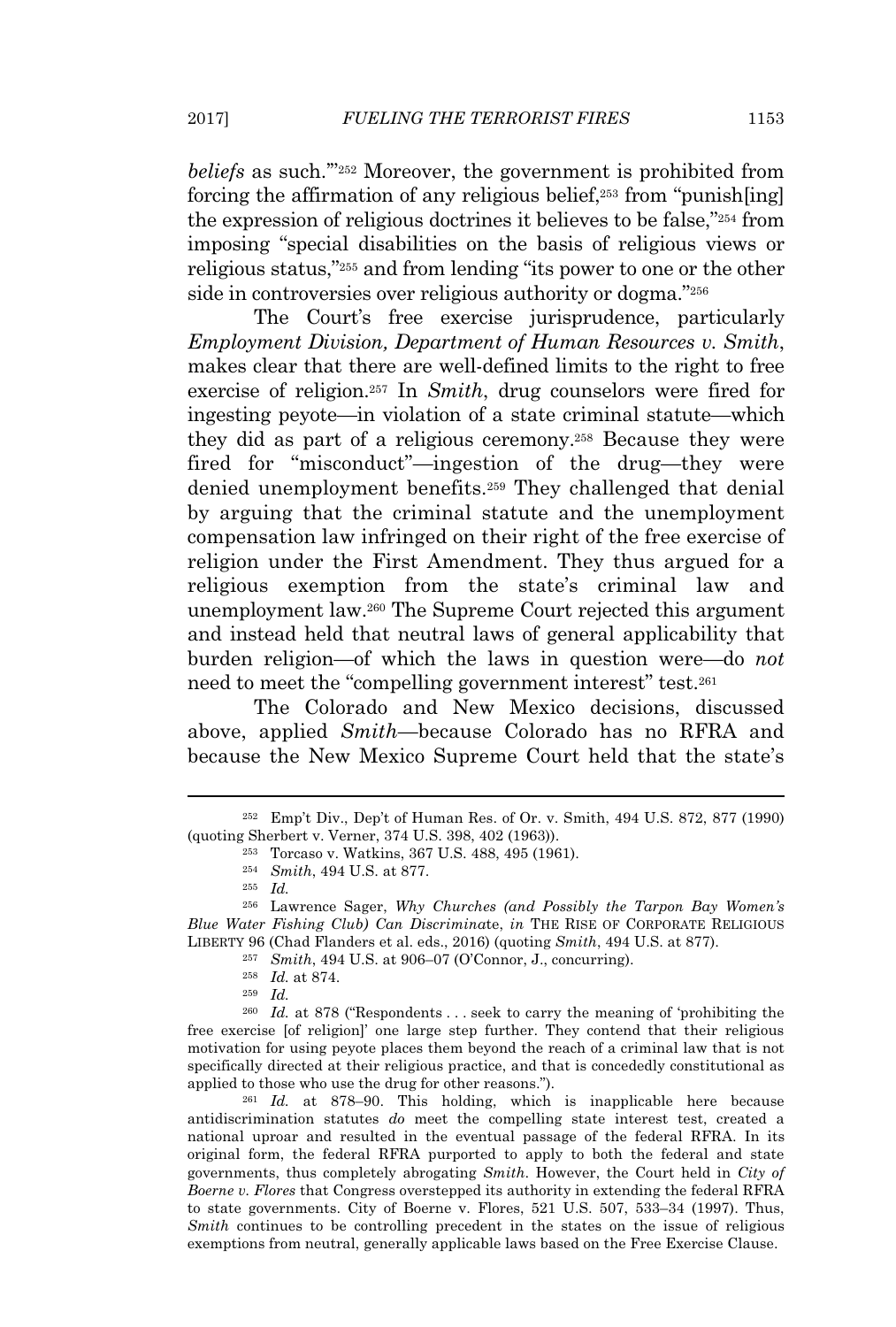RFRA did not apply—and held that antidiscrimination laws are "neutral law[s] of general applicability" and thus do not impermissibly violate the right to the free exercise of religion.<sup>262</sup>

To date, courts that have considered the Antidiscrimination Question have rejected the legal arguments put forth by the Religious Right. It takes little effort to unmask these legal arguments for what they are—part of the Religious Right's long-game: to establish "a conservative Christian social order inspired by religious law. To achieve this goal, they seek to remove religious freedom as an integral part of religious pluralism and constitutional democracy, and redefine it in Orwellian fashion to justify discrimination by an ever wider array of 'religified' institutions and businesses."<sup>263</sup> As I contend below, courts that are faced with the Antidiscrimination Question in the future should reach the same conclusion, both because it is the correct outcome as a matter of law and because it is the right outcome for the foreign policy and national security interests of the United States.<sup>264</sup>

## *D. Contemporary Issues in the United States' Foreign Policy and National Security*

1. The U.S. "War on Terror"

The fifteen-plus years since the 9/11 attacks have seen a violent and unstable global environment unlike any other in history. This historically unique global landscape is the result of several factors including widespread networks of nonstate, terrorist actors and the power of technology—social media,

<sup>262</sup> Elane Photography, LLC v. Willcock, 309 P.3d 53, 75 (N.M. 2013) ("We hold that the NMHRA is a neutral law of general applicability, and as such it does not offend the Free Exercise Clause of the First Amendment."); Craig v. Masterpiece Cakeshop, Inc., 370 P.3d 272, 290 (Colo. App. 2015); *see also In re* Klein, 2015 WL 4868796, at \*65 (Or. Bureau of Labor & Indus. July 2, 2015).

<sup>263</sup> CLARKSON, *supra* note 15, at 1. Tony Perkins, president of the Family Research Council, the leading Religious Right organization in Washington, D.C., has insinuated that "the [United Church of Christ] is not really Christian, and that those who support LGBTQ rights don't have the same rights as conservative Christians—because 'true religious freedom' only applies to 'orthodox religious viewpoints.'" *Id.* at 26.

<sup>264</sup> As this article was going to press, the Supreme Court granted certiorari in *Masterpiece Cakeshop*. *See* Masterpiece Cakeshop v. Col. Civ. Rights Comm'n, No. 15SC738, 2016 WL 1645027 (Colo. Apr. 25, 2016) (en banc), *cert. granted*, 2017 WL 2722428 (U.S. July 26, 2017) (No. 15SC738). It is this author's hope that the Supreme Court, in particular, will take this opportunity to unequivocally reject the Religious Right's attempt to carve out broad religious exemptions to antidiscrimination laws, and in so doing, solidify LGBT civil rights while simultaneously fortifying the United States' foreign policy and national security interests.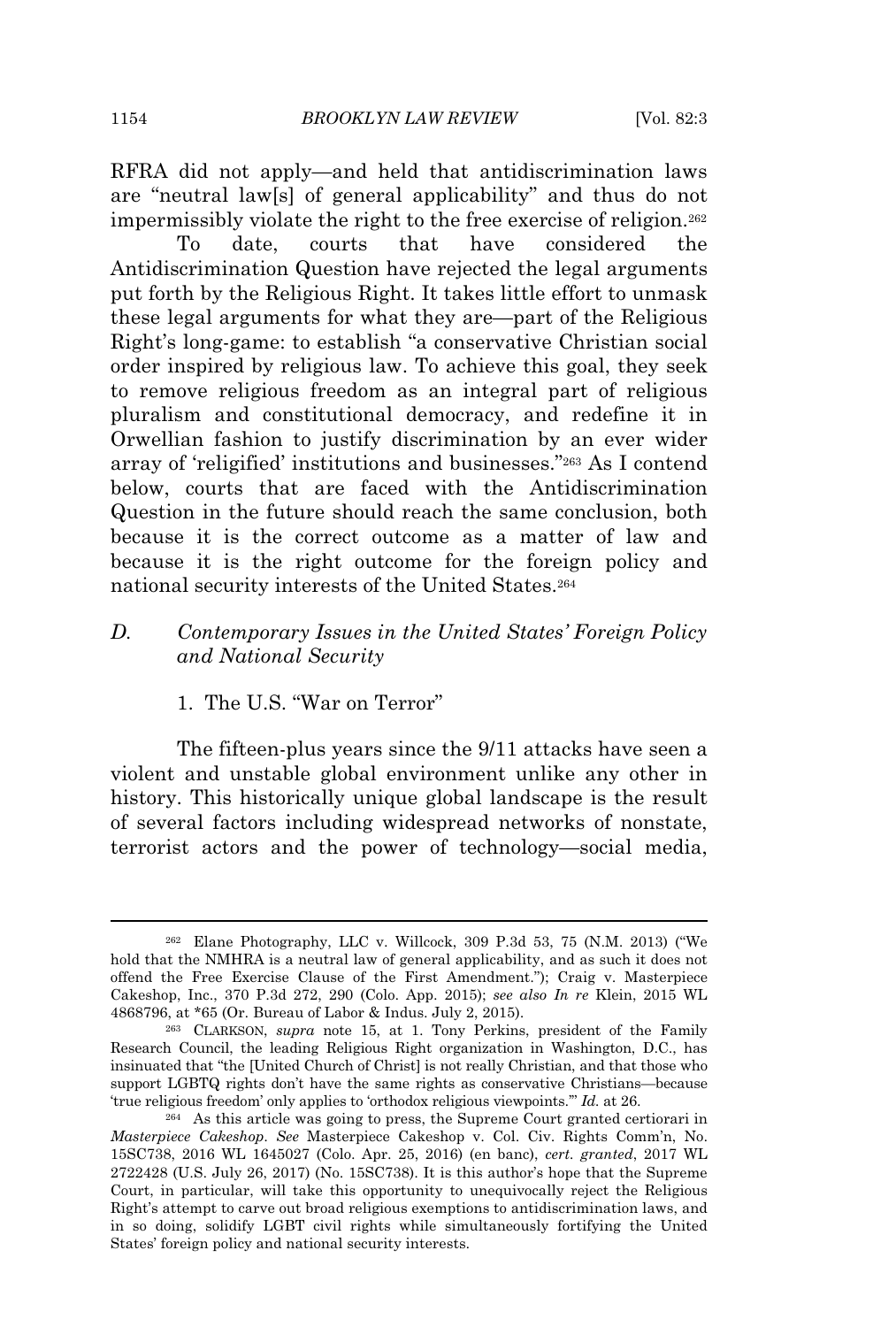instantaneous communications, and encryption.<sup>265</sup> These create foreign policy and national security challenges unlike any previously faced by the United States.

The twenty-first century saw a very rough start in the United States. On September 11, 2001, three airplanes hijacked by followers of Osama bin Laden killed over 3000 people in New York, Pennsylvania, and Virginia.<sup>266</sup> Then-President George W. Bush promptly declared the United States' "War on Terror."<sup>267</sup> There were several goals for the War on Terror. First, the Bush administration sought to apprehend or kill Osama bin Laden, the leader of Al-Qaeda, a militant Islamic group that emerged in Pakistan in the 1990s after the Soviet Union withdrew from Afghanistan.<sup>268</sup> The United States achieved this goal a decade later, on May 2, 2011.<sup>269</sup> In addition, the United States sought to completely defeat the Taliban's reign in Afghanistan.<sup>270</sup> That goal has still not been met; instead, the United States' effort to facilitate the building of a free, democratic state in Afghanistan has faltered, with some commentators declaring the Taliban-toppling, nationbuilding effort a complete failure.<sup>271</sup> These goals concerning the Taliban and Afghanistan were part of both the U.S. foreign policy agenda—spreading democracy and freedom abroad—and the U.S. national security agenda—free democracies do not attack each other.<sup>272</sup>

<sup>265</sup> *See generally* Joseph Anzalone, *Extraordinary Times Demand Extraordinary Measures: A Proposal to Establish an International Court for the Prosecution of Global Terrorists*, 16 U.C. DAVIS J. INT'<sup>L</sup> L. & POL'<sup>Y</sup> 273, 315 (2010).

<sup>266</sup> *See Current and Projected National Security Threats to the United States: Hearing Before the S. Select Comm. on Intelligence*, 107th Cong. 89 (2002) (testimony of Dale L. Watson, Exec. Assistant Dir., Counterterrorism/Counterintelligence Div., Federal Bureau of Investigation).

<sup>267</sup> *See Text: President Bush Addresses the Nation*, WASH. POST (Sept. 20, 2001), http://www.washingtonpost.com/wp-srv/nation/specials/attacked/transcripts/bushaddress\_0 92001.html [https://perma.cc/Q5TL-N4V3].

<sup>268</sup> *See Mapping Militant Organizations*, STANFORD UNIV., http://web.stanford. edu/group/mappingmilitants/cgi-bin/groups/view/21 [https://perma.cc/UAR3-WZC2].

<sup>269</sup> *Death of Osama bin Laden Fast Facts*, CNN, http://www.cnn.com/2013/09/ 09/world/death-of-osama-bin-laden-fast-facts/ [https://perma.cc/F57C-NKNX] (last updated Apr. 17, 2016).

<sup>270</sup> *See Who Are the Taliban?*, BBC NEWS (May 26, 2016), http://www.bbc.com/ news/world-south-asia-11451718 [https://perma.cc/W4A2-9CBR].

<sup>271</sup> *See, e.g.*, Jim Michaels, *Decade of War, Billions in U.S. Aid Fail to Defeat Taliban*, USA TODAY (May 18, 2015), http://www.usatoday.com/story/news/world/2015/ 05/18/us-fails-to-defeat-taliban-in-afghanistan/27234763/ [https://perma.cc/A96J-NX6E]; *see also* Reid Standish, *Taliban: U.S. Leaving Afghanistan in Defeat*, FOREIGN POL'<sup>Y</sup> (Dec. 29, 2014), http://foreignpolicy.com/2014/12/29/taliban-u-s-leaving-afghanistan-in-defeat/ [https:// perma.cc/KRB4-4Z4L].

<sup>272</sup> *See* NATIONAL STRATEGY FOR COMBATING TERRORISM (2006), https://www. hsdl.org/?view&did=466588 [https://perma.cc/Y432-MM42].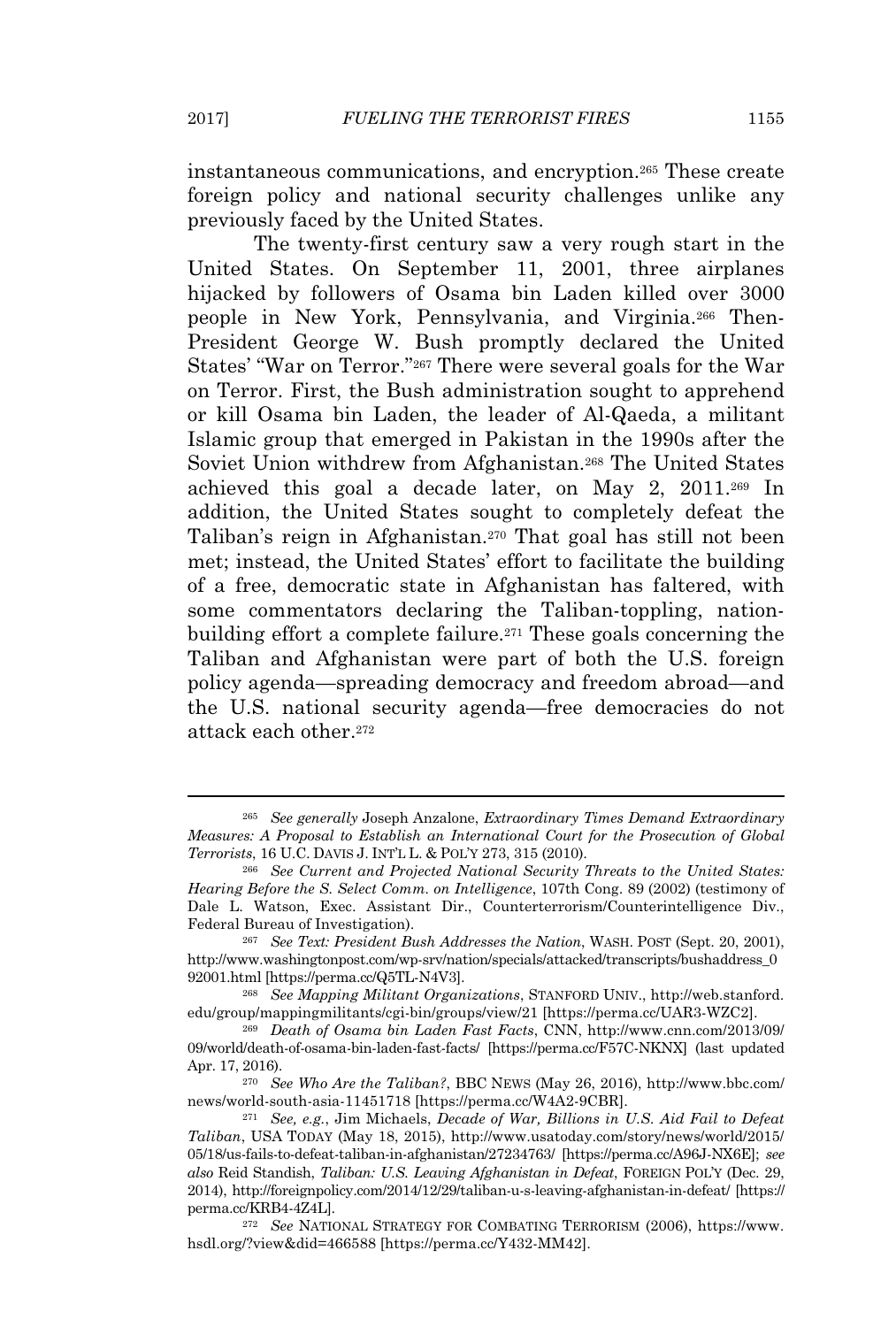The United States opened a different chapter in the War on Terror in 2003 when it invaded Iraq.<sup>273</sup> President Bush justified the invasion on his (and his administration's) contention that Iraq's leader, Saddam Hussein, had amassed weapons of mass destruction (WMD) that posed a threat to the innocent citizens of Iraq as well as to the world, including the United States.<sup>274</sup> American troops captured Hussein on December 13, 2003.<sup>275</sup> President Bush and his top officials relied on flawed intelligence, however; there were never any WMD in Iraq.<sup>276</sup> This revelation tarnished the United States' reputation abroad, thus weakening its power and legitimacy with its allies and enemies alike; for example, it breached the trust of the world's Muslims and impacted levels of international support for U.S. military operations in the Middle East.<sup>277</sup> For its enemies, the invasion of Iraq, based on false intelligence, provided fuel for stirring up more anti-American sentiment among terror groups and fodder for terror groups to use in their recruitment propaganda.<sup>278</sup>

In 2011, the world witnessed the "Arab Spring"—an uprising of democratically minded activists in countries throughout the Middle East seeking to overthrow oppressive regimes and replace them with democracies.<sup>279</sup> The movement began in Tunisia and spread to Syria, Yemen, Bahrain, Egypt, Jordan, and Saudi Arabia.<sup>280</sup> While this movement gave many in the United States and around the world hope of peace and democracy in the Middle East, that did not occur. Democracy failed to gain a strong foothold in the region and instead of democracies replacing oppressive regimes, the Arab Spring left

<sup>273</sup> *See Iraq and Weapons of Mass Destruction: National Security Archive Briefing Book No. 80*, NAT'<sup>L</sup> SEC. ARCHIVE (Dec. 20, 2002), http://nsarchive.gwu.edu/NS AEBB/NSAEBB80/ [https://perma.cc/QGN4-N48W] (last updated Feb. 26, 2003).

<sup>274</sup> Esther Pan, *IRAQ: Justifying the War*, COUNCIL ON FOREIGN RELATIONS (Oct. 17, 2003), http://www.cfr.org/iraq/iraq-justifying-war/p7689#p2 [https://perma.cc/NC U9-TFQB].

<sup>275</sup> *See* Yochi J. Dreazen et al., *U.S. Troops Capture Saddam Hussein: Dramatic Seizure Changes Reality from Baghdad to the White House*, WALL ST. J., Dec. 15, 2003, at A1.

<sup>276</sup> Kenneth M. Pollack, *Spies, Lies, and Weapons: What Went Wrong*, ATLANTIC (Jan./Feb. 2004), http://www.theatlantic.com/magazine/archive/2004/01/spies-lies-and-weapo ns-what-went-wrong/302878/ [https://perma.cc/XWL6-S42U].

<sup>277</sup> Nicholas Burns, *Iraq War Damaged US Credibility*, BOS. GLOBE (Dec. 21, 2011), https://www.bostonglobe.com/opinion/2011/12/21/iraq-war-damaged-credibility/CU9B 64xgfdGGhzG8NTWqJL/story.html [https://perma.cc/8TKB-LAFY].

<sup>278</sup> TOD LINDBERG & SUZANNE NOSSEL, THE PRINCETON PROJECT ON NAT'L SEC., REPORT OF THE WORKING GROUP ON ANTI-AMERICANISM 12 (2004), https://www. princeton.edu/~ppns/conferences/reports/fall/AA.pdf [https://perma.cc/NPC5-9ACR].

<sup>279</sup> *See Arab Spring*, SOURCEWATCH, http://www.sourcewatch.org/index.php/ Arab\_Spring [https://perma.cc/MRP3-VGTL].

<sup>280</sup> *Id.*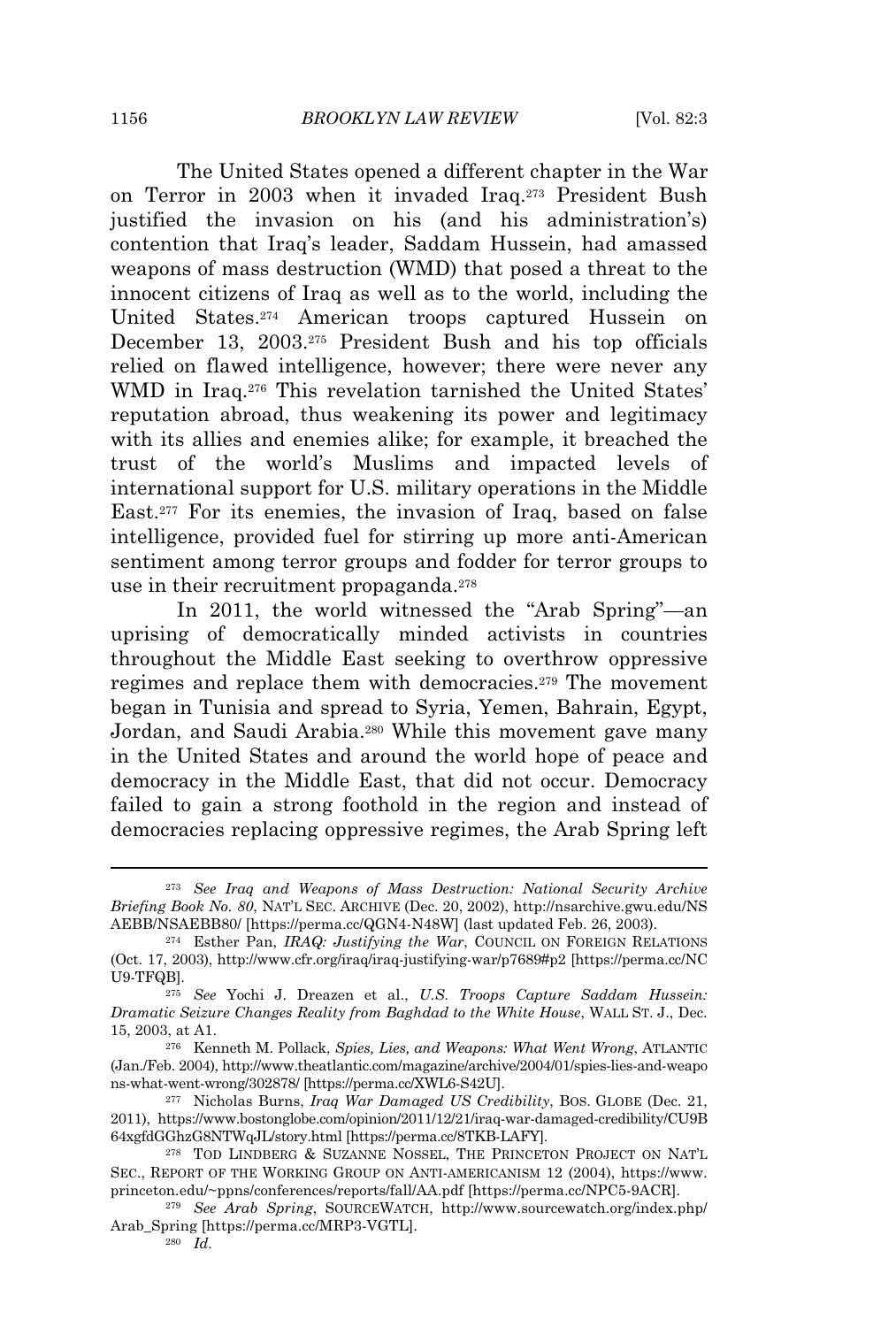the region in an unstable state.<sup>281</sup> Egypt tried but failed to adopt an electoral government.<sup>282</sup> Syria fell into a bloody civil war, in which 200,000 Syrians were killed by 2015.<sup>283</sup> Iran threatened nuclear action and Islamic extremists engaged in beheadings and crucifixions as it took control of much of Syria

and Iraq.<sup>284</sup> In short, the target of the U.S. "War on Terror" is a global uprising of radical Islamic groups, whose goal is the destruction of legitimate institutions.<sup>285</sup> The groups that make up the EITN share the common trait of being Islamic extremists, meaning they share an interpretation of Islam that is totalitarian in nature and supports the creation of a global Islamic state.<sup>286</sup> Islamic extremism is based on the EITN's interpretation of Islam as an all-encompassing religious-political system.<sup>287</sup> Islamic extremists believe that a caliphate run under sharia law is the only valid form of government; thus, the EITN's ultimate objective is the merger of mosque and state—a Muslim theocracy.<sup>288</sup>

The current state of world affairs means that American foreign policy must recalibrate its foreign policy and national security actions and decisions to meet the changed global environment; Islamic terrorism has created a new normal—"a seemingly permanent war that is fought in many locations, against many enemies, and in many ways."<sup>289</sup> Moreover, America's response to these challenges will show the world whether U.S. exceptionalism is real or just an illusion.<sup>290</sup> America's staying power will be determined, in part, by its "soft power"—the United States' cultural appeal and standing as a benevolent, rather than an aggressive, international power.<sup>291</sup>

The United States forcefully condemns the antipluralistic, pro-theocratic goals of the EITN. While it seeks to defeat the EITN, the United States also seeks to create or support regime change in countries such as Afghanistan, Syria,

<sup>291</sup> *Id.* at 2.

<sup>281</sup> HOOK & SPANIER, *supra* note 24, at xiii.

<sup>282</sup> *Id.*

<sup>283</sup> *Id.*

<sup>284</sup> *Id.* at xiv.

<sup>285</sup> John H. Johns, *Foreign Policy, National Security, and Nation Building*, 6 REGENT J. INT'L L. 313, 352 (2008).

<sup>286</sup> *See* U.S. COMM'N ON INT'<sup>L</sup> RELIGIOUS FREEDOM, *supra* note 21, at 88.

<sup>287</sup> *See Islamist Extremism*, FARO PROJECT, http://www.faroproject.org/islamistextremism/ [https://perma.cc/C2WV-F32F].

<sup>288</sup> *Id.*

<sup>289</sup> HOOK & SPANIER, *supra* note 24, at 20.

<sup>290</sup> *Id.* at xviii.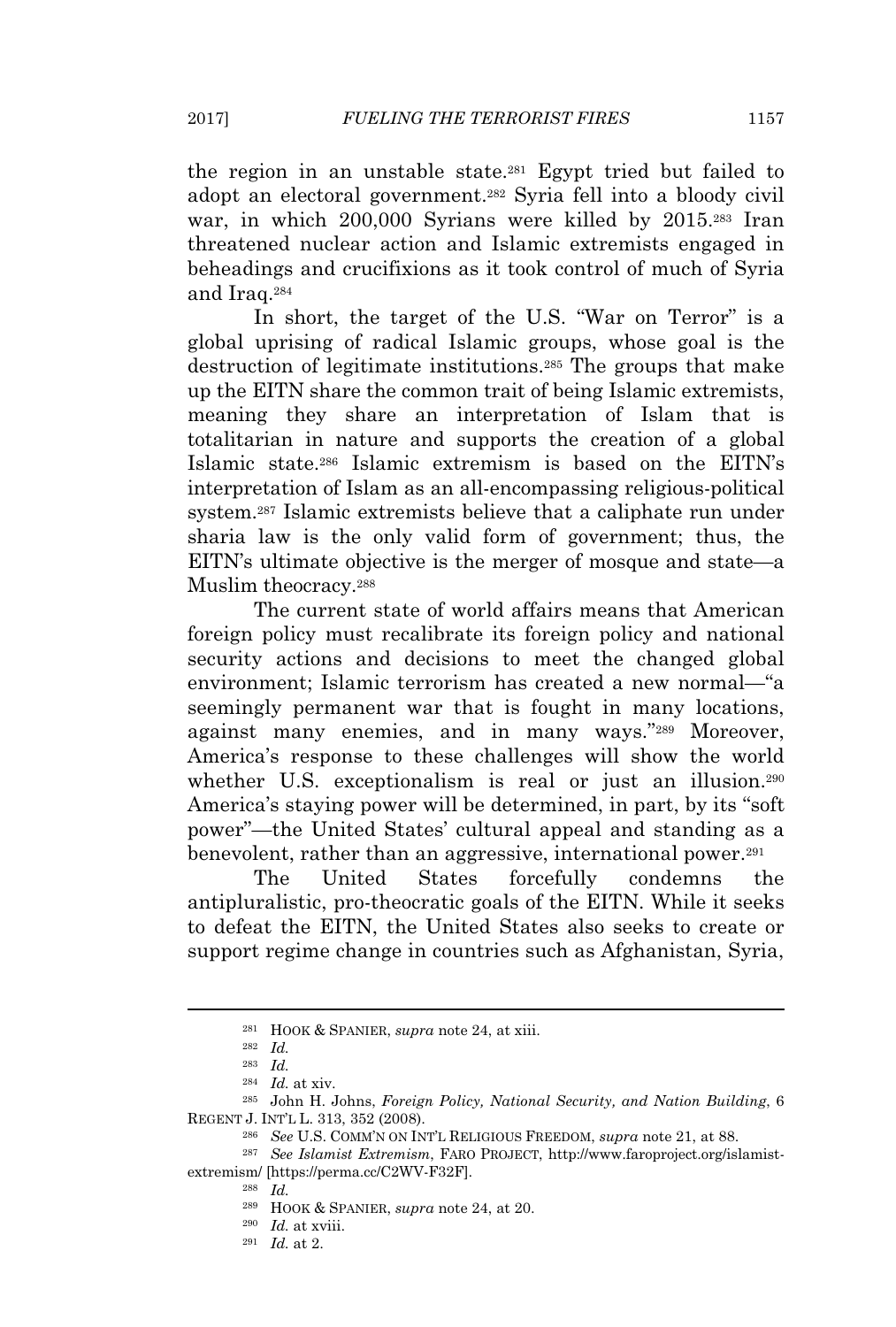and Iraq.<sup>292</sup> These goals are related: If the United States is successful in defeating theocratic, nonstate terror groups like ISIS and Boko Haram,<sup>293</sup> the threat of these groups attacking the United States directly or radicalizing individuals to engage in "lone wolf" acts of violence will diminish. Successful regime changes in these countries—which would mean that those countries embrace and enact democratic principles and religious pluralism—will increase the United States' national security for the same reasons. The United States is publicly vocal on both fronts—the fight to topple the EITN and the effort to build democracies.<sup>294</sup> The United States' position on both fronts constitutes an important piece of my interest convergence argument, laid out in Part V below.

#### 2. LGBT Civil Rights on the International Stage

A key component of the foreign policy and national security argument for LGBT civil rights in the United States is the position that the United States has taken vis-à-vis LGBT civil rights abroad. Because consistency is important for foreign policy legitimacy and national security, the United States must take a stand on the civil rights of LGBT Americans that is the same as the stand it takes on the civil rights of LGBT people abroad.

While many countries support LGBT equality, some continue to criminalize LGBT conduct and status and do so largely on the basis of religious beliefs. For example, in Nigeria, both Boko Haram (a nonstate actor) and the Nigerian government treat LGBT people with violence and discrimination.<sup>295</sup> In 2014, the Nigerian government passed a law that punishes—with a prison term—people who participate in same-sex marriage ceremonies or declare their same-sex relationships publicly.<sup>296</sup> That law also outlaws public gatherings of LGBT people.<sup>297</sup> Officials of the Nigerian government have tortured their own

<sup>292</sup> *See, e.g.*, Same Varayudej, *A Right to Democracy in International Law: Its Implications for Asia*, 12 ANN. SURV. INT'<sup>L</sup> & COMP. L. 1, 11–12 (2006).

<sup>293</sup> Boko Haram is a militant Islamist group; it means "Western education is forbidden." *Boko Haram Fast Facts*, CNN (Oct. 31, 2016), http://www.cnn.com/2014/06/ 09/world/boko-haram-fast-facts/ [https://perma.cc/N7CV-E56V].

<sup>294</sup> *See, e.g.*, Gardiner Harris & Michael D. Shear, *Obama Says of Terrorist Threat: 'We Will Overcome It'*, N.Y. TIMES (Dec. 6, 2015), http://www.nytimes.com/2015/ 12/07/us/politics/president-obama-terrorism-threat-speech-oval-office.html?\_r=0 [https:// perma.cc/PMC8-5YBT].

<sup>295</sup> *See* Trudy Ring, *New Jersey Rep Gets Blowback on Antigay Statements*, ADVOCATE (Nov. 17, 2015), http://www.advocate.com/politics/politicians/2015/02/06/newjersey-rep-gets-blowback-antigay-statements [https://perma.cc/88ST-ZBT7].

<sup>296</sup> *Id.*

<sup>297</sup> *Id.*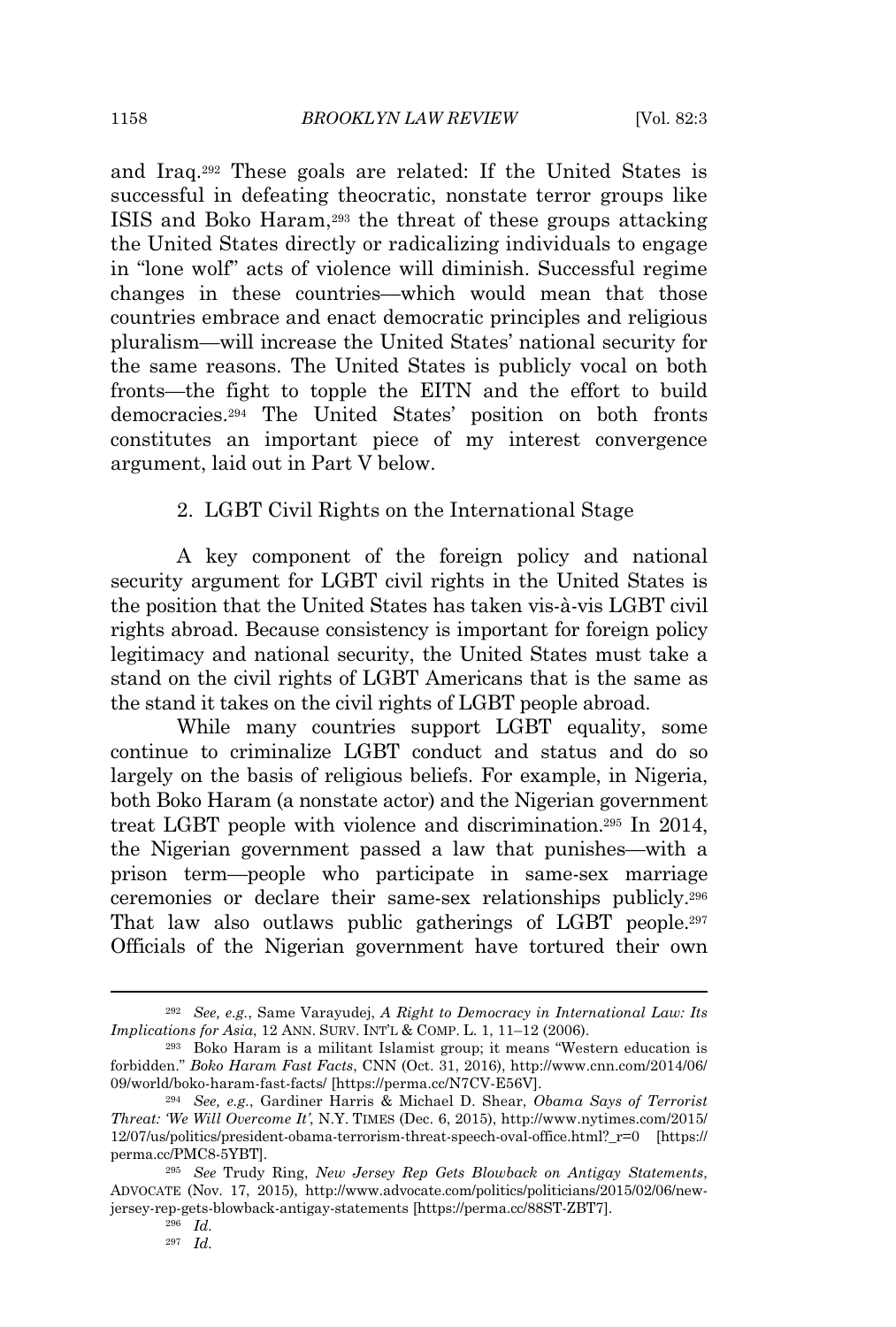citizens to force them to identify others who are LGBT.<sup>298</sup> Two gay men in Malawi were arrested and charged with public indecency, after announcing their marriage to each other, on the grounds that they "committed a crime against our culture, against our religion, and against our laws."<sup>299</sup>

The regressive and violent treatment of LGBT people in some countries outside of the United States stands in stark contrast to the U.S. position on international LGBT civil rights. The United States has spoken very publicly in favor of LGBT civil rights internationally. For example, in 2011, President Obama issued an executive order—the Presidential Memorandum on International Initiatives to Advance the Human Rights of LGBTI Persons—declaring that LGBT rights are a top priority of the U.S. foreign policy agenda.<sup>300</sup> It directed federal departments and agencies to combat the criminalization of LGBT status or conduct abroad; protect vulnerable LGBT refugees or asylum seekers; enhance assistance to protect human rights and advance nondiscrimination policies for LGBT persons; and "help ensure swift and meaningful response[s] . . . to human rights [abuses] of LGBT persons abroad."<sup>301</sup> In 2015, the State Department for the first time appointed a Special Envoy for the Human Rights of LGBT Persons.<sup>302</sup> Also in 2015, 125 members of Congress signed a letter to Secretary of State John Kerry encouraging him to begin "equal treatment for LGBT Foreign Service Officers."<sup>303</sup>

Then, in April 2016, the Special Envoy reaffirmed that he and his State Department colleagues "continue to demonstrate our country's unwavering commitment to advance the human rights of all people, including LGBTI people, not

<sup>298</sup> *Id.*

<sup>299</sup> *Malawi Suspends Laws Against Homosexual Relationships*, BBC NEWS (Nov. 5, 2012), http://www.bbc.com/news/world-africa-20209802 [https://perma.cc/T7WJ-MKA6].

<sup>300</sup> *See* Memorandum on International Initiatives to Advance the Human Rights of Lesbian, Gay, Bisexual, and Transgender Persons, 1 PUB. PAPERS 1524–26 (Dec. 6, 2011).

<sup>301</sup> *Id.*

<sup>302</sup> *See At the Top of the Daily Press Briefing, Randy Berry Remarks on Advancing the Rights of LGBTI Persons*, HUMANRIGHTS.GOV (Apr. 20, 2016), http://www. humanrights.gov/dyn/04/at-the-top-of-the-daily-press-briefing-randy-berry-on-advancingthe-human-rights-of-lgbti-persons-globally/ [https://perma.cc/UM8X-LDFU].

<sup>303</sup> Press Release, Office of Nancy Pelosi, Democratic Leader, Pelosi Statement in Support of LGBT Equality in the U.S. Foreign Service (July 27, 2015), http://www. democraticleader.gov/newsroom/pelosi-statement-in-support-of-lgbt-equality-in-the-u-sforeign-service/ [https://perma.cc/3EM4-76J3] ("[W]e must lead the world in asserting that all people are created equal and should be treated with dignity. Foreign Service Officers who so ably and proudly represent our nation should be encouraged to serve wherever their expertise and language skills are needed. By supporting equality for LGBT FSOs and their families, we have an opportunity to demonstrate our values to the world.").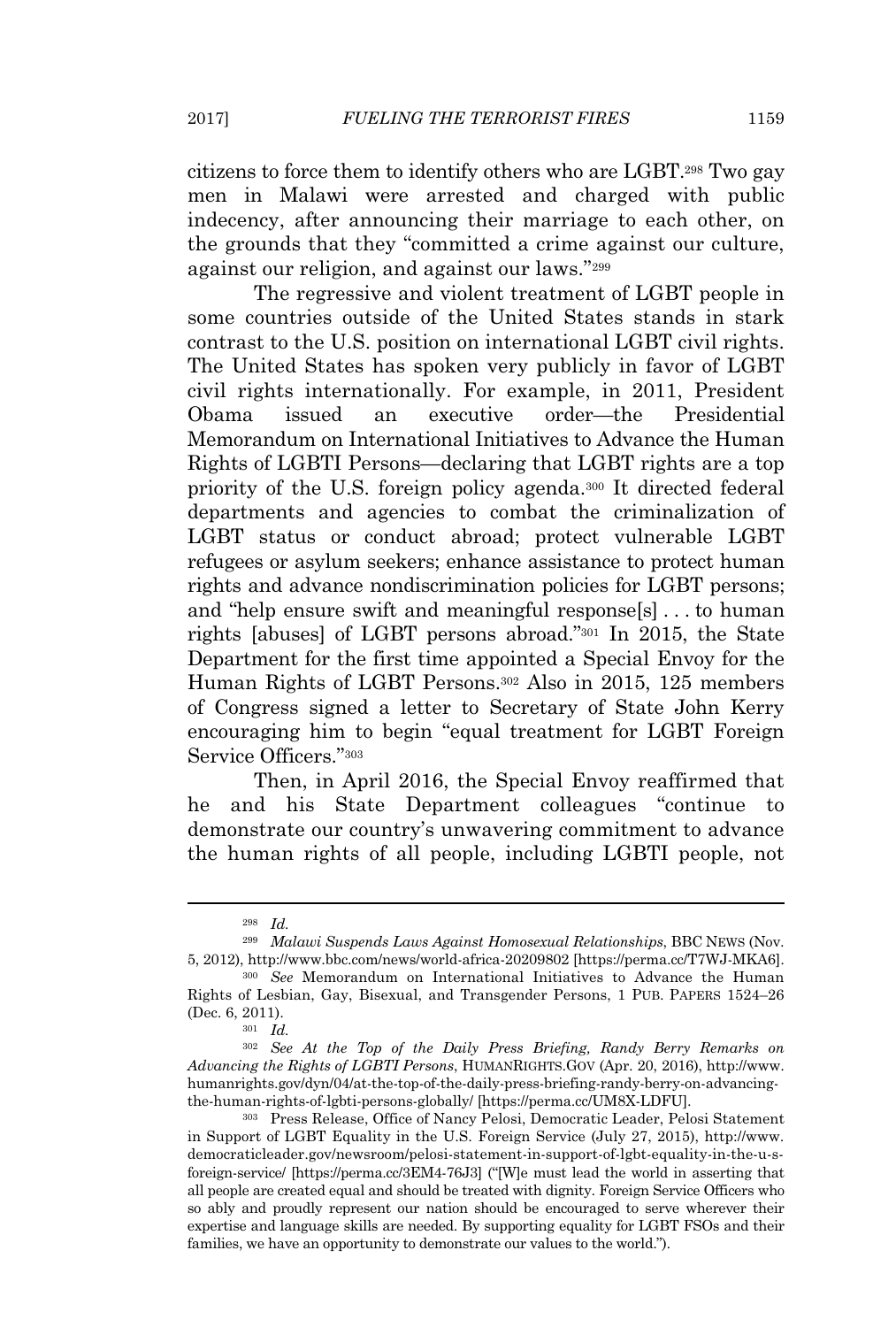just here at home but abroad as well."<sup>304</sup> Additionally, the United States has strongly condemned anti-LGBT violence and legislation in foreign countries just as strongly as it has expressly supported international LGBT rights. In doing so, it has also touted the virtues of religious pluralism. For example, in 2009, in his Nobel Prize acceptance speech, President Obama stated: "I believe that peace is unstable where citizens are denied the right to speak freely or worship as they please; choose their own leaders or assemble without fear."<sup>305</sup>

Then, in 2010, when Uganda passed a harsh anti-LGBT law that would institute the death penalty for LGBT people in some cases, the United States Congress—both Democrats and Republicans—issued a resolution condemning it.<sup>306</sup>

Moreover, in 2014, Secretary of State John Kerry addressed the United Nations, saying:

We have a moral obligation to speak up against marginalization and persecution of LGBT persons. We have a moral obligation to promote societies that are more just and more fair, more tolerant . . . . [B]ut obviously, make no mistake, it happens to also be a strategic necessity. Greater protection of human rights we know, because we've seen it in country after country, leads to greater stability and greater prosperity not occasionally, but always.<sup>307</sup>

Additionally, the Special Envoy has noted that "we need more voices to stand against draconian legislation."<sup>308</sup>

Also in 2014, Gambia passed an anti-LGBT law to impose a life sentence in prison for some homosexual acts.<sup>309</sup> In response, the State Department expressed its "dismay" about the law.<sup>310</sup> Then, in 2015, Gambia's president promised "to slit the throats of gay men in his country"; Susan Rice, the U.S.

<sup>307</sup> John Kerry, Sec'y of State, Remarks at a High-Level Dialogue on Combating Violence Targeting LGBT (Sept. 25, 2014), https://2009-2017.state.gov/secretary/remarks/ 2014/09/232162.htm [https://perma.cc/7CPW-HDDS].

<sup>304</sup> *At the Top of the Daily Press Briefing, Randy Berry Remarks on Advancing the Rights of LGBTI Persons*, *supra* note 302.

<sup>305</sup> Barack H. Obama, *Nobel Lecture: A Just and Lasting Peace*, NOBELPRIZE.ORG (Dec. 10, 2009), https://www.nobelprize.org/nobel\_prizes/peace/laureates/2009/obamalecture\_en.html [https://perma.cc/BA8R-6C2N].

<sup>306</sup> *See* Chris Johnson, *U.S. Congress Moves Against Anti-gay Uganda Bill*, WASH. BLADE (Feb. 9, 2010), http://www.washingtonblade.com/2010/02/09/u-s-congress-movesagainst-anti-gay-uganda-bill/ [https://perma.cc/7AHG-A2SZ] ("Senators from across the ideological divide are expressing that this is a significant human rights issue and an issue that the U.S. government takes seriously.").

<sup>308</sup> *Id.*

<sup>309</sup> *See The Gambia Passes Bill Imposing Life Sentences for Some Homosexual Acts*, GUARDIAN (Sept. 8, 2014), https://www.theguardian.com/world/2014/sep/09/gambiapasses-bill-life-imprisonment-homosexual-acts [https://perma.cc/Z9AE-M8SP].

<sup>310</sup> *State Department Condemns Gambia's New Anti-gay Law*, LGBTQ NATION (Nov. 24, 2014), http://www.lgbtqnation.com/2014/11/state-department-condemns-gambiasnew-anti-gay-law/ [https://perma.cc/7GB3-G2BP].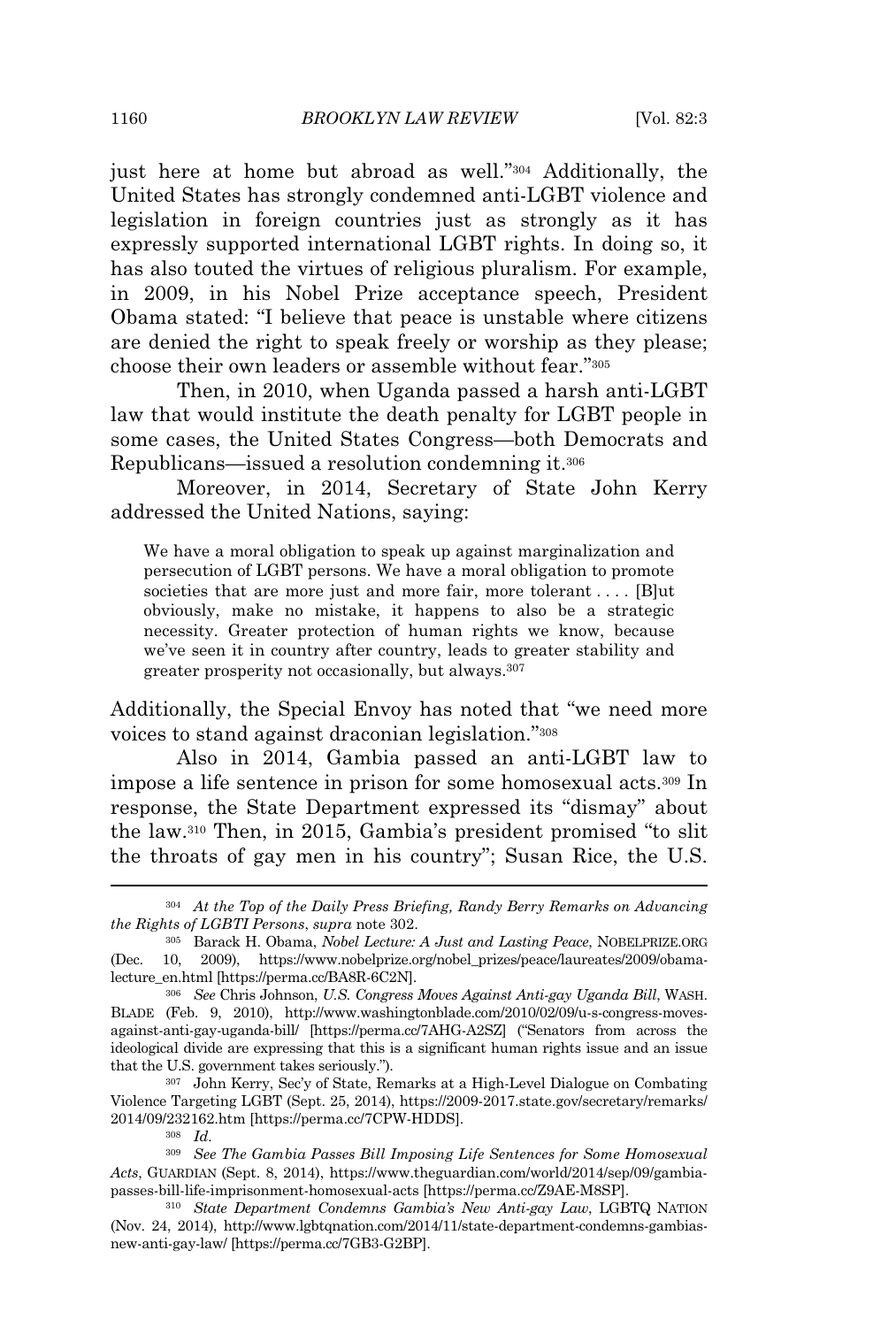National Security Advisor, responded to that remark with condemnation, stating it was "unconscionable."<sup>311</sup>

As explained more fully below, the United States simply cannot maintain its foreign policy stature and legitimacy when its top diplomatic officials make sweeping statements about achieving and protecting LGBT equality everywhere, yet other government leaders express opposing stances by supporting anti-LGBT bills on American soil. Rather, the United States looks like a hypocrite, just as it did in World War I, World War II, and the Cold War.<sup>312</sup> Moreover, the United States cannot maintain its foreign policy stature and legitimacy when its top diplomatic officials make unqualified assertions about the importance of religious pluralism if religious pluralism is not operational in the United States. This is the crux of this article's interest convergence argument.

# IV. INTEREST CONVERGENCE: THE FOREIGN POLICY AND NATIONAL SECURITY ARGUMENTS FOR FORMAL EQUALITY FOR LGBT AMERICANS

This part brings together the United States' approaches to foreign policy, its contemporary national security concerns, its position on LGBT civil rights abroad and at home, and the similarities between the EITN and the Religious Right to argue that there is a powerful opportunity for interest convergence to achieve formal equality for LGBT Americans. In doing so, it explains how full, formal equality for LGBT Americans is intimately connected with to U.S. foreign policy and national security interests, much like formal equality for African Americans was intimately connected to U.S. foreign policy and national security interests during the World Wars and the Cold War.

In it, I contend that courts and lawmakers must recognize this connection and act accordingly by (1) rejecting claims by for-profit businesses that such businesses should be exempt from antidiscrimination laws (the Antidiscrimination Question); (2) declaring unconstitutional the recent spate of explicitly anti-LGBT laws, like those in North Carolina and Mississippi; (3) passing a federal antidiscrimination statute that includes sexual orientation and gender identity; and (4) passing or amending antidiscrimination statutes to add sexual

<sup>311</sup> Chris Johnson, *U.S. Slams Gambia President's Anti-gay Comments*, WASH. BLADE (May 16, 2015), http://www.washingtonblade.com/2015/05/16/susan-rice-condemnsgambia-presidents-anti-gay-comments/ [https://perma.cc/RMU7-X3B2].

<sup>312</sup> *See infra* Section II.A.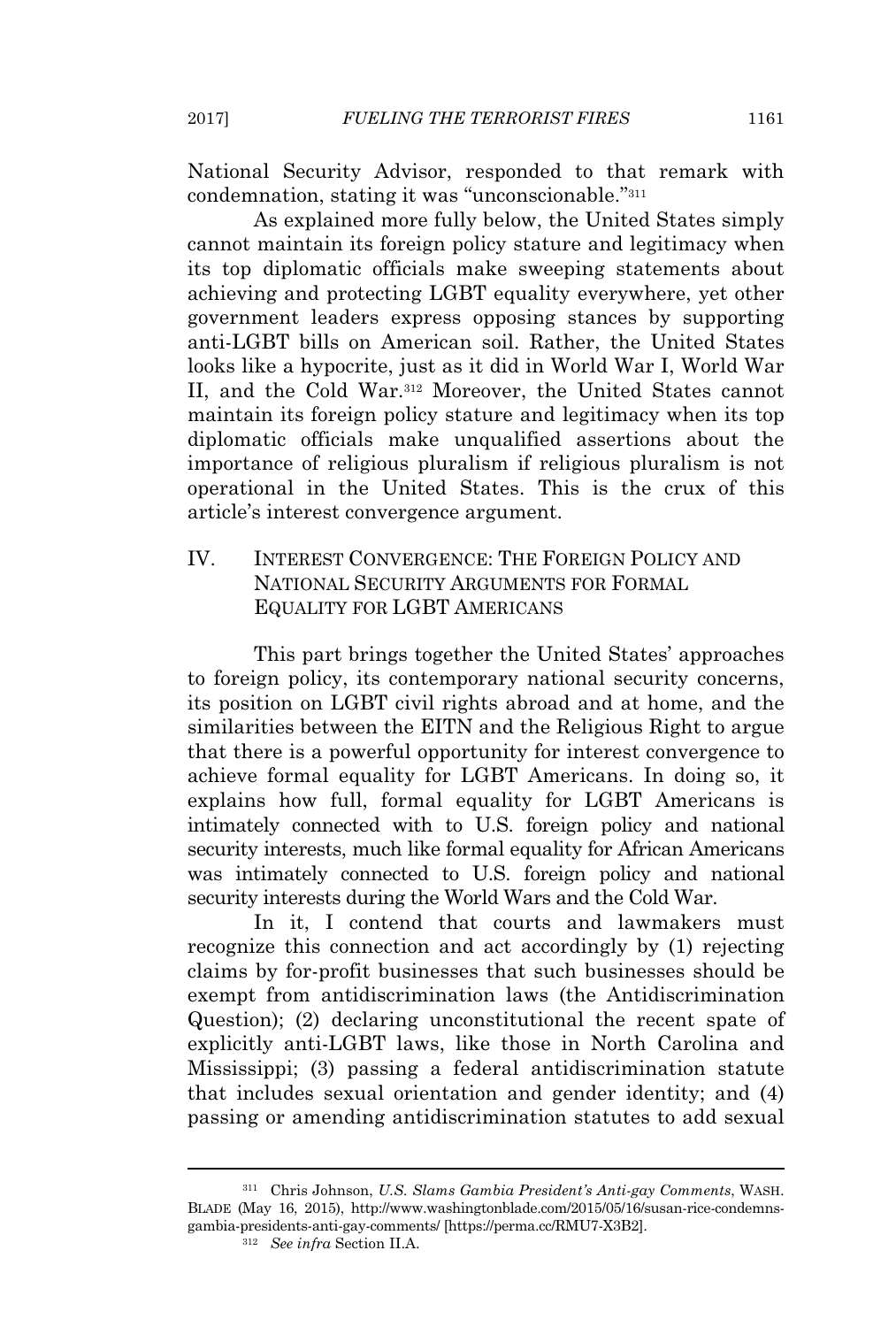orientation and gender identity protections in states that currently lack those protections.

#### *A. EITN and the Religious Right: Birds of a Feather*

The argument that American LGBT civil rights is a foreign policy and national security priority is grounded in the similarity between the EITN and the Religious Right.<sup>313</sup> Both seek to create a society in which their own religious beliefs rise above any civil rule of law.<sup>314</sup> The EITN explicitly seeks a Muslim theocracy,<sup>315</sup> while the Religious Right's quest is for an anti-Establishment regime in which its religious beliefs are favored over all others and above the civil law. I have laid out these parallel goals in greater detail above;<sup>316</sup> this part supplements the illustration of those parallel goals with specific examples of the Religious Right's anti-Establishment vision and the EITN's theocratic vision—both of which rely on religion to justify anti-LGBT actions.

Part III laid out in detail the quasi-theocratic goals of the Religious Right. Recently, a federal court also recognized that the Religious Right's anti-LGBT efforts are anti-Establishment. In *Barber v. Bryant*, the case challenging Mississippi's HB 1523, the court held that the statute violated the Establishment Clause

because persons who hold contrary religious beliefs are unprotected—the State has put its thumb on the scale to favor some religious beliefs over others. Showing such favor tells "nonadherents that they are outsiders, not full members of the political community, and . . . adherents that they are insiders, favored members of the political community."<sup>317</sup>

It is my hope that courts in future cases will continue to recognize and denounce the anti-Establishment nature of the

<sup>313</sup> Clearly, the two groups have very different tactics. While the EITN resorts to violence, the Religious Right's tactic is nonviolent; it wages its fight in legislatures and courtrooms rather than in outright violence. The different tactics, however, do not change the analysis regarding interest convergence; the impact of U.S. hypocrisy regarding religious freedom on its global legitimacy is the same notwithstanding the different tactics.

<sup>314</sup> *See* Rev. Dr. John C. Dorhauer, *The Religious Right and the Erosion of Religious Liberty*, HUFFINGTON POST (Jan. 14, 2016), http://www.huffingtonpost.com/revdr-john-c-dorhauer/the-religious-right-and-t\_b\_8977922.html [https://perma.cc/SJP6-VEX8]; *see also* John Graham, *Who Joins ISIS and Why?*, HUFFINGTON POST (Dec. 29, 2015), http:// www.huffingtonpost.com/john-graham/who-joins-isis-and-why\_b\_8881810.html [https:// perma.cc/83B4-BHKT].

<sup>315</sup> Dorhauer, *supra* note 314; Graham, *supra* note 314.

<sup>316</sup> *See supra* Section III.D.

<sup>317</sup> Barber v. Bryant, 193 F. Supp. 3d 677, 688 (S.D. Miss. 2016) (omission in original) (quoting Santa Fe Indep. Sch. Dist. V. Doe, 530 U.S. 290, 309–10 (2000)).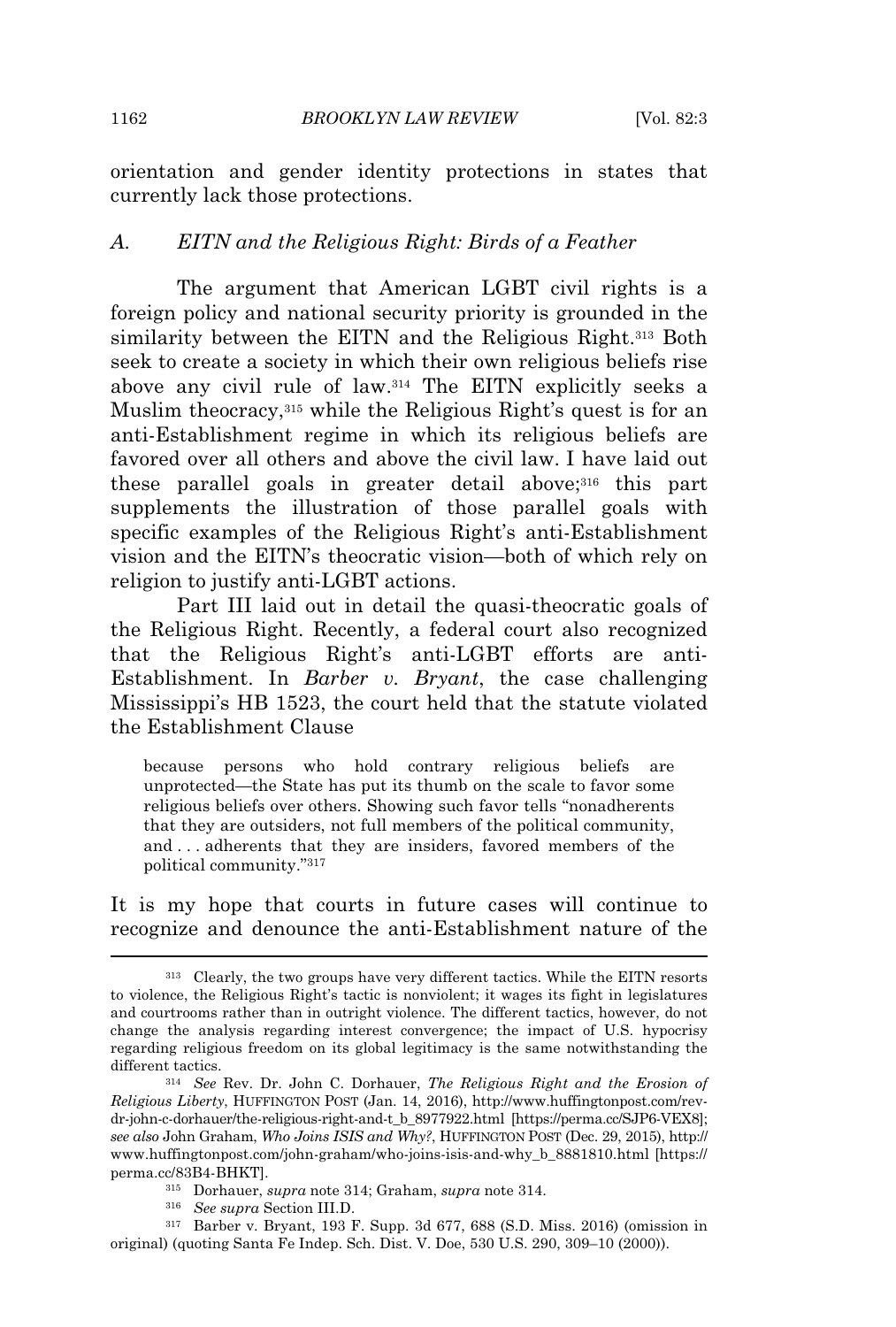Religious Right's litigation and legislative strategies, for it is this public recognition of the anti-Establishment nature of the Religious Right's agenda that highlights the possibility for interest convergence.

Another example of the similarities between the Religious Right's anti-Establishment goal and the EITN's goal of a Muslim caliphate occurred during a Republican presidential debate in 2016.<sup>318</sup> In that debate, then-candidate Chris Christie was asked a question about Kim Davis319— the elected county clerk in Kentucky who refused to issue marriage licenses (which was part of her job) to same-sex couples because, in her words:

"To affix my name . . . on a certificate that authorizes marriage that conflicts with God's definition of marriage as a union between one man and one woman violates my deeply held religious convictions and conscience" . . . . "For me, this would be an act of disobedience to my God."<sup>320</sup>

The following exchange occurred between Christie and the debate moderator:

"I never said that Ms. Davis should either lose her job or that she had to do it, but what I did say was that the person who came in for the license needed to get it," Christie added.

. . . .

"Here's the problem with what's going on around the world: The radical Islamic jihadists, what they want to do is impose their faith upon each and every one of us, and the reason why this war against them is so important is that very basis of religious liberty," $\dots$ .

They want everyone in this country to follow their religious beliefs the way they do. They do not want us to exercise religious liberty. That's why as commander-in-chief, I will take on ISIS, not only because it keeps us safe, but because it allows us to absolutely conduct our religious affairs that way we find in our heart and our souls."<sup>321</sup>

When considered through the lens proposed in this article, this seeming non sequitur becomes a clear statement of the similarities between the quasi-theocratic goal of the Religious

<sup>318</sup> David Badash, *Chris Christie Turns Kim Davis Question into Answer About ISIS (Video)*, NEW CIVIL RIGHTS MOVEMENT (Jan. 29, 2016), http://www.thenew civilrightsmovement.com/davidbadash/chris\_christie\_turns\_kim\_davis\_question\_into\_an swer\_about\_isis\_video [https://perma.cc/R7C7-HN44].

<sup>319</sup> *Id.*

<sup>320</sup> Emma Margolin, *Kim Davis Won't Grant Authority to Issue Marriage Licenses*, MSNBC NEWS (Sept. 14, 2015), http://www.msnbc.com/msnbc/kim-davis-wontgrant-authority-issue-marriage-licenses [https://perma.cc/8GLR-Z3L7].

<sup>321</sup> Badash, *supra* note 318.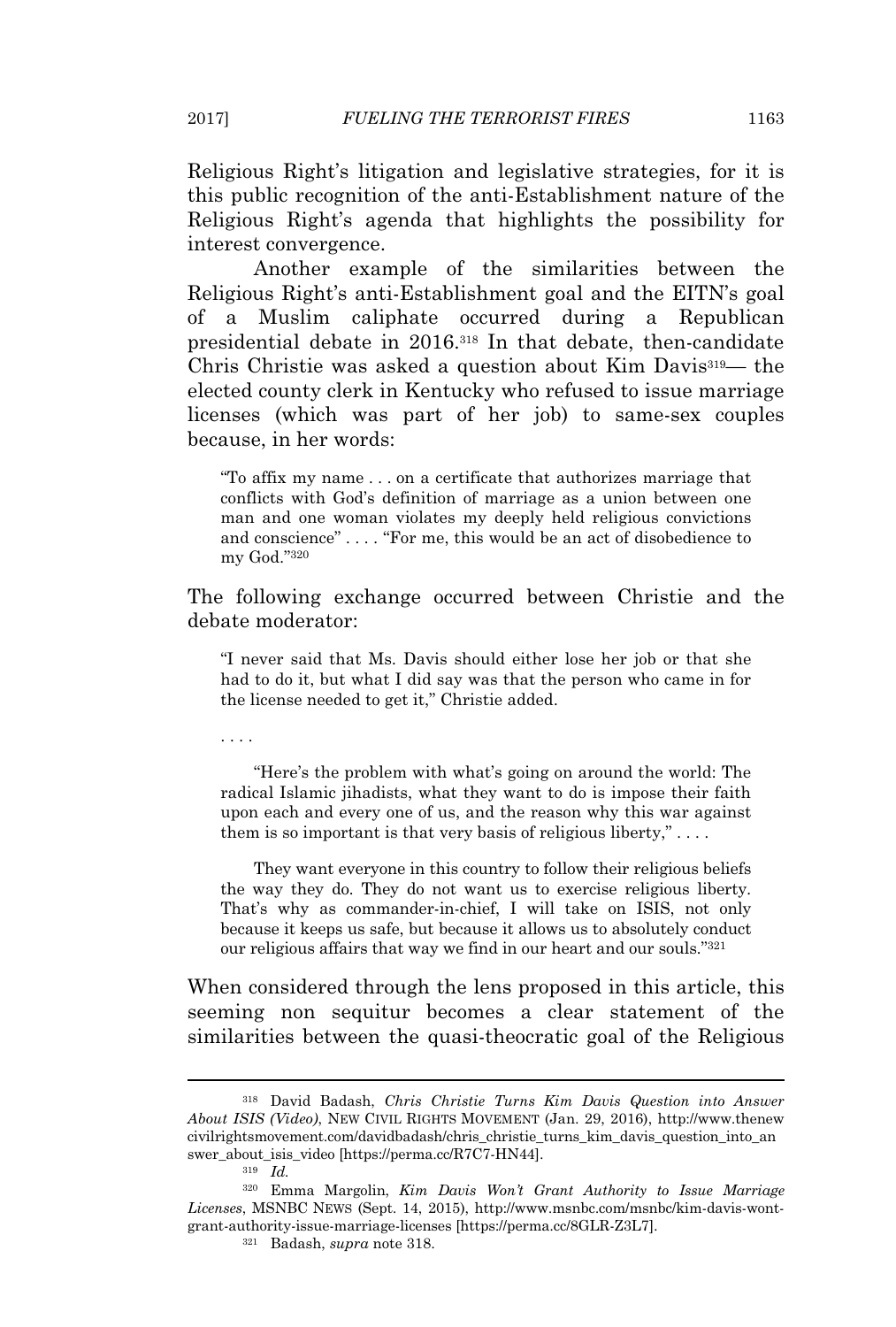Right and the expressly theocratic goal of the EITN. Christie recognized that the EITN seeks a theocracy, and resoundingly rejected that goal as anti-American and as a threat to all Americans.<sup>322</sup> He did not, however, acknowledge that what Kim Davis sought was an anti-Establishment, quasi-theocracy similar to ISIS's goal. Just like ISIS, Davis does not want people of any other religions to exercise their religious liberties.<sup>323</sup> As the EITN seeks to impose its theocratic goals, so too does Davis—both want a world in which civil laws are subservient to their particular religious beliefs. It does not take strong powers of deduction to reach that conclusion; the Religious Right was directly behind Davis's actions and financed her legal cases.<sup>324</sup> Adding fuel to the EITN's anti-American fire by our own actions created a national security threat of our own making. Second, taking hypocritical positions on religious freedom abroad and at home—which Christie did in the debate—impairs the efficacy of our foreign policy agenda, with regard to our allies and our foes alike.<sup>325</sup>

Once the Religious Right's end-goal is uncovered and revealed for all to see, there is little difficulty in making the argument that the Religious Right and the EITN are of a similar ilk. EITN is explicit in its quest for a caliphate—a Muslim theocracy in the Middle East, North Africa, and other areas of the world.<sup>326</sup> The Religious Right cloaks its quest for an anti-Establishment, quasi-theocratic regime with the seemingly neutral garb of religious freedom, but that garb is easily pulled off to reveal the true goal of the Religious Right.<sup>327</sup>

The fact that the EITN and the Religious Right share similar theocratic and quasi-theocratic sensibilities should put those in the U.S. foreign policy and national securities

<sup>324</sup> Brian Brown, *Make a Contribution to Help Kim Davis*, NAT'<sup>L</sup> ORG. OF MARRIAGE (Sept. 7, 2015), http://www.nomblog.com/40701/ [https://perma.cc/58BJ-VXQ3].

<sup>325</sup> At least one of our allies has taken action against the United States based on the recent spate of anti-LGBT legislation. In April of 2016, Great Britain issued a travel warning to its LGBT citizens, warning them to be aware of the North Carolina "bathroom bill" and the Mississippi bill that permits businesses to discriminate against LGBT customers. *See* Peter Holley, *Britain Issues Warning for LGBT Travelers Visiting North Carolina and Mississippi*, WASH. POST (Apr. 20, 2016), https://www.washingtonpost.com/ news/worldviews/wp/2016/04/20/britain-issues-warning-for-lgbt-travelers-visiting-north-caro lina-and-mississippi/ [https://perma.cc/QD7K-GDNR].

<sup>326</sup> *See* Graeme Wood, *What ISIS Really Wants*, ATLANTIC (Mar. 2015), http://www .theatlantic.com/magazine/archive/2015/03/what-isis-really-wants/384980/ [https://perma.cc/ 3ASU-M99R].

<sup>327</sup> *See generally* CLARKSON, *supra* note 15, at 27.

<sup>322</sup> *See id.*

<sup>323</sup> *See, e.g.*, Jonathan Davis, *Kim Davis, Religious Liberty, and Why Many Christians Are Getting It Wrong*, BAPTIST NEWS GLOB. (Sept. 9, 2015), https://baptistnews. com/article/kim-davis-religious-liberty-and-why-many-christians-are-getting-it-wrong/#.WD ZcPPkrLIU [https://perma.cc/7CHX-4X7X].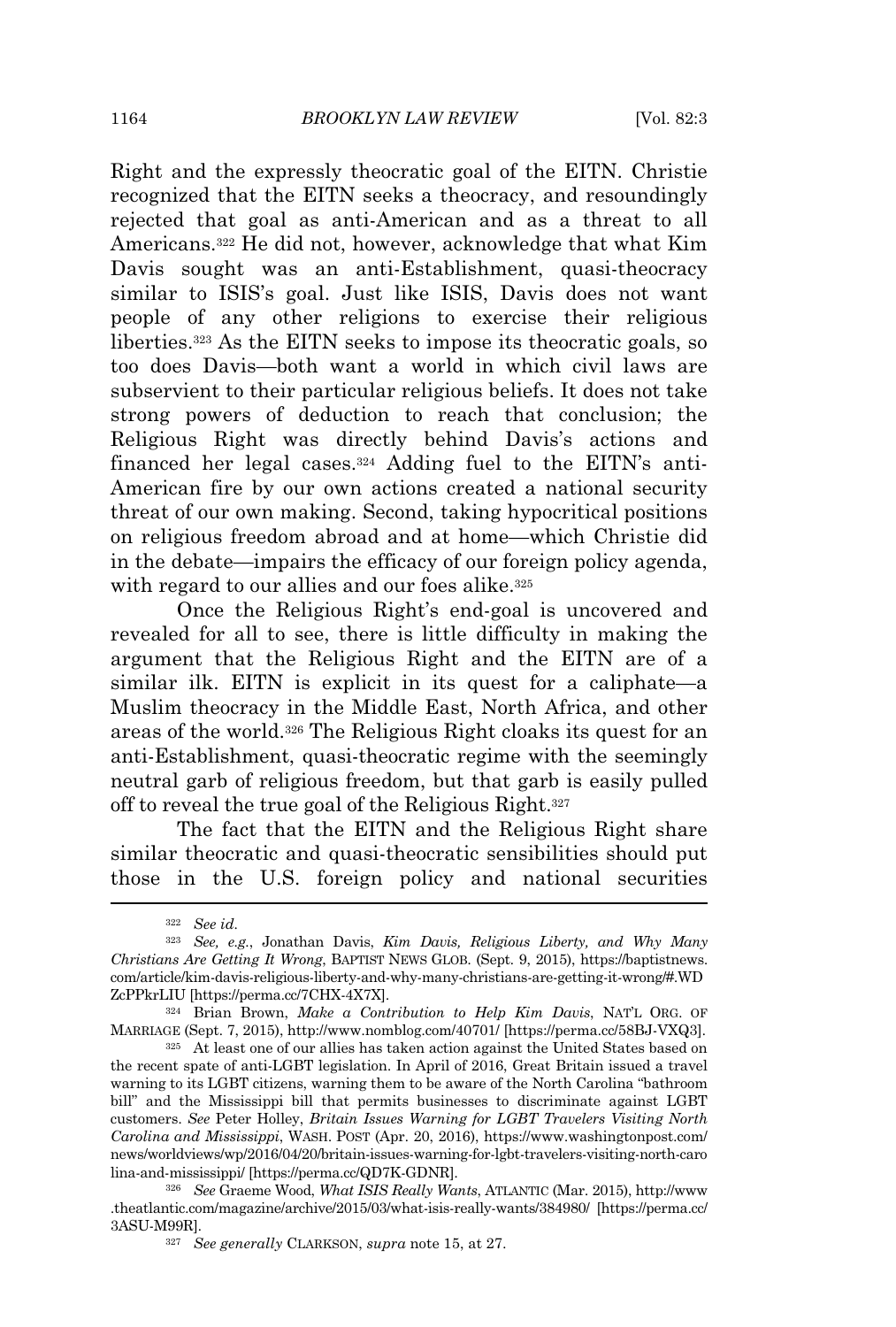communities in a state of high alert. The concern that should be apparent to these communities is that the positions that the United States takes concerning the EITN can be turned back toward the United States itself. If the United States is seen as tolerating the Religious Right's quest for a theocratic-like America, while it is at the same time condemning the EITN's quest for the same goal, the United States is an easy target for being labeled a hypocrite by both our allies and our enemies. Allies may be less enthusiastic about providing financial support, moral support, and human-capital support for U.S. democracy building and anti-terror efforts. It is hypocrisy in relation to our enemies, however, that is the most dangerous and should give policymakers the most pause. U.S. hypocrisy on religious freedom provides fuel for terrorist groups to build their anti-American narrative and thus recruit more foot soldiers for their war of terror—recruitment of disillusioned American citizens, as well as non-Americans around the world. Because the United States condemns the EITN's theocratic end game, it must similarly condemn the Religious Right's anti-Establishment end game. Failing to do so puts the United States at risk of losing its foreign policy credibility and of diminishing its national security.

Given their militant religious beliefs, $328$  it is not a surprise that both the EITN and the Religious Right are expressly anti-LGBT, though their opposition takes different forms. As described above, the Religious Right expresses its opposition to LGBT people and LGBT civil rights by invoking religion as a shield from complying with state antidiscrimination laws, and, more recently, by introducing anti-Establishment legislation that explicitly targets LGBT people and same-sex marriage by seeking to elevate conservative Christian beliefs over the rule of law.<sup>329</sup>

The EITN expresses its opposition to LGBT people and LGBT civil rights more violently. Under ISIS's extremist interpretation of Islam, homosexuality is considered an offense punishable by death.<sup>330</sup> For example, ISIS has murdered men and boys as young as fifteen—suspected of being gay by

<sup>328</sup> *See, e.g.*, Kimberly J. Cook, *Abortion, Capital Punishment, and the Politics of "God's Will"*, 9 WM. & MARY BILL RTS. J. 105, 117 (2000).

<sup>329</sup> *See, e.g.*, HB 2, 2016 Gen. Assemb., Extra Sess. (N.C. 2016); HB 1523, 2016 Leg., Reg. Sess. (Miss. 2016).

<sup>330</sup> *See* Justin Wm. Moyer, *Don't Forget: The Islamic State Is Also Homophobic*, WASH. POST (Sept. 19, 2014), https://www.washingtonpost.com/news/morning-mix/wp/ 2014/09/19/dont-forget-the-islamic-state-is-also-homophobic/ [https://perma.cc/RFZ6-QSSG].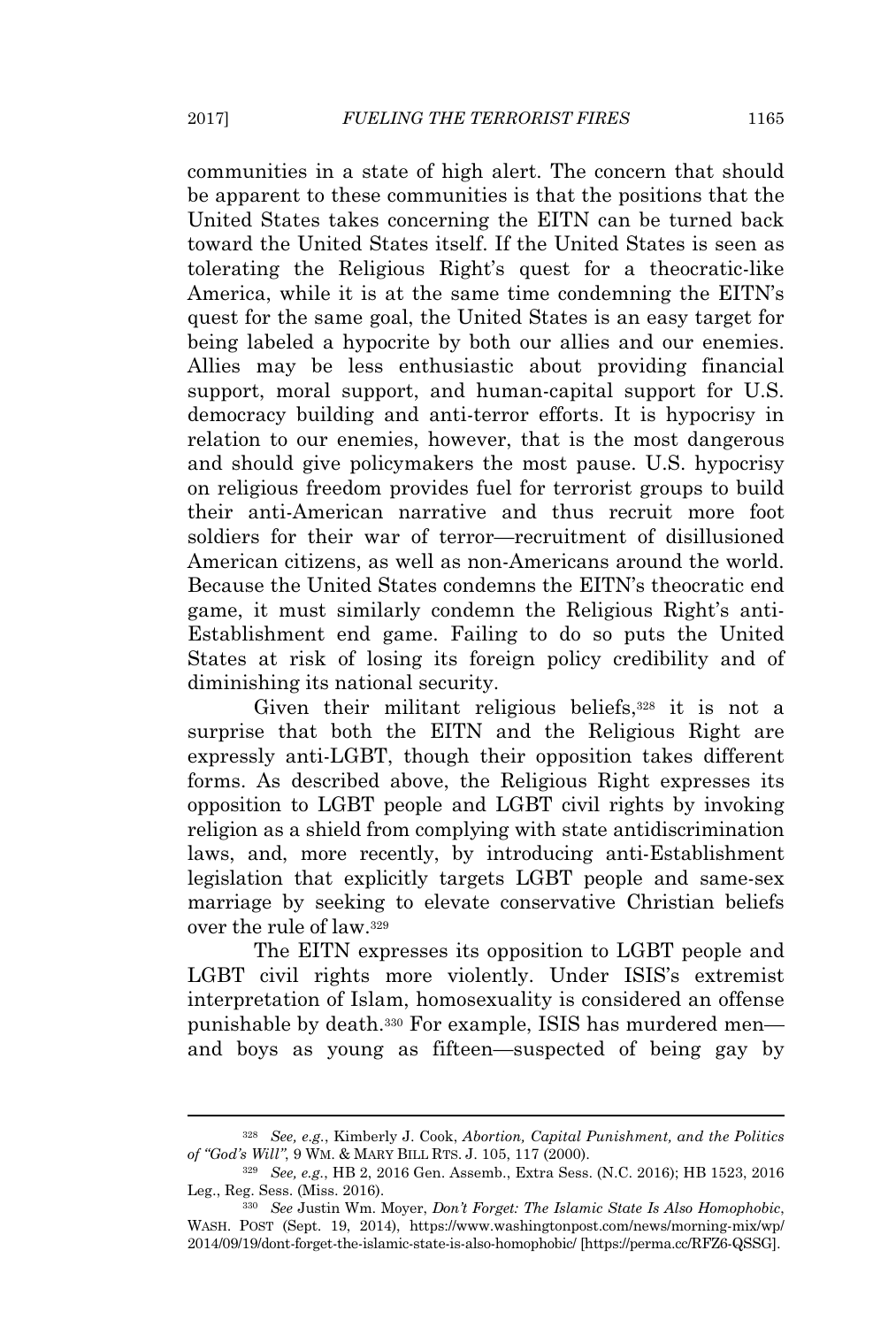throwing them from tall buildings.<sup>331</sup> They have also publicly executed gay men.<sup>332</sup> In fact, in 2015, in recognition of ISIS's brutality toward LGBT people, the United Nations Security Council held its first ever meeting to address what it called the "barbaric treatment" of LGBT people by ISIS.<sup>333</sup> Moreover, Iraqi and Syrian courts have issued sentences of stoning, pushing men off of tall buildings, death by firing squad, and death by beheading to punish homosexuality.<sup>334</sup> Lesbians and transgender people in Iraq and Syria have been raped and killed.<sup>335</sup>

Despite these differences, there is still compelling evidence that the EITN and Religious Right are similar in two critical ways that support the interest convergence argument: both groups seek to elevate their religious beliefs above the rule of law, and both groups' religious beliefs are squarely anti-LGBT, as are their anti-LGBT actions—though in different ways.<sup>336</sup> Because they are so similar, the United States must oppose their goals or risk being deemed inconsistent and hypocritical by the international community.

When it comes to condemning the EITN for any of its actions, including its anti-LGBT agenda, the United States is limited to public condemnations and, in some limited instances, the use of military force.<sup>337</sup> The foreign policy and national security communities have many more opportunities to meaningfully condemn and contest the Religious Right's attempts to gain an anti-Establishment foothold in the United States. Specifically, these communities can file amicus briefs in litigation concerning the Antidiscrimination Question and the new anti-LGBT laws, and can lobby state legislatures and Congress about the connection between LGBT civil rights in

<sup>331</sup> *See* Tom Wyke & Ollie Gillman, *ISIS Throw 15-Year-Old Boy Off a Roof for Being Gay . . . But the Terror Chief Who Raped Him Is Let Off*, DAILYMAIL (Jan. 3, 2016), http://www.dailymail.co.uk/news/article-3382990/ISIS-throw-15-year-old-teenagerroof-gay-terror-chief-raped-let-off.html [https://perma.cc/7XT8-4ZW8].

<sup>332</sup> *Id.*

<sup>333</sup> *See* Tim Macfarlan, *Stoned to Death for Adultery: ISIS Crush Skull of a Man Accused of Having an Affair as UN Claims Group Have Killed 'At Least' 30 People for Being Gay*, DAILYMAIL (Aug. 25, 2015), http://www.dailymail.co.uk/news/article-32100 53/Stoned-death-adultery-ISIS-crush-skull-man-accused-having-affair-claims-group-killed-30-people-gay.html [https://perma.cc/SB8M-38JC].

<sup>334</sup> *Id.*

<sup>335</sup> *Id.*

<sup>336</sup> For example, while the EITN expresses its anti-LGBT beliefs through violence, *see, e.g.*, Moyer, *supra* note 330, the Religious Right expresses its anti-LGBT beliefs through lobbying and anti-LGBT legislative efforts, *see, e.g.*, HB 2, 2016 Gen. Assemb., Extra Sess. (N.C. 2016); HB 1523, 2016 Leg., Reg. Sess. (Miss. 2016).

<sup>337</sup> *See* Kathleen Hennessey & Michael A. Memoli, *Obama Asks Congress to Back Fight Against Islamic State, but Is Vague on Limits*, L.A. TIMES (Feb. 11, 2015), http://www.latimes.com/nation/politics/politicsnow/la-pn-obama-isis-20150211-story.html [https://perma.cc/N6GM-FKN2].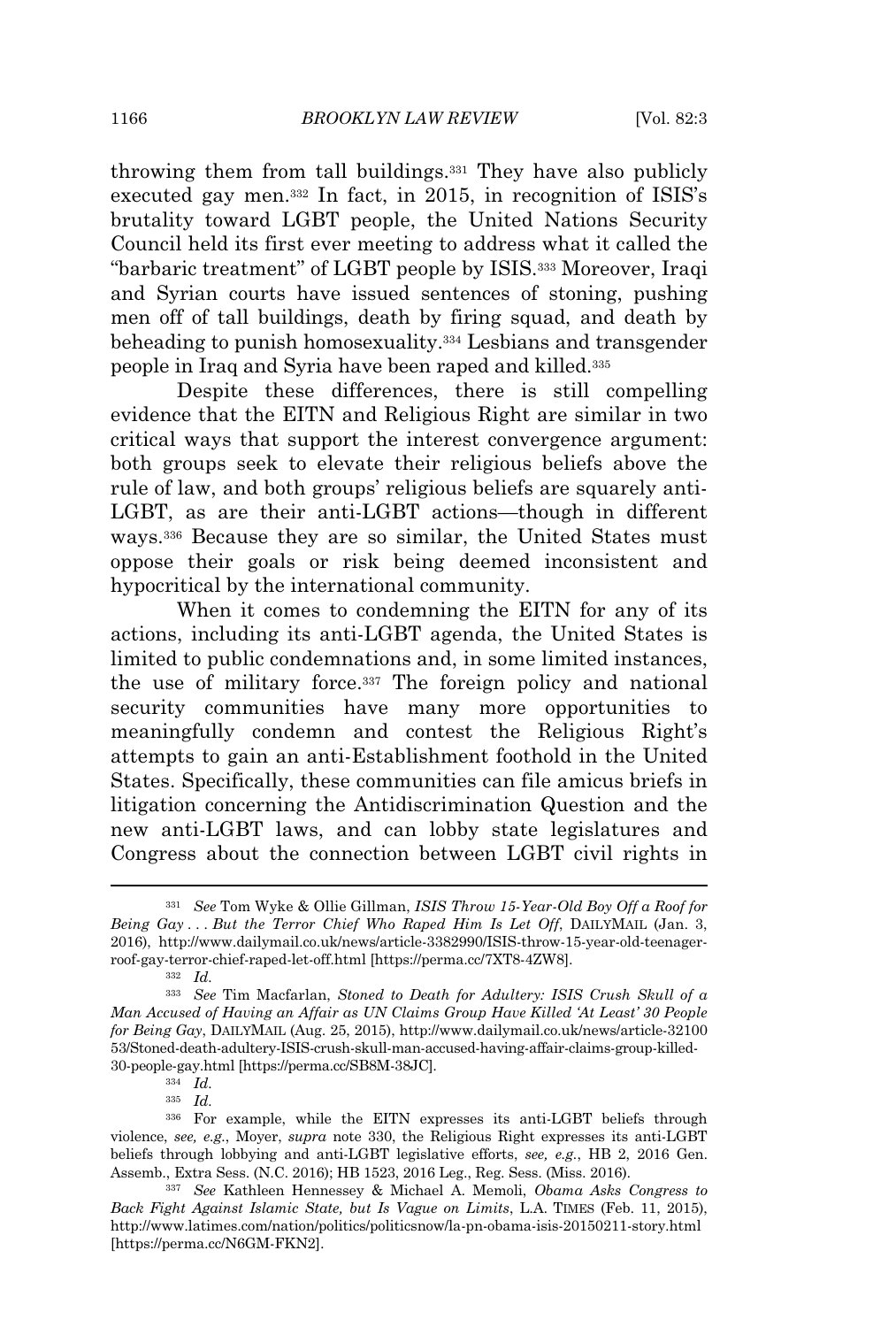the United States and American foreign policy and national security interests. In addition, the lawmakers in those communities can introduce LGBT civil rights legislation or vote in favor of such legislation. As explained below, this foreign policy and national security interest in American LGBT civil rights is an example of Bell's interest convergence in action and creates an opportunity for formal equality for LGBT Americans an equality that will serve the converging interests Bell insists are necessary for civil rights movement victories.

# *B. Interest Convergence: Why the LGBT Community and the National Security and Foreign Policy Communities Want to Defeat the Religious Right, but for Different Reasons*

Interest convergence is present in a powerful way between the American foreign policy and national security communities and the American LGBT civil rights community. This interest convergence should be leveraged to stop the Religious Right's efforts to roll back and block civil rights for LGBT Americans, as well as to pass affirmatively pro-LGBT laws and policies.

LGBT civil rights advocates have an interest in defeating the Religious Right's efforts at creating an anti-Establishment quasi-theocracy in America because these efforts are aimed at denying protections from discrimination or evading laws that prohibit discrimination based on SOGI. These actions seek to deny LGBT Americans basic civil rights such as holding a job, securing housing or credit, or being able to fully participate in the nation's economy.<sup>338</sup> In seeking to deny these basic rights, the Religious Right is not only seeking to inflict legal harms, but also to dehumanize LGBT people and inflict dignitary harms. In sum, the LGBT community's interest in the rhetoric and actions of the Religious Right is rights-based, dignity-based, and morality-based.

<sup>338</sup> *See, e.g.*, *In re* Klein, Nos. 44-14, 45-14, 2015 WL 4503460, at \*19 (Or. Bureau of Labor & Indus. July 2, 2015) (noting that the denial of a wedding cake to a same-sex couple is more than the mere denial of a service; rather "[i]t is the epitome of being told there are places you cannot go, things you cannot do . . . or be. Respondent's conduct was a clear and direct statement that [plaintiffs] lacked an identity worthy of being recognized. The denial of these basic freedoms to which all are entitled devalues the human condition of the individual, and in doing so, devalues the humanity of us all."); *id.* (holding that "[w]ithin Oregon's public accommodations law is the basic principle of human decency that every person, regardless of their sexual orientation, has the freedom to fully participate in society. [That freedom includes] [t]he ability to enter public places, to shop, to dine, to move about unfettered by bigotry."); *id.* (holding that "to deny any services to people because of their protected class, would be tantamount to allowing legal separation of people based on their sexual orientation from at least some portion of the public marketplace").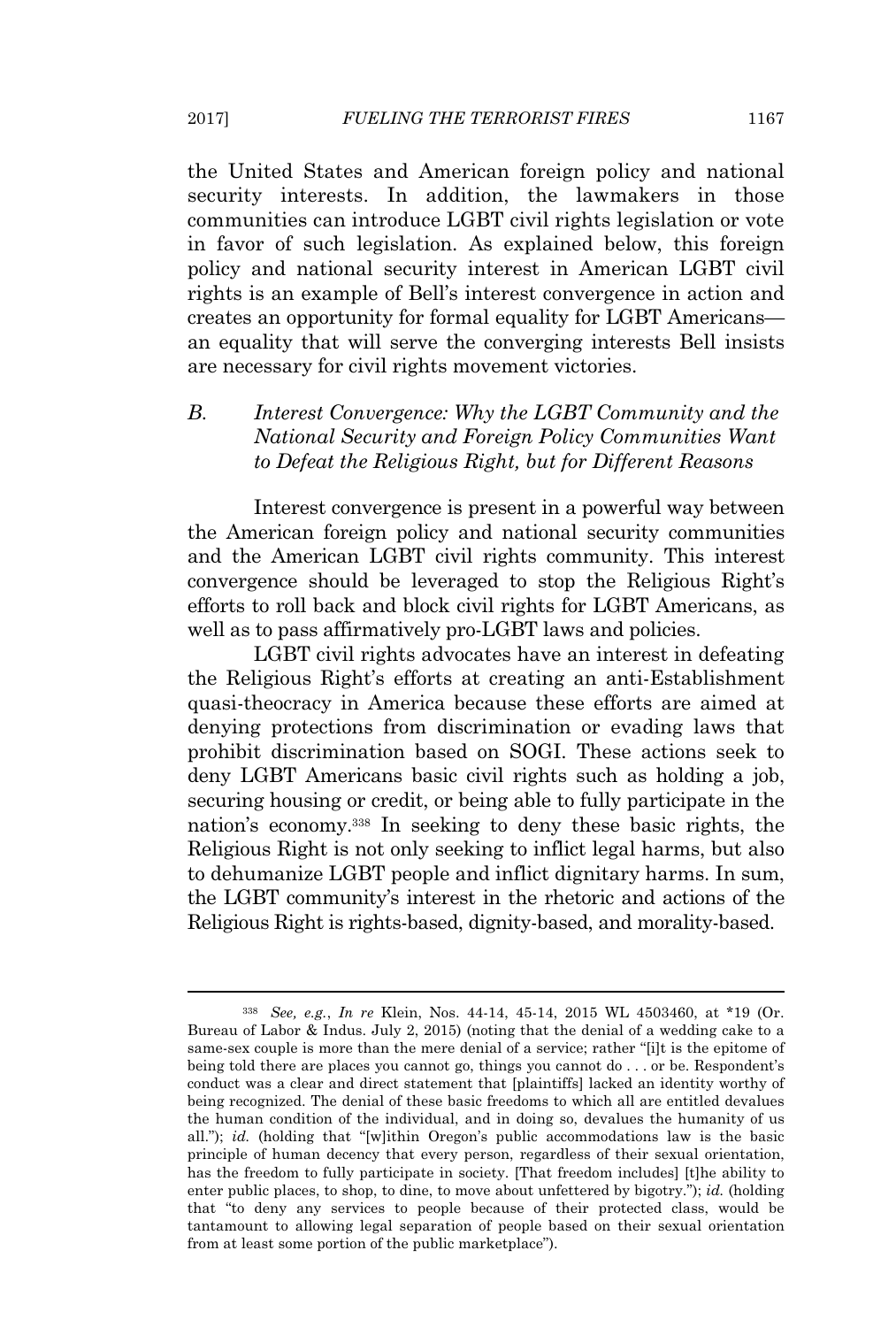The foreign policy and national security communities also have an interest in the anti-LGBT narrative and agenda of the Religious Right. But that interest is not tied to rights-based or morality-based concerns; it is tied directly to the foreign policy and national security risks that will inevitably accrue if the United States is seen as supporting the creation of a quasitheocracy in the United States. The United States was the subject of immense international criticism—and loss of credibility—during the Bush presidency based on that administration's use of "enhanced interrogation techniques" such as water-boarding, and the creation of a detention center at Guantanamo Bay, Cuba, which opened in 2002 as a prison for non-American, Muslim "unlawful enemy combatants."<sup>339</sup> Upon taking office, President Obama indicated a desire to "reengage with the international community as a matter of legal compliance (e.g., outlawing the use of so-called 'enhanced interrogation techniques'), as good foreign policy (i.e., restoring American's moral authority in the world) and as a matter of restoring the rule of law."<sup>340</sup> The United States will not be in a position to achieve the second two of these goals if it allows discrimination in the name of religion: "America's standing in the world and reasserting the primacy of the rule of law vis-àvis counterterrorism policies cannot be achieved if there is significant evidence that the United States is actually undermining those principles."<sup>341</sup>

The State Department has noted that the goal of the nonstate actors of the EITN is the destruction of "religious dogma."<sup>342</sup> The same can be said of the Religious Right in the United States—it has set its sights on destroying the religiously pluralistic society envisioned by the Founders and replacing it with a quasi-theocratic regime where conservative Christian beliefs replace the rule of law in America.<sup>343</sup>

<sup>339</sup> Jeannette L. Nolen, *Guantánamo Bay Detention Camp*, ENCYC. BRITANNICA, https://www.britannica.com/topic/Guantanamo-Bay-detention-camp [https://perma.cc/VE E6-6U6J]; *see also* Stephanie M. Weinstein, *A Needed Image Makeover: Interest Convergence and the United States' War on Terror*, 11 ROGER WILLIAMS U. L. REV. 403, 414–15 (2006).

<sup>340</sup> *See* Sudha Setty, *Targeted Killings and the Interest Convergence Dilemma*, 36 W. NEW ENG. L. REV. 169, 182 (2014) (footnotes omitted).

<sup>341</sup> *Id.* at 184 ("These narratives, reports, photos, and video [of U.S. drone strikes in Yemen and Pakistan killing innocent civilians] only serve to undermine efforts to engender trust in the United States as a moral leader concerned about the rule of law and human rights, and instead have led to terrorist organizations using evidence of civilian casualties as a recruiting tool.").

<sup>342</sup> U.S. DEP'T OF STATE, BUREAU OF DEMOCRACY, HUMAN RIGHTS & LABOR, INTERNATIONAL RELIGIOUS FREEDOM REPORT FOR 2014, at 2 (2014).

<sup>343</sup> *See* CLARKSON, *supra* note 15, at v.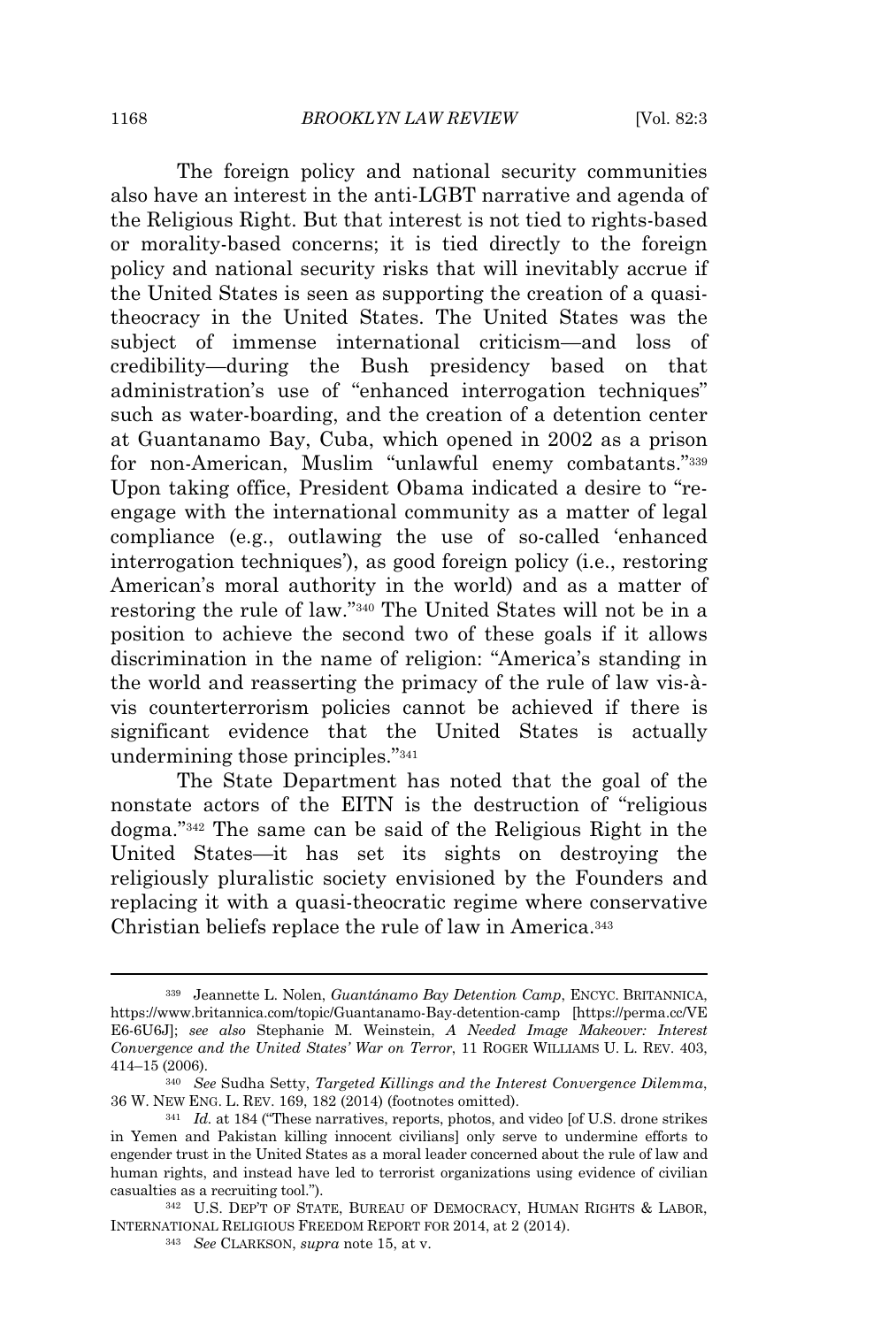Similar sensibilities—though admittedly very different approaches to operationalize such sensibilities—define the Religious Right. The Religious Right seeks to silence the believers of any faith that deviates from its own interpretation of Christianity. It seeks to replace the rule of law with the word of its own God. And it seeks to forcibly displace, at least economically, LGBT Americans by allowing Christian business owners to deny goods and services to LGBT Americans and by prohibiting the passage of antidiscrimination laws based on SOGI.<sup>344</sup>

President Obama recognized the essential connection between religious pluralism and national security as recently as July 15, 2016. He stated that groups like ISIS have "hateful ideologies that twist and distort Islam." <sup>345</sup> He continued that the War on Terror will be won if we stay true to the American "values of pluralism, the rule of law, diversity" and the freedom of religion: "We cannot let ourselves be divided by religion, because that is exactly what the terrorists want. *We should never do their work for them*. . . . [I]n the United States, our freedoms, including *freedom of religion, help keep [us] strong and safe*, and we have to be vigilant to defend our security and our freedoms." 346

Most nation-states want their foreign policies to be viewed as legitimate; they thus care about what other nationstates around the world think about them.<sup>347</sup> To implement these foreign policy priorities requires, among other things, moral authority and legitimacy.

To acquire and keep this authority and legitimacy, the United States must "walk the walk" on the values it espouses, not just "talk the talk." To win the War on Terror will take more than brute military force;<sup>348</sup> it will also require the United States to use its soft power, namely the attraction of the values and freedoms guaranteed by the United States. The United States takes the position that religious pluralism is a fundamental building block of a free, democratic society, where

- <sup>347</sup> FOREIGN POLICY: THEORIES, ACTORS, CASES, *supra* note 36, at 228.
- <sup>348</sup> Johns, *supra* note 285, at 352.

<sup>344</sup> "[T]o allow Respondents, a for profit business, to deny any services to people because of their protected class, would be tantamount to allowing legal separation of people based on their sexual orientation from at least some portion of the public marketplace." *In re Klein*, 2015 WL 4503460, at \*19 (Or. Bureau of Labor & Indus. July 2, 2015).

<sup>345</sup> *President Obama Remarks on Terrorist Attack in Nice, France*, C-SPAN (July 15, 2016), https://www.c-span.org/video/?412815-1/president-obama-addresses-diplomaticcorps-wake-terrorist-attack-nice.

<sup>346</sup> *Id.* (emphasis added).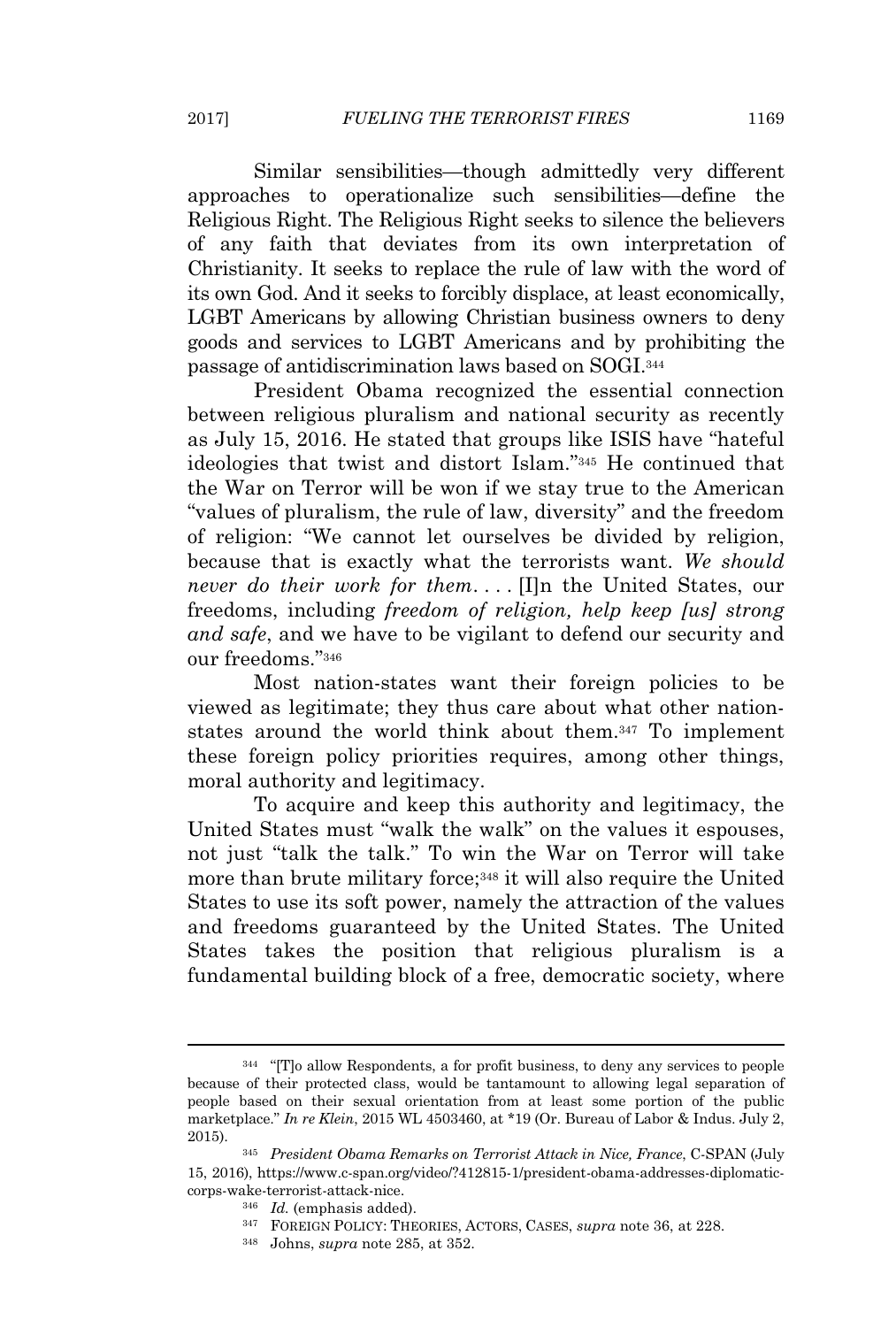the rule of law carries the day.<sup>349</sup> To meaningfully spread that message and effect real change in regions of the world where freedom and democracy do not currently exist, America must ensure that its own system is one in which religious pluralism and the rule of law reign supreme. To do that, American lawmakers and policymakers must affirmatively reject the Religious Right's campaign to diminish the rule of law with theocratic-like zones of exemptions.

Part and parcel to supporting the religious pluralism and rule of law at home and abroad is ensuring civil rights for all Americans, including LGBT Americans. Thus, LGBT civil rights are intimately connected to religious pluralism. United States' officials from all branches of government have spoken at home and abroad about the importance of full equality for LGBT people, and have condemned anti-LGBT actions abroad numerous times. To meaningfully spread the message of full equality for LGBT people, America must ensure that its own system is one in which LGBT people are fully equal; any other result would appear hypocritical. The United States will not be successful in "winning hearts and minds" if it takes one stance on anti-LGBT laws based on religious beliefs that are passed in other countries but takes another stance—one that permits anti-Establishment, conservative-Christian-favoring exceptions to antidiscrimination laws—here in the United States.

## 1. Concrete Examples of American Hypocrisy in Action

The risk of hypocrisy—of losing moral authority—on both the religious pluralism front and the LGBT civil rights front makes these issues not only a foreign policy imperative but also a national security imperative. Terror groups will seize on any U.S. weakness it sees, and hypocrisy—about religious pluralism and LGBT civil rights—is an easy target.<sup>350</sup> "Do as I

<sup>349</sup> *See generally President Obama Remarks on Terrorist Attack in Nice, France*, *supra* note 345 ("We will win this fight by staying true to our values, values of pluralism, rule of law, diversity and freedoms like the freedom of religion, freedom of speech and assembly, the very freedoms that the people of Nice were celebrating last night on Bastille Day.").

<sup>350</sup> *See generally* Ikechi Mgbeoji, *The Bearded Bandit, the Outlaw Cop, and the Naked Emperor: Towards a North-South (De)construction of the Texts and Contexts of International Law's (Dis)engagement with Terrorism*, 43 OSGOODE HALL L.J. 105, 125 (2005) ("While the United States denounced 'Muslim extremism,' they knowingly fomented the emergence of an 'Islamic insurgency' as a weapon of policy against the Soviets. . . . The hypocrisy is staggering. Such a hypocritical construction of terrorism brings international law to ridicule and disrepute. How can international law be a vehicle or instrument in the war against terror when its canons are inconsistently applied in a brazenly cynical manner?").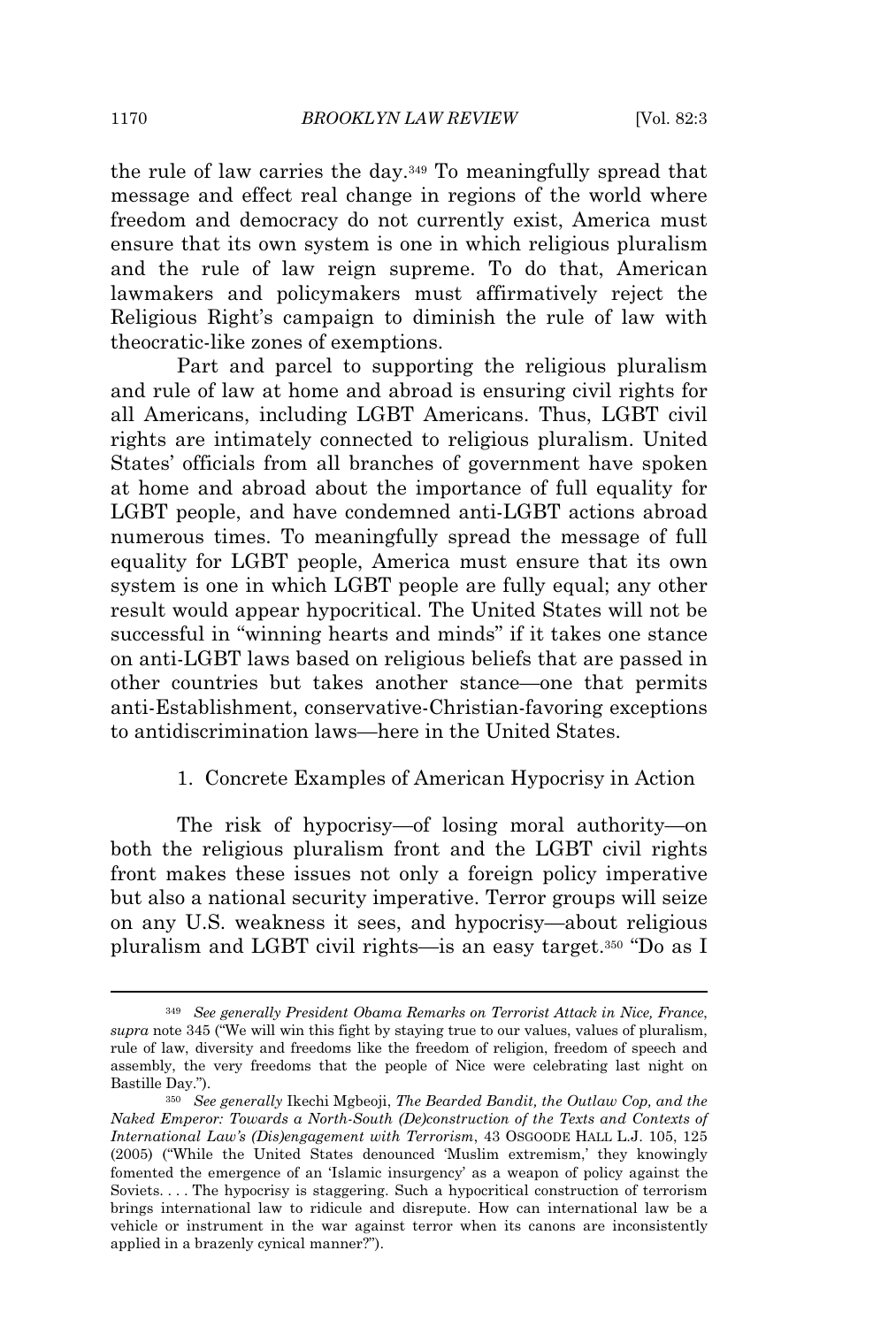say, not as I do"<sup>351</sup> is a weak approach to foreign policy as well as a national security risk. That damage could manifest in two ways. First, ISIS and others within the EITN will jump on this American hypocrisy, call it out, and use it to recruit new foot soldiers for its quest for a caliphate.<sup>352</sup> If the Religious Right continues to prevail in their efforts to roll back LGBT civil rights, which is part and parcel of its quest to elevate its faith over other faiths and over civil laws, we should expect ISIS and others in the EITN to continue to seize on such events for their own gain.

These are the different interests of the LGBT civil rights community and the foreign policy and national security communities in formal equality for LGBT Americans. How do these interests converge? These interests converge when lawmakers and policymakers adopt the narrative of LGBT rights as inextricably connected to foreign policy interests and America's national security. LGBT civil rights activists have attempted to pass laws protecting LGBT Americans for decades, and have had only limited success.<sup>353</sup> They need the buy-in of other interest holders to achieve full, formal equality; the foreign policy and national security interests in LGBT equality is the hook that can provide the interest convergence necessary to achieve equality.

At this moment in our history, there is immense political pressure for members of Congress and state lawmakers to be "hawkish" on matters of U.S. foreign policy and national security; to be seen otherwise is to be considered "soft on terrorism"—a political liability.<sup>354</sup> The interests of the foreign

<sup>351</sup> *Do as I Say, Not as I Do*, FREE DICTIONARY BY FARLEX, http://idioms.the freedictionary.com/Do+as+I+say,+not+as+I+do [https://perma.cc/NPA9-WFQB].

<sup>352</sup> The use that ISIS and other groups like it could make of the American hypocrisy would be this: The United States is the global leader trying to stop our holy war for a Muslim caliphate; it decries and condemns our movement because it purports to abhor theocracies. Yet, the United States is allowing the creation of a theocracy within its own borders. Its courts are finding that one kind of religious believer— Christians—are able to pick and choose what laws they want to follow. And state legislators are passing laws that allow Christians to discriminate against LGBT people. And the national Congress is doing the same. The United States says it abhors theocracy and supports LGBT civil rights, and uses that argument as its basis for the War on Terror against us, but what the United States is really saying is that it abhors a Muslim theocracy—the caliphate—because it is embracing a Christian theocracy at home. And it must not be true that the United States supports LGBT civil rights at home or abroad because it is allowing the formation of a Christian theocratic state that does not have to recognize LGBT civil rights.

<sup>353</sup> *See, e.g.*, Sarah M. Stephens, *What Happens Next? Will Protection Against Gender Identity and Sexual Orientation Workplace Discrimination Expand During President Obama's Second Term?*, 19 WASH. & LEE J. CIV. RTS. & SOC. JUST. 365, 382– 83 (2013) (stating that while the Employment Non-Discrimination Act was first introduced in 1994 and has not yet passed, various versions of legislation seeking to protect against sexual orientation discrimination in employment have been introduced in Congress since the 1970s).

<sup>354</sup> *See* Setty, *supra* note 340, at 173–74.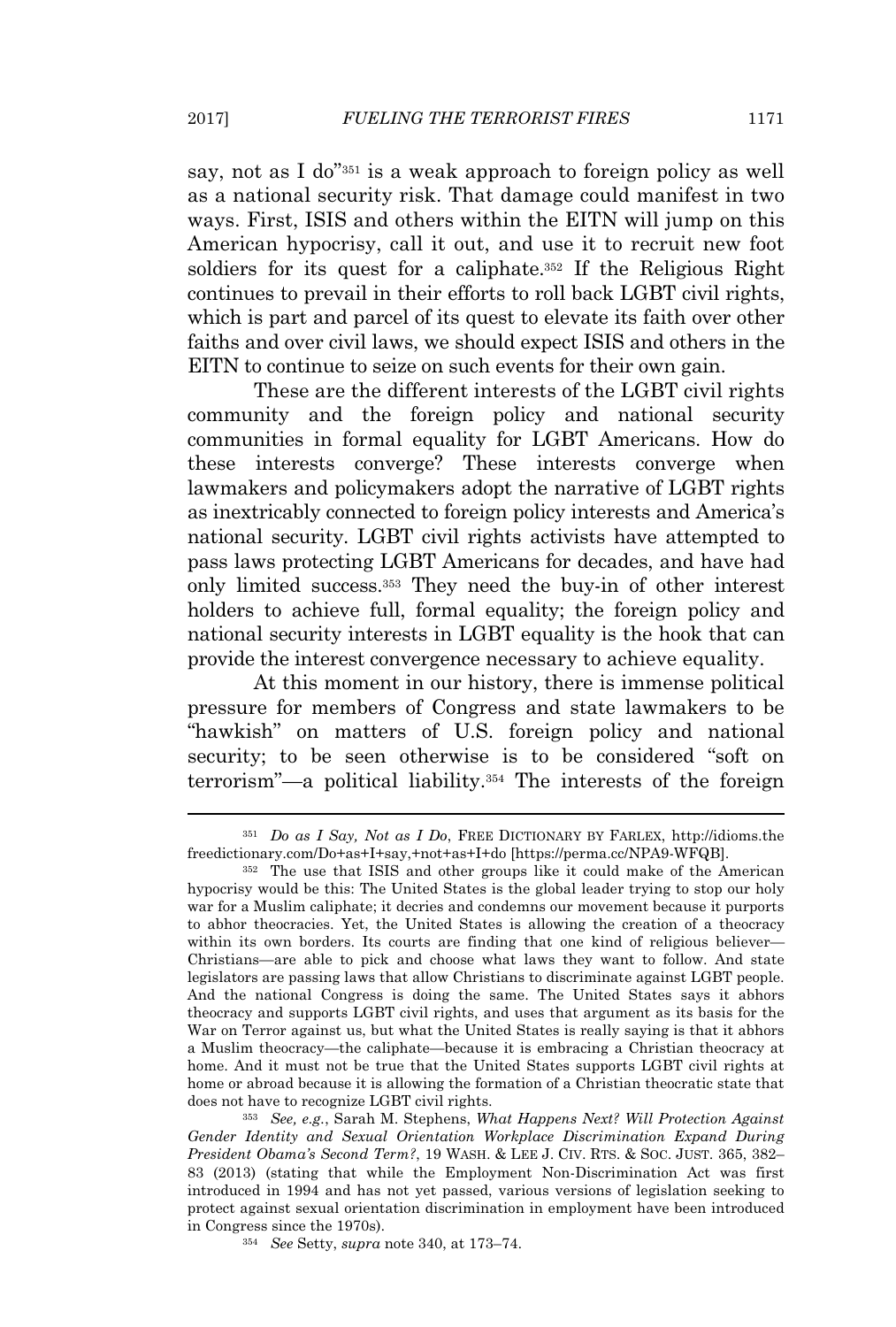policy and national security communities in LGBT civil rights is an opportunity for "[p]olitical interest convergence," which "occurs when different political groups aggregate to form an issue-specific coalition that is large enough to effect serious policy change."<sup>355</sup> For many lawmakers, such as most Republican lawmakers and those from conservative states, affirmative support for LGBT civil rights legislation is a political liability.<sup>356</sup> If these lawmakers articulate the foreign policy and national security interests that will be served by passage of an Employment Nondiscrimination Act (ENDA) and similar statelevel antidiscrimination laws, however, they will serve their own political interest of appearing "tough on terror" and hawkish in the foreign policy and national security fronts. Put another way, focusing on the very narrow and specific place where the interests converge—where LGBT civil rights in the United States overlap with U.S. foreign policy and national security interests and imperatives—will allow for "the achievement of political victories without the vulnerability of being labeled 'soft on terror'" and is a way "of negotiating otherwise precarious political realities."<sup>357</sup>

The recent massacre of forty-nine patrons of a gay bar in Orlando, Florida by a shooter who pledged allegiance to ISIS moments before the attack offers a prime example of an opportunity to leverage this political interest convergence.<sup>358</sup> This event was one in a recent trend in the United States of "lone wolf" attacks—attacks by individuals living in the United States who have been radicalized by ISIS's call for an extremist Muslim theocracy.<sup>359</sup>

Many Republicans, traditionally aligned with the Religious Right and often in support of religious exemptions to antidiscrimination laws for for-profit business, expressed outrage and sadness over the loss of life, yet none of them

<sup>355</sup> *Id.* at 174.

<sup>356</sup> *See, e.g.*, Cristina Marcos, *Chaos in House After GOP Votes Down LGBT Measure*, THE HILL (May 19, 2016), http://thehill.com/blogs/floor-action/house/280542 dems-cry-foul-after-house-gop-votes-down-lgbt-measure [https://perma.cc/HU3X-7VGP].

<sup>357</sup> Setty, *supra* note 340, at 190; *see also* Setty, *supra* note 59 ("Lawmakers often will not act on the basis of civil liberties concerns, but will implement rightsprotective measures only because those measures serve another interest more palatable to mainstream constituencies.").

<sup>358</sup> Ralph Ellis et al., *Orlando Shooting: 49 Killed, Shooter Pledged ISIS Allegiance*, CNN (June 13, 2016), http://www.cnn.com/2016/06/12/us/orlando-nightclubshooting/ [https://perma.cc/CR99-7BHJ].

<sup>359</sup> *See* Katie Worth, *Lone Wolf Attacks Are Becoming More Common—and More Deadly*, FRONTLINE (July 14, 2016), http://www.pbs.org/wgbh/frontline/article/lone-wolfattacks-are-becoming-more-common-and-more-deadly/ [https://perma.cc/7VKK-ZPZS].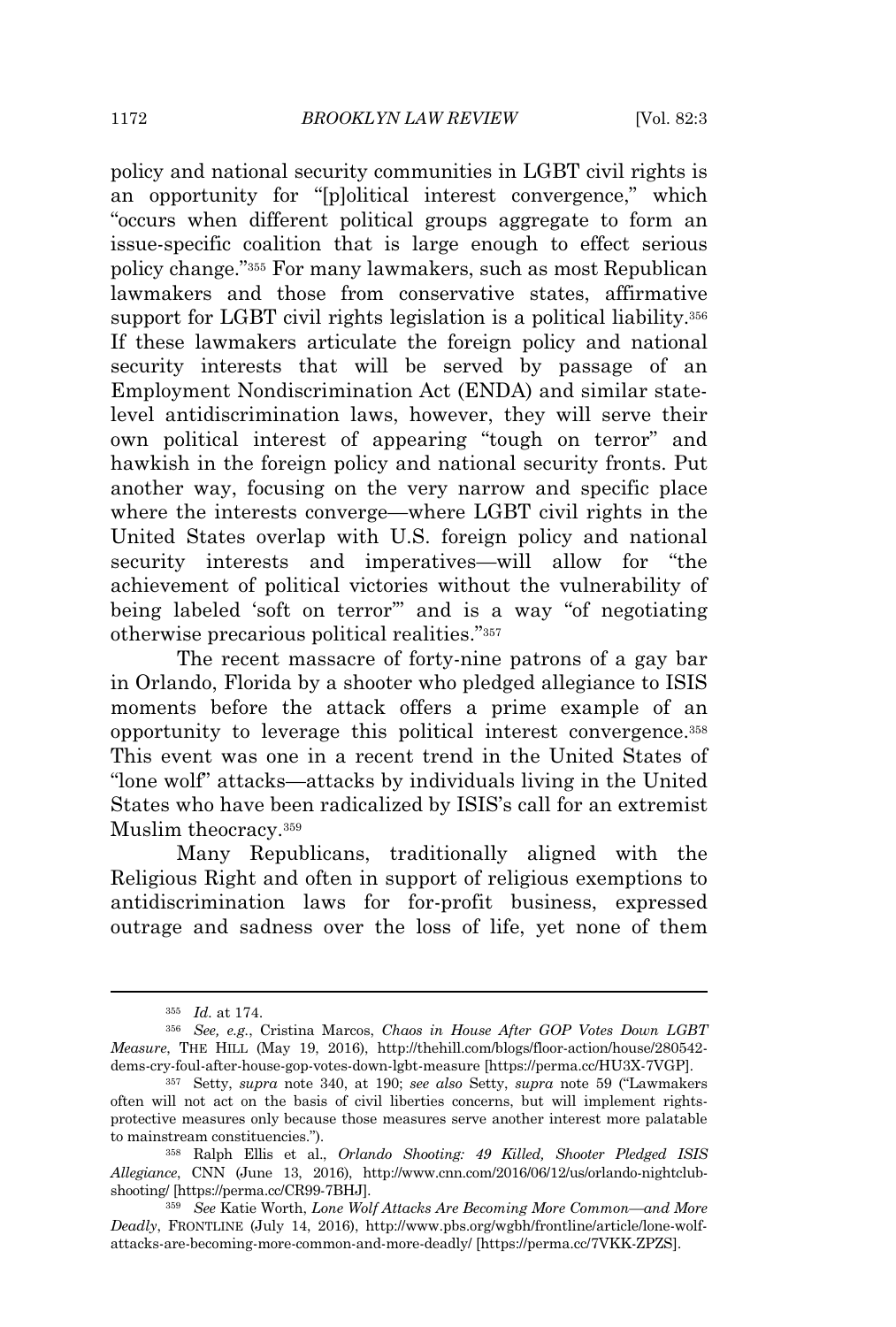connected the dots between LGBT civil rights and terrorism.<sup>360</sup> None of them mentioned that, because Florida does not protect LGBT people from discrimination, any of the LGBT patrons wounded in the attack could be fired from their job upon their release from the hospital, simply because of their sexual orientation, if any of their bosses learned of their sexual orientation through news of the attack and did not approve of it based on their religious beliefs.<sup>361</sup> Moreover, any of the LGBT patrons who were wounded could be denied medical care, based simply on their sexual orientation, due to the religious beliefs of the medical providers.<sup>362</sup> Similarly, if any of the surviving LGBT patrons sought goods and services for their same-sex wedding, those goods and services could be denied, again, simply because of their sexual orientation and the business owners' religious beliefs about same-sex marriage. Yet there was no national conversation about these connections. The United States condemns ISIS and its anti-LGBT agenda and also fears ISIS because of the risk of terrorism on American soil. All lawmakers should see these connections. All lawmakers should have spoken out in the days following the Orlando attack in support of LGBT civil rights, and in so doing, articulated that providing such equality and protections to LGBT Americans served the United States' foreign policy and national security interests. Orlando was a missed opportunity to leverage the interest convergence.

# 2. Recommendations for Operationalizing the Interest Convergence

How should those in power in the United States foreign policy and national security communities leverage their interests to ensure LGBT civil rights? What are the concrete steps that should be taken? To avoid duplicity and hypocrisy, American lawmakers and policymakers should proceed on two fronts, the judicial and the legislative, both of which are aimed at stopping the Religious Right's march toward an American theocracy. First, judges deciding cases that present the Antidiscrimination Question should continue to hold that the state's antidiscrimination statute trumps the purported religious

<sup>360</sup> *See* Emma Green, *The Politics of Mass Murder*, ATLANTIC (June 13, 2016), http://www.theatlantic.com/politics/archive/2016/06/orlando-political-reactions-homophobiagun-rights-extremism/486752/ [https://perma.cc/DD6B-WT9C].

<sup>361</sup> *See, e.g.*, *id.*; *see also Discrimination*, EQUALITY FLA. ACTION, INC., http:// www.eqfl.org/Discrimination [https://perma.cc/3MUB-T8BQ].

<sup>362</sup> *See Discrimination*, *supra* note 361*.*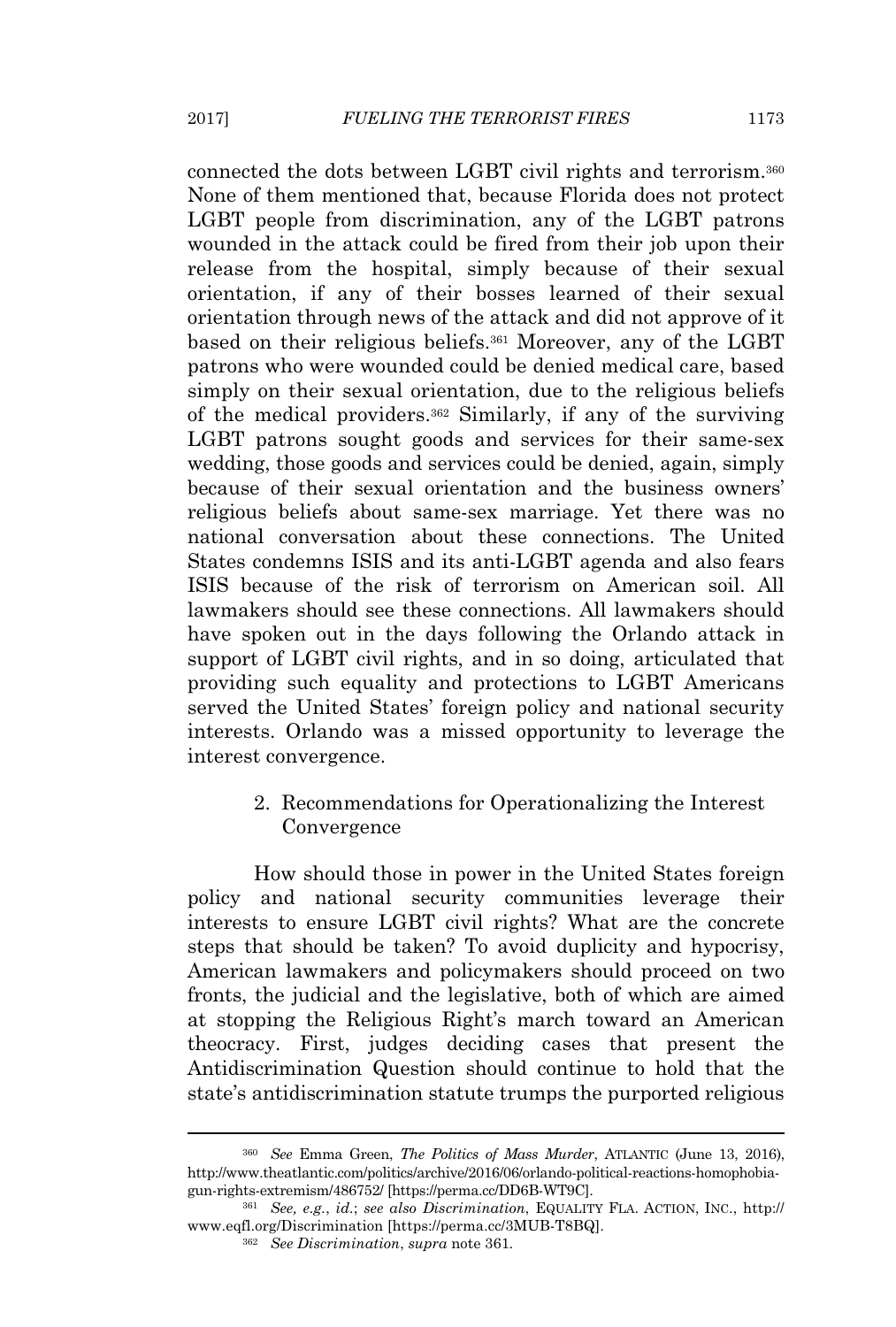freedom of the for-profit business seeking an exemption from that antidiscrimination statute; neither the state RFRA nor the First Amendment permits for-profit businesses to be exempt from antidiscrimination laws.<sup>363</sup> To hold otherwise would create a pathway for the Religious Right's quest for a theocratic state. In addition, if and when the recent rash of anti-LGBT "bathroom bills" and other LGBT discrimination-approving bills—like those in North Carolina and Mississippi—are challenged in court, courts should strike them down; they are unconstitutional under the Due Process and Equal Protection Clauses, and the Supreme Court cases construing those clauses vis-à-vis LGBT people, as well as the Establishment Clause.<sup>364</sup>

Second, those states that do not have an antidiscrimination statute prohibiting discrimination based on SOGI should adopt one. So too should the U.S. Congress pass the Equality Act, which was introduced in 2015 and which protects against discrimination based on SOGI in "employment, housing, access to public places, federal funding, credit, education and jury service."<sup>365</sup> While passage of these laws have proven difficult in the past, that difficulty was based almost entirely on conservative lawmakers' fears of being perceived by their constituents as too liberal (and thus putting themselves in danger of losing their job in a reelection race) or as failing to align their voting with the interests of the Christian faith (couched as "religious freedom").<sup>366</sup> If the foreign policy and national security interests laid out herein are articulated as the interest being promoted and protected by passage of an LGBT civil rights law, however, then these lawmakers have "cover." Put another way, lawmakers reluctant to vote on LGBT antidiscrimination laws for fear of being a supporter of the "gay agenda" can feel empowered to do so when the reasons are "foreign policy" and "national security."<sup>367</sup>

<sup>363</sup> *See* Velte, *supra* note 13, at 8.

<sup>364</sup> *See* Obergefell v. Hodges, 135 S. Ct. 2584, 2604–05 (2015); United States v. Windsor, 133 S. Ct. 2675, 2693–95 (2013); Lawrence v. Texas, 539 U.S. 558, 578 (2003); Romer v. Evans, 517 U.S. 620, 635 (1996).

<sup>365</sup> *See Why the Equality Act?*, HUMAN RIGHTS CAMPAIGN, http://www.hrc.org/ resources/why-the-equality-act [https://perma.cc/3744-S4GJ].

<sup>366</sup> *See generally* Green, *supra* note 360 ("But faced with untangling the many layers of the attack—that it happened at a gay bar on its Latin dance night; that the killer had allegedly made a pledge to ISIS; that . . . he used an assault rifle, and chose to execute his attack during the month of both gay-pride celebrations and Ramadan political leaders stood apart, seemingly poised for the policy fights that are bound to come in the days and weeks to come. Among Republicans and other conservative leaders, few specifically mentioned the fact the attacks happened at a gay club, nor did they express solidarity with the gay community.").

<sup>367</sup> Similarly, lawmakers who now feel compelled to vote for bills that are anti-LGBT, like the North Carolina and Mississippi bills, can feel empowered to vote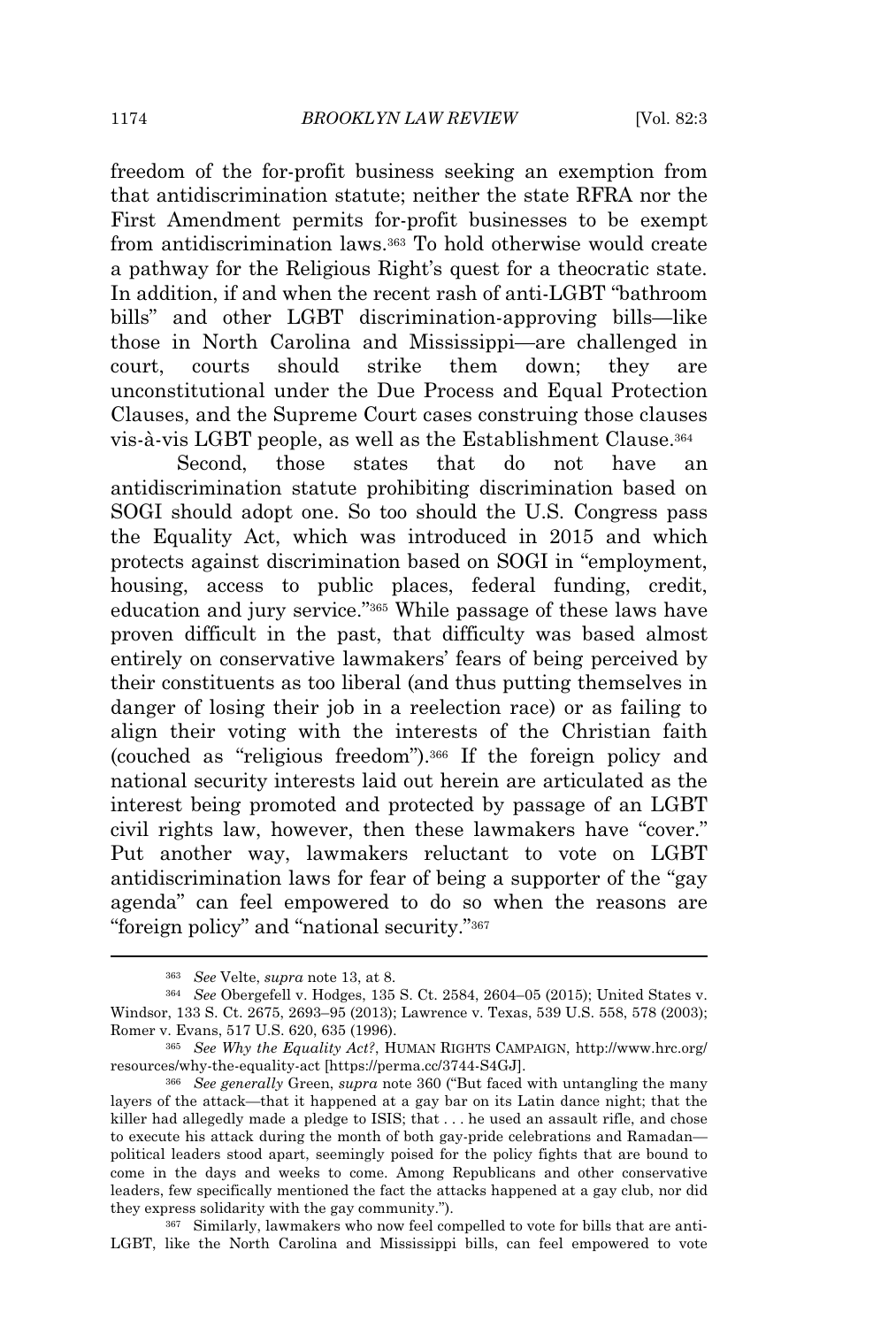For both groups—LGBT Americans and the foreign policy and national security community as a whole—the legal and normative stakes presented by the Religious Right are high. The choice is between true religious pluralism and a theocratic-like supremacism of the Religious Right's "own religious beliefs inscribed in law."<sup>368</sup> The dangers presented by the Religious Right—to LGBT Americans and the United States' foreign policy and national security interests—can be minimized, if not entirely quashed, if lawmakers and policymakers recognize *their* interests in LGBT civil rights and religious pluralism. This is the interest convergence that will keep both LGBT Americans and *all* Americans free and safe, both at home and abroad.

Courts and lawmakers need only harken back to the recent past—the racial civil rights movement—to realize that both foreign policy and national security are real and important reasons to pass domestic civil rights protections.<sup>369</sup> There are direct ties to contemporary world events vis-à-vis the American LGBT civil rights movement. Today's War on Terror is prodemocratic and antitheocratic; it is a war about an ideology more than anything else. As noted above, the United States has taken many public stands for LGBT civil rights and against homophobia around the world.<sup>370</sup> It also has publicly condemned the EITN's theocratic missions as being contrary to the American values of pluralism and freedom.<sup>371</sup> If the Religious Right succeeds in its quest for anti-Establishment zones of exemption, its victories will provide grist for the EITN propaganda mills. Just as those in the foreign policy and national security communities realized their interest in the racial civil rights movement of the 1950s and 1960s, so too should the contemporary foreign policy and national security communities realize their interest in LGBT civil rights. Those in the foreign policy and national security communities should realize this and should seize upon and leverage the foreign policy and national security interests in full civil rights for LGBT Americans. These interests converge with the interests of the LGBT community in a way that Bell's interest convergence theory predicts positive outcomes for LGBT civil rights legislation and court victories.

against these types of bills when the interests behind that "no" vote are foreign policy and national security.

<sup>368</sup> *Why the Equality Act?*, *supra* note 365.

<sup>369</sup> *See supra* Section II.B.

<sup>370</sup> *See supra* Section III.D.

<sup>371</sup> *See supra* Section III.D.